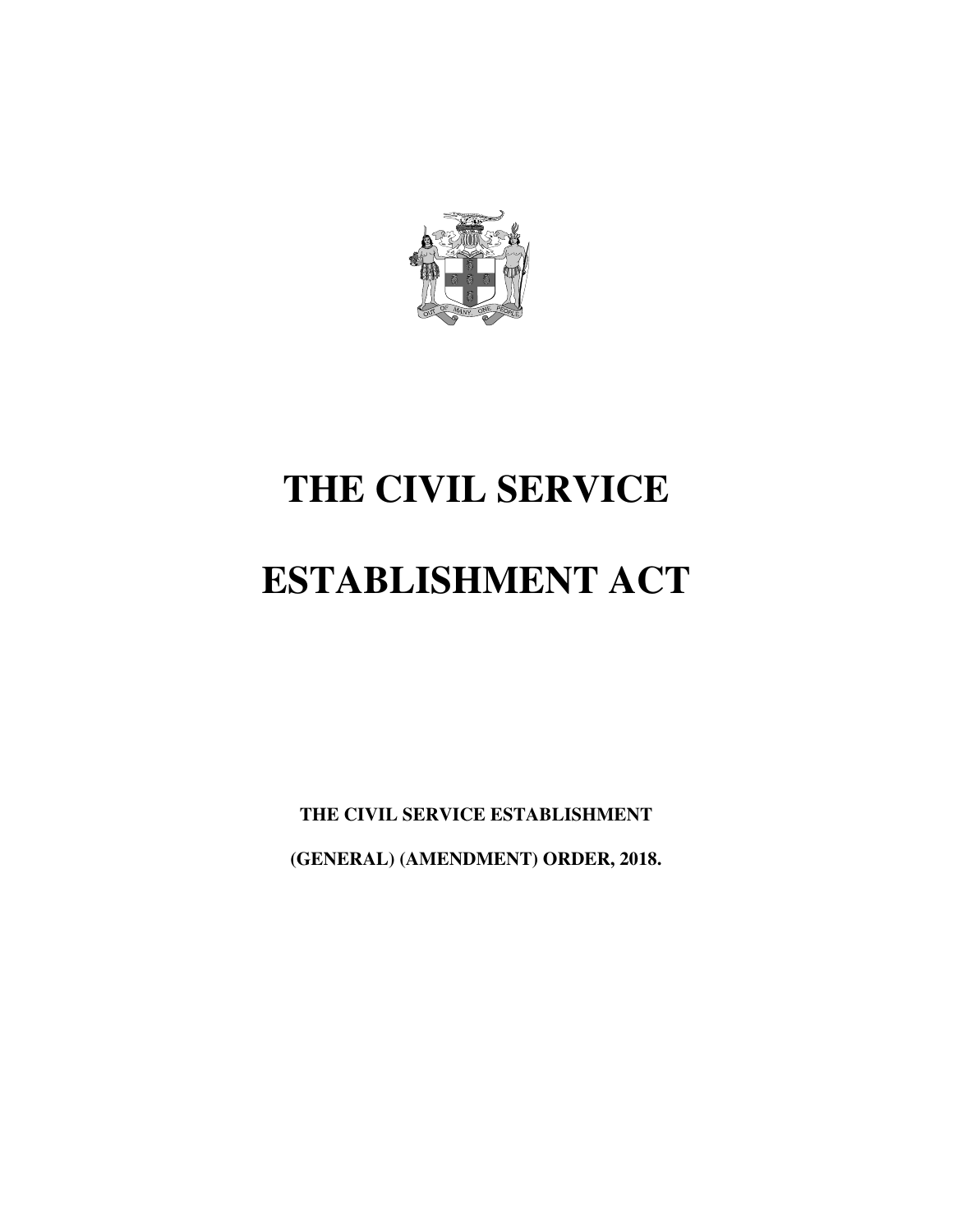

## **THE**

## **JAMAICA GAZETTE**

## SUPPLEMENT

### **PROCLAMATIONS, RULES AND REGULATIONS**

 $994v$ 

Vol. CXLI **THURSDAY, DECEMBER 6, 2018** No. 138E

No. 184<sup>G</sup>

#### **THE CIVIL SERVICE ESTABLISHMENT ACT**

THE CIVIL SERVICE ESTABLISHMENT (GENERAL) (AMENDMENT) ORDER, 2018.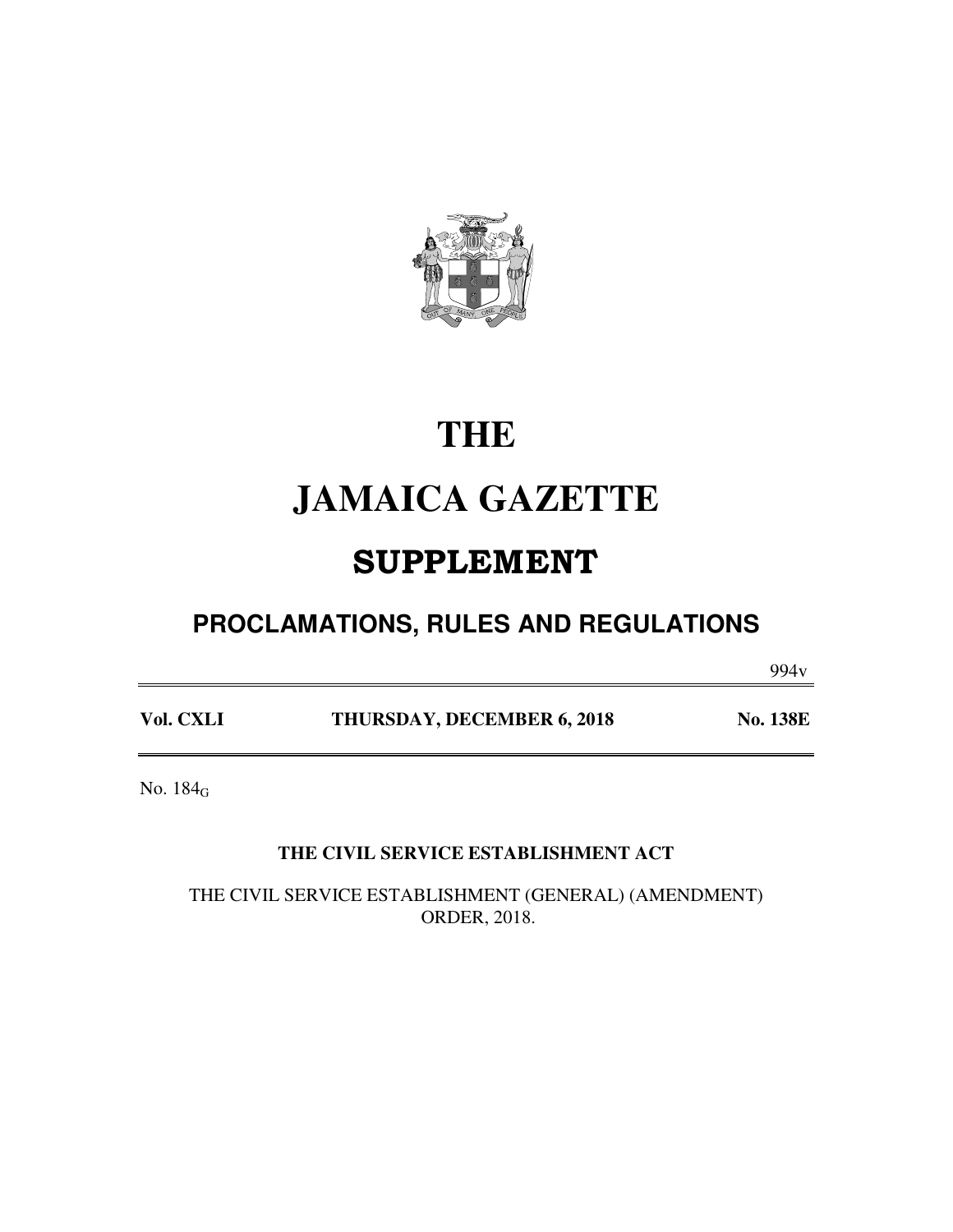#### **THE CIVIL SERVICE ESTABLISHMENT ACT \_\_\_\_\_\_\_\_\_\_\_\_\_\_\_\_**

#### **The Civil Service Establishment (General) (Amendment) Order, 2018**

**\_\_\_\_\_\_\_\_\_\_\_\_\_\_\_\_** 

In exercise of the powers conferred upon the Minister by section 3 of the Civil Service Establishment Act, and of every other power hereunto enabling, the following Order is made, subject to affirmative resolution of the House of Representatives:-

- 1) This Order may be cited as the Civil Service Establishment (General) (Amendment) Order, 2018, and shall be read and construed as one with the Civil Service Establishment (General) Order, 2018, (hereinafter referred to as the "Principal Order").
- 2) With effect from the dates specified in the fourth column of Part 1 of the Schedule to this Order, the offices specified in the second column thereof are-
	- (a) Established and constituted as offices in the public service; or
	- (b) Reclassified, retitled, upgraded or transferred as established offices in the public service.
		- (2) The emoluments of each established office shall be
			- (a) The emoluments respectively specified in Part II in relation to the classification group or grade set out in the third column of that part of the Schedule; or
			- (b) in the case of offices not included in a classification group or grade, the emoluments respectively specified in relation to the offices in Part II of the Schedule, as the case may be, with effect from the respective dates specified in that Part.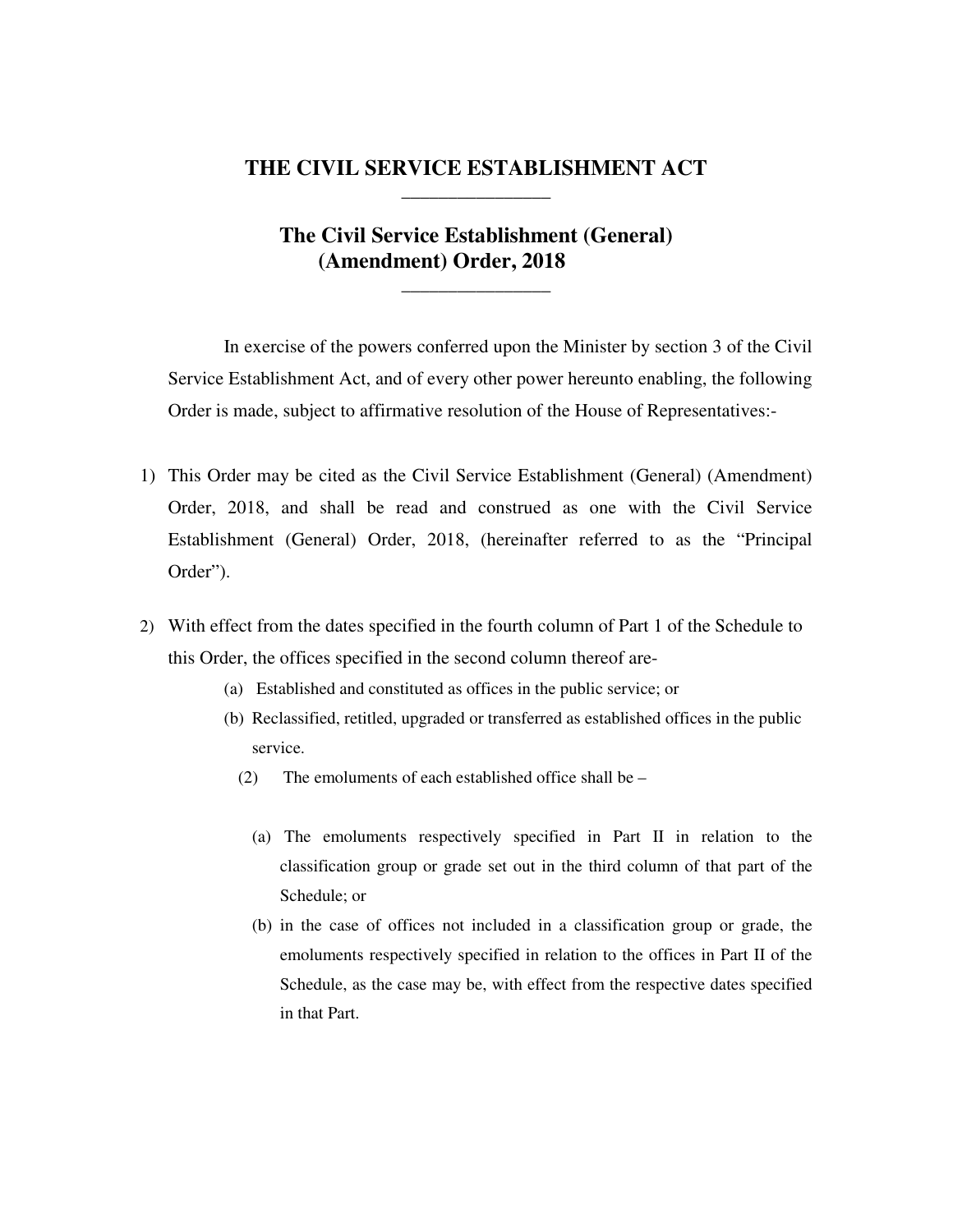- (3) Subject to sub-paragraph (4), there shall be appointed to the established offices such officers as may, from time to time, be necessary.
- (4) Without prejudice to the provisions of sections 36 and 37 of the *Interpretation Act* regarding each Ministry or Department set out in Part 1 of the Schedule to this Order, the number of officers appointed to the established offices shall not, at any time, exceed the number specified in the first column of that Part.

3. - (1) Subject to subparagraph (2), there shall be attached to each classification group or grade of established offices listed in Part II of the Schedule, the emoluments set out in relation thereto in that Part with effect from the respective dates specified therein.

(2) Where a salary set out in Part II of the Schedule contains a proficiency bar, a promotional bar or a qualification bar, as the case may be, no officer shall, after reaching the point in the salary scale at which the proficiency bar, promotional bar or qualification bar, as the case may be, becomes applicable, receive any further increment in that scale until he has fulfilled the requirements established for passing the proficiency bar, promotional bar or qualification bar, as the case may be.

4. The offices specified in the second column of Part III of the Schedule to this order are abolished, with effect from the respective dates specified in the fourth column thereof.

5. Pursuant to paragraphs 2, 3 and 4 of this Order, Parts I, II and III of the Schedule to the principal Order are consequently amended.

SCHEDULE (Paragraphs 3, 4, and 5)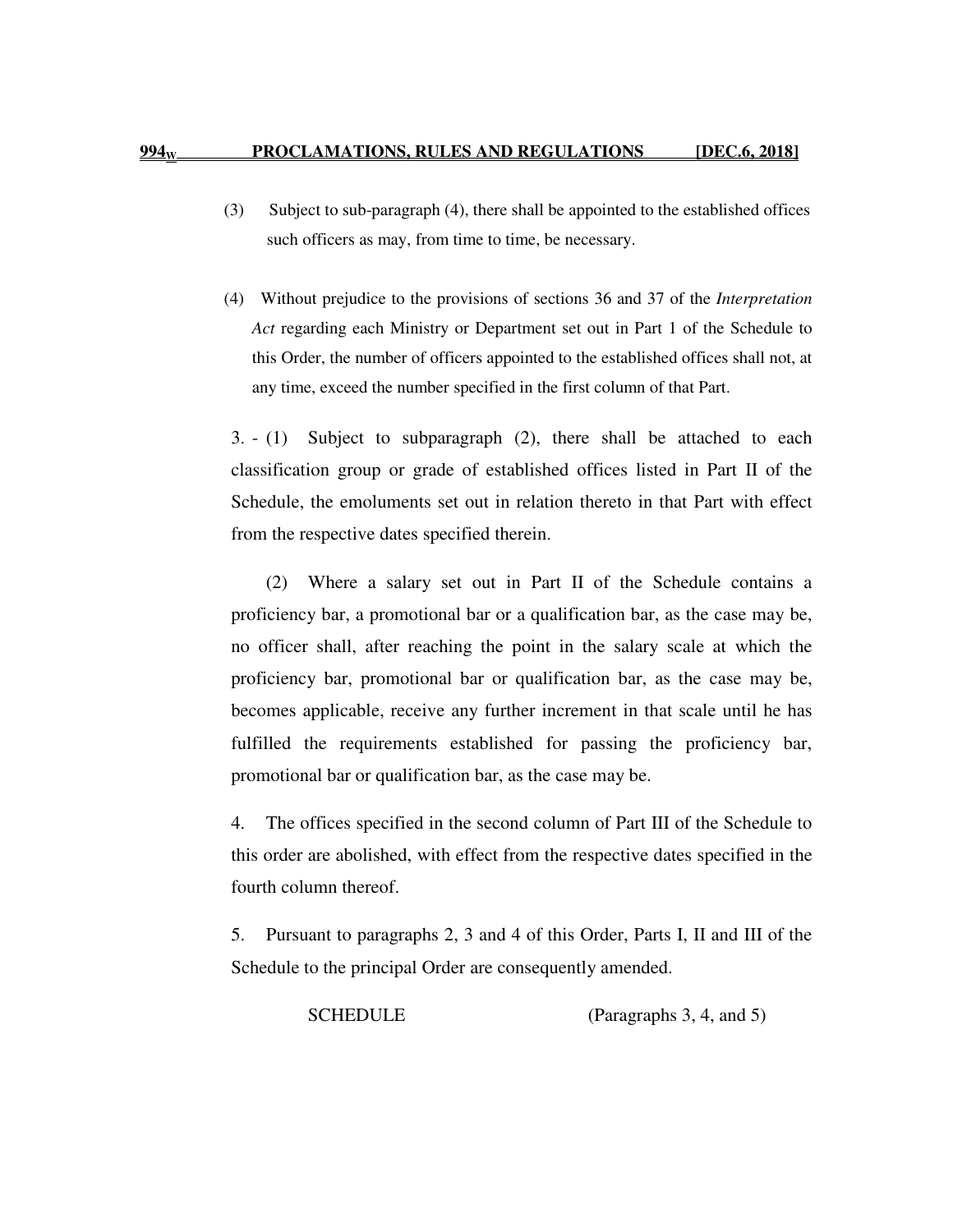### **CONTENTS**

#### **PAGE**

| MINISTRIES AND DEPARTMENTS      | $\cdot$ . | $\cdots$  |           | $1 - 70$ |
|---------------------------------|-----------|-----------|-----------|----------|
| <b>SALARY GROUPS AND GRADES</b> |           | $\cdot$ . | $\cdot$ . | 71-74    |

#### PART I & III – MINISTRIES AND DEPARTMENTS

#### *Ministries*

| <b>Cabinet Office</b>                                                                        |                                            | $\ddot{\phantom{a}}$ |                           |                      |           |                      | $\overline{4}$ |
|----------------------------------------------------------------------------------------------|--------------------------------------------|----------------------|---------------------------|----------------------|-----------|----------------------|----------------|
| Culture, Gender, Entertainment & Sport                                                       |                                            |                      | $\ddots$                  | $\ddots$             |           | $\ddot{\phantom{a}}$ | $12 - 14$      |
| Economic Growth & Job Creation.                                                              |                                            |                      | $\dddot{\phantom{0}}$     | $\ddot{\phantom{a}}$ |           |                      | 66-70          |
| Education, Youth & Information                                                               | $\mathbf{r} = \mathbf{r}$                  |                      | $\ddotsc$                 | $\ddotsc$            |           | $\ddotsc$            | 17 & 76        |
| Finance & the Public Service                                                                 |                                            | $\ddot{\phantom{a}}$ | $\ddotsc$                 | $\ddotsc$            | $\ldots$  | $\ddotsc$            | $5 - 11$       |
| Health                                                                                       | $\ddots$                                   |                      | $\ddots$                  | $\ddot{\phantom{a}}$ |           | $\ddotsc$            | 60-64          |
| Industry, Commerce, Agriculture & Fisheries                                                  |                                            |                      | $\dddot{\phantom{0}}$     | $\ddot{\phantom{a}}$ | $\ddotsc$ | $\ddotsc$            | 19-27 & 78     |
| Industry, Investment & Commerce (Former)                                                     |                                            |                      |                           |                      |           |                      | 78             |
| Labour & Social Security<br>$\mathbf{a}$ , and $\mathbf{a}$ , and $\mathbf{a}$               |                                            | $\cdot$ .            | $\ddot{\phantom{a}}$      | $\ddot{\phantom{a}}$ | $\ddotsc$ | $\ddotsc$            | 15-16 & 76     |
| <b>Local Government and Community Development</b>                                            |                                            |                      | $\ddots$                  | $\ddots$             |           |                      | 65             |
| <b>National Security</b><br>$\mathbf{u} = \mathbf{u} \times \mathbf{u}$ , where $\mathbf{u}$ | $\cdot$ .<br>$\dddot{\phantom{0}}$         |                      | $\ddots$                  | $\ldots$             |           |                      | 42             |
| Office of the Prime Minister                                                                 | $\ddotsc$<br>$\mathbf{r}$ and $\mathbf{r}$ |                      | $\cdots$                  | $\ddot{\phantom{a}}$ | $\ldots$  | $\ddotsc$            | 3              |
| Science, Energy & Technology                                                                 | $\ddotsc$                                  | $\ddots$             | $\ddotsc$                 | $\ddot{\phantom{a}}$ |           | $\ddotsc$            | 18 & 76        |
| Transport $\&$ Mining $\qquad \qquad \ldots$                                                 | $\ddotsc$<br>$\sim$ $\sim$                 |                      | $\sim$ $\sim$<br>$\ddots$ |                      |           | $\ldots$             | 59             |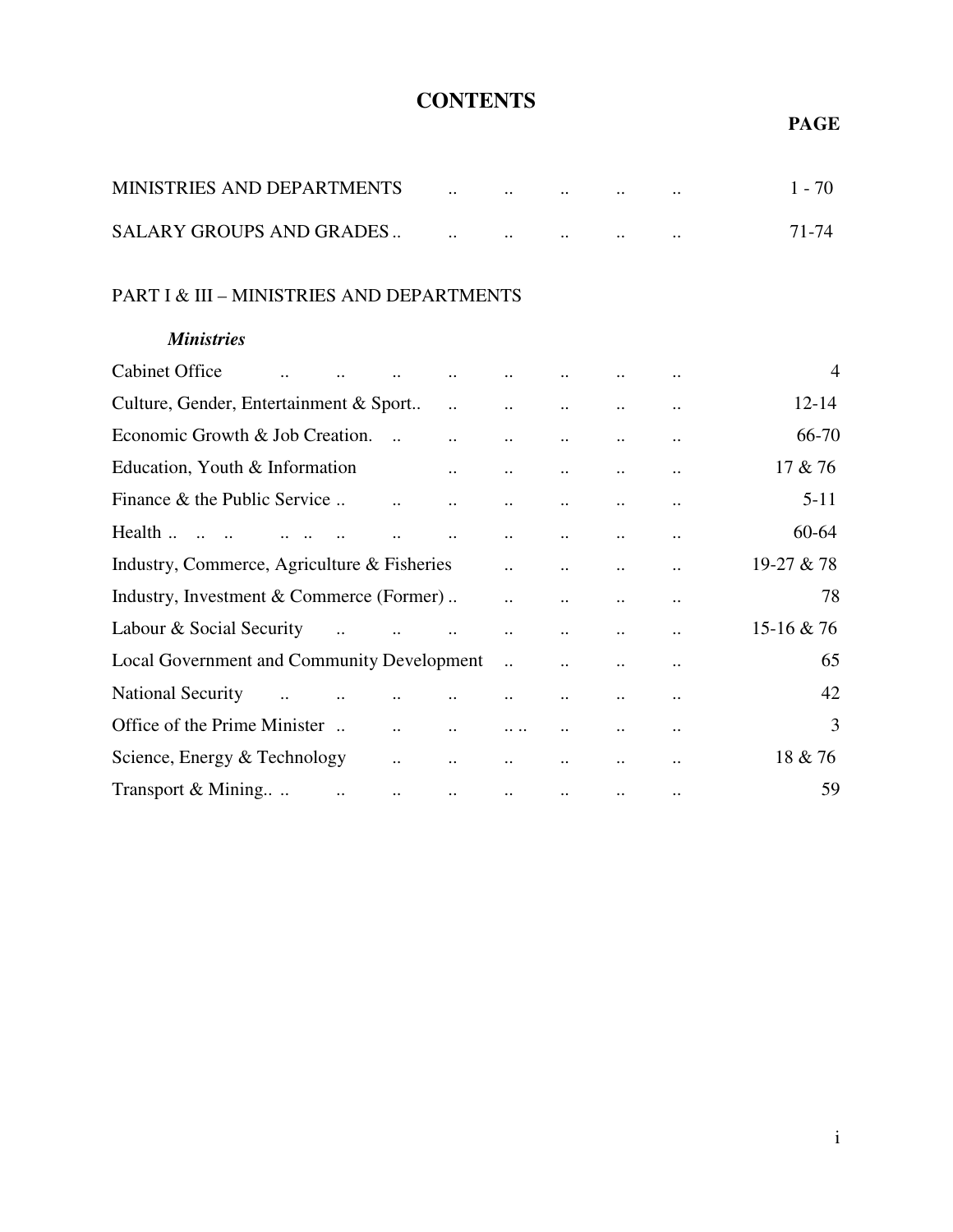### **CONTENTS**

#### **PAGE**

#### *Departments and Other Units*

| Attorney General                                   |                           |                           |               |             |                      | 58                     |
|----------------------------------------------------|---------------------------|---------------------------|---------------|-------------|----------------------|------------------------|
| <b>Auditor General</b><br>                         | $\ddot{\phantom{0}}$      | $\ddotsc$                 | $\ddotsc$     | $\cdot$ .   | $\ddotsc$            | 2 & 75                 |
| <b>Correctional Services</b>                       | $\ddot{\phantom{0}}$      |                           |               |             | $\ddotsc$            | 46-51 & 79             |
| <b>Court Management Services</b>                   | $\ddotsc$                 | $\ddot{\phantom{0}}$      |               |             | $\ddotsc$            | 53 & 80                |
| Courts:-                                           |                           |                           |               |             |                      |                        |
| Court of Appeal<br>$\ddot{\phantom{0}}$            |                           |                           |               |             | $\cdot$ .            | 52                     |
| Parish Courts<br>                                  | $\ddot{\phantom{0}}$      |                           |               |             | $\cdot$ .            | 54-56                  |
| Supreme Court                                      |                           |                           |               |             |                      | 57                     |
| <b>Forestry Department</b><br>$\ddot{\phantom{a}}$ | $\ddotsc$                 | $\ddot{\phantom{0}}\cdot$ |               |             | $\cdot$ .            | 77-78                  |
| Governor General and Staff                         | $\ddot{\phantom{0}}$      | $\ddotsc$                 | $\cdot \cdot$ | $\bullet$ . | $\bullet$ .          | 1                      |
| Police Department                                  | $\ddot{\phantom{0}}\cdot$ | $\cdot$                   | $\cdot$       |             | $\ddot{\phantom{0}}$ | $43 - 45$<br>$\ddotsc$ |
| Post and Telecommunications                        | $\ddotsc$                 | $\cdot$ .                 | $\cdot \cdot$ | $\ddotsc$   | $\cdot$ .            | 28-41 & 78             |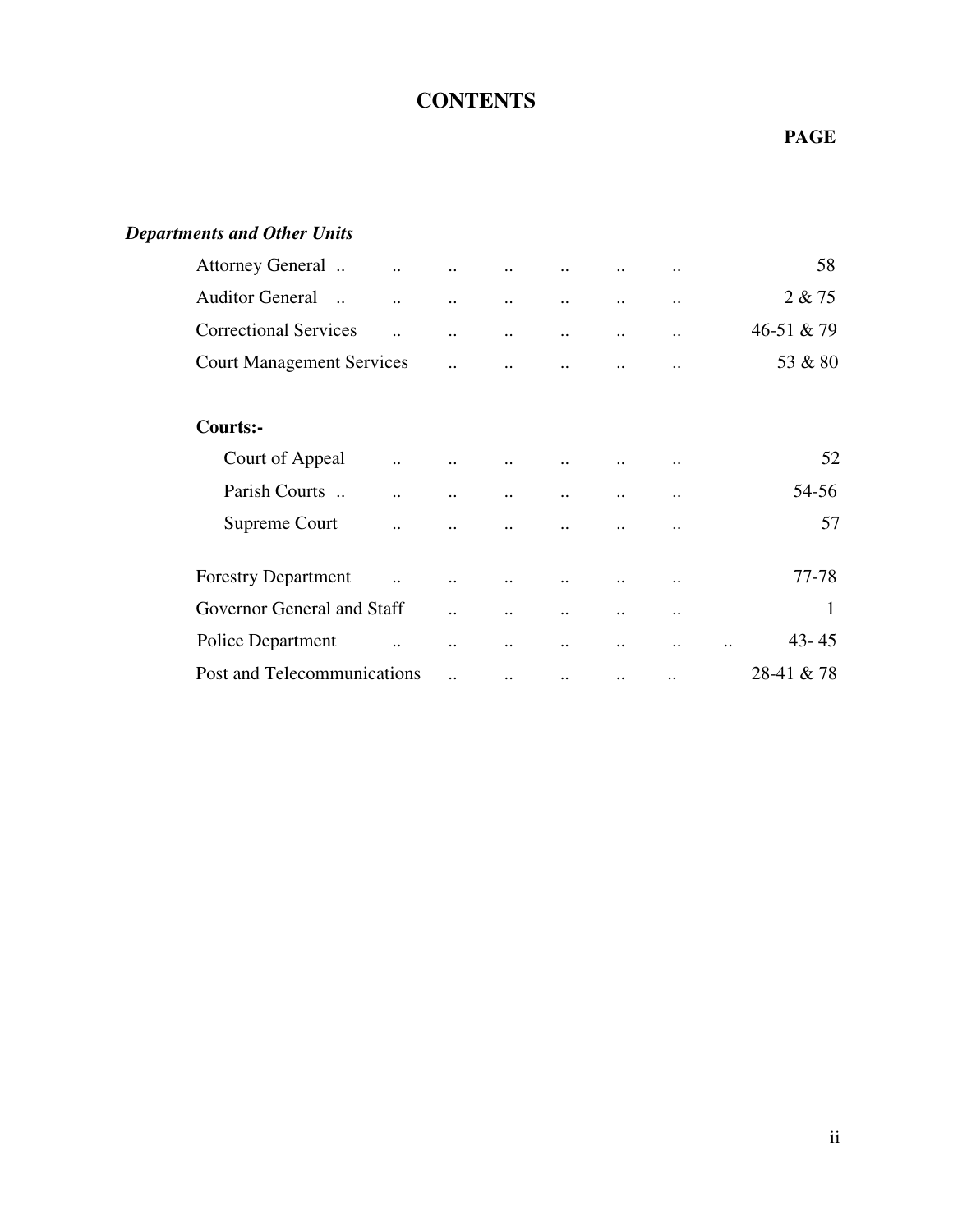### **CONTENTS**

#### **PAGE**

#### **PART II - LIST OF SALARY GROUPS AND GRADES**

| <b>General Management Group (GMG)</b>                                 | 71                 |
|-----------------------------------------------------------------------|--------------------|
| Court Administration Series (CAS)<br>$\cdot$ .                        | 71<br>             |
| <b>Health Professional Category (HPC)</b><br>$\ddot{\phantom{a}}$     | 71-74              |
| Health Records Administrators Series (HR)<br>$\cdot$ .                | 71-72<br>$\ddotsc$ |
| <b>Registered Nurses Series (RN)</b><br>$\ddotsc$<br>$\ddotsc$<br>    | 72-74<br>$\ddotsc$ |
| <b>Health Technician &amp; Associate Professional Category (HTAC)</b> | 74                 |
| Health Records Clerks/Technicians Series (HRT)                        | 74<br>$\ddotsc$    |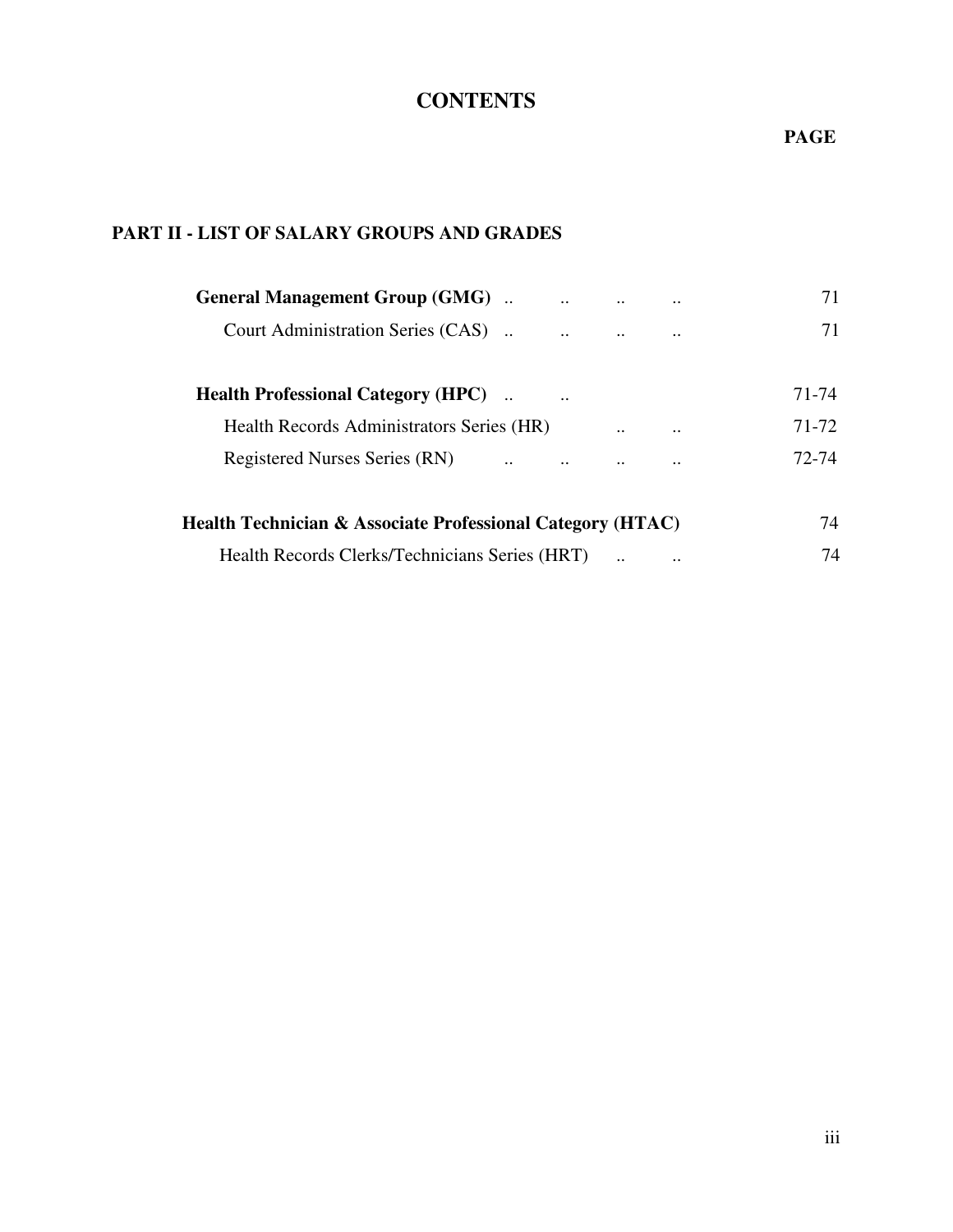### **SCHEDULE PART I**

#### **LIST OF ESTABLISHED OFFICES IN THE PUBLIC SERVICE**

### **His Excellency the Governor General & Staff**

#### General Administration

| No. of         |                                                              |                       |                  |   |                                                                                                                                             |
|----------------|--------------------------------------------------------------|-----------------------|------------------|---|---------------------------------------------------------------------------------------------------------------------------------------------|
| <b>Offices</b> | <b>Office</b>                                                | <b>Classification</b> |                  |   | <b>Remark</b>                                                                                                                               |
| 1              | Governor General's Secretary & Clerk to the Privy<br>Council | GMG CTD 1             |                  |   | Post [# 541] of Governor General's<br>Secretary & Clerk to the Privy Council<br>(GMG/SEG 6) reclassified with effect<br>from April 3, 2018. |
| 1              | Records/Special Library Manager                              | GMG.                  | SEG <sub>2</sub> |   | New post [# 71580] with effect from<br>May 1, 2018.                                                                                         |
| 1              | <b>Property Caretaker</b>                                    | SOG.                  | <b>ST</b>        | 3 | Post [# 62991] of Farm<br>Manager/Property Caretaker<br>(SOG/ST 4) retitled and red circled<br>with effect from June 25, 2018.              |
| 1              | Landscaping/Grounds Supervisor                               | SOG.                  | ST               | 3 | Post [# 59233] of<br>Landscaping/Grounds Manager<br>(SOG/ST 3) retitled with effect from<br>June 25, 2018.                                  |
| 1              | <b>Telephone Operator</b>                                    | <b>OPS</b>            | TO.              | 2 | Post [# 10] of Telephone Operator<br>(OPS/TO 1) upgraded with effect<br>from June 25, 2018.                                                 |
| 1              | Car Attendant                                                | <b>LMO</b>            | TS               | 2 | Post [# 12] of Messenger/Attendant<br>(LMO/TS 2) retitled with effect from<br>June 25, 2018.                                                |
| c              |                                                              |                       |                  |   |                                                                                                                                             |

**6**

**6 Total - His Excellency the Governor General & Staff**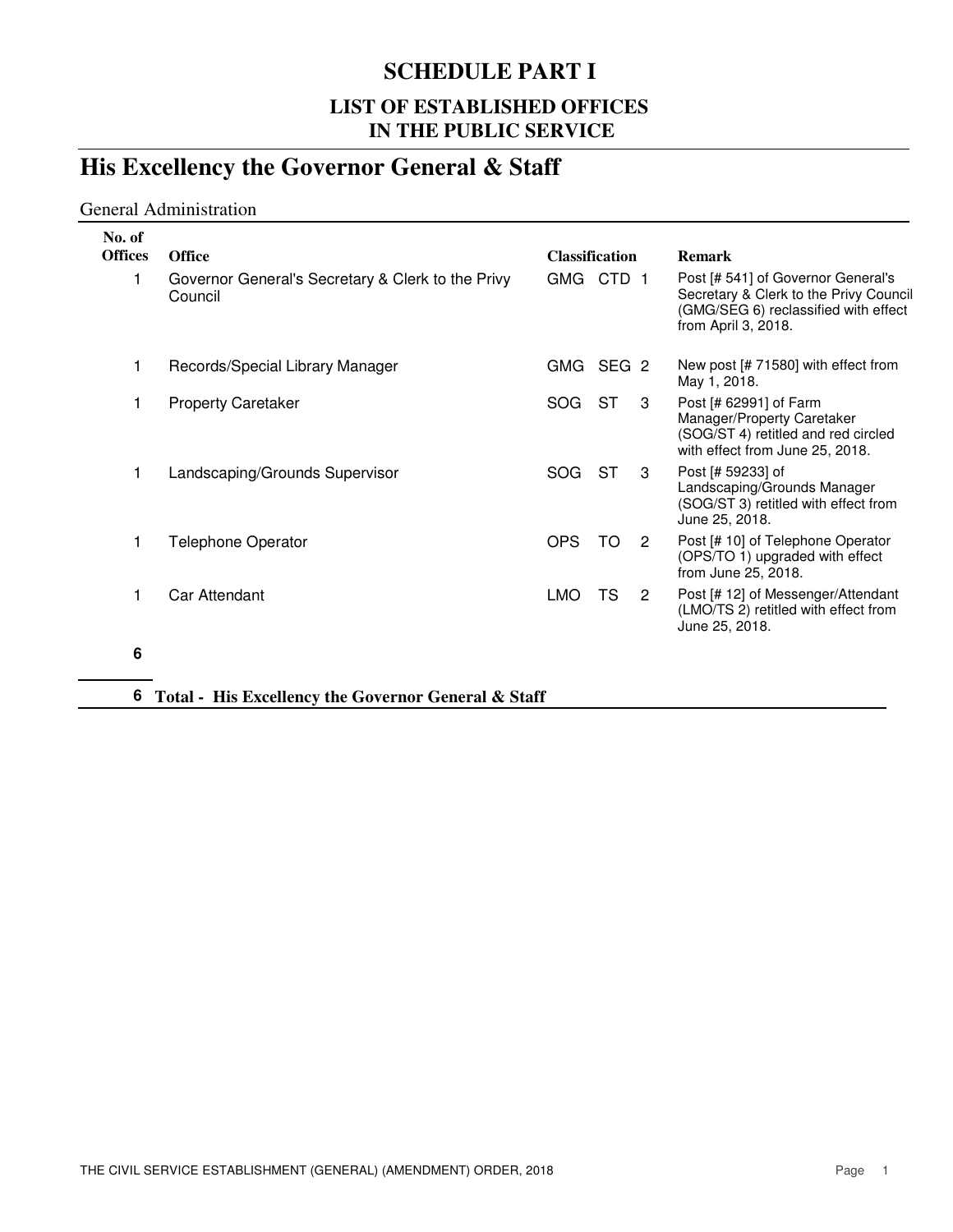### **Auditor General's Department**

### **Performance Audit**

| No. of         |                                             |                       |                                                                       |
|----------------|---------------------------------------------|-----------------------|-----------------------------------------------------------------------|
| <b>Offices</b> | <b>Office</b>                               | <b>Classification</b> | <b>Remark</b>                                                         |
| 1              | <b>Senior Auditor</b>                       | AUGD AGS 6            | New post [# 71603] with effect from<br>May 28, 2018.                  |
| $\overline{c}$ | Auditor                                     | AUGD AGS 5            | Two (2) new posts [#s 71596-7] with<br>effect from May 28, 2018.      |
| $\mathbf 3$    |                                             |                       |                                                                       |
| 3              | <b>Total - Performance Audit</b>            |                       |                                                                       |
|                | <b>Assurance Audit</b>                      |                       |                                                                       |
| No. of         |                                             |                       |                                                                       |
| <b>Offices</b> | <b>Office</b>                               | <b>Classification</b> | <b>Remark</b>                                                         |
| 5              | <b>Senior Auditor</b>                       | AUGD AGS 6            | Five (5) new posts [#s 71598-71602]<br>with effect from May 28, 2018. |
| 3              | Auditor                                     | AUGD AGS 5            | Three (3) new posts [#s 71593-5]<br>with effect from May 28, 2018.    |
| 8              |                                             |                       |                                                                       |
| 8              | <b>Total - Assurance Audit</b>              |                       |                                                                       |
| 11             | <b>Total - Auditor General's Department</b> |                       |                                                                       |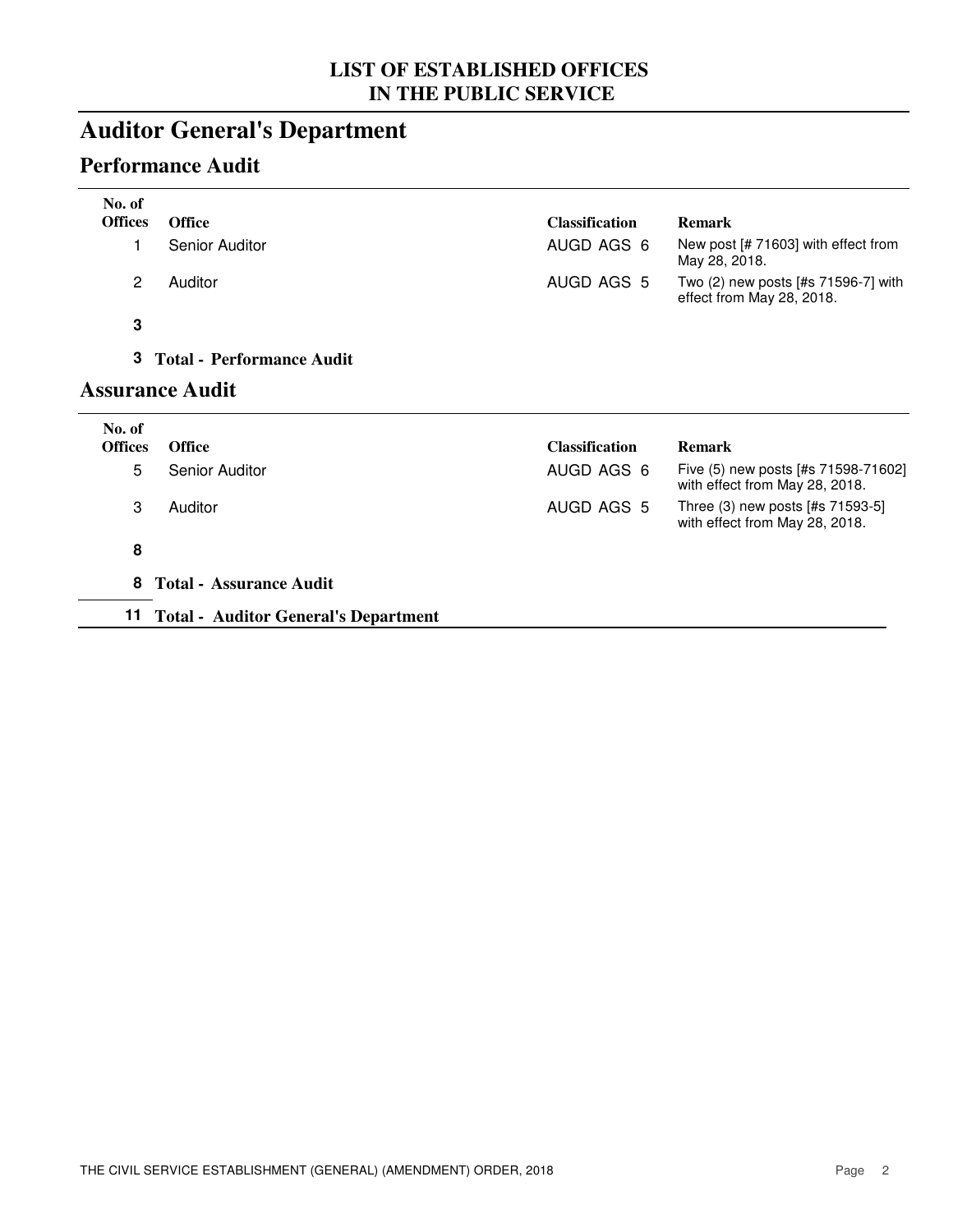### **Office of the Prime Minister**

### **Prime Minister's Office**

#### **Administration & Special Services**

Transport/Fleet Management

| No. of<br><b>Offices</b> | <b>Office</b>                               | <b>Classification</b> |  | <b>Remark</b>                                                                             |
|--------------------------|---------------------------------------------|-----------------------|--|-------------------------------------------------------------------------------------------|
|                          | <b>Transport Manager</b>                    | GMG AM 4              |  | Post [# 398] of Transport Manger<br>(GMG/AM 3) upgraded with effect<br>from May 28, 2018. |
|                          | <b>Assistant Transport Officer</b>          | GMG AM 2              |  | New post [# 71616] with effect from<br>May 28, 2018.                                      |
| $\mathbf{2}$             |                                             |                       |  |                                                                                           |
|                          | 2 Total - Administration & Special Services |                       |  |                                                                                           |
|                          | 2 Total - Prime Minister's Office           |                       |  |                                                                                           |
|                          | 2 Total - Office of the Prime Minister      |                       |  |                                                                                           |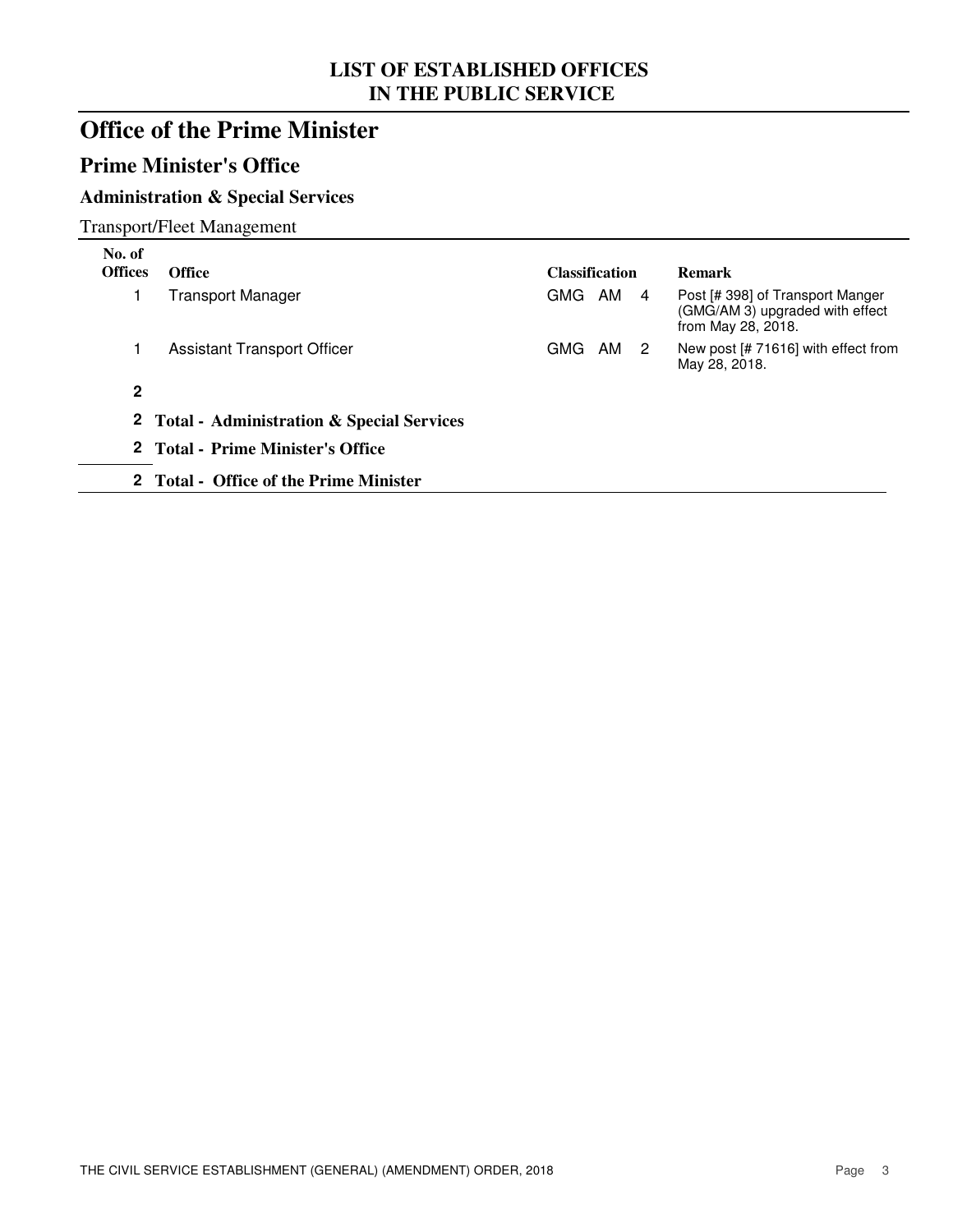### **Cabinet Office**

### **Office of the National Security Advisor**

| No. of<br><b>Offices</b> |                                                               |                       |           |              |                                                                                                                                                                      |
|--------------------------|---------------------------------------------------------------|-----------------------|-----------|--------------|----------------------------------------------------------------------------------------------------------------------------------------------------------------------|
|                          | <b>Office</b>                                                 | <b>Classification</b> |           |              | <b>Remark</b>                                                                                                                                                        |
| 1                        | <b>National Security Advisor</b>                              | GMG CTD 1             |           |              | New post [# 71400] with effect from<br>April 3, 2018.                                                                                                                |
| 1                        | Principal Director, Policy Development & Governance GMG SEG 6 |                       |           |              | Post [# 60816] of Senior Director,<br>NSSIU (GMG/SEG 6) retitled and<br>transferred from National Security<br>Policy Coordination with effect from<br>April 3, 2018. |
| 1                        | Director, Monitoring & Research                               | GMG SEG 4             |           |              | Post [# 60817] transferred from<br>National Security Policy Coordination<br>with effect from April 3, 2018.                                                          |
| 1                        | Senior Intelligience Director, Security & Intelligence        | GMG SEG 4             |           |              | New post [# 71401] with effect from<br>April 3, 2018.                                                                                                                |
| 1                        | Intelligence Officer, International & Regional<br>Relations   | GMG SEG 4             |           |              | New post [# 71402] with effect from<br>April 3, 2018.                                                                                                                |
| 1                        | <b>Research Analyst</b>                                       | GMG SEG 3             |           |              | Post [# 60819] transferred from<br>National Security Policy Coordination<br>with effect from April 3, 2018.                                                          |
| 1                        | <b>Communication Specialist</b>                               | MCG IE                |           | 6            | Post [# 60820] transferred from<br>National Security Policy Coordination<br>with effect from April 3, 2018.                                                          |
| 1                        | <b>Executive Secretary 1</b>                                  | <b>OPS</b>            | SS        | 4            | New post [# 71403] with effect from<br>April 3, 2018.                                                                                                                |
| 1                        | Administrator                                                 | <b>GMG</b>            | AM        | 2            | New post [# 71404] with effect from<br>April 3, 2018.                                                                                                                |
| 1                        | Driver 1                                                      | <b>LMO</b>            | <b>DR</b> | $\mathbf{1}$ | New post [# 71405] with effect from<br>April 3, 2018.                                                                                                                |
| 10                       |                                                               |                       |           |              |                                                                                                                                                                      |
| 10                       | <b>Total - Office of the National Security Advisor</b>        |                       |           |              |                                                                                                                                                                      |
|                          | 10 Total - Cabinet Office                                     |                       |           |              |                                                                                                                                                                      |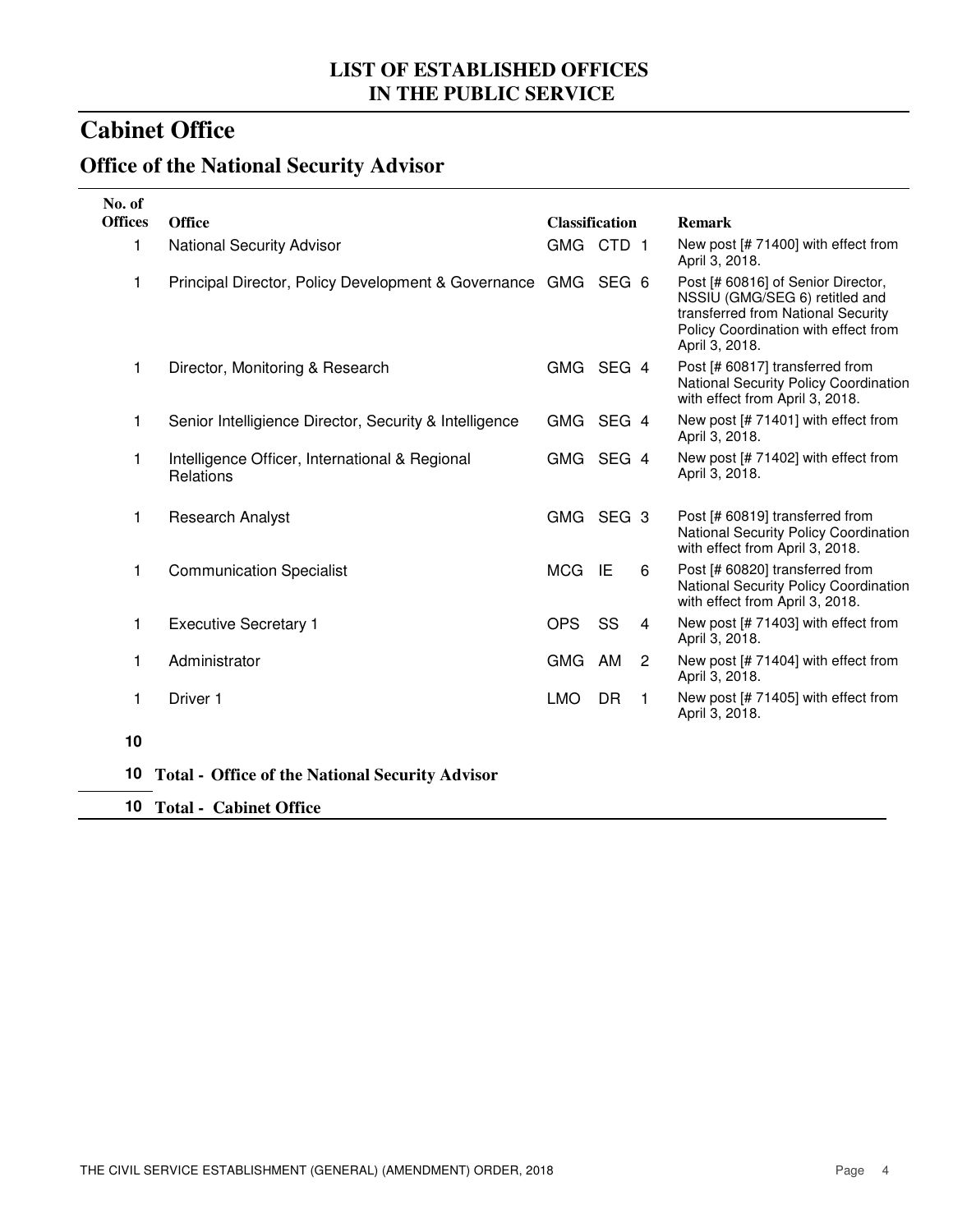### **Ministry of Finance & the Public Service**

### **Corporate Planning & Administration Division**

#### **Office Services & Fleet Management Branch**

| No. of<br><b>Offices</b> |                                                                 |                                    |           |                |                                                                                                                                                                        |
|--------------------------|-----------------------------------------------------------------|------------------------------------|-----------|----------------|------------------------------------------------------------------------------------------------------------------------------------------------------------------------|
| 1                        | <b>Office</b><br>Director, Office Services and Fleet Management | <b>Classification</b><br>GMG SEG 3 |           |                | <b>Remark</b><br>Post [# 1145] of Director (GMG/SEG<br>3) retitled and transferred from<br>Security Fleet & Emergency<br>Management with effect from June<br>25, 2018. |
| 1                        |                                                                 |                                    |           |                |                                                                                                                                                                        |
|                          | <b>Fleet Management Section</b>                                 |                                    |           |                |                                                                                                                                                                        |
| No. of<br><b>Offices</b> | <b>Office</b>                                                   | <b>Classification</b>              |           |                | Remark                                                                                                                                                                 |
| 1                        | <b>Transport Manager</b>                                        | GMG AM                             |           | 4              | Post [# 1146] of Transport Manager<br>(GMG/AM 4) transferred from<br>Security Fleet and Emergency<br>Management with effect from June<br>25, 2018.                     |
| 1                        | Secretary 2                                                     | <b>OPS</b>                         | SS        | $\overline{2}$ | Post [# 1159] of Secretary 2 (OPS/SS<br>2) transferred from Security Fleet and<br>Emergency Management with effect<br>from June 25, 2018.                              |
| 1                        | Records Officer 2                                               | PIDG RIM 3                         |           |                | Post [# 1148] of Records Officer 2<br>(PIDG/RIM 3) transferred from<br>Security Fleet and Emergency<br>Management with effect from June<br>25, 2018.                   |
| 1                        | Mechanic                                                        | <b>LMO</b>                         | <b>TS</b> | 5              | Post [# 1205] of Mechanic (LMO/TS<br>5) transferred from Security Fleet and<br>Emergency Management with effect<br>from June 25, 2018.                                 |
| 6                        | Driver <sub>2</sub>                                             | <b>LMO</b>                         | DR.       | $\overline{2}$ | Posts [#s 1194-97, 1829, 587] of<br>Driver 1 (LMO/DR 1) retitled and<br>upgraded with effect from June 25,<br>2018.                                                    |
| 10                       |                                                                 |                                    |           |                |                                                                                                                                                                        |
|                          | <b>Office Services Section</b>                                  |                                    |           |                |                                                                                                                                                                        |
| No. of                   |                                                                 |                                    |           |                |                                                                                                                                                                        |
| <b>Offices</b>           | <b>Office</b>                                                   | <b>Classification</b>              |           |                | <b>Remark</b>                                                                                                                                                          |
| 1                        | <b>Office Services Manager</b>                                  | GMG SEG 1                          |           |                | Post [# 54701] of Office Services<br>Manager (GMG/SEG 1) transferred<br>from Office Services with effect from<br>June 25, 2018.                                        |
| 1                        | <b>Customer Service Officer</b>                                 | GMG AM                             |           | $\overline{2}$ | Post [# 61406] of Customer Service<br>Officer (GMG/AM 2) transferred from<br>Office Services with effect from June<br>25, 2018.                                        |
| 1                        | <b>Inventory Clerk</b>                                          | PIDG RIM 3                         |           |                | Post [# 1152] of Inventory Clerk<br>(PIDG/RIM 3) transferred from Office<br>Services with effect from June 25,<br>2018.                                                |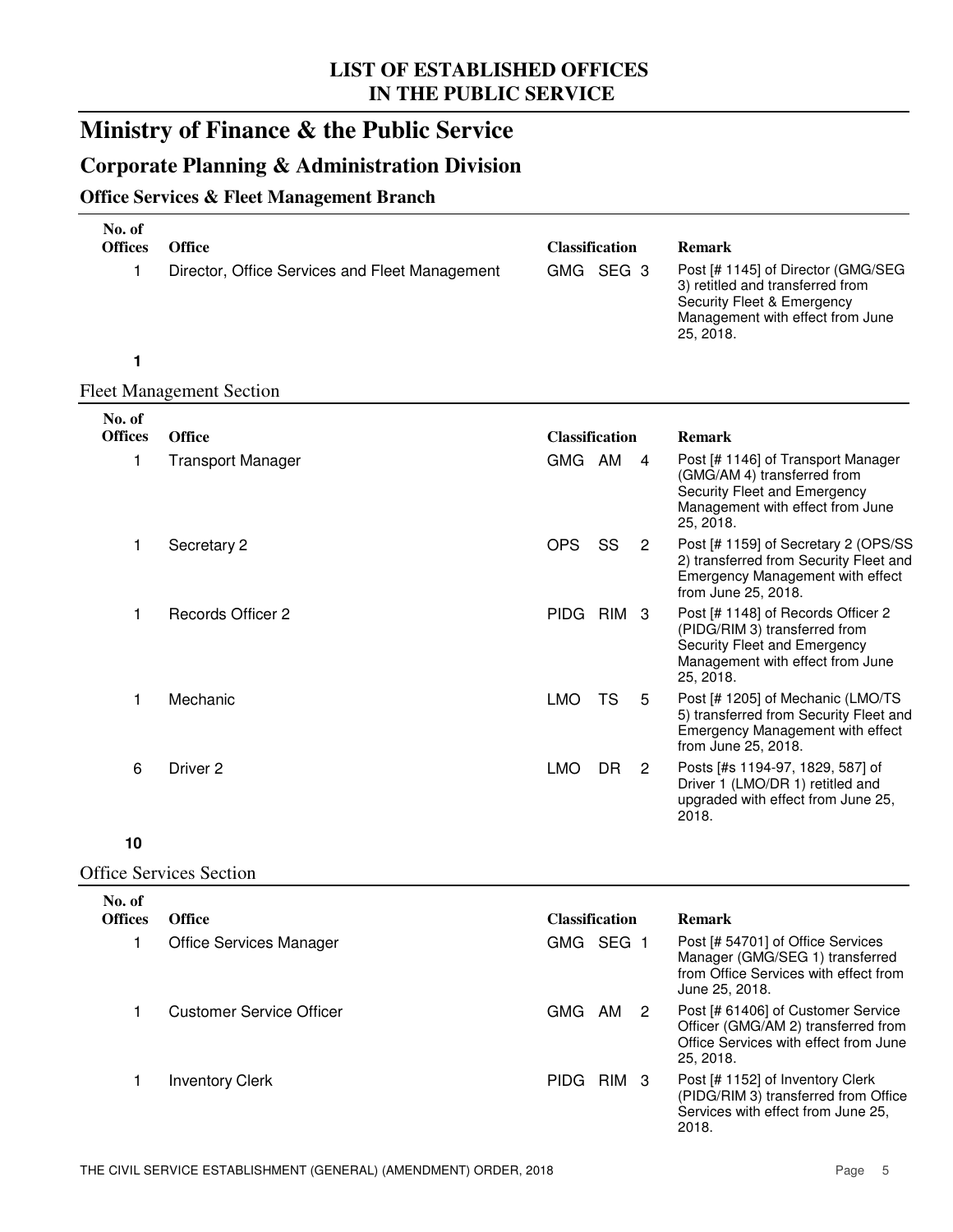### **Ministry of Finance & the Public Service**

### **Corporate Planning & Administration Division**

#### **Office Services & Fleet Management Branch**

Office Services Section

| No. of         |                             |                       |           |                |                                                                                                                                                                              |
|----------------|-----------------------------|-----------------------|-----------|----------------|------------------------------------------------------------------------------------------------------------------------------------------------------------------------------|
| <b>Offices</b> | <b>Office</b>               | <b>Classification</b> |           |                | <b>Remark</b>                                                                                                                                                                |
| 1              | <b>Billing Officer</b>      | PIDG RIM 3            |           |                | Post [# 1149] of Billing Officer<br>(PIDG/RIM 3) transferred from Office<br>Services with effect from June 25,<br>2018.                                                      |
| $\overline{c}$ | <b>Billing Clerk</b>        | PIDG RIM 2            |           |                | Two (2) posts [#s 1155-6] of Billing<br>Clerk (PIDG/RIM 2) transferred from<br>Office Services with effect from June<br>25, 2018.                                            |
| $\overline{c}$ | Receptionist                | GMG AM                |           | $\mathbf{1}$   | Two(2) posts [#s 1064 & 1167] of<br>Receptionist (GMG/AM 1) transferred<br>from Office Services with effect from<br>June 25, 2018.                                           |
| $\overline{c}$ | <b>Telephone Operator</b>   | <b>OPS</b>            | <b>TO</b> | $\mathbf{1}$   | Two(2) posts [#s 1441 & 1702] of<br>Telephone Operator (OPS/TO 1)<br>transferred from Office Services with<br>effect from June 25, 2018.                                     |
| 17             | Attendant                   | <b>LMO</b>            | <b>TS</b> | $\mathbf 1$    | Seventeen (17) posts [#s 593, 1172-<br>6, 1178-9, 1181-83 & 1185-90] of<br>Attendant (LMO/TS 1) transferred<br>from Office Services with effect from<br>June 25, 2018.       |
| 1              | Attendant                   | <b>LMO</b>            | TS        | $\overline{2}$ | Post [# 1830] of Attendant (LMO/TS<br>2) transferred from Procurement,<br>Property & Office Services with effect<br>from June 25, 2018. Post to be<br>abolished when vacant. |
| $\overline{2}$ | Attendant                   | <b>LMO</b>            | <b>TS</b> | 1              | Two (2) posts [#s 1184 & 1192] of<br>Attendant (LMO/TS 1) transferred<br>from Procurement, Property & Office<br>Services with effect from June 25,<br>2018.                  |
| $\overline{c}$ | <b>Supervisor Attendant</b> | <b>LMO</b>            | <b>TS</b> | 3              | Two (2) posts [#s 1169 & 1180] of<br>Supervisor Attendant (LMO/TS 3)<br>transferred from Office Services with<br>effect from June 25, 2018.                                  |
| 1              | Machine Operator/Binder     | <b>LMO</b>            | <b>TS</b> | 3              | Post [# 588] of Machine<br>Operator/Binder (LMO/TS 3)<br>transferred from Office Services with<br>effect from June 25, 2018.                                                 |
| 1              | Watchman                    | <b>LMO</b>            | TS        | $\mathbf{2}$   | Post [# 1206] of Watchman (LMO/TS<br>2) transferred from Security Fleet and<br>Emergency Management with effect<br>from June 25, 2018.                                       |
|                |                             |                       |           |                |                                                                                                                                                                              |

**34**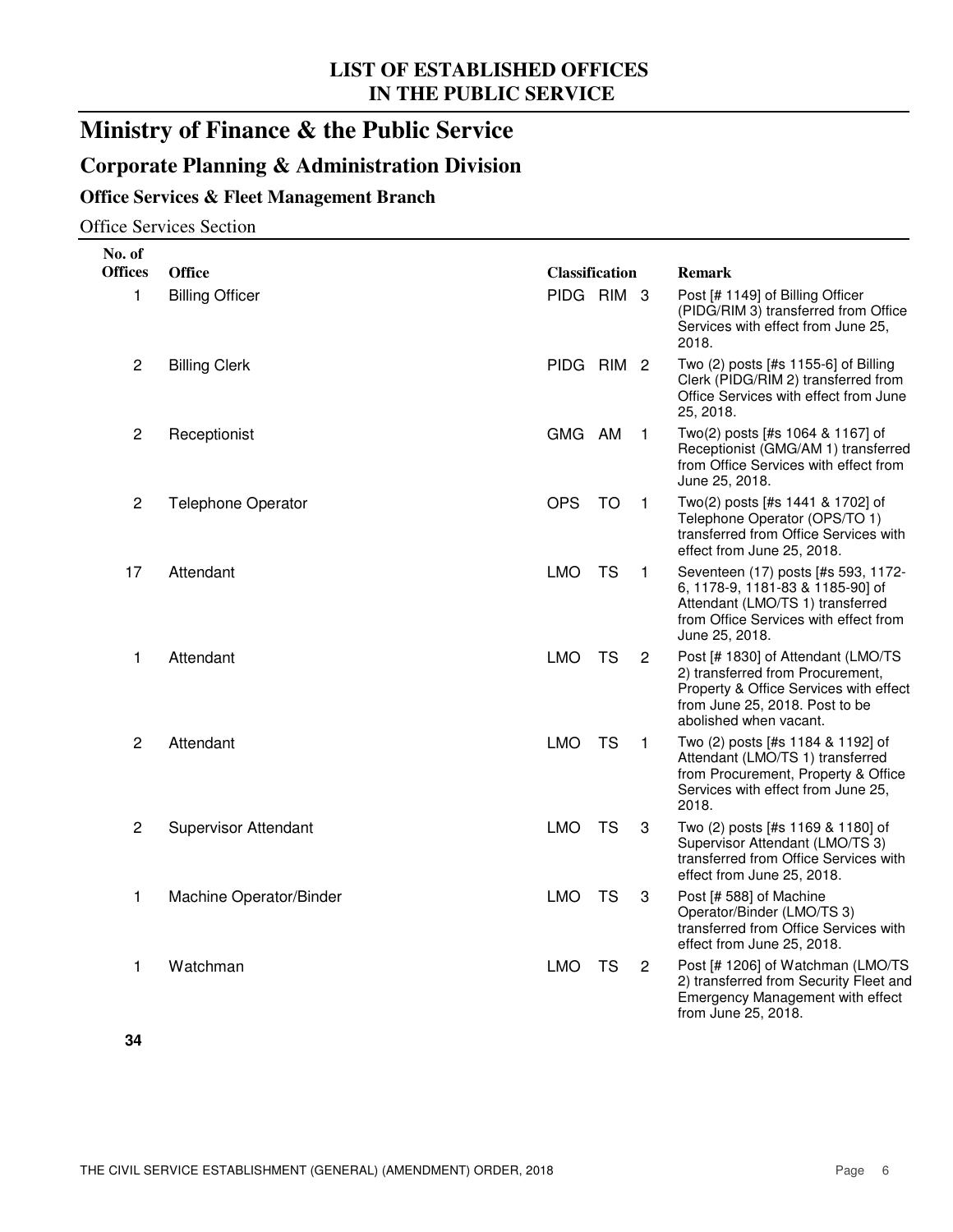### **Ministry of Finance & the Public Service**

#### **Corporate Planning & Administration Division**

#### **Office Services & Fleet Management Branch**

#### Business Centre

| No. of<br><b>Offices</b> | <b>Office</b>            | <b>Classification</b> |                  |   | <b>Remark</b>                                                                                                                                                                                |
|--------------------------|--------------------------|-----------------------|------------------|---|----------------------------------------------------------------------------------------------------------------------------------------------------------------------------------------------|
| 1                        | Manager, Business Centre | GMG AM                |                  | 3 | Post [# 1147] of Manager (GMG/AM<br>3) retitled and transferred from<br>Procurement, Property & office<br>Services with effect from June 25,<br>2018.                                        |
| 5                        | Records Officer 1        | <b>PIDG</b>           | RIM <sub>2</sub> |   | Five (5) posts [#s 1153, 1162, 1428,<br>1738 & 56831] of Records Officer 1<br>(PIDG/RIM 2) transferred from<br>Procurement, Property & office<br>Services with effect from June 25,<br>2018. |
| 2                        | Copy Room Attendant      | <b>PIDG</b>           | RIM <sub>1</sub> |   | Two (2) posts [#s 586 & 1157]<br>transferred from Procurement,<br>Property & office Services with effect<br>from June 25, 2018.                                                              |
| 1                        | Attendant                | <b>LMO</b>            | TS               | 2 | Post [# 1170] of Attendant (LMO/TS<br>2) transferred from Procurement,<br>Property & office Services with effect<br>from June 25, 2018.                                                      |
| 1                        | Attendant                | <b>LMO</b>            | TS               | 3 | Post [# 1168] of Attendant (LMO/TS<br>3) transferred from Procurement,<br>Property & office Services with effect<br>from June 25, 2018.                                                      |
| 2                        | Attendant                | <b>LMO</b>            | TS               | 1 | Two (2) posts [#s 589 & 1193] of<br>Attendant (LMO/TS 1) transferred<br>from Procurement, Property & office<br>Services with effect from June 25,<br>2018.                                   |

#### **12**

#### **57 Total - Office Services & Fleet Management Branch**

#### **Procurement Branch**

| No. of<br><b>Offices</b> | <b>Office</b>                     | <b>Classification</b> | <b>Remark</b>                                                                                                                                                                                       |  |  |
|--------------------------|-----------------------------------|-----------------------|-----------------------------------------------------------------------------------------------------------------------------------------------------------------------------------------------------|--|--|
|                          | Director, Procurement             | GMG SEG 3             | Post [# 1144] of Director,<br>Procurement, Property & Office<br>Services (GMG/SEG 3) retitled and<br>transferred from Procurement,<br>Property & Office Services with effect<br>from June 25, 2018. |  |  |
|                          | <b>Senior Procurement Officer</b> | SEG 2<br>GMG          | Post [# 1458] of Senior Procurement<br>Officer (GMG/SEG 2) transferred<br>from Procurement, Property & Office<br>Services with effect from June 25,<br>2018.                                        |  |  |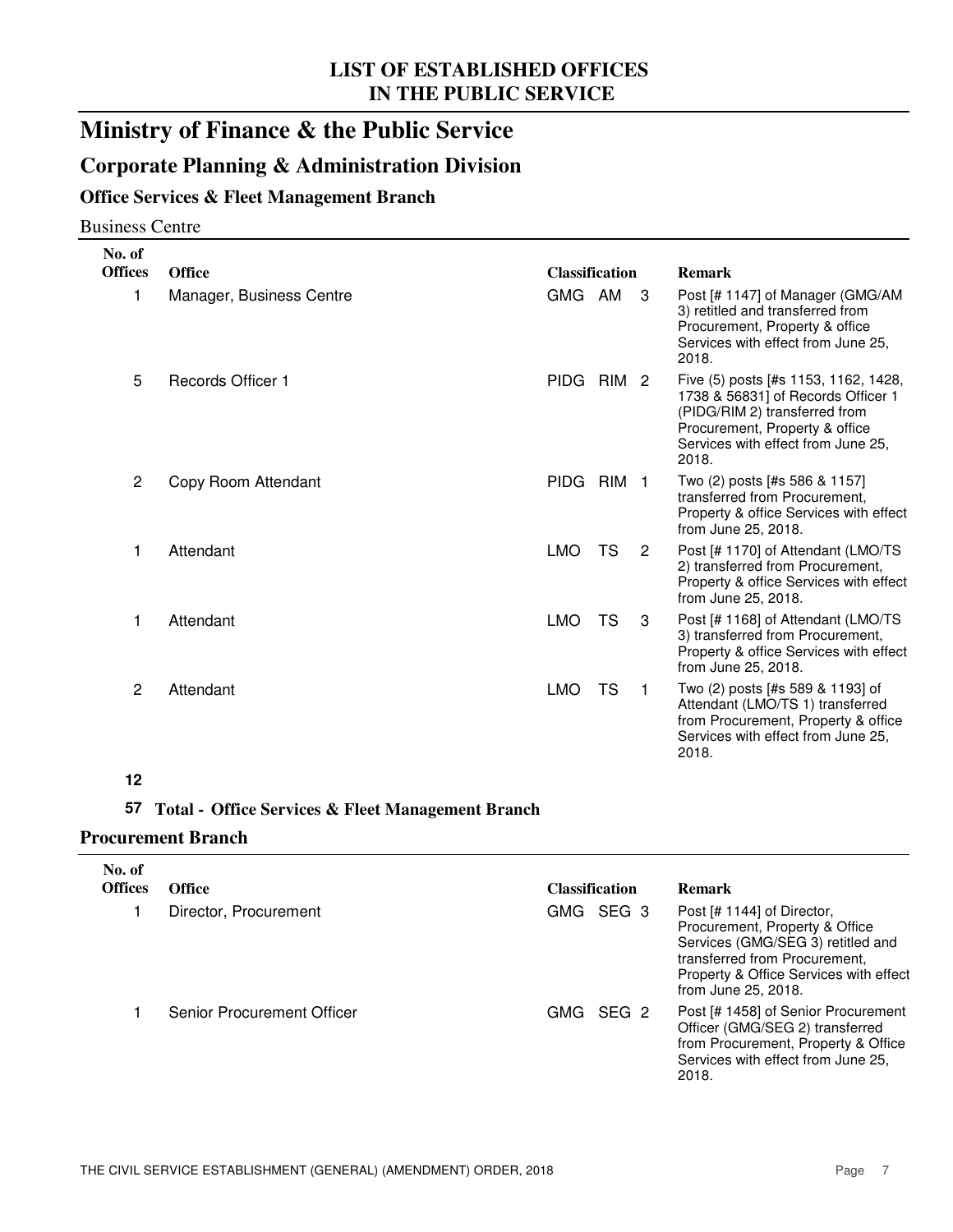### **Ministry of Finance & the Public Service**

#### **Corporate Planning & Administration Division**

#### **Procurement Branch**

| No. of         |                            |                       |    |   |                                                                                                                                                             |
|----------------|----------------------------|-----------------------|----|---|-------------------------------------------------------------------------------------------------------------------------------------------------------------|
| <b>Offices</b> | <b>Office</b>              | <b>Classification</b> |    |   | <b>Remark</b>                                                                                                                                               |
| 1              | <b>Procurement Manager</b> | GMG SEG 1             |    |   | Post [# 61202] of Procurement<br>Manger (GMG/SEG 1) transferred<br>from Procurement, Property & Office<br>Services with effect from June 25,<br>2018.       |
| $\mathbf{1}$   | Administrator              | GMG                   | AM | 3 | Post [# 579] of Office Manager<br>(GMG/AM 3) retitled and transferred<br>from Procurement, Property & Office<br>Services with effect from June 25,<br>2018. |
| $\mathbf{1}$   | <b>Procurement Officer</b> | <b>GMG</b>            | AM | 3 | Post [# 1150] of Procurement Officer<br>(GMG/AM 3) transferred from<br>Procurement, Property & Office<br>Services with effect from June 25,<br>2018.        |
| 1              | <b>Senior Secretary</b>    | OPS                   | SS | 3 | Post [# 574] of Senior Secretary<br>(OPS/SS 3) transferred from<br>Procurement, Property & Office<br>Services with effect from June 25,<br>2018.            |
|                | Secretary 2                | <b>OPS</b>            | SS | 2 | Post [# 1160] of Secretary 2 (OPS/SS<br>2) transferred from Procurement,<br>Property & Office Services with effect<br>from June 25, 2018.                   |

#### **7**

#### **7 Total - Procurement Branch**

#### **Property, Security & Emergency Management Branch**

| No. of<br><b>Offices</b> | <b>Office</b>                                         | <b>Classification</b> | <b>Remark</b>                                                                                                                             |
|--------------------------|-------------------------------------------------------|-----------------------|-------------------------------------------------------------------------------------------------------------------------------------------|
|                          | Director, Property Security & Emergency<br>Management | GMG SEG 3             | New post [# 71632] of Director,<br>Property Security & Emergency<br>Management (GMG/SEG 3) with<br>effect from June 25, 2018.             |
|                          | Secretary 2                                           | SS<br><b>OPS</b><br>2 | Post [# 1158] of Secretary 2 (OPS/SS<br>2) transferred from Procurement,<br>Property & Office Services with effect<br>from June 25, 2018. |
| $\overline{2}$           |                                                       |                       |                                                                                                                                           |
|                          | Security & Emergency Section                          |                       |                                                                                                                                           |
| No. of<br><b>Offices</b> | <b>Office</b>                                         | <b>Classification</b> | Remark                                                                                                                                    |

| Security & Emergency Officer | GMG SEG 1 |
|------------------------------|-----------|
|                              |           |

New post [# 71663] of Security & Emergency Officer (GMG/SEG 1) with effect from June 25, 2018.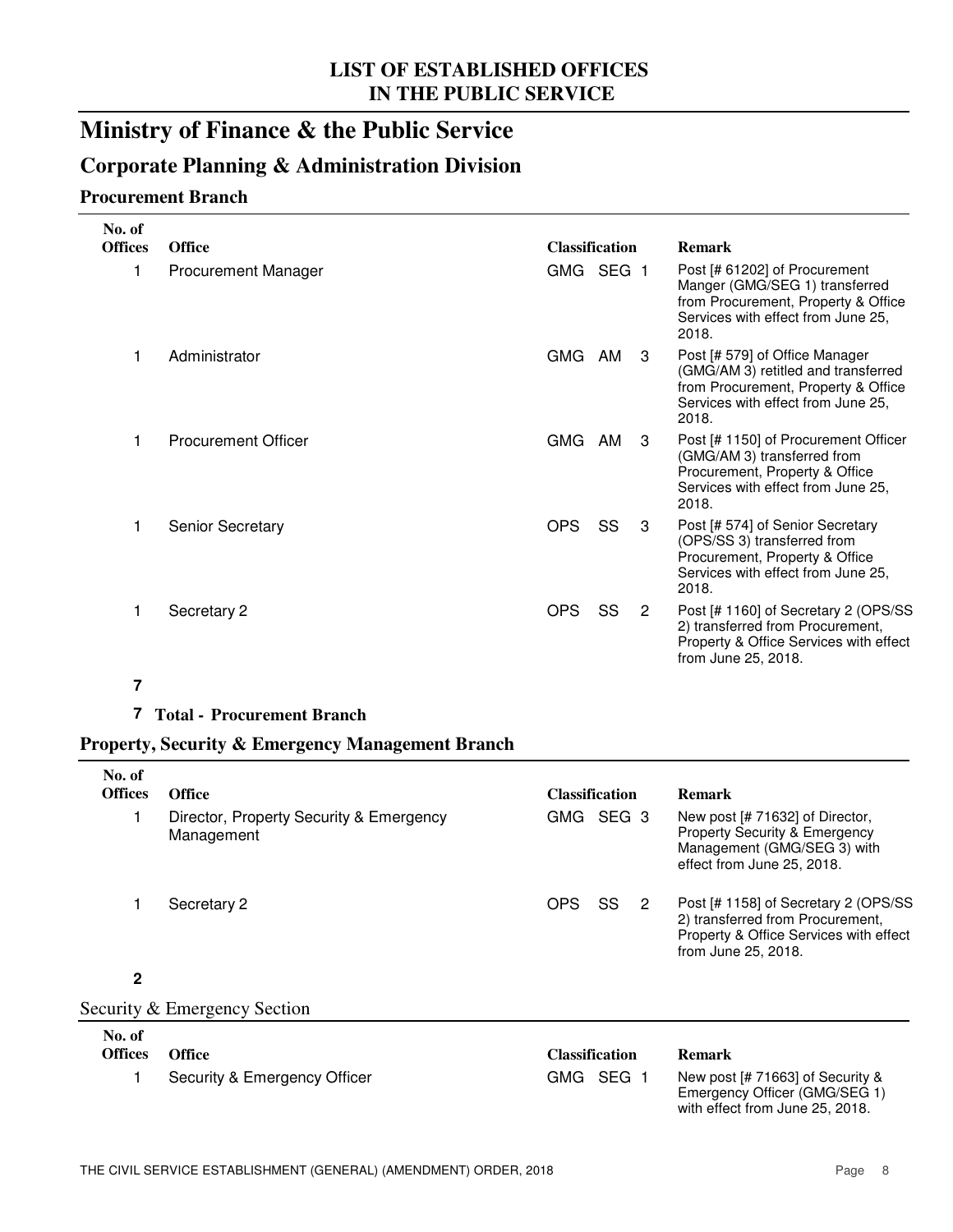### **Ministry of Finance & the Public Service**

#### **Corporate Planning & Administration Division**

#### **Property, Security & Emergency Management Branch**

#### Security & Emergency Section

| No. of<br><b>Offices</b><br>1 | <b>Office</b><br>Security & Emergency Administrator | <b>Classification</b><br>GMG AM |           | 3              | <b>Remark</b><br>New post [# 71634] of Security &<br>Emergency Administrator (GMG/AM<br>3) with effect from June 25, 2018.                                        |
|-------------------------------|-----------------------------------------------------|---------------------------------|-----------|----------------|-------------------------------------------------------------------------------------------------------------------------------------------------------------------|
| $\mathbf 2$                   |                                                     |                                 |           |                |                                                                                                                                                                   |
|                               | Maintenance & Property Section                      |                                 |           |                |                                                                                                                                                                   |
| No. of<br><b>Offices</b>      | <b>Office</b>                                       | <b>Classification</b>           |           |                | <b>Remark</b>                                                                                                                                                     |
| 1                             | Manager, Maintenance & Property                     | GMG SEG 1                       |           |                | Post [# 1151] of Manager,<br>Maintenance & Property (GMG/SEG<br>1) transferred from Procurement,<br>Property & Office Services with effect<br>from June 25, 2018. |
| 1                             | Senior Maintenance Officer                          | <b>SOG</b>                      | <b>ST</b> | 5              | Post [# 54702] of Senior<br>Maintenance Officer (SOG/ST 5)<br>transferred from Procurement,<br>Property & Office Services with effect<br>from June 25, 2018.      |
| 2                             | Artisan                                             | <b>LMO</b>                      | <b>TS</b> | 4              | Two (2) posts [#s 1198-9] of Artisan<br>(LMO/TS 4) transferred from<br>Procurement, Property & Office<br>Services with effect from June 25,<br>2018.              |
| 1                             | <b>Head Gardener</b>                                | <b>LMO</b>                      | <b>TS</b> | $\overline{2}$ | Post [# 1203] of Head Gardener<br>(LMO/TS 2) transferred from<br>Procurement, Property & Office<br>Services with effect from June 25,<br>2018.                    |
| 1                             | Gardener                                            | <b>LMO</b>                      | <b>TS</b> | $\mathbf{1}$   | Post [# 1201] of Gardener (LMO/TS<br>1) transferred from Procurement,<br>Property & Office Services with effect<br>from June 25, 2018.                            |
| 1                             | Janitor                                             | <b>LMO</b>                      | <b>TS</b> | $\mathbf{1}$   | Post [# 1200] of Janitor (LMO/TS 1)<br>transferred from Procurement,<br>Property & Office Services with effect<br>from June 25, 2018.                             |

#### **7**

#### **11 Total - Property, Security & Emergency Management Branch**

#### **75 Total - Corporate Planning & Administration Division**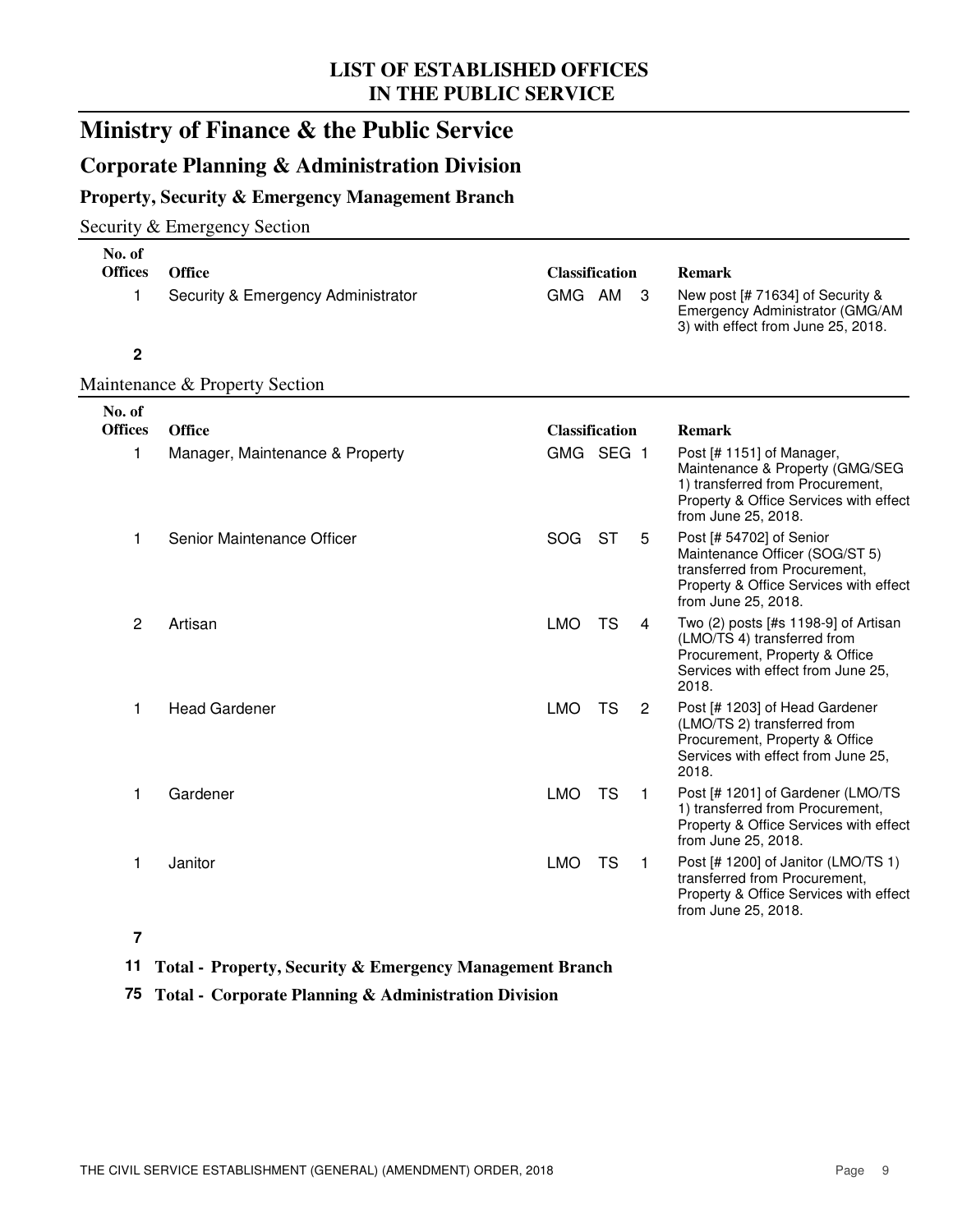### **Ministry of Finance & the Public Service**

#### **Public Expenditure Policy & Co-ordination Division**

#### **Internal Audit Directorate**

| No. of         |                                                         |                       |     |    |                                                                                                               |
|----------------|---------------------------------------------------------|-----------------------|-----|----|---------------------------------------------------------------------------------------------------------------|
| <b>Offices</b> | <b>Office</b>                                           | <b>Classification</b> |     |    | <b>Remark</b>                                                                                                 |
| 1              | Senior Director, Internal Audit Directorate             | FMG                   | AS. | -6 | Post [# 1410] of Internal Audit<br>Directorate Unit Head (FMG/AS 6)<br>retitled with effect from May 4, 2018. |
| 1.             | Audit Co-ordinator - Information Systems                | FMG.                  | AS  | 5  | Post [# 53645] of Audit Co-ordinator<br>(FMG/AS 5) retitled with effect from<br>May 4, 2018.                  |
| 1              | Audit Co-ordinator - Performance & Quality<br>Assurance | FMG.                  | AS. | 5  | Post [# 53656] of Functional Co-<br>ordinator (FMG/AS 5) retitled with<br>effect from May 4, 2018.            |
| 1              | Audit Co-ordinator - Audit Committees                   | FMG.                  | AS  | 5  | New post $[# 71589]$ with effect from<br>May 4, 2018.                                                         |
| 1.             | Audit Specialist - Performance & Quality Assurance      | <b>FMG</b>            | AS. | 4  | Post [# 59123] of Audit Specialist<br>(FMG/AS 4) retitled with effect from<br>May 4, 2018.                    |
| 1              | <b>Audit Specialist - Information Systems</b>           | FMG.                  | AS. | 4  | Post [# 59124] of Information<br>Systems Auditor (FMG/AS 4) retitled<br>with effect from May 4, 2018.         |
|                |                                                         |                       |     |    |                                                                                                               |

#### **6**

- **6 Total - Internal Audit Directorate**
- **6 Total - Public Expenditure Policy & Co-ordination Division**

#### **Strategic Human Resource Management Division (SHRMD)**

#### **Compensation Management & Implementation Branch**

Compensation Unit

| No. of<br><b>Offices</b> | <b>Office</b>                     | <b>Classification</b> | <b>Remark</b>                                                                                                                                                                                    |
|--------------------------|-----------------------------------|-----------------------|--------------------------------------------------------------------------------------------------------------------------------------------------------------------------------------------------|
|                          | <b>Chief Compensation Analyst</b> | GMG SEG 4             | Post [# 624] of Chief Standards<br>Development & Review Officer<br>(GMG/SEG 4) retitled and transferred<br>from Corporate Management &<br>Establishment Branch with effect<br>from May 14, 2018. |

#### **1**

#### **1 Total - Compensation Management & Implementation Branch**

#### **Corporate Management & Establishment Branch**

#### Standards Development Unit

| No. of<br><b>Offices</b> | Office                                     | <b>Classification</b> | <b>Remark</b>                                                    |
|--------------------------|--------------------------------------------|-----------------------|------------------------------------------------------------------|
|                          | <b>Chief Standards Development Analyst</b> | GMG SEG 4             | New post [# 71581] with effect from                              |
|                          |                                            |                       | May 14, 2018.                                                    |
|                          | Senior Standards Development Analyst       | GMG SEG 3             | Two (2) new posts [#s 71582-3] with<br>effect from May 14, 2018. |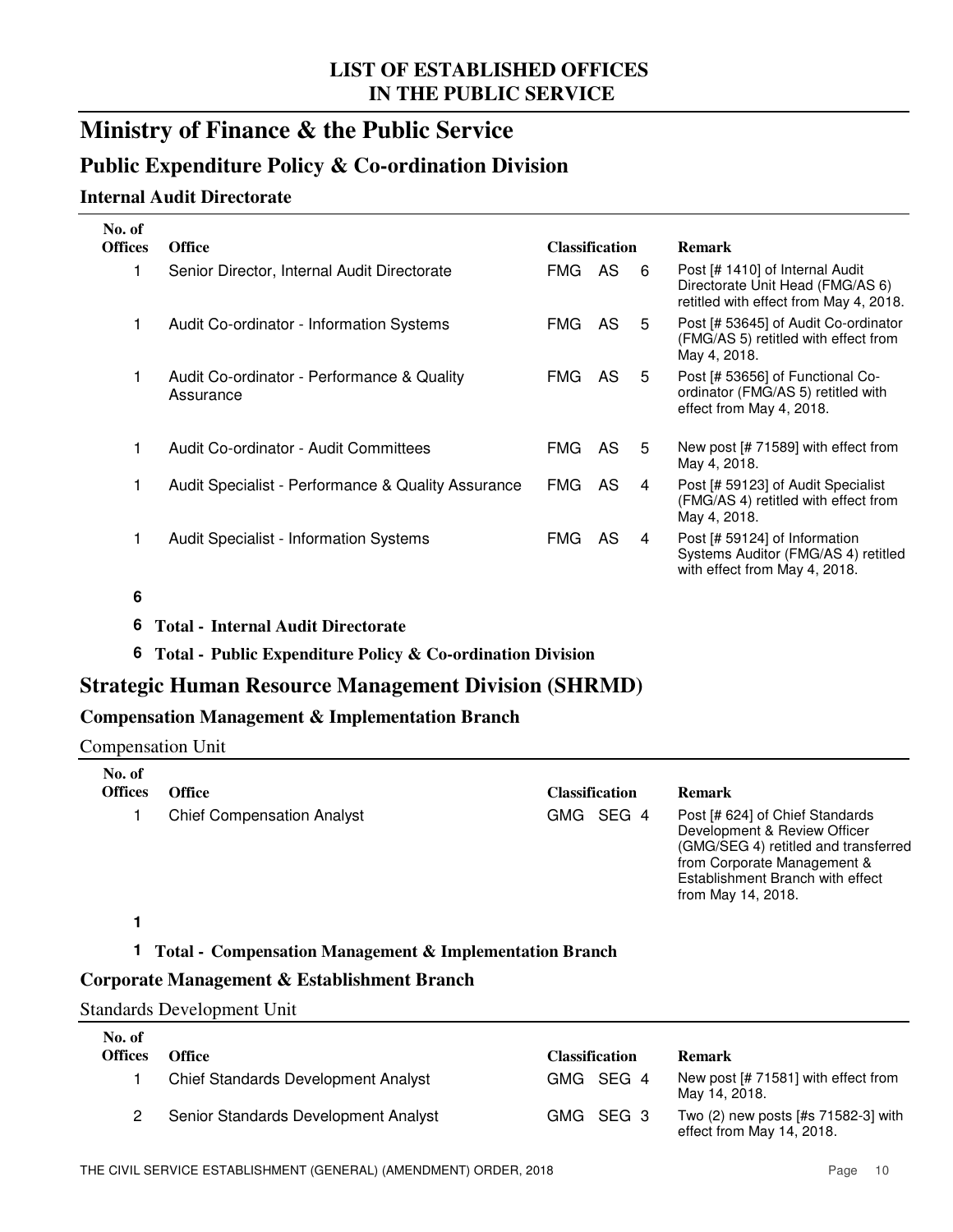### **Ministry of Finance & the Public Service**

#### **Strategic Human Resource Management Division (SHRMD)**

#### **Corporate Management & Establishment Branch**

Standards Development Unit

| No. of<br><b>Offices</b> | <b>Office</b>                                                  | <b>Classification</b> | <b>Remark</b>                                                        |
|--------------------------|----------------------------------------------------------------|-----------------------|----------------------------------------------------------------------|
| 2                        | <b>Standards Development Analyst</b>                           | GMG SEG 2             | Two $(2)$ new posts $[#s 71584-5]$ with<br>effect from May 14, 2018. |
| 5                        |                                                                |                       |                                                                      |
|                          | 5 Total - Corporate Management & Establishment Branch          |                       |                                                                      |
|                          | 6 Total - Strategic Human Resource Management Division (SHRMD) |                       |                                                                      |
| 87                       | Total - Ministry of Finance & the Public Service               |                       |                                                                      |
|                          |                                                                |                       |                                                                      |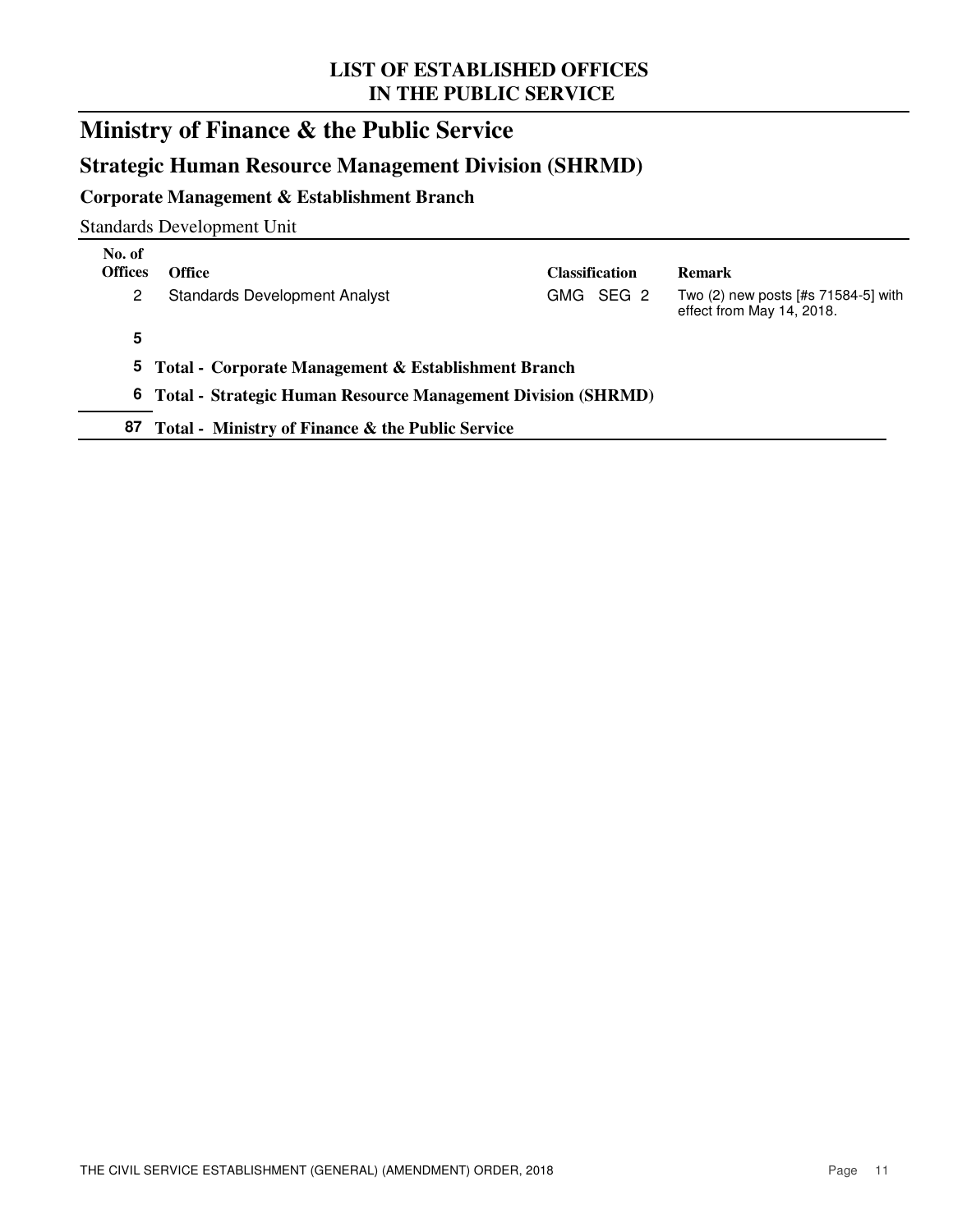### **Ministry of Culture, Gender, Entertainment & Sport**

### **Strategic Planning & Performance Monitoring**

| No. of<br><b>Offices</b><br><b>Office</b><br><b>Classification</b><br><b>Remark</b><br>GMG SEG 2<br>1<br><b>Performance Analyst</b><br>New post [# 71406] with effect from<br>February 5, 2018.<br>1<br>1<br><b>Total - Strategic Planning &amp; Performance Monitoring</b><br><b>Bureau of Gender Affairs</b><br><b>Executive Office</b><br>No. of<br><b>Offices</b><br><b>Office</b><br><b>Classification</b><br><b>Remark</b><br>GMG SEG 5<br>Post [# 6154] transferred from<br>1<br>Senior Director, Gender Affairs<br>Gender Affairs with effect from April<br>3, 2018.<br><b>MIS</b><br>IT<br>3<br>Post [# 58226] transferred from<br>Systems Administrator<br>1<br>Gender Affairs with effect from April<br>3, 2018. Post to be abolished when<br>vacant.<br><b>OPS</b><br><b>Executive Secretary 1</b><br>SS<br>Post [# 6172] transferred from<br>1<br>4<br>Gender Affairs with effect from April<br>3, 2018.<br>$\mathbf 3$<br>Public Education & Information<br>No. of<br><b>Offices</b><br><b>Office</b><br><b>Classification</b><br><b>Remark</b><br>MCG IE<br>Post [# 6155] transferred from<br>1<br>Manager, Public Education & Information<br>4<br>Gender Affairs with effect from April<br>3, 2018. Post to be abolished when<br>vacant.<br>1.<br><b>Total - Executive Office</b><br>4<br>Policy & Research<br>No. of<br><b>Offices</b><br><b>Classification</b><br><b>Office</b><br><b>Remark</b><br>GMG SEG 3<br>1<br>Director, Policy & Research<br>Post [# 53581] transferred from<br>Gender Affairs with effect from April<br>3, 2018.<br>1<br>Policy |  |
|----------------------------------------------------------------------------------------------------------------------------------------------------------------------------------------------------------------------------------------------------------------------------------------------------------------------------------------------------------------------------------------------------------------------------------------------------------------------------------------------------------------------------------------------------------------------------------------------------------------------------------------------------------------------------------------------------------------------------------------------------------------------------------------------------------------------------------------------------------------------------------------------------------------------------------------------------------------------------------------------------------------------------------------------------------------------------------------------------------------------------------------------------------------------------------------------------------------------------------------------------------------------------------------------------------------------------------------------------------------------------------------------------------------------------------------------------------------------------------------------------------------------------------------------------------------------------|--|
|                                                                                                                                                                                                                                                                                                                                                                                                                                                                                                                                                                                                                                                                                                                                                                                                                                                                                                                                                                                                                                                                                                                                                                                                                                                                                                                                                                                                                                                                                                                                                                            |  |
|                                                                                                                                                                                                                                                                                                                                                                                                                                                                                                                                                                                                                                                                                                                                                                                                                                                                                                                                                                                                                                                                                                                                                                                                                                                                                                                                                                                                                                                                                                                                                                            |  |
|                                                                                                                                                                                                                                                                                                                                                                                                                                                                                                                                                                                                                                                                                                                                                                                                                                                                                                                                                                                                                                                                                                                                                                                                                                                                                                                                                                                                                                                                                                                                                                            |  |
|                                                                                                                                                                                                                                                                                                                                                                                                                                                                                                                                                                                                                                                                                                                                                                                                                                                                                                                                                                                                                                                                                                                                                                                                                                                                                                                                                                                                                                                                                                                                                                            |  |
|                                                                                                                                                                                                                                                                                                                                                                                                                                                                                                                                                                                                                                                                                                                                                                                                                                                                                                                                                                                                                                                                                                                                                                                                                                                                                                                                                                                                                                                                                                                                                                            |  |
|                                                                                                                                                                                                                                                                                                                                                                                                                                                                                                                                                                                                                                                                                                                                                                                                                                                                                                                                                                                                                                                                                                                                                                                                                                                                                                                                                                                                                                                                                                                                                                            |  |
|                                                                                                                                                                                                                                                                                                                                                                                                                                                                                                                                                                                                                                                                                                                                                                                                                                                                                                                                                                                                                                                                                                                                                                                                                                                                                                                                                                                                                                                                                                                                                                            |  |
|                                                                                                                                                                                                                                                                                                                                                                                                                                                                                                                                                                                                                                                                                                                                                                                                                                                                                                                                                                                                                                                                                                                                                                                                                                                                                                                                                                                                                                                                                                                                                                            |  |
|                                                                                                                                                                                                                                                                                                                                                                                                                                                                                                                                                                                                                                                                                                                                                                                                                                                                                                                                                                                                                                                                                                                                                                                                                                                                                                                                                                                                                                                                                                                                                                            |  |
|                                                                                                                                                                                                                                                                                                                                                                                                                                                                                                                                                                                                                                                                                                                                                                                                                                                                                                                                                                                                                                                                                                                                                                                                                                                                                                                                                                                                                                                                                                                                                                            |  |
|                                                                                                                                                                                                                                                                                                                                                                                                                                                                                                                                                                                                                                                                                                                                                                                                                                                                                                                                                                                                                                                                                                                                                                                                                                                                                                                                                                                                                                                                                                                                                                            |  |
|                                                                                                                                                                                                                                                                                                                                                                                                                                                                                                                                                                                                                                                                                                                                                                                                                                                                                                                                                                                                                                                                                                                                                                                                                                                                                                                                                                                                                                                                                                                                                                            |  |
|                                                                                                                                                                                                                                                                                                                                                                                                                                                                                                                                                                                                                                                                                                                                                                                                                                                                                                                                                                                                                                                                                                                                                                                                                                                                                                                                                                                                                                                                                                                                                                            |  |
|                                                                                                                                                                                                                                                                                                                                                                                                                                                                                                                                                                                                                                                                                                                                                                                                                                                                                                                                                                                                                                                                                                                                                                                                                                                                                                                                                                                                                                                                                                                                                                            |  |
|                                                                                                                                                                                                                                                                                                                                                                                                                                                                                                                                                                                                                                                                                                                                                                                                                                                                                                                                                                                                                                                                                                                                                                                                                                                                                                                                                                                                                                                                                                                                                                            |  |
|                                                                                                                                                                                                                                                                                                                                                                                                                                                                                                                                                                                                                                                                                                                                                                                                                                                                                                                                                                                                                                                                                                                                                                                                                                                                                                                                                                                                                                                                                                                                                                            |  |
|                                                                                                                                                                                                                                                                                                                                                                                                                                                                                                                                                                                                                                                                                                                                                                                                                                                                                                                                                                                                                                                                                                                                                                                                                                                                                                                                                                                                                                                                                                                                                                            |  |
|                                                                                                                                                                                                                                                                                                                                                                                                                                                                                                                                                                                                                                                                                                                                                                                                                                                                                                                                                                                                                                                                                                                                                                                                                                                                                                                                                                                                                                                                                                                                                                            |  |
|                                                                                                                                                                                                                                                                                                                                                                                                                                                                                                                                                                                                                                                                                                                                                                                                                                                                                                                                                                                                                                                                                                                                                                                                                                                                                                                                                                                                                                                                                                                                                                            |  |
|                                                                                                                                                                                                                                                                                                                                                                                                                                                                                                                                                                                                                                                                                                                                                                                                                                                                                                                                                                                                                                                                                                                                                                                                                                                                                                                                                                                                                                                                                                                                                                            |  |
|                                                                                                                                                                                                                                                                                                                                                                                                                                                                                                                                                                                                                                                                                                                                                                                                                                                                                                                                                                                                                                                                                                                                                                                                                                                                                                                                                                                                                                                                                                                                                                            |  |
|                                                                                                                                                                                                                                                                                                                                                                                                                                                                                                                                                                                                                                                                                                                                                                                                                                                                                                                                                                                                                                                                                                                                                                                                                                                                                                                                                                                                                                                                                                                                                                            |  |
|                                                                                                                                                                                                                                                                                                                                                                                                                                                                                                                                                                                                                                                                                                                                                                                                                                                                                                                                                                                                                                                                                                                                                                                                                                                                                                                                                                                                                                                                                                                                                                            |  |
| No. of<br><b>Offices</b><br><b>Office</b><br><b>Classification</b>                                                                                                                                                                                                                                                                                                                                                                                                                                                                                                                                                                                                                                                                                                                                                                                                                                                                                                                                                                                                                                                                                                                                                                                                                                                                                                                                                                                                                                                                                                         |  |
| <b>Remark</b><br>Two (2) posts [#s 53580 & 58227]<br>$\overline{c}$<br>GMG SEG 2<br><b>Policy Analyst</b><br>transferred from Gender Affairs with<br>effect from April 3, 2018.                                                                                                                                                                                                                                                                                                                                                                                                                                                                                                                                                                                                                                                                                                                                                                                                                                                                                                                                                                                                                                                                                                                                                                                                                                                                                                                                                                                            |  |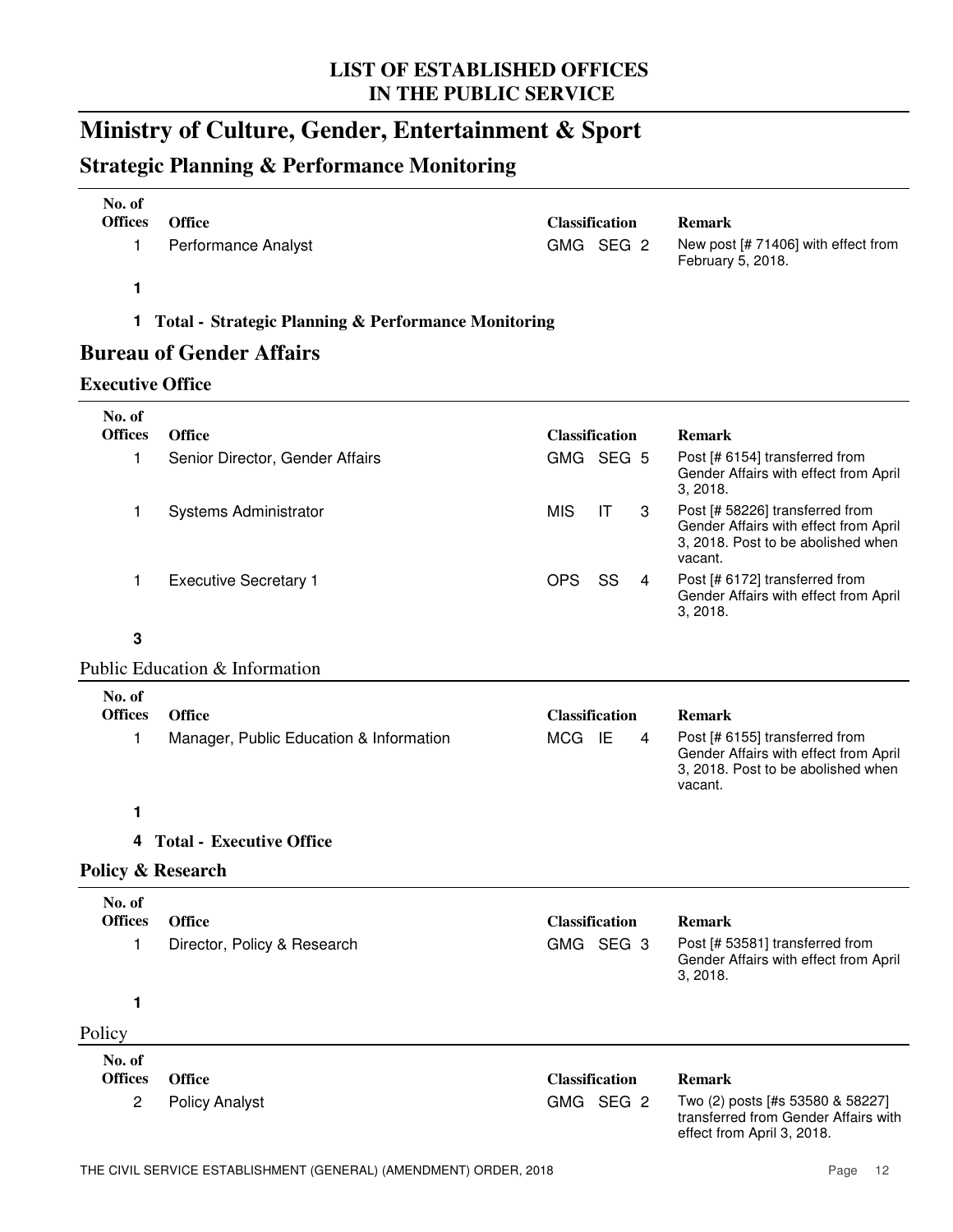### **Ministry of Culture, Gender, Entertainment & Sport**

### **Bureau of Gender Affairs**

#### **Policy & Research**

| Policy                   |                                      |            |                       |   |                                                                                                               |
|--------------------------|--------------------------------------|------------|-----------------------|---|---------------------------------------------------------------------------------------------------------------|
| No. of<br><b>Offices</b> | <b>Office</b>                        |            | <b>Classification</b> |   | <b>Remark</b>                                                                                                 |
| $\mathbf 2$              |                                      |            |                       |   |                                                                                                               |
| Research                 |                                      |            |                       |   |                                                                                                               |
| No. of<br><b>Offices</b> | <b>Office</b>                        |            | <b>Classification</b> |   | <b>Remark</b>                                                                                                 |
| 1                        | Research Co-ordinator                | SOG        | <b>ST</b>             | 7 | Post [# 6164] transferred from<br>Gender Affairs with effect from April<br>3, 2018.                           |
| 3                        | <b>Research Officer</b>              | <b>SOG</b> | <b>ST</b>             | 6 | Three (3) posts [#s 6163, 6165 &<br>53582] transferred from Gender<br>Affairs with effect from April 3, 2018. |
| 1                        | Librarian                            | PIDG LB    |                       | 3 | Post [# 6166] transferred from<br>Gender Affairs with effect from April<br>3, 2018.                           |
| 5                        |                                      |            |                       |   |                                                                                                               |
| 8                        | <b>Total - Policy &amp; Research</b> |            |                       |   |                                                                                                               |
|                          | <b>Community Liaison</b>             |            |                       |   |                                                                                                               |
| No. of                   |                                      |            |                       |   |                                                                                                               |
| <b>Offices</b>           | <b>Office</b>                        |            | <b>Classification</b> |   | <b>Remark</b>                                                                                                 |
| 1                        | Director, Community Liaison          |            | GMG SEG 2             |   | Post [# 6158] transferred from<br>Gender Affairs with effect from April<br>3, 2018.                           |
| 1                        | <b>Rural Sociologist</b>             | <b>SOG</b> | <b>ST</b>             | 6 | Post [# 6162] transferred from<br>Gender Affairs with effect from April<br>3, 2018.                           |
| 1                        | <b>Project Officer</b>               | GMG AM     |                       | 4 | Post [# 58228] transferred from<br>Gender Affairs with effect from April<br>3, 2018.                          |
| 2                        | Social Worker                        | SWG PS     |                       | 3 | Two (2) posts [#s 6160-1] transferred<br>from Gender Affairs with effect from<br>April 3, 2018.               |
| 5                        |                                      |            |                       |   |                                                                                                               |
| 5                        | <b>Total - Community Liaison</b>     |            |                       |   |                                                                                                               |
| <b>Women's Centre</b>    |                                      |            |                       |   |                                                                                                               |
| No. of                   |                                      |            |                       |   |                                                                                                               |

| .<br>Offices | <b>Office</b>        | <b>Classification</b> | <b>Remark</b>                                                                                                    |
|--------------|----------------------|-----------------------|------------------------------------------------------------------------------------------------------------------|
|              | Senior Social Worker | SWG PS 3              | Post [# 6179] transferred from Office<br>of the Prime Minister with effect from<br>April 3, 2018.                |
|              | Social Worker 2      | SWG PS                | Four $(4)$ posts [#s 6180-3] transferred<br>from Office of the Prime Minister with<br>effect from April 3, 2018. |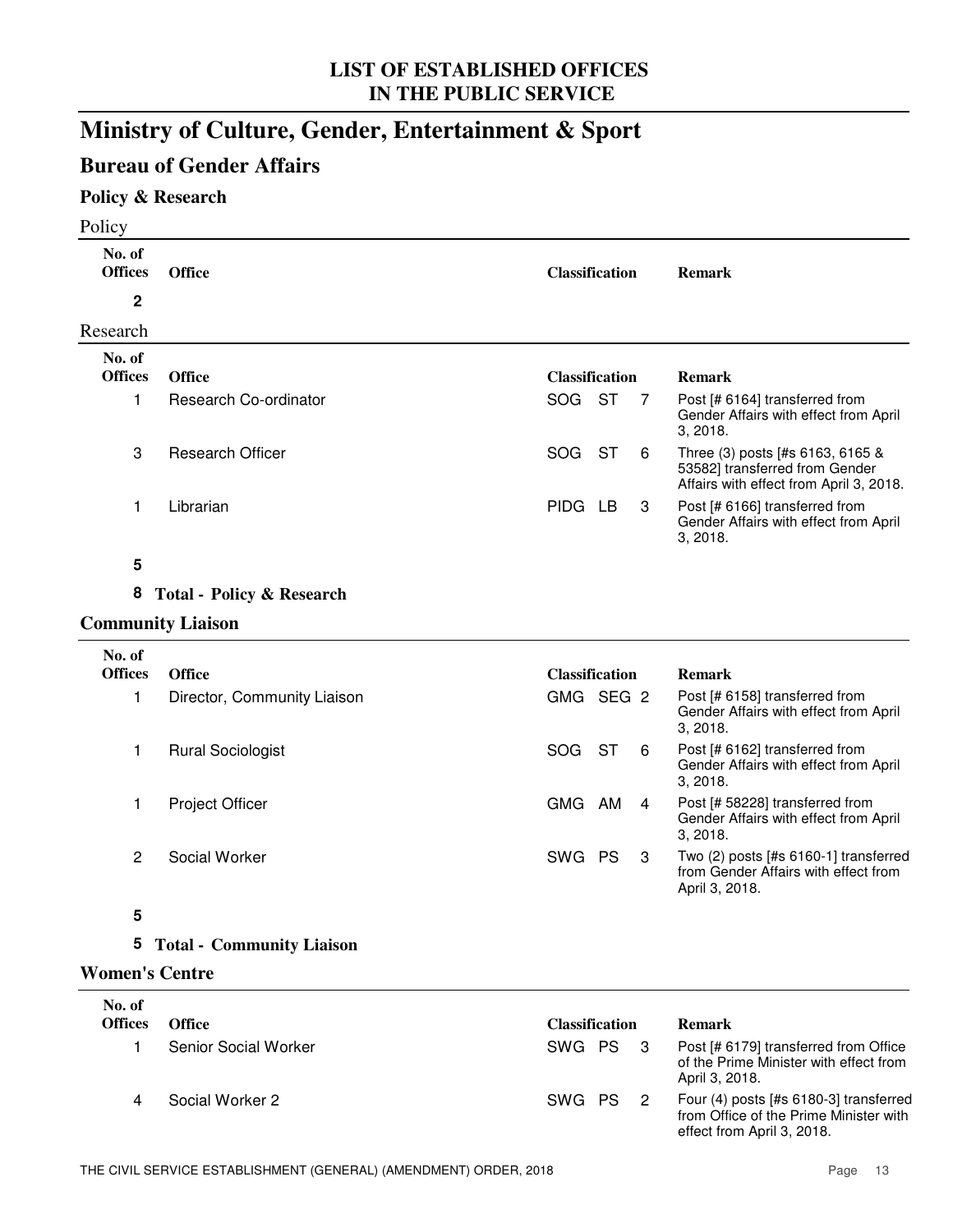### **Ministry of Culture, Gender, Entertainment & Sport**

### **Bureau of Gender Affairs**

#### **Women's Centre**

| No. of<br><b>Offices</b> | <b>Office</b>                                                 | <b>Classification</b> | <b>Remark</b> |
|--------------------------|---------------------------------------------------------------|-----------------------|---------------|
| 5                        |                                                               |                       |               |
|                          | 5 Total - Women's Centre                                      |                       |               |
|                          | 22 Total - Bureau of Gender Affairs                           |                       |               |
|                          | 23 Total - Ministry of Culture, Gender, Entertainment & Sport |                       |               |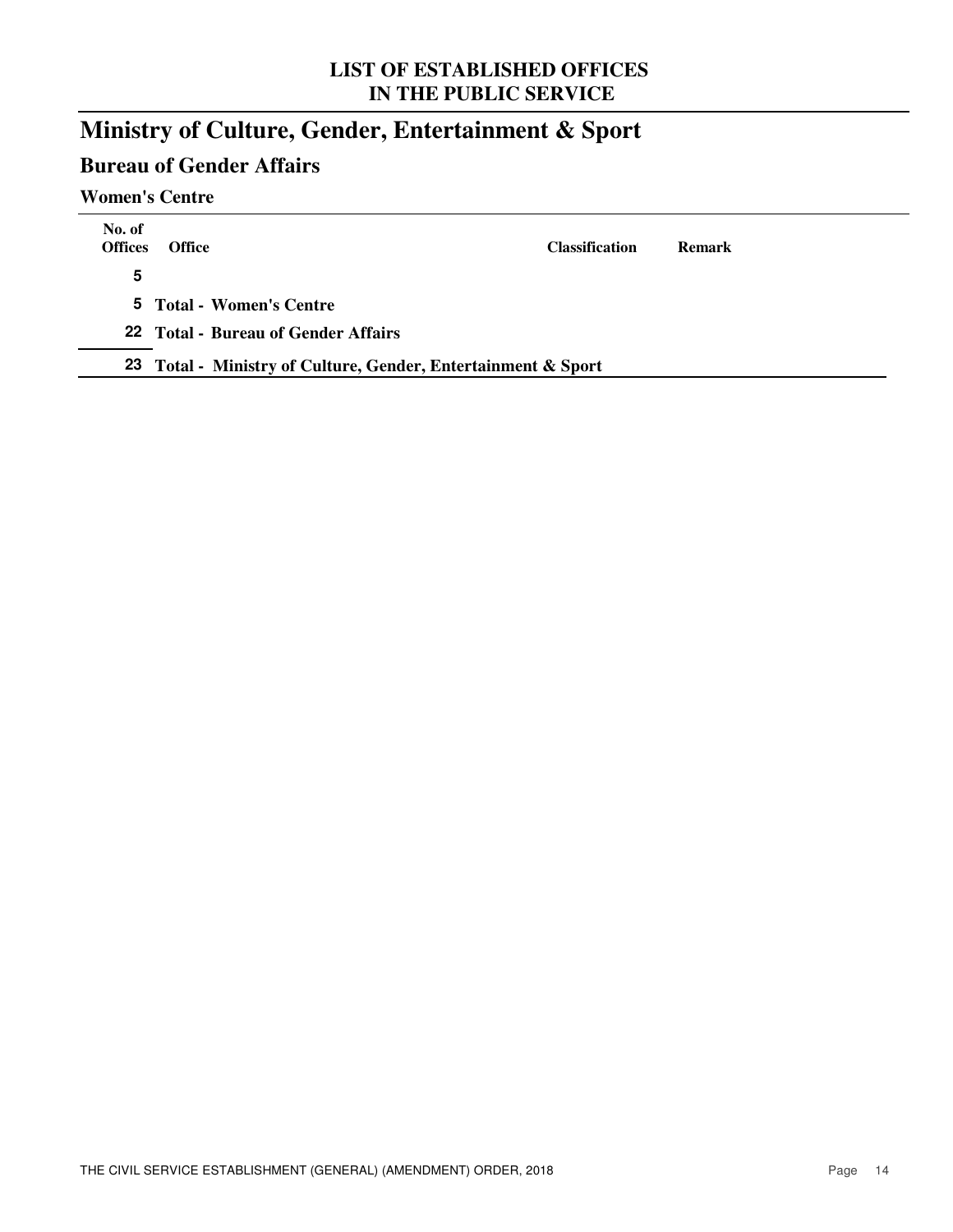## **Ministry of Labour & Social Security**

### **Human Resource Management & Development Branch**

#### **Performance Management & Appraisal Section**

| No. of<br><b>Offices</b> | <b>Office</b>                                                   |            | <b>Classification</b> | <b>Remark</b>                                                                                                            |
|--------------------------|-----------------------------------------------------------------|------------|-----------------------|--------------------------------------------------------------------------------------------------------------------------|
| 1                        | Director, Performance Management & Appraisal<br>System          |            | GMG SEG 2             | New post [# 71592] with effect from<br>May 28, 2018.                                                                     |
|                          |                                                                 |            |                       |                                                                                                                          |
| 1                        |                                                                 |            |                       |                                                                                                                          |
| 1                        | <b>Total - Performance Management &amp; Appraisal Section</b>   |            |                       |                                                                                                                          |
| 1.                       | Total - Human Resource Management & Development Branch          |            |                       |                                                                                                                          |
|                          | <b>Planning, Research &amp; Statistics Division</b>             |            |                       |                                                                                                                          |
| No. of                   |                                                                 |            |                       |                                                                                                                          |
| <b>Offices</b>           | <b>Office</b>                                                   |            | <b>Classification</b> | <b>Remark</b>                                                                                                            |
| 1                        | Director, International Labour Agencies & Information GMG SEG 3 |            |                       | New post [# 71524] with effect from<br>April 3, 2018.                                                                    |
| 1                        |                                                                 |            |                       |                                                                                                                          |
| 1                        | <b>Total - Planning, Research &amp; Statistics Division</b>     |            |                       |                                                                                                                          |
| Labour                   |                                                                 |            |                       |                                                                                                                          |
|                          | <b>Jamaica Productivity Centre</b>                              |            |                       |                                                                                                                          |
|                          | Research & Measurement Unit                                     |            |                       |                                                                                                                          |
| No. of                   |                                                                 |            |                       |                                                                                                                          |
| <b>Offices</b>           | <b>Office</b>                                                   |            | <b>Classification</b> | <b>Remark</b>                                                                                                            |
| 1                        | Senior Research Analyst                                         |            | GMG SEG 3             | Post [# 61032] of Senior Productivity<br>Specialist (GMG/SEG 3) retitled with<br>effect from April 3, 2018.              |
| 1                        |                                                                 |            |                       |                                                                                                                          |
| 1.                       | <b>Total - Jamaica Productivity Centre</b>                      |            |                       |                                                                                                                          |
|                          | 1 Total - Labour                                                |            |                       |                                                                                                                          |
|                          | <b>Social Security Division</b>                                 |            |                       |                                                                                                                          |
|                          | The Jamaica Council for Persons with Disabilities               |            |                       |                                                                                                                          |
|                          | <b>Early Stimulation Programme</b>                              |            |                       |                                                                                                                          |
| No. of                   |                                                                 |            |                       |                                                                                                                          |
| <b>Offices</b>           | <b>Office</b>                                                   |            | <b>Classification</b> | <b>Remark</b>                                                                                                            |
| 1                        | Director, Early Stimulation Programme                           |            | GMG SEG 3             | Post [# 6128] of Director, Early<br>Stimulation Programme (GMG/SEG<br>1) upgraded with effect from<br>September 3, 2018. |
| 1                        | Physiotherapist 2                                               | <b>HPC</b> | PT<br>4               | Post [# 6133] of Physiotherapist 4<br>(PMG/PT 4) retitled and reclassified<br>with effect from September 3, 2018.        |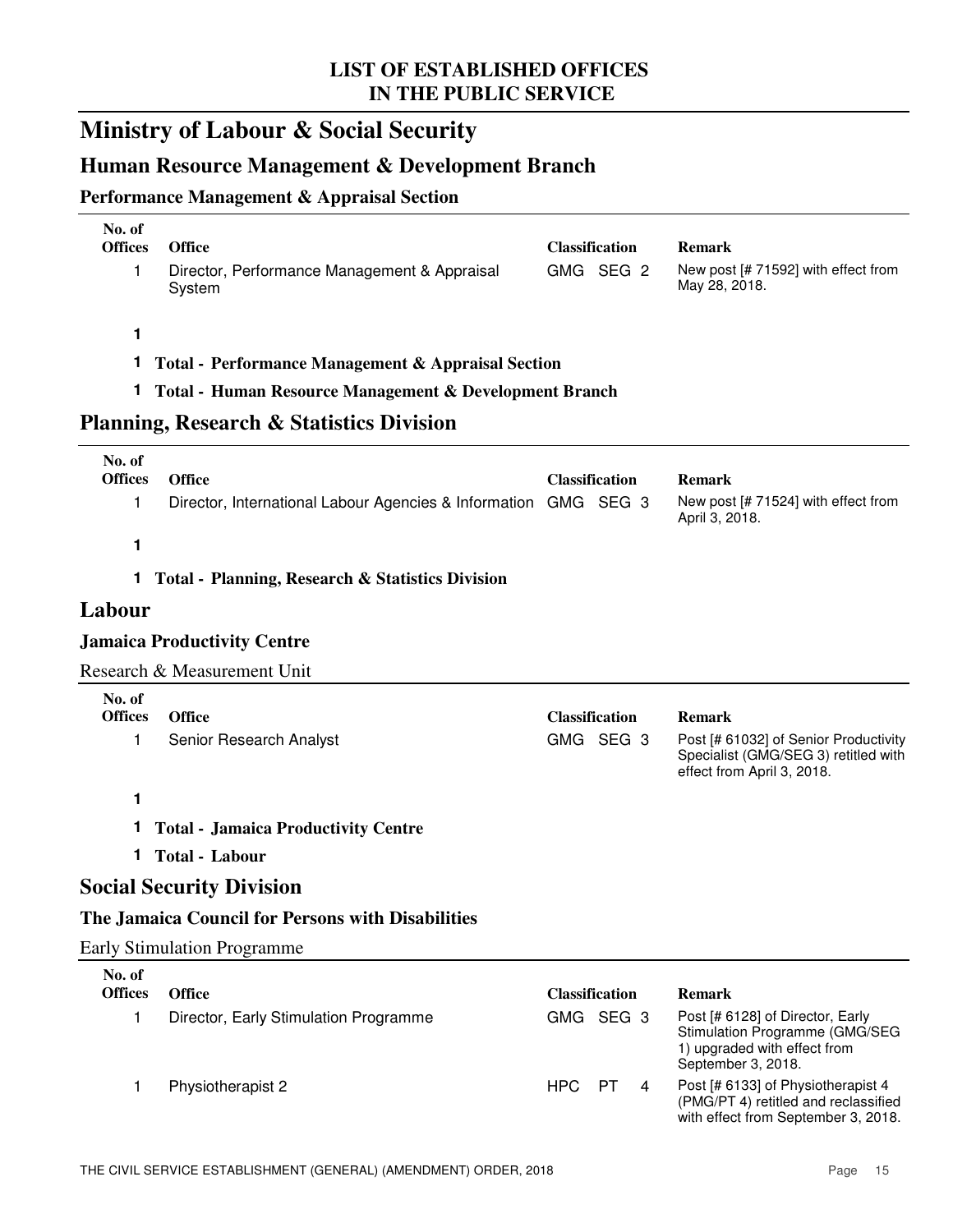### **Ministry of Labour & Social Security**

### **Social Security Division**

#### **The Jamaica Council for Persons with Disabilities**

Early Stimulation Programme

| No. of         |                                                                  |                       |     |    |                                                                                                                                                 |
|----------------|------------------------------------------------------------------|-----------------------|-----|----|-------------------------------------------------------------------------------------------------------------------------------------------------|
| <b>Offices</b> | <b>Office</b>                                                    | <b>Classification</b> |     |    | <b>Remark</b>                                                                                                                                   |
|                | Supervisor, Home Visiting Programme                              | SWG PS                |     | -3 | Post [# 50025] of Supervisor, Home<br>Visiting Programme (TSS/HS 5)<br>reclassified with effect from<br>September 3, 2018.                      |
|                | Senior Child Development Officer                                 | SWG                   | PS. | 2  | Post [# 50026] of Senior Child<br>Development Aide (TSS/HS 4)<br>retitled and reclassified with effect<br>from September 3, 2018.               |
|                | Secretary 2                                                      | OPS.                  | SS  | 2  | Post [# 5768] of Secretary 1 (OPS/SS)<br>1) retitled and upgraded with effect<br>from September 3, 2018.                                        |
| 9              | <b>Child Development Officer</b>                                 | SWG SSA 2             |     |    | Nine (9) posts [#s 50027 & 50281-8]<br>of Child Development Aide (TSS/HS<br>3) retitled and reclassified with effect<br>from September 3, 2018. |
| 14             |                                                                  |                       |     |    |                                                                                                                                                 |
| 14             | <b>Total - The Jamaica Council for Persons with Disabilities</b> |                       |     |    |                                                                                                                                                 |
| 14.            | <b>Total - Social Security Division</b>                          |                       |     |    |                                                                                                                                                 |

**17 Total - Ministry of Labour & Social Security**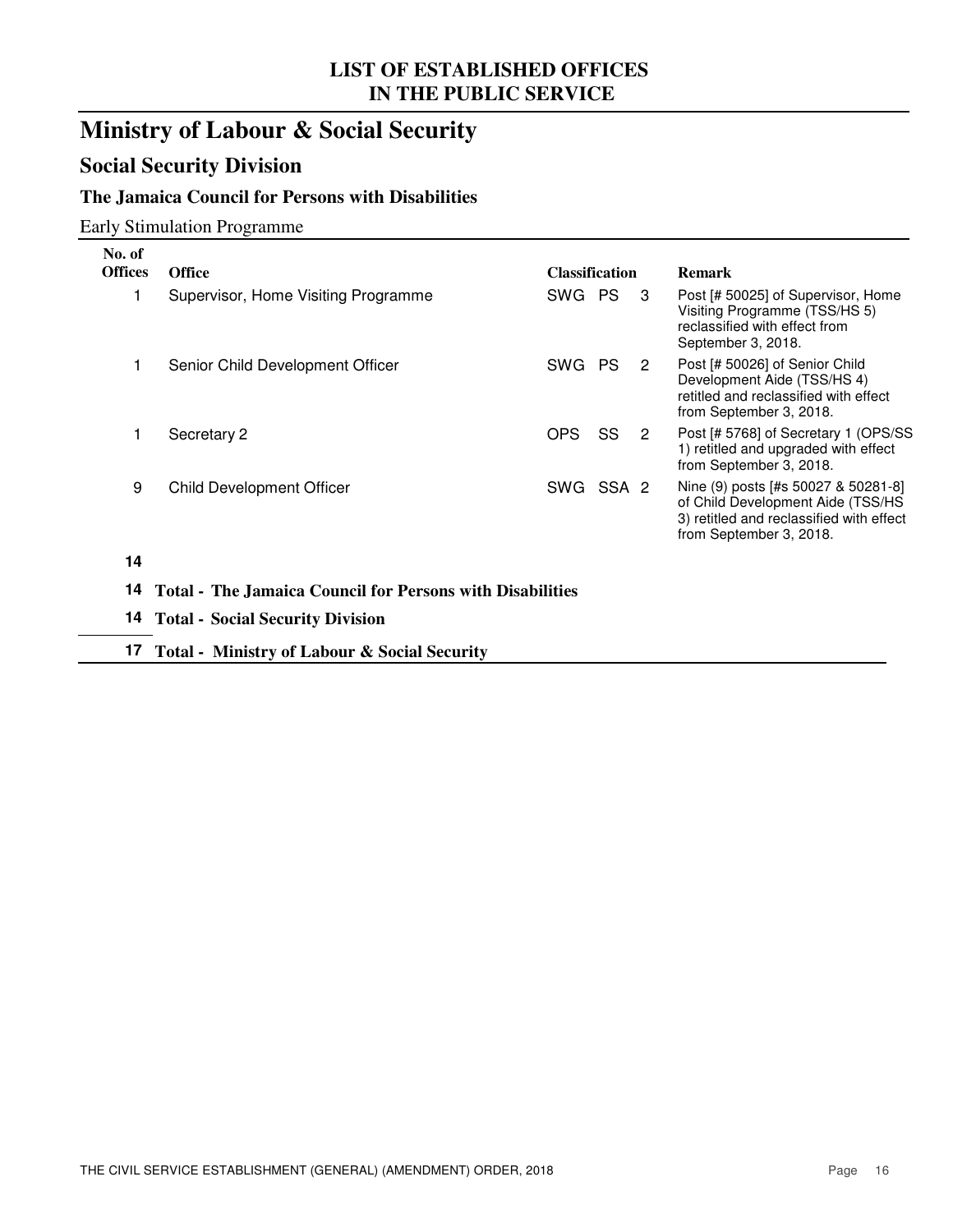### **Ministry of Education, Youth & Information**

#### **Planning & Development Division**

#### **Strategic Planning & Evaluation Branch**

| No. of<br><b>Offices</b> | <b>Office</b>                                                 | <b>Classification</b> | <b>Remark</b>                                                                                                                                                   |
|--------------------------|---------------------------------------------------------------|-----------------------|-----------------------------------------------------------------------------------------------------------------------------------------------------------------|
| 1                        | Director, Strategic Planning & Performance<br>Evaluation      | GMG SEG 4             | New post [# 71666] with effect from<br>August 7, 2018.                                                                                                          |
| 1                        | Senior Strategic Planning & Performance Evaluation<br>Officer | GMG SEG 3             | New post [# 71667] with effect from<br>August 7, 2018.                                                                                                          |
| 1                        | Senior Strategic Planning & Performance Evaluation<br>Officer | GMG SEG 3             | Post [# 7174] of Director 2<br>(GMG/SEG 2) retitled, upgraded and<br>transferred from Corporate Planning<br>Branch with effect from August 7,<br>2018.          |
| 1                        | Strategic Planning & Performance Evaluation Officer           | GMG SEG 2             | Post [# 7176] of Corporate Planner<br>(GMG/SEG 1) retitled, upgraded and<br>transferred from Corporate Planning<br>Branch with effect from August 7,<br>2018.   |
| 1                        | <b>Administative Assistant</b>                                | GMG AM<br>3           | Post [# 7177] of Senior Secretary<br>(OPS/SS 3) retitled, reclassified and<br>transferred from Corporate Planning<br>Branch with effect from August 7,<br>2018. |
| 5                        |                                                               |                       |                                                                                                                                                                 |
| 5                        | <b>Total - Strategic Planning &amp; Evaluation Branch</b>     |                       |                                                                                                                                                                 |
| 5                        | <b>Total - Planning &amp; Development Division</b>            |                       |                                                                                                                                                                 |
| 5                        | Total - Ministry of Education, Youth & Information            |                       |                                                                                                                                                                 |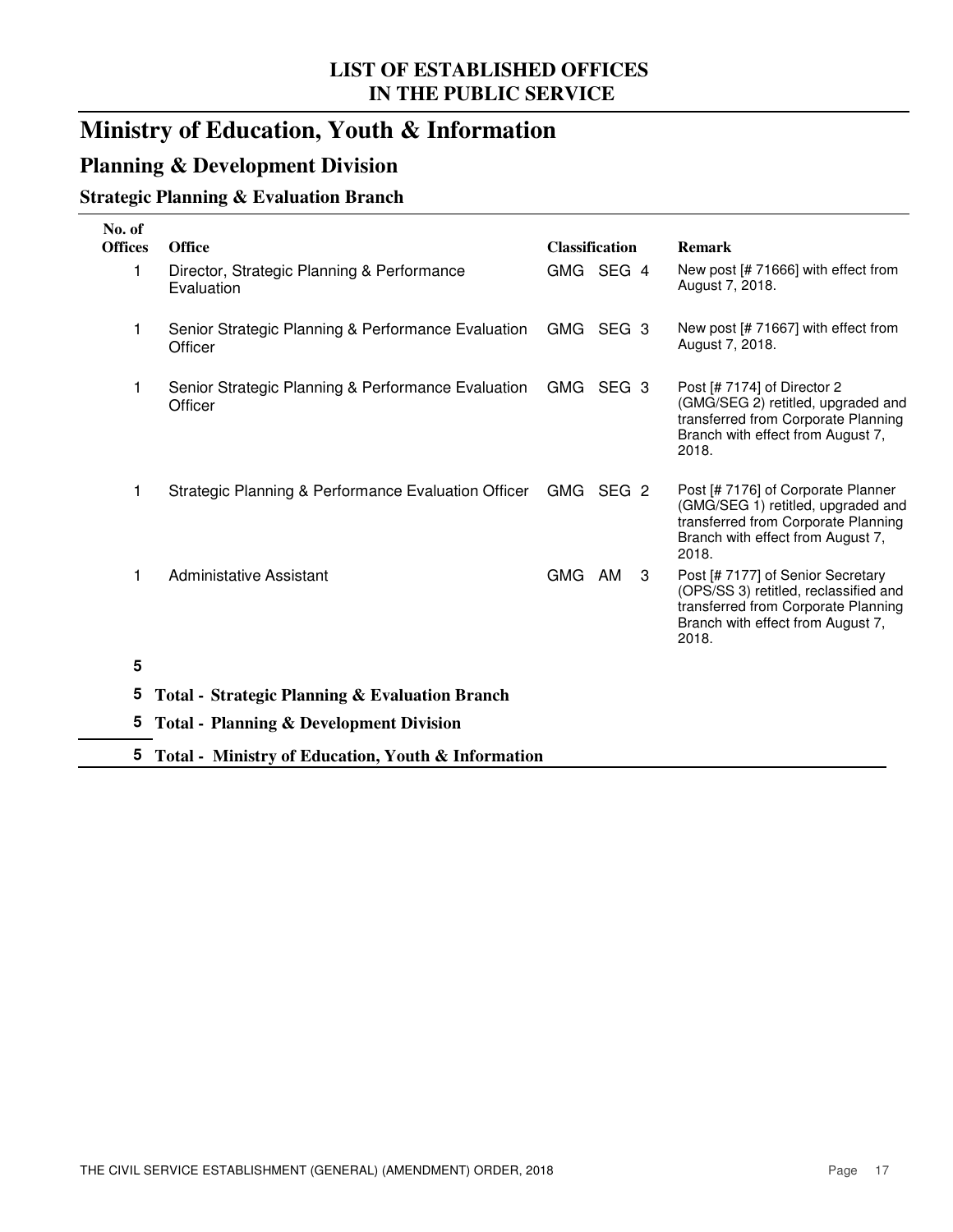### **Ministry of Science, Energy & Technology**

### **Executive Office**

| No. of<br><b>Offices</b> | <b>Office</b>                                      |            | <b>Classification</b> |   | <b>Remark</b>                                                                                                                                                                                                                                                      |
|--------------------------|----------------------------------------------------|------------|-----------------------|---|--------------------------------------------------------------------------------------------------------------------------------------------------------------------------------------------------------------------------------------------------------------------|
| $\mathbf 1$              | <b>Administrative Assistant</b>                    |            | GMG SEG 1             |   | New post [# 71591] with effect from<br>May 14, 2018.                                                                                                                                                                                                               |
| 1                        |                                                    |            |                       |   |                                                                                                                                                                                                                                                                    |
| 1                        | <b>Total - Executive Office</b>                    |            |                       |   |                                                                                                                                                                                                                                                                    |
|                          | <b>Energy Division</b>                             |            |                       |   |                                                                                                                                                                                                                                                                    |
| <b>Energy</b>            |                                                    |            |                       |   |                                                                                                                                                                                                                                                                    |
| <b>Energy Economics</b>  |                                                    |            |                       |   |                                                                                                                                                                                                                                                                    |
| No. of<br><b>Offices</b> | <b>Office</b>                                      |            | <b>Classification</b> |   | <b>Remark</b>                                                                                                                                                                                                                                                      |
| $\mathbf{1}$             | Senior Director, Energy Economics & Planning       |            | GMG SEG 5             |   | Post [# 9004] of Director, Energy<br>Economics (SOG/ST 8) retitled and<br>reclassified with effect from April 3,<br>2018.                                                                                                                                          |
| 1                        | Senior Economist                                   | <b>SOG</b> | <b>ST</b>             | 8 | Post [9006] of Senior Economist<br>(SOG/ST 7) upgraded with effect<br>from April 3, 2018.                                                                                                                                                                          |
| $\mathbf 2$              |                                                    |            |                       |   |                                                                                                                                                                                                                                                                    |
| $\mathbf{2}$             | <b>Total - Energy</b>                              |            |                       |   |                                                                                                                                                                                                                                                                    |
| $\mathbf{2}$             | <b>Total - Energy Division</b>                     |            |                       |   |                                                                                                                                                                                                                                                                    |
|                          | <b>Science Division</b>                            |            |                       |   |                                                                                                                                                                                                                                                                    |
| No. of                   |                                                    |            |                       |   |                                                                                                                                                                                                                                                                    |
| <b>Offices</b>           | <b>Office</b>                                      |            | <b>Classification</b> |   | <b>Remark</b>                                                                                                                                                                                                                                                      |
| 1                        | Principal Director, Science                        |            | GMG SEG 6             |   | New post [# 71679] with effect from<br>September 17, 2018.                                                                                                                                                                                                         |
| $\mathbf{1}$             | Science Programme Manager                          |            | GMG SEG 3             |   | Post [# 68625] of Senior Policy<br>Analyst, Science, Energy &<br>Technology (GMG/SEG 3) retitled<br>and transferred from Policy,<br>Planning, Development & Evaluation<br>Division- Energy, Science &<br>Technology Branch with effect from<br>September 17, 2018. |
| $\mathbf 1$              | <b>Executive Secretary</b>                         | <b>OPS</b> | SS                    | 4 | Post [# 68619] of Senior Secretary<br>(OPS/SS 3) retitled, upgraded and<br>transferred from Policy, Planning,<br>Development & Evaluation Division<br>with effect from September 17, 2018.                                                                         |
| 3                        |                                                    |            |                       |   |                                                                                                                                                                                                                                                                    |
| 3                        | <b>Total - Science Division</b>                    |            |                       |   |                                                                                                                                                                                                                                                                    |
|                          | 6 Total - Ministry of Science, Energy & Technology |            |                       |   |                                                                                                                                                                                                                                                                    |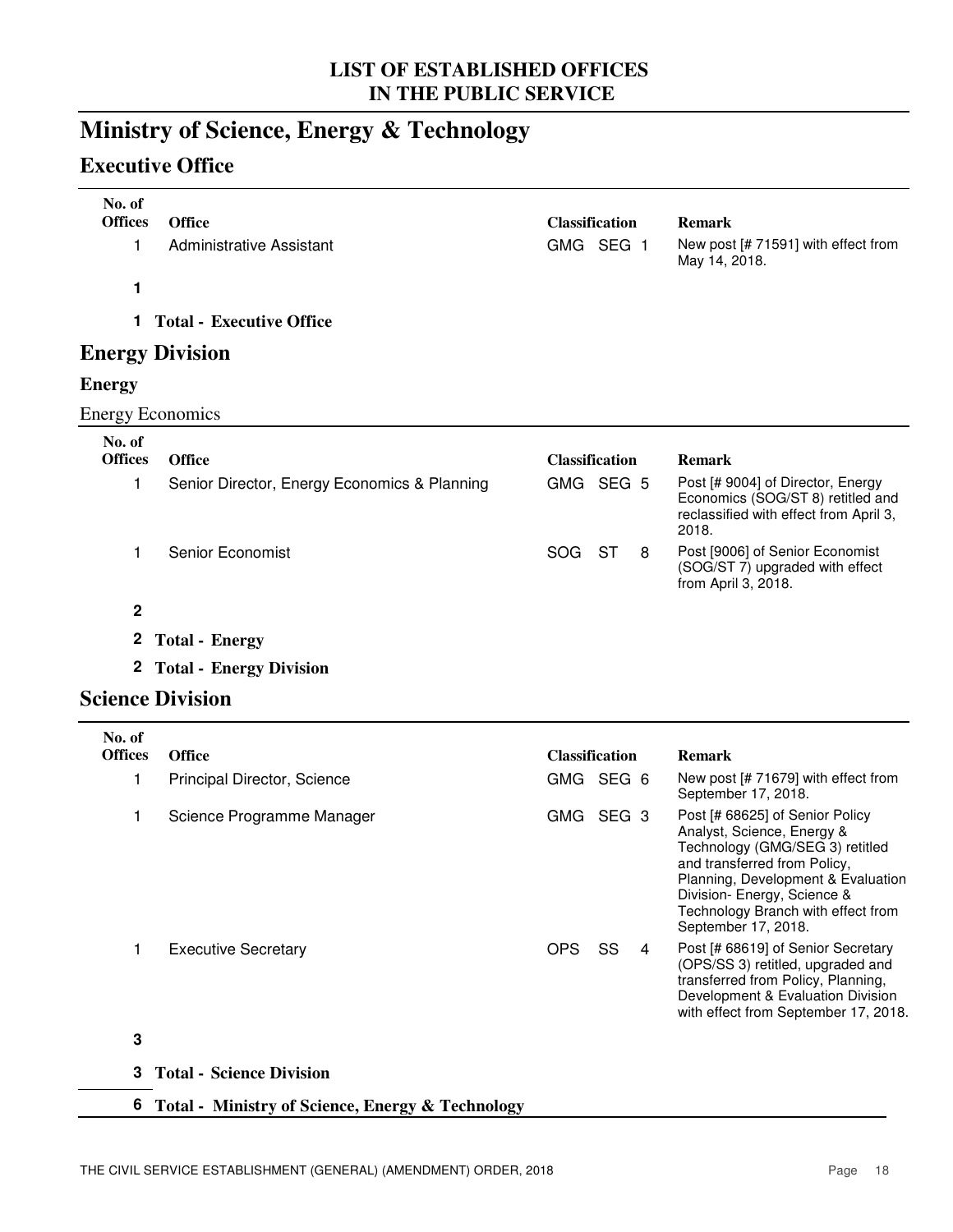### **Ministry of Industry, Commerce, Agriculture & Fisheries**

#### **Finance & Accounts Division**

#### **Office of the Principal Finance Officer**

| No. of<br><b>Offices</b> | <b>Office</b>                    |            | <b>Classification</b> |                | <b>Remark</b>                                                                                                                                                      |
|--------------------------|----------------------------------|------------|-----------------------|----------------|--------------------------------------------------------------------------------------------------------------------------------------------------------------------|
|                          | <b>Principal Finance Officer</b> | <b>FMG</b> | <b>PA</b>             | 5              |                                                                                                                                                                    |
|                          | Senior Financial Analyst         | <b>FMG</b> | PA                    | 3              | Post [# 61070] of Financial Analyst<br>(FMG/PA 3) retitled with effect from<br>July 23, 2018.                                                                      |
|                          | <b>Financial Systems Manager</b> | <b>FMG</b> | <b>PA</b>             | -2             |                                                                                                                                                                    |
|                          | <b>Executive Secretary 1</b>     | <b>OPS</b> | SS                    | $\overline{4}$ |                                                                                                                                                                    |
|                          | <b>Financial Analyst</b>         | <b>FMG</b> | <b>PA</b>             |                | Post [# 7336] of Senior Commitment<br>Control Officer (FMG/PA 1) retitled<br>and transferred from Management<br>Accounts Branch with effect from July<br>23, 2018. |
|                          | <b>Senior Secretary</b>          | <b>OPS</b> | SS                    | 3              |                                                                                                                                                                    |
| 6                        |                                  |            |                       |                |                                                                                                                                                                    |

#### **6 Total - Office of the Principal Finance Officer**

#### **Management Accounts Branch**

| No. of<br><b>Offices</b> | <b>Office</b>                                                          | <b>Classification</b>               | <b>Remark</b>                                                                                                   |
|--------------------------|------------------------------------------------------------------------|-------------------------------------|-----------------------------------------------------------------------------------------------------------------|
|                          | Manager, Commitment Control                                            | PA<br><b>FMG</b><br>2               | Post [# 62773] of Director,<br>Expenditure & Control (FMG/PA 2)<br>retitled with effect from July 23, 2018.     |
|                          | Senior Management Accountant, Investments,<br>Deposits & Special Funds | <b>FMG</b><br>PA.<br>3              | Post [# 61110] of Director, Finance<br>(FMG/PA 2) retitled and upgraded<br>with effect from July 23, 2018.      |
|                          | Management Accountant 2                                                | <b>PA</b><br><b>FMG</b><br>2        | Post [# 7343] of Management<br>Accountant (Capital) (FMG/PA 2)<br>retitled with effect from July 23, 2018.      |
|                          | Management Accountant 2                                                | FMG.<br>PA.<br>$\mathbf{2}^{\circ}$ | Post [# 61066] of Management<br>Accountant (Recurrent) (FMG/PA 2)<br>retitled with effect from July 23, 2018.   |
|                          | Management Accountant 1                                                | <b>FMG</b><br>AT.<br>3              | Post [# 8731] of Budget Officer<br>(FMG/AT 2) retitled and upgraded<br>with effect from July 23, 2018.          |
|                          | <b>Commitment Control Officer</b>                                      | FMG<br>3<br>AT                      | Post [# 62775] of Disbursements<br>(Payments) Supervisor (FMG/AT 3)<br>retitled with effect from July 23, 2018. |

#### **6**

#### **6 Total - Management Accounts Branch**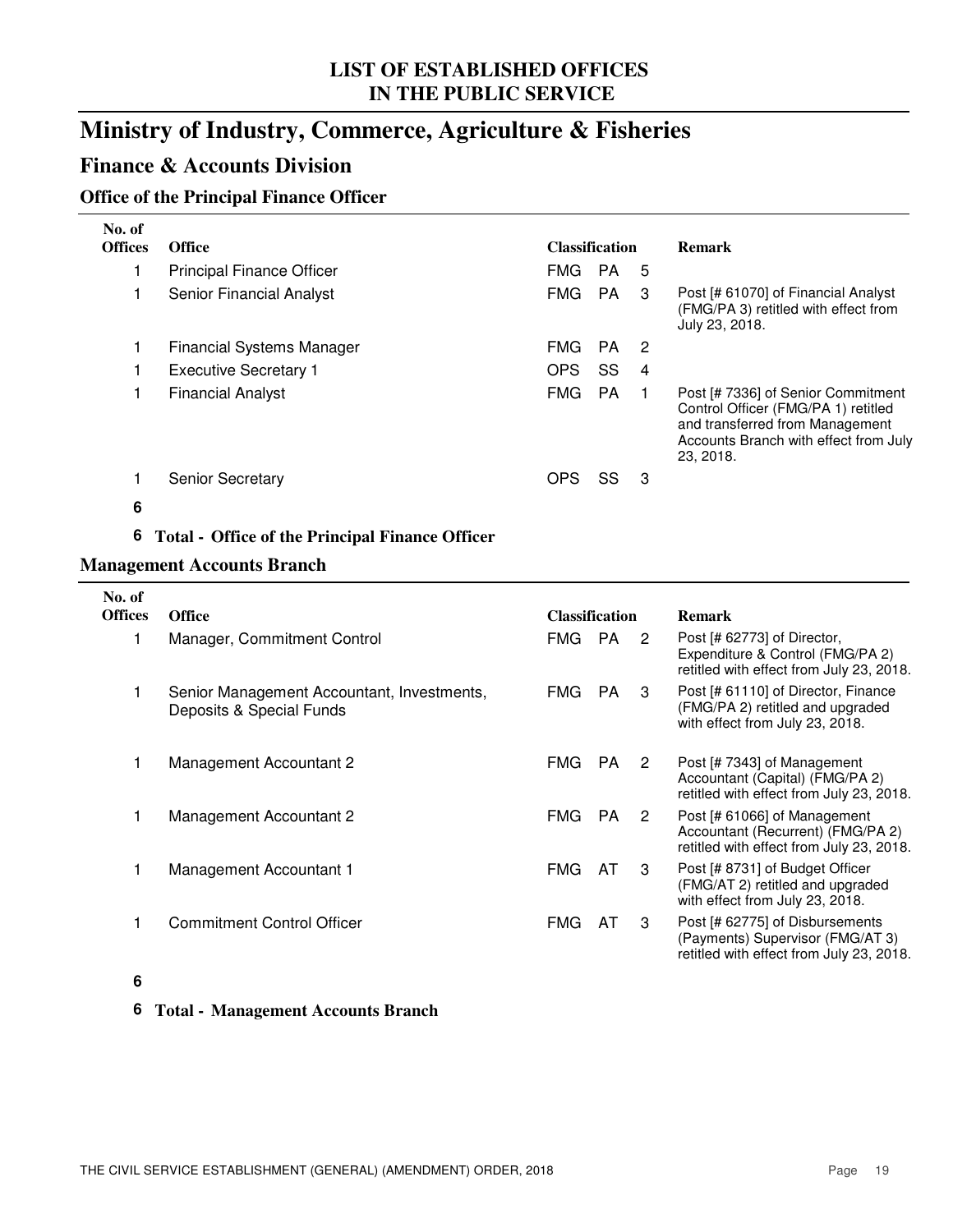### **Ministry of Industry, Commerce, Agriculture & Fisheries**

#### **Finance & Accounts Division**

#### **Accounts Payable & Payroll**

| Payroll Unit                  |                                                                   |                                     |    |                |                                                                                                                       |
|-------------------------------|-------------------------------------------------------------------|-------------------------------------|----|----------------|-----------------------------------------------------------------------------------------------------------------------|
| No. of<br><b>Offices</b><br>1 | Office<br>Payroll Technician                                      | <b>Classification</b><br>FMG AT     |    | $\mathbf 1$    | <b>Remark</b><br>Post [# 7356] of Assistant Payroll<br>Officer (FMG/AT 1) retitled with effect<br>from July 23, 2018. |
| 1                             |                                                                   |                                     |    |                |                                                                                                                       |
| Payables Unit                 |                                                                   |                                     |    |                |                                                                                                                       |
| No. of<br><b>Offices</b><br>1 | Office<br><b>Checking Officer</b>                                 | <b>Classification</b><br><b>FMG</b> | AT | $\overline{2}$ | <b>Remark</b><br>New post [# 71664] with effect from                                                                  |
|                               |                                                                   |                                     |    |                | July 23, 2018.                                                                                                        |
| 1                             |                                                                   |                                     |    |                |                                                                                                                       |
| $\mathbf{2}$                  | <b>Total - Accounts Payable &amp; Payroll</b>                     |                                     |    |                |                                                                                                                       |
|                               | <b>Final Accounts &amp; Reporting Branch</b>                      |                                     |    |                |                                                                                                                       |
| No. of<br><b>Offices</b>      | Office                                                            | <b>Classification</b>               |    |                | <b>Remark</b>                                                                                                         |
| 1                             | <b>Final Accountant</b>                                           | <b>FMG</b>                          | AT | 3              | Post [# 62774] of Final Accounts<br>Officer (FMG/AT 3) retitled with effect<br>from July 23, 2018.                    |
| 1                             |                                                                   |                                     |    |                |                                                                                                                       |
| 1                             | <b>Total - Final Accounts &amp; Reporting Branch</b>              |                                     |    |                |                                                                                                                       |
|                               | 15 Total - Finance & Accounts Division                            |                                     |    |                |                                                                                                                       |
|                               | <b>Technical Services Directorate-Agriculture &amp; Fisheries</b> |                                     |    |                |                                                                                                                       |
|                               | <b>Research &amp; Development</b>                                 |                                     |    |                |                                                                                                                       |
|                               | Livestock Research & Improvement                                  |                                     |    |                |                                                                                                                       |
|                               |                                                                   |                                     |    |                |                                                                                                                       |

| No. of<br><b>Offices</b> | Office                           | <b>Classification</b> |  | <b>Remark</b>                                         |
|--------------------------|----------------------------------|-----------------------|--|-------------------------------------------------------|
|                          | Collection & Disbursement Clerk  | FMG AC 2              |  | New post [# 71386] with effect from<br>April 3, 2018. |
|                          |                                  |                       |  |                                                       |
|                          | 1 Total - Research & Development |                       |  |                                                       |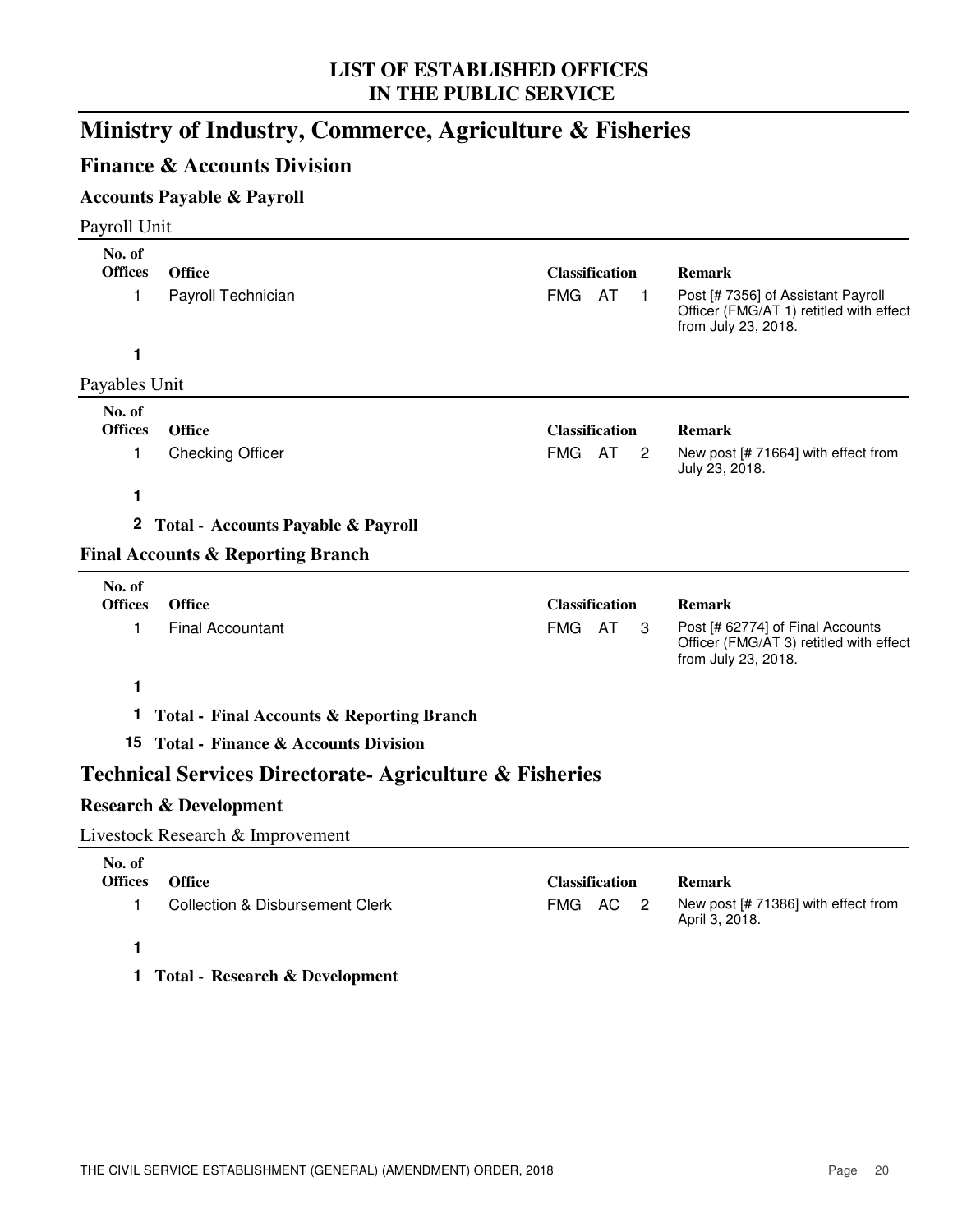### **Ministry of Industry, Commerce, Agriculture & Fisheries**

### **Technical Services Directorate- Agriculture & Fisheries**

#### **Veterinary Services Division**

| <b>Bodles Station</b>         |                                                             |            |                                    |                |                                                                                                                                                                                |
|-------------------------------|-------------------------------------------------------------|------------|------------------------------------|----------------|--------------------------------------------------------------------------------------------------------------------------------------------------------------------------------|
| No. of<br><b>Offices</b><br>1 | <b>Office</b><br><b>Collection &amp; Disbursement Clerk</b> | <b>FMG</b> | <b>Classification</b><br><b>AC</b> | $\overline{2}$ | <b>Remark</b><br>Post [# 7362] of Cashier (FMG/CS 2)<br>retitled, reclassified and transferred<br>from Research & Development -<br>Accounts with effect from April 3,<br>2018. |
| 1                             |                                                             |            |                                    |                |                                                                                                                                                                                |
| Finance & Accounts            |                                                             |            |                                    |                |                                                                                                                                                                                |
| No. of                        |                                                             |            |                                    |                |                                                                                                                                                                                |
| <b>Offices</b>                | <b>Office</b>                                               |            | <b>Classification</b>              |                | <b>Remark</b>                                                                                                                                                                  |
| 1                             | <b>Collection &amp; Disbursement Clerk</b>                  | FMG AC     |                                    | 2              | Post [# 61283] of Cashier (FMG/CS<br>2) retitled and reclassified with effect<br>from April 3, 2018.                                                                           |
| 1                             | <b>Collection &amp; Disbursement Clerk</b>                  | FMG        | AC                                 | $\overline{2}$ | Post [# 61074] of Cashier (FMG/CS<br>1) retitled and reclassified with effect<br>from April 3, 2018.                                                                           |
| $\mathbf 2$                   |                                                             |            |                                    |                |                                                                                                                                                                                |
|                               | 3 Total - Veterinary Services Division                      |            |                                    |                |                                                                                                                                                                                |
|                               | <b>Plant Quarantine/Produce Inspection Branch</b>           |            |                                    |                |                                                                                                                                                                                |
|                               | <b>Export Complex Unit (Kingston)</b>                       |            |                                    |                |                                                                                                                                                                                |
| No. of                        |                                                             |            |                                    |                |                                                                                                                                                                                |
| <b>Offices</b>                | <b>Office</b>                                               |            | <b>Classification</b>              |                | <b>Remark</b>                                                                                                                                                                  |
| 1                             | <b>Collection &amp; Disbursement Clerk</b>                  | FMG AC     |                                    | $\overline{2}$ | Post [# 64339] of Cashier (FMG/CS<br>1) retitled and reclassified with effect<br>from April 3, 2018.                                                                           |
| 1                             |                                                             |            |                                    |                |                                                                                                                                                                                |
|                               | Export Complex Unit (Montegobay)                            |            |                                    |                |                                                                                                                                                                                |
| No. of<br><b>Offices</b>      | <b>Office</b>                                               |            | <b>Classification</b>              |                | <b>Remark</b>                                                                                                                                                                  |
|                               | <b>Collection &amp; Disbursement Clerk</b>                  |            | FMG AC 2                           |                | Post [# 62699] of Cashier (FMG/CS                                                                                                                                              |
|                               |                                                             |            |                                    |                | 1) retitled and reclassified with effect<br>from April 3, 2018.                                                                                                                |
| 1                             |                                                             |            |                                    |                |                                                                                                                                                                                |
|                               | 2 Total - Plant Quarantine/Produce Inspection Branch        |            |                                    |                |                                                                                                                                                                                |
|                               | <b>Land Management Division</b>                             |            |                                    |                |                                                                                                                                                                                |
|                               | Administration & Support Services                           |            |                                    |                |                                                                                                                                                                                |
| No. of                        |                                                             |            |                                    |                |                                                                                                                                                                                |
| <b>Offices</b>                | <b>Office</b>                                               |            | <b>Classification</b>              |                | <b>Remark</b>                                                                                                                                                                  |
| 1                             | <b>Collection &amp; Disbursement Clerk</b>                  | FMG AC     |                                    | 2              | New post [# 71387] with effect from<br>April 3, 2018.                                                                                                                          |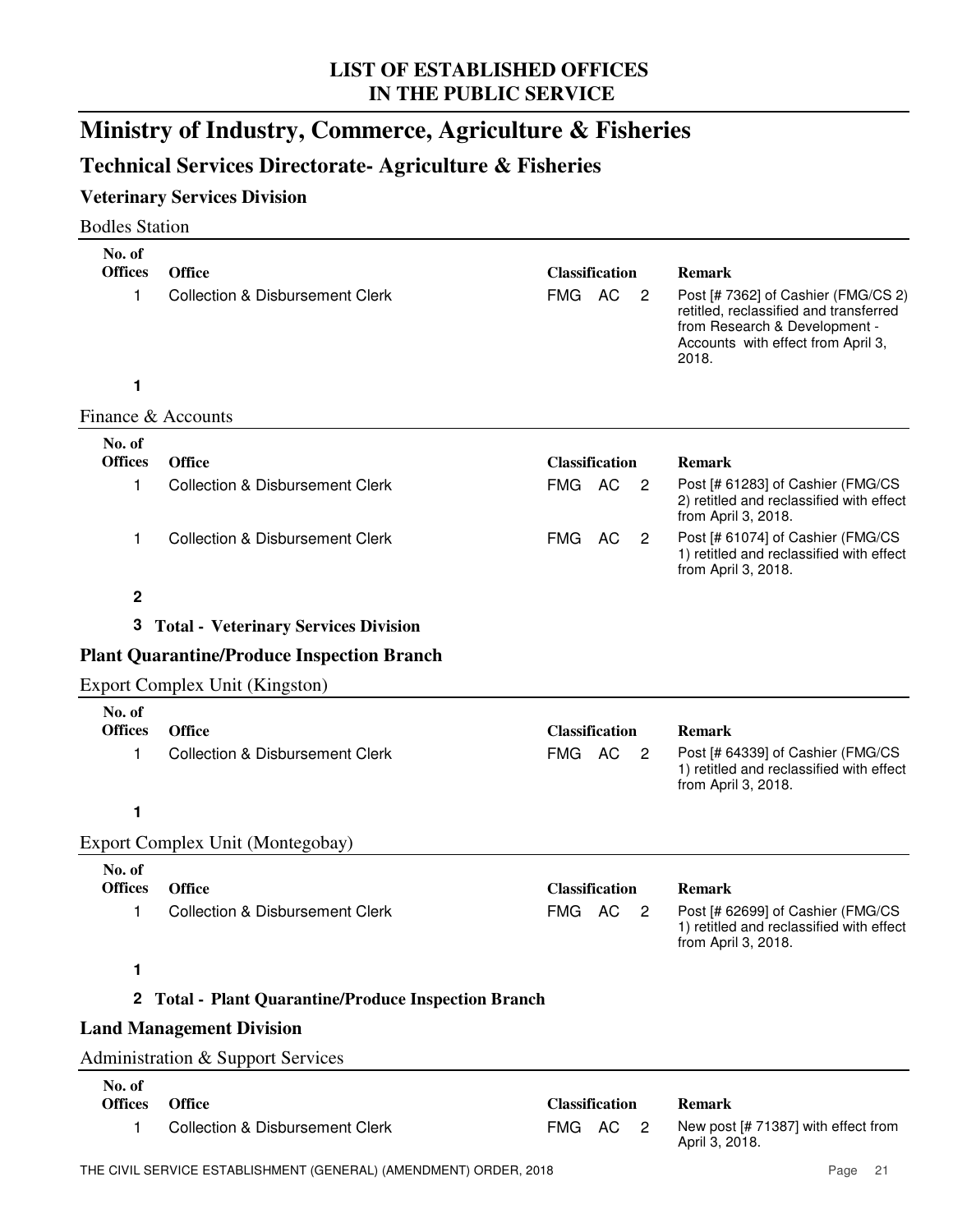### **Ministry of Industry, Commerce, Agriculture & Fisheries**

#### **Technical Services Directorate- Agriculture & Fisheries**

#### **Land Management Division**

Administration & Support Services

| No. of<br><b>Offices</b> | <b>Office</b>                                             | <b>Classification</b> | <b>Remark</b>                                                                                         |
|--------------------------|-----------------------------------------------------------|-----------------------|-------------------------------------------------------------------------------------------------------|
| 1                        |                                                           |                       |                                                                                                       |
|                          | <b>Total - Land Management Division</b>                   |                       |                                                                                                       |
|                          | <b>Food Storage &amp; Infestation Prevention Division</b> |                       |                                                                                                       |
| No. of<br><b>Offices</b> | <b>Office</b>                                             | <b>Classification</b> | <b>Remark</b>                                                                                         |
|                          | Chief Food Storage Officer                                | SOG.<br>ST<br>10      | Post [# 8768] of Chief Food Storage<br>Officer (SOG/ST 9) upgraded with<br>effect from April 3, 2018. |
|                          |                                                           |                       |                                                                                                       |

**1 Total - Food Storage & Infestation Prevention Division**

**8 Total - Technical Services Directorate- Agriculture & Fisheries**

#### **Department of Registrar of Co-operatives & Friendly Societies**

#### **Executive Office**

| <b>Office</b>                                                  |               |     |                | <b>Remark</b>                                                                                                                                                                                         |
|----------------------------------------------------------------|---------------|-----|----------------|-------------------------------------------------------------------------------------------------------------------------------------------------------------------------------------------------------|
| Registrar, Department of Co-operatives & Friendly<br>Societies |               |     |                | Post [# 24462] of Director, Registrar<br>of Co-ops & Friendly Societies<br>(GMG/SEG 5) upgraded with effect<br>from May 4, 2018 and retitled with<br>effect from September 17, 2018.                  |
| <b>Executive Secretary 1</b>                                   | OPS           | SS. | -4             |                                                                                                                                                                                                       |
|                                                                |               |     |                |                                                                                                                                                                                                       |
| <b>Total - Executive Office</b>                                |               |     |                |                                                                                                                                                                                                       |
| <b>Audit &amp; Investigation Branch</b>                        |               |     |                |                                                                                                                                                                                                       |
| <b>Financial Section</b>                                       |               |     |                |                                                                                                                                                                                                       |
|                                                                |               |     |                |                                                                                                                                                                                                       |
|                                                                |               |     |                | <b>Remark</b>                                                                                                                                                                                         |
| <b>Senior Auditor</b>                                          | <b>FMG</b>    |     | -3             | Post [# 8207] of Accountant (FMG/PA<br>1) retitled and reclassified with effect<br>from May 4, 2018. Post transferred<br>from Finance & Accounts with effect<br>from October 1, 2018.                 |
| Auditor                                                        | <b>FMG</b>    | AS  | $\overline{2}$ | Post [# 8223] of Accounting<br>Technician 2 (FMG/AT 2) retitled and<br>reclassified with effect from May 4,<br>2018. Post transferred from Finance<br>& Accounts with effect from October<br>1, 2018. |
|                                                                | <b>Office</b> |     | AS             | <b>Classification</b><br>GMG SEG 6<br><b>Classification</b>                                                                                                                                           |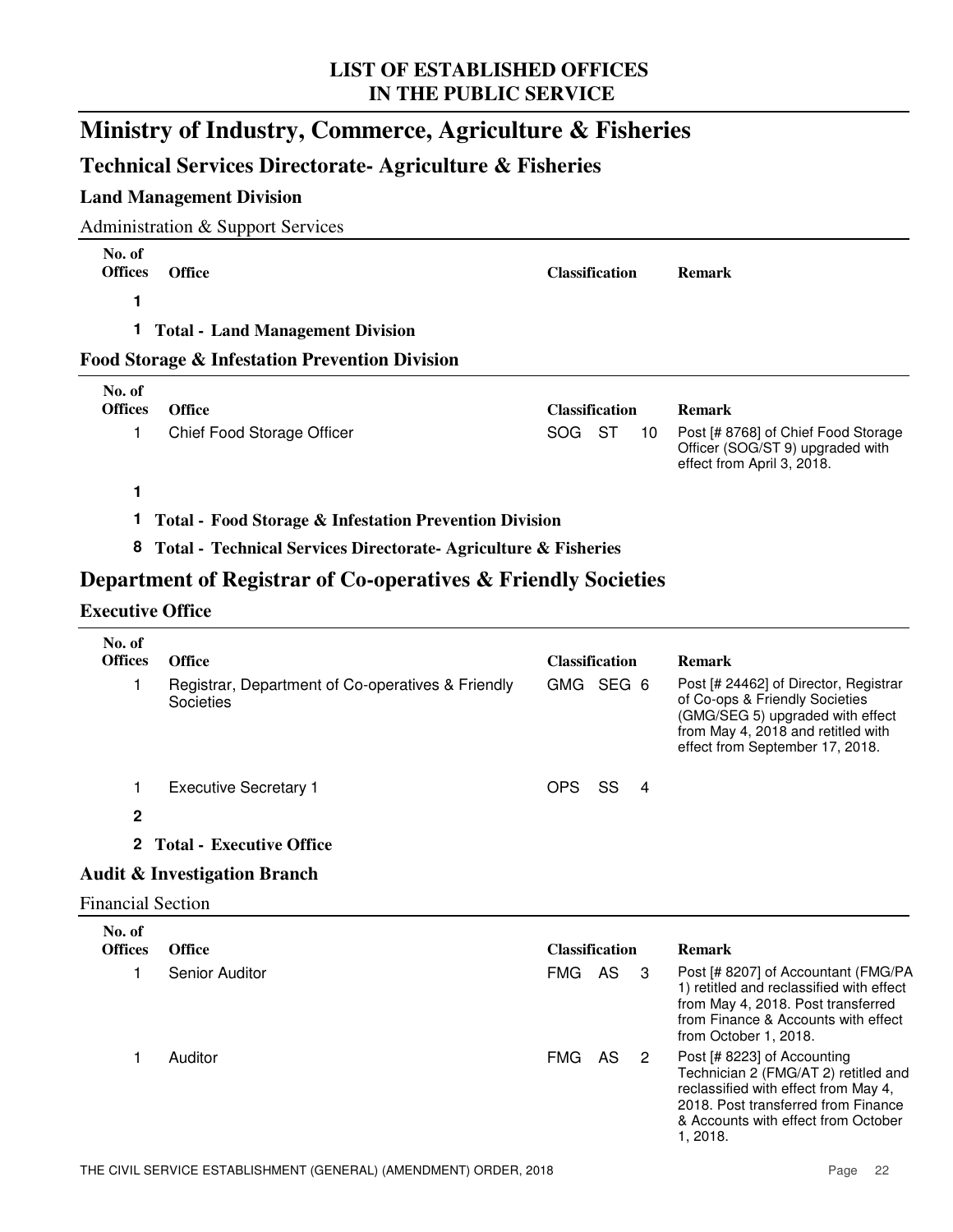### **Ministry of Industry, Commerce, Agriculture & Fisheries**

#### **Department of Registrar of Co-operatives & Friendly Societies**

#### **Audit & Investigation Branch**

| <b>Financial Section</b> |                                      |                       |     |                |                                                                                                                                                                                                                                                                    |
|--------------------------|--------------------------------------|-----------------------|-----|----------------|--------------------------------------------------------------------------------------------------------------------------------------------------------------------------------------------------------------------------------------------------------------------|
| No. of<br><b>Offices</b> | <b>Office</b>                        | <b>Classification</b> |     |                | <b>Remark</b>                                                                                                                                                                                                                                                      |
| $\mathbf 2$              |                                      |                       |     |                |                                                                                                                                                                                                                                                                    |
| $\mathbf{2}$             | Total - Audit & Investigation Branch |                       |     |                |                                                                                                                                                                                                                                                                    |
|                          | <b>Inspectorate Section</b>          |                       |     |                |                                                                                                                                                                                                                                                                    |
| No. of<br><b>Offices</b> | <b>Office</b>                        | <b>Classification</b> |     |                | <b>Remark</b>                                                                                                                                                                                                                                                      |
| 1                        | Director, Inspectorate               | GMG SEG 4             |     |                | Post [# 24463] of Director,<br>Inspectorate (GMG/SEG 3) upgraded<br>with effect from May 4, 2018.                                                                                                                                                                  |
| 4                        | Senior Compliance Officer            | <b>FMG</b>            | AS  | 3              | Four (4) posts [#s 8206 & 8208-10] of<br>Senior Inspector (FMG/AS 3) retitled,<br>reclassifed to (GMG/SEG 1) and<br>transferred from Inspection &<br>Monitoring with effect from May 4,<br>2018. Posts further reclassified with<br>effect from October 1, 2018.   |
| 4                        | <b>Compliance Officer</b>            | <b>FMG</b>            | AS. | $\overline{2}$ | Four (4) posts [#s 53501-4] of<br>Inspector (FMG/AS 2) retitled,<br>reclassified to (GMG/AM 4) and<br>transferred from Inspection &<br>Monitoring with effect from May 4,<br>2018. Posts further reclassified with<br>effect from October 1, 2018.                 |
| $\overline{4}$           | <b>Compliance Officer</b>            | <b>FMG</b>            | AS  | $\overline{2}$ | Four (4) posts [#s 8211-3 & 53505] of<br>Assistant Inspector (FMG/AS 1)<br>retitled, reclassified to (GMG/AM 4)<br>and transferred from Inspection &<br>Monitoring with effect from May 4,<br>2018. Posts further reclassifed with<br>effect from October 1, 2018. |

#### **13**

Central Region

| No. of<br><b>Offices</b> | <b>Office</b>           |            | <b>Classification</b> | <b>Remark</b>                                                                                                                                             |  |
|--------------------------|-------------------------|------------|-----------------------|-----------------------------------------------------------------------------------------------------------------------------------------------------------|--|
|                          | Manager, Central Region | GMG SEG 3  |                       | Post [# 8197] of Chief Inspector<br>(FMG/AS 4) retitled, reclassified and<br>transferred from Inspection &<br>Monitoring with effect from May 4,<br>2018. |  |
|                          | <b>Senior Secretary</b> | <b>OPS</b> | SS                    | Post [# 8224] of Senior Secretary<br>(OPS/SS 3) transferred from<br>Agriculture Credit & Subsidies<br>Branch with effect from October 1,<br>2018.         |  |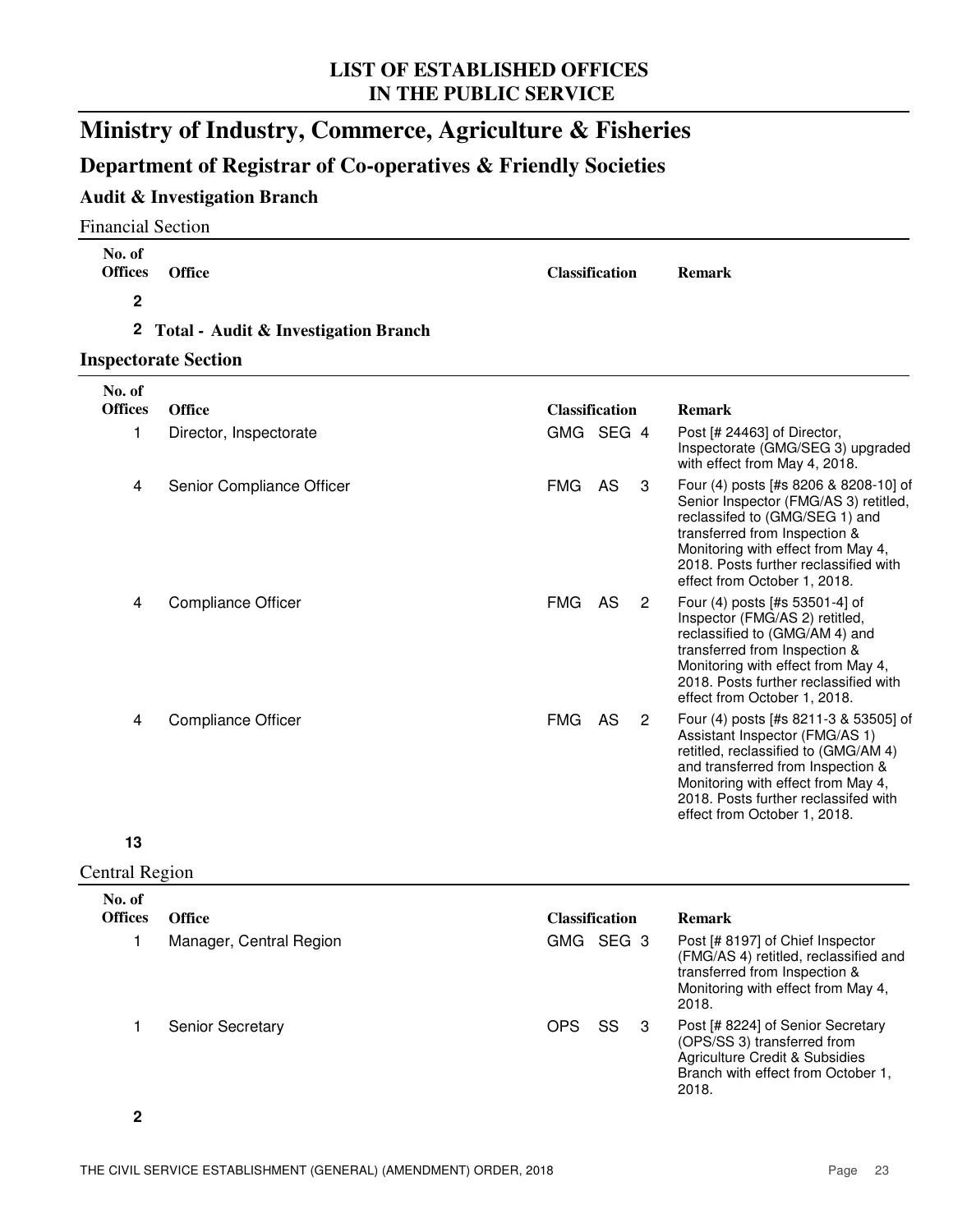### **Ministry of Industry, Commerce, Agriculture & Fisheries**

### **Department of Registrar of Co-operatives & Friendly Societies**

#### **Inspectorate Section**

#### Northern Region

| No. of                   |                                                    |                                    |                                                                                                                                                                                                                                 |
|--------------------------|----------------------------------------------------|------------------------------------|---------------------------------------------------------------------------------------------------------------------------------------------------------------------------------------------------------------------------------|
| <b>Offices</b>           | <b>Office</b>                                      | <b>Classification</b>              | <b>Remark</b>                                                                                                                                                                                                                   |
| 1                        | Manager, Northern Region                           | GMG SEG 3                          | Post [# 24488] of Manager, Northern<br>Region (GMG/SEG 2) upgraded with<br>effect from May 4, 2018.                                                                                                                             |
| 1                        | Secretary 2                                        | <b>OPS</b><br>SS<br>$\overline{2}$ | Post [# 8232] of Secretary 1 (OPS/SS<br>1) retitled and upgraded with effect<br>from May 4, 2018.                                                                                                                               |
| $\mathbf 2$              |                                                    |                                    |                                                                                                                                                                                                                                 |
| Southern Region          |                                                    |                                    |                                                                                                                                                                                                                                 |
| No. of                   |                                                    |                                    |                                                                                                                                                                                                                                 |
| <b>Offices</b>           | <b>Office</b>                                      | <b>Classification</b>              | <b>Remark</b>                                                                                                                                                                                                                   |
| 1                        | Manager, Southern Region                           | GMG SEG 3                          | Post [# 24490] of Manager, Southern<br>Region (GMG/SEG 2) upgraded with<br>effect from May 4, 2018.                                                                                                                             |
| 1                        | Secretary 2                                        | <b>OPS</b><br>SS<br>$\overline{c}$ | Post [# 8226] of Secretary 2 (OPS/SS<br>2) transferred from Agriculture Credit<br>& Subsidies Branch with effect from<br>October 1, 2018.                                                                                       |
| $\mathbf 2$              |                                                    |                                    |                                                                                                                                                                                                                                 |
| 19                       | <b>Total - Inspectorate Section</b>                |                                    |                                                                                                                                                                                                                                 |
|                          | Policy, Research, Training & Development Branch    |                                    |                                                                                                                                                                                                                                 |
| No. of<br><b>Offices</b> | <b>Office</b>                                      | <b>Classification</b>              | <b>Remark</b>                                                                                                                                                                                                                   |
| 1                        | Director, Policy, Research, Training & Development | GMG SEG 4                          | Post [# 24480] of Director, Research<br>Training & Development (GMG/SEG<br>3) upgraded with effect from May 4,<br>2018, retitled with effect from<br>September 17, 2018 and transferred<br>with effect from October 1, 2018.    |
| 1                        | Training & Development Officer                     | GMG AM<br>4                        | Post [# 8222] of Accounting Clerk 2<br>(FMG/AC 2) reclassified with effect<br>from May 4, 2018, retitled with effect<br>from September 17, 2018 and<br>transferred from Finance & Accounts<br>with effect from October 1, 2018. |
| 1                        | Senior Secretary                                   | <b>OPS</b><br>SS<br>3              | Post [# 24468] transferred from<br>Research Development & Training<br>with effect from October 1, 2018.                                                                                                                         |

**3**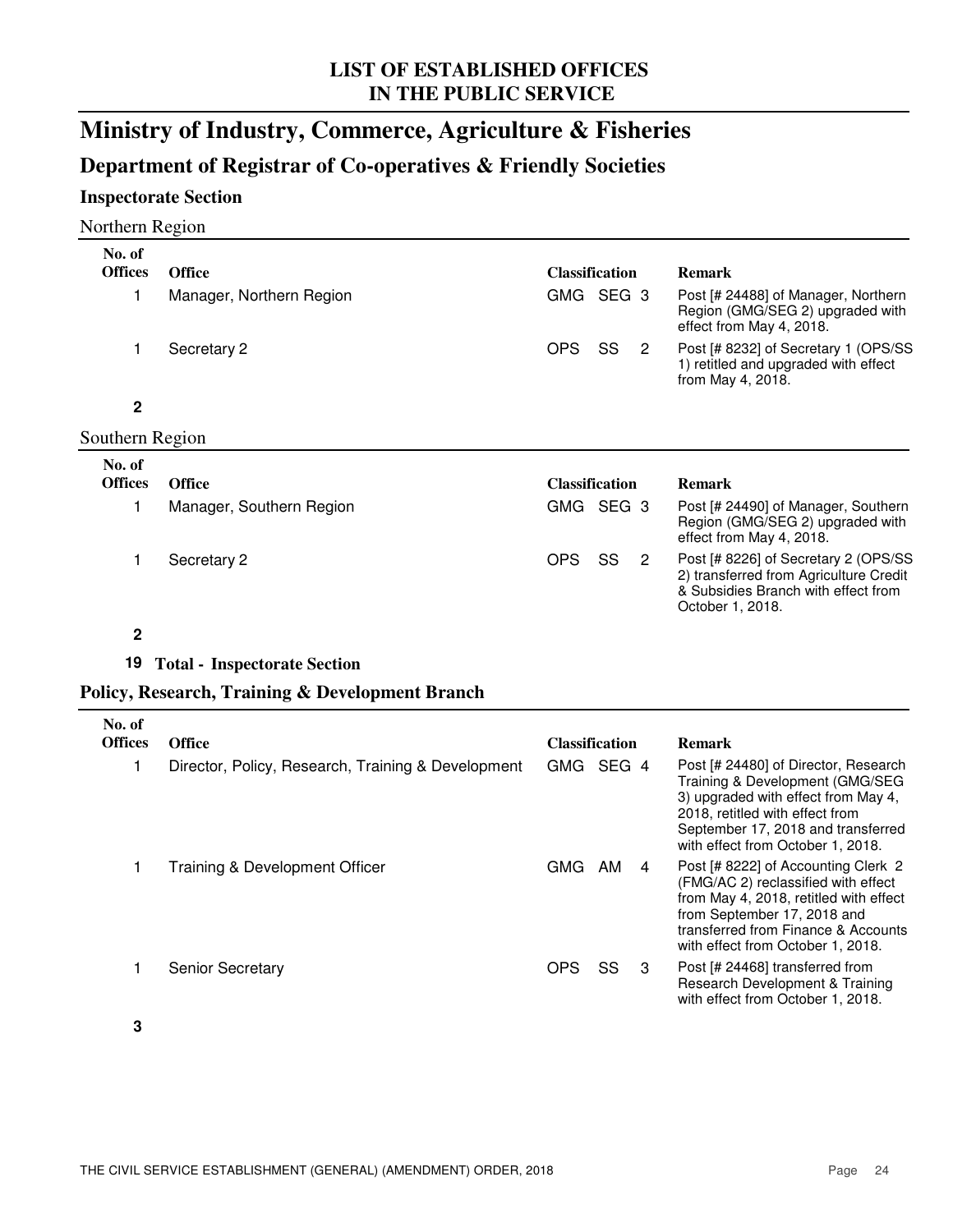### **Ministry of Industry, Commerce, Agriculture & Fisheries**

### **Department of Registrar of Co-operatives & Friendly Societies**

#### **Policy, Research, Training & Development Branch**

#### Research Section

| No. of                  |                                    |                       |                |                                                                                                                                                                                                                                                      |
|-------------------------|------------------------------------|-----------------------|----------------|------------------------------------------------------------------------------------------------------------------------------------------------------------------------------------------------------------------------------------------------------|
| <b>Offices</b>          | <b>Office</b>                      | <b>Classification</b> |                | <b>Remark</b>                                                                                                                                                                                                                                        |
| 1                       | Research Manager                   | SOG                   | <b>ST</b><br>7 | Post [# 50225] of Director, Research<br>(SOG/ST 7) retitled and transferred<br>from Inspection & Monitoring to<br>Inspectorate Section with effect from<br>May 4, 2018. Post further transferred<br>with effect from October 1, 2018.                |
| 1                       | <b>Research Officer</b>            | SOG.                  | ST<br>6        | Post [# 50226] transferred from<br>Inspection & Monitoring to<br>Inspectorate Section with effect from<br>May 4, 2018. Post further transferred<br>with effect from October 1, 2018.                                                                 |
| $\mathbf 2$             |                                    |                       |                |                                                                                                                                                                                                                                                      |
|                         | <b>Development Section</b>         |                       |                |                                                                                                                                                                                                                                                      |
| No. of                  |                                    |                       |                |                                                                                                                                                                                                                                                      |
| <b>Offices</b>          | <b>Office</b>                      | <b>Classification</b> |                | <b>Remark</b>                                                                                                                                                                                                                                        |
| 1                       | Development Manager                | GMG SEG 2             |                | Post [# 24485] transferred from<br>Research Development & Training -<br>Development Section with effect from<br>October 1, 2018.                                                                                                                     |
| $\overline{c}$          | Development & Registration Officer | GMG SEG 1             |                | Two (2) posts [#s 24486-7] of<br>Development & Registration Officer<br>(GMG/AM 4) reclassified with effect<br>from May 4, 2018 and transferred<br>from Research Development &<br>Training - Development Section with<br>effect from October 1, 2018. |
| 3                       |                                    |                       |                |                                                                                                                                                                                                                                                      |
| <b>Training Section</b> |                                    |                       |                |                                                                                                                                                                                                                                                      |
| No. of                  |                                    |                       |                |                                                                                                                                                                                                                                                      |
| <b>Offices</b>          | <b>Office</b>                      | <b>Classification</b> |                | <b>Remark</b>                                                                                                                                                                                                                                        |
| 1                       | <b>Training Manager</b>            | GMG SEG 2             |                | Post [# 24482] transferred from<br>Research Development & Training -<br>Training Section with effect from<br>October 1, 2018.                                                                                                                        |
| 1                       | Senior Training Officer            | GMG SEG 1             |                | Post [# 53528] transferred from<br>Research Development & Training -<br>Training Section with effect from<br>October 1, 2018.                                                                                                                        |
| $\overline{c}$          | <b>Training Officer</b>            | GMG AM                | 4              | Two (2) posts [#s 24483-4]<br>transferred from Research<br>Development & Training - Training<br>Section with effect from October 1,<br>2018.                                                                                                         |

#### **4**

#### **12 Total - Policy, Research, Training & Development Branch**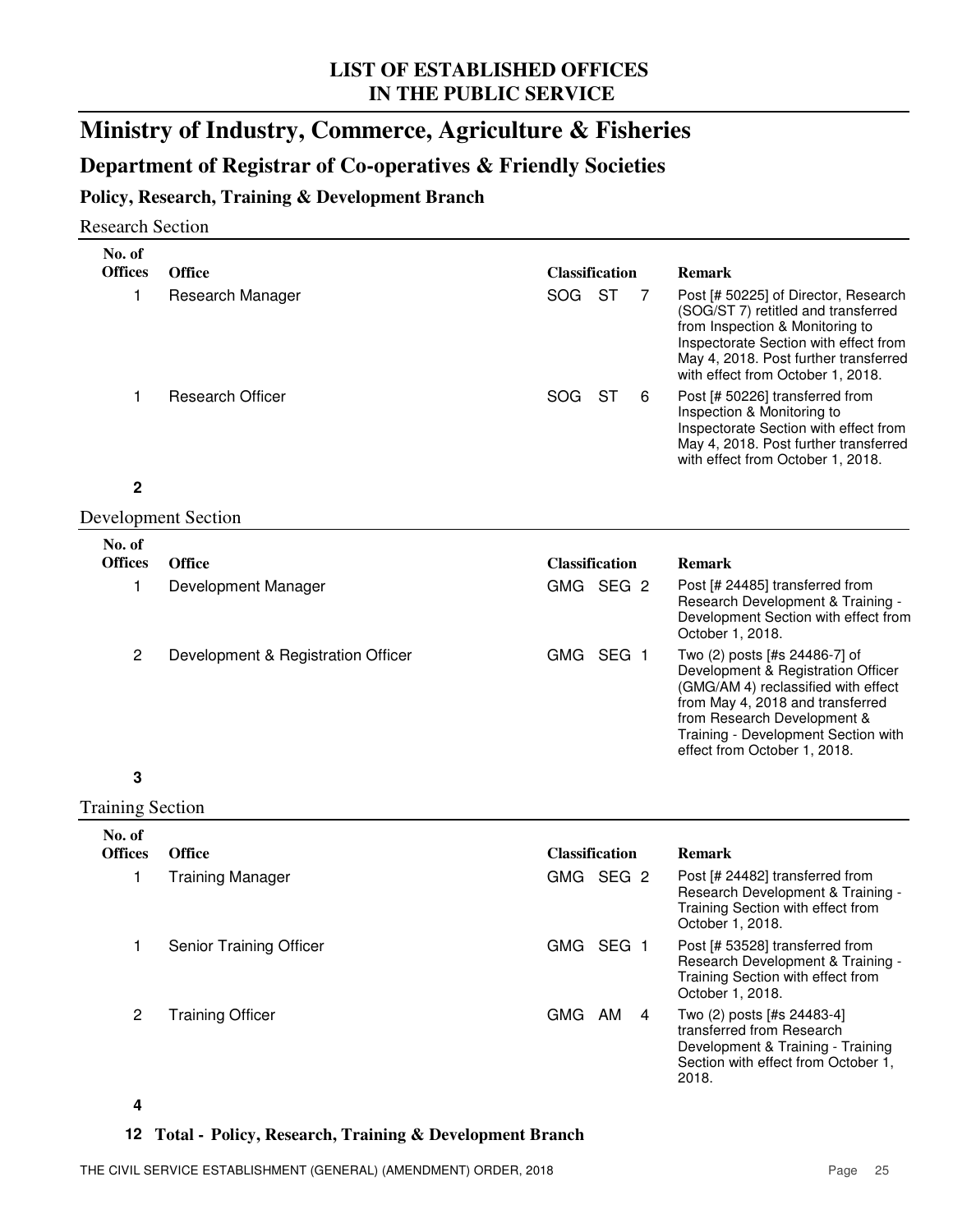### **Ministry of Industry, Commerce, Agriculture & Fisheries**

#### **Department of Registrar of Co-operatives & Friendly Societies**

#### **Human Resource & Administration**

| No. of<br><b>Offices</b> |                                           |                                             |                                                                                                                                                                                                                                     |
|--------------------------|-------------------------------------------|---------------------------------------------|-------------------------------------------------------------------------------------------------------------------------------------------------------------------------------------------------------------------------------------|
|                          | <b>Office</b>                             | <b>Classification</b>                       | <b>Remark</b>                                                                                                                                                                                                                       |
| 1                        | Human Resource and Administration Manager | GMG SEG 1                                   | Post [# 24464] of Administrator<br>(GMG/AM 4) retitled and reclassified<br>with effect from May 4, 2018.                                                                                                                            |
| 1                        | Administrator                             | GMG AM<br>3                                 | Post [# 8233] of Administrator<br>(GMG/AM 3) retitled to Assistant<br>Administrator and transferred from<br>Office Services with effect from May<br>4, 2018. Post retitled to Administrator<br>with effect from September 17, 2018. |
| 1                        | Accounting Technician 1                   | <b>FMG</b><br>AT<br>1.                      | Post [# 8221] transferred from<br>Finance & Accounts with effect from<br>October 1, 2018.                                                                                                                                           |
| 1                        | <b>Accounting Clerk</b>                   | <b>FMG</b><br>AC<br>$\overline{2}$          |                                                                                                                                                                                                                                     |
| 1                        | Records Officer 1                         | <b>PIDG</b><br>RIM<br>$\overline{2}$        |                                                                                                                                                                                                                                     |
| 1                        | Records Clerk (Registry)                  | RIM <sub>1</sub><br><b>PIDG</b>             | Post [# 8236] transferred from Office<br>Services with effect from May 4, 2018.                                                                                                                                                     |
| 1                        | <b>Records Clerk</b>                      | <b>RIM</b><br><b>PIDG</b><br>$\overline{1}$ |                                                                                                                                                                                                                                     |
| 1                        | <b>Telephone Operator</b>                 | <b>OPS</b><br>TO<br>$\overline{2}$          |                                                                                                                                                                                                                                     |
| 1                        | <b>Driver</b>                             | <b>LMO</b><br><b>DR</b><br>$\mathbf{1}$     |                                                                                                                                                                                                                                     |
| 3                        | Watchman                                  | <b>LMO</b><br>2<br>TS                       |                                                                                                                                                                                                                                     |
| $\overline{c}$           | Attendant                                 | <b>LMO</b><br>TS<br>$\overline{2}$          |                                                                                                                                                                                                                                     |
| $\overline{c}$           | Attendant                                 | <b>LMO</b><br><b>TS</b><br>$\mathbf{1}$     | Two (2) posts [#s 8246-7] transferred<br>from Office Services with effect from<br>May 4, 2018.                                                                                                                                      |
| 1                        | Groundsman                                | <b>TS</b><br><b>LMO</b><br>1                |                                                                                                                                                                                                                                     |
| 17                       |                                           |                                             |                                                                                                                                                                                                                                     |

#### **17 Total - Human Resource & Administration**

#### **Information Communication Technology**

| No. of<br><b>Offices</b> | <b>Office</b>             |            | <b>Classification</b> |   | <b>Remark</b>                                                                                                                                                                                               |
|--------------------------|---------------------------|------------|-----------------------|---|-------------------------------------------------------------------------------------------------------------------------------------------------------------------------------------------------------------|
|                          | <b>ICT Manager</b>        | <b>MIS</b> | IT                    | 6 | Post [# 53529] of Senior Systems<br>Administrator (MIS/IT 6) retitled with<br>effect from May 4, 2018.                                                                                                      |
|                          | Help Desk Technician      | <b>MIS</b> | IТ                    | 3 | Post [# 53530] of Help Desk<br>Technician (MIS/IT 3) retitled to Data<br>Entry Clerk/Help Desk Technician<br>with effect from May 4, 2018. Post<br>further retitled with effect from<br>September 17, 2018. |
|                          | Help Desk Support Officer | <b>MIS</b> | IТ                    | 2 | Post [# 64543] of Data Entry Clerk<br>(MIS/IT 2) retitled with effect from<br>September 17, 2018.                                                                                                           |

#### **3**

#### **3 Total - Information Communication Technology**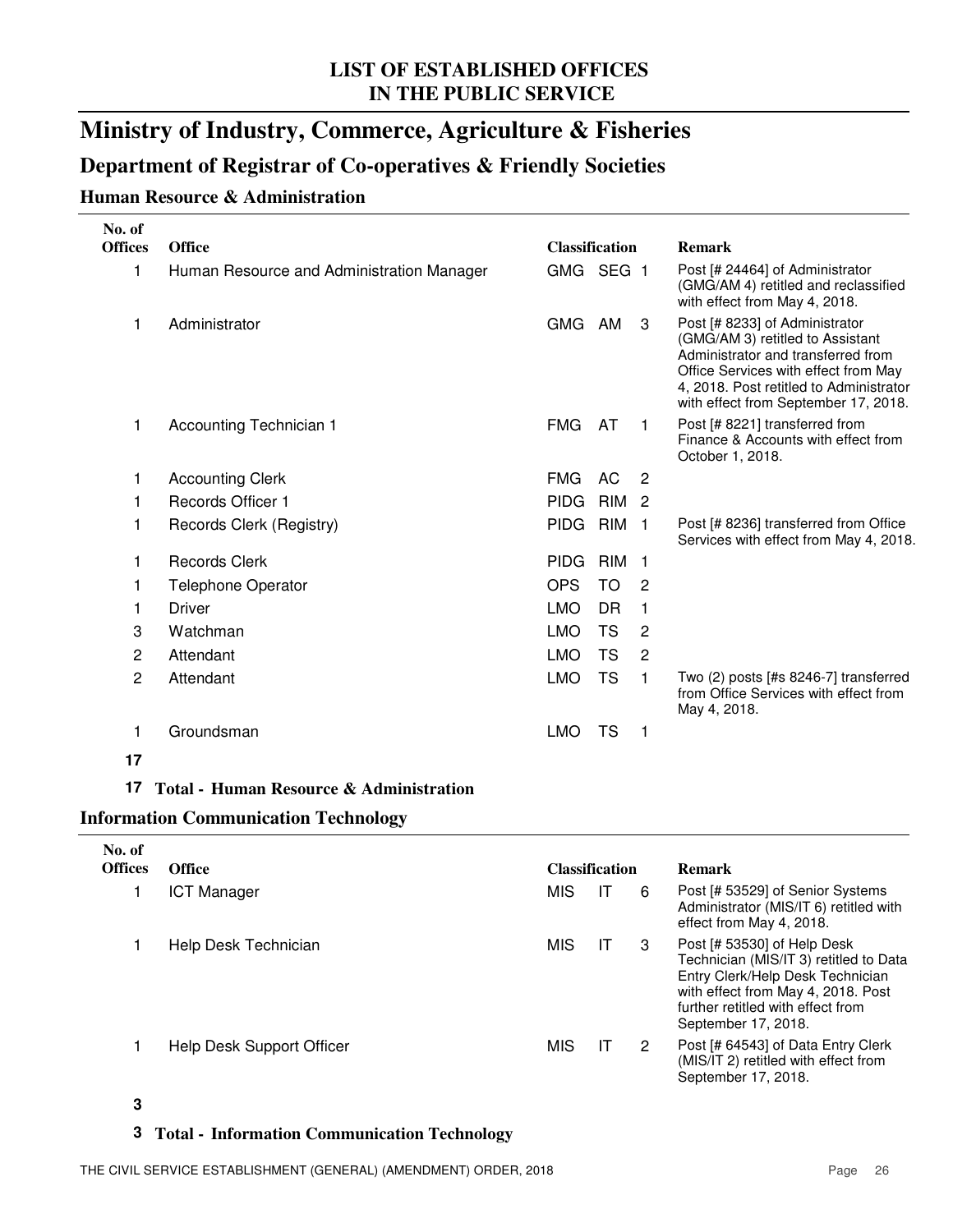### **Ministry of Industry, Commerce, Agriculture & Fisheries Department of Registrar of Co-operatives & Friendly Societies**

**55 Total - Department of Registrar of Co-operatives & Friendly Societies**

**78 Total - Ministry of Industry, Commerce, Agriculture & Fisheries**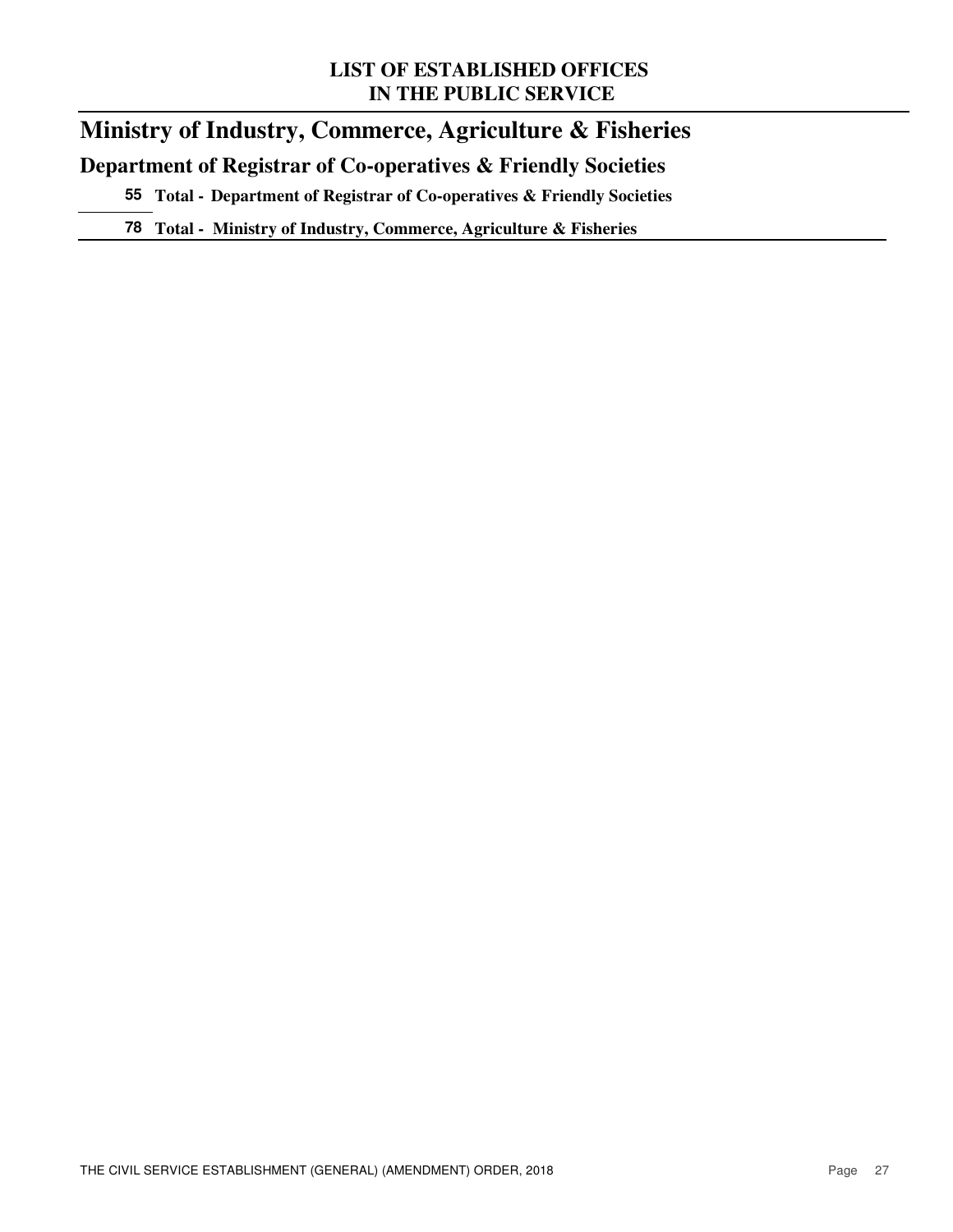### **Post & Telecommunications Department**

### **General Administration**

#### Typing & Miscellaneous

| No. of         |                                                                |                          |                                                                                                                                                                          |
|----------------|----------------------------------------------------------------|--------------------------|--------------------------------------------------------------------------------------------------------------------------------------------------------------------------|
| <b>Offices</b> | <b>Office</b>                                                  | <b>Classification</b>    | <b>Remark</b>                                                                                                                                                            |
| 1              | Senior Secretary 3                                             | OPS<br>SS<br>3           | Post [# 9441] of Secretary 1 (OPS/SS<br>1) retitled and upgraded with effect<br>from April 1, 2018.                                                                      |
| 1              |                                                                |                          |                                                                                                                                                                          |
| 1.             | <b>Total - General Administration</b>                          |                          |                                                                                                                                                                          |
|                | Human Resource Management & Administration Division            |                          |                                                                                                                                                                          |
|                | <b>Administration Branch</b>                                   |                          |                                                                                                                                                                          |
| No. of         |                                                                |                          |                                                                                                                                                                          |
| <b>Offices</b> | <b>Office</b>                                                  | <b>Classification</b>    | <b>Remark</b>                                                                                                                                                            |
| 1.             | Director, Administration                                       | GMG SEG 2                | Post [# 11018] of Postmaster D<br>(PTO/PMA 1) retitled, reclassified<br>and transferred from Postal Division<br>2 with effect from November 13, 2017.                    |
| 1              |                                                                |                          |                                                                                                                                                                          |
| 1.             | <b>Total - Administration Branch</b>                           |                          |                                                                                                                                                                          |
|                | Human Resource Management & Development Branch                 |                          |                                                                                                                                                                          |
|                | Human Resource Management - Employee Benefits/Safety/Wellbeing |                          |                                                                                                                                                                          |
| No. of         |                                                                |                          |                                                                                                                                                                          |
| <b>Offices</b> | <b>Office</b>                                                  | <b>Classification</b>    | <b>Remark</b>                                                                                                                                                            |
| 1.             | Postal Accounts Administrator (Local)                          | GMG AM<br>$\blacksquare$ | Post [# 11894] of Records Clerk<br>(PIDG/RIM 1) retitled and reclassified<br>with effect from April 1, 2018.                                                             |
| 1              |                                                                |                          |                                                                                                                                                                          |
|                | Total - Human Resource Management & Development Branch         |                          |                                                                                                                                                                          |
|                | <b>Procurement Branch</b>                                      |                          |                                                                                                                                                                          |
| No. of         |                                                                |                          |                                                                                                                                                                          |
| <b>Offices</b> | <b>Office</b>                                                  | <b>Classification</b>    | <b>Remark</b>                                                                                                                                                            |
|                | Assistant Procurement Manager                                  | GMG AM 4                 | Post [# 62721] of Director,<br>Administration (GMG/SEG 2) retitled,<br>reclassified and transferred from<br>Administration Branch with effect<br>from November 13, 2017. |
| 1              |                                                                |                          |                                                                                                                                                                          |
| 1              | <b>Total - Procurement Branch</b>                              |                          |                                                                                                                                                                          |
| 3              | Total - Human Resource Management & Administration Division    |                          |                                                                                                                                                                          |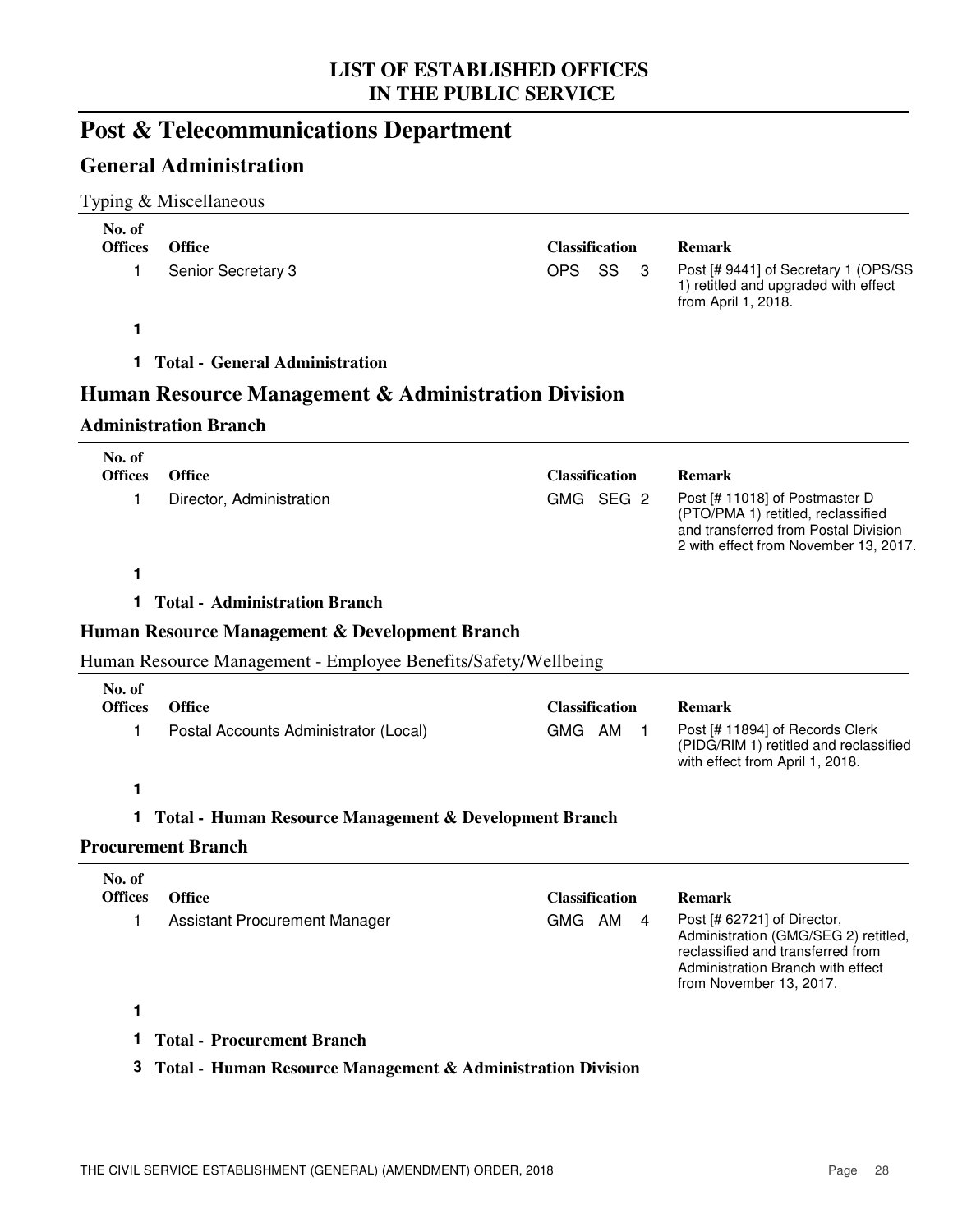### **Post & Telecommunications Department**

### **Postal Division 1**

| No. of<br><b>Offices</b> | <b>Office</b>                | <b>Classification</b>          | <b>Remark</b>                                                                                                                                 |  |
|--------------------------|------------------------------|--------------------------------|-----------------------------------------------------------------------------------------------------------------------------------------------|--|
|                          | Director, Regional Divisions | GMG SEG 4                      | Post [# 58725] of Regional<br>Coordinator (GMG/SEG 2) retitled<br>and upgraded with effect from April 1,<br>2018.                             |  |
|                          | Eastern Regional Coordinator | SEG <sub>3</sub><br>GMG.       | Post [# 9466] of Head Postmaster<br>(Corporate Area) (GMG/SEG 2)<br>retitled and upgraded with effect from<br>April 1, 2018.                  |  |
|                          | Senior Regional Manager      | SEG <sub>2</sub><br><b>GMG</b> | Post [# 9467] of Senior Regional<br>Inspector (Corporate Area)<br>(GMG/SEG 1) retitled and upgraded<br>with effect from April 1, 2018.        |  |
| $\overline{2}$           | Regional Manager             | PMA 6<br><b>PTO</b>            | Two $(2)$ posts [#s 9468-9] of Regional<br>Inspector (Corporate Area)<br>(PTO/PMA 5) retitled and upgraded<br>with effect from April 1, 2018. |  |

#### **5**

#### Central Sorting Office - Letters

| No. of         |                                                   |                       |                  |                                                                                                                                                                                  |
|----------------|---------------------------------------------------|-----------------------|------------------|----------------------------------------------------------------------------------------------------------------------------------------------------------------------------------|
| <b>Offices</b> | <b>Office</b>                                     | <b>Classification</b> |                  | <b>Remark</b>                                                                                                                                                                    |
| $\overline{c}$ | Operations Manager, Letters (Shift)               | GMG SEG 2             |                  | Two (2) posts [#s 9470-1] Sorting<br>Office Controller (GMG/SEG 2)<br>retitled and upgraded with effect from<br>April 1, 2018.                                                   |
| 1              | Airport Operations Co-ordinator, Airport Facility | <b>PTO</b>            | PMA 4            | Post [# 53471] of Airport Operations<br>Co-ordinator, Airport Facility<br>(PTO/PMA 3) upgraded with effect<br>from April 1, 2018.                                                |
| 1              | Postal Inspector                                  | <b>PTO</b>            | PMA 4            | Post [# 9473] of Chief Inspector<br>(PTO/PMA 3) retitled and upgraded<br>with effect from April 1, 2018.                                                                         |
| 4              | Supervisor                                        | <b>PTO</b>            | PMA <sub>3</sub> | Four (4) posts [#s 9475-8] of<br>Supervisor (PTO/PMA 2) upgraded<br>with effect from April 1, 2018.                                                                              |
| 1              | Postal Inspector                                  | GMG AM                | 4                | Post [# 9519] of Transport Officer<br>(GMG/AM 1) retitled and upgraded<br>with effect from April 1, 2018.                                                                        |
| 1              | <b>Transport Officer</b>                          | GMG AM                | $\overline{4}$   | Post [# 9485] of Transport Officer<br>(GMG/AM 1) upgraded with effect<br>from April 1, 2018.                                                                                     |
| 20             | <b>Retail Customer Service Officer</b>            | <b>PTO</b>            | PMA <sub>1</sub> | Twenty (20) posts [#s 9483, 9486-93,<br>9495-99, 9501, 9504, 9507, 9509,<br>9511-2] of Postal Clerk B (PTO/CR 4)<br>retitled and reclassified with effect<br>from April 1, 2018. |
| 11             | Postal Clerk B                                    | <b>PTO</b>            | PMA <sub>1</sub> | Eleven (11) posts [#s 9520-1, 9524-<br>5, 9532-34, 9540-1, 9543, 9546] of<br>Postal Clerk C (PTO/CR 3) retitled<br>and reclassified with effect from April<br>1, 2018.           |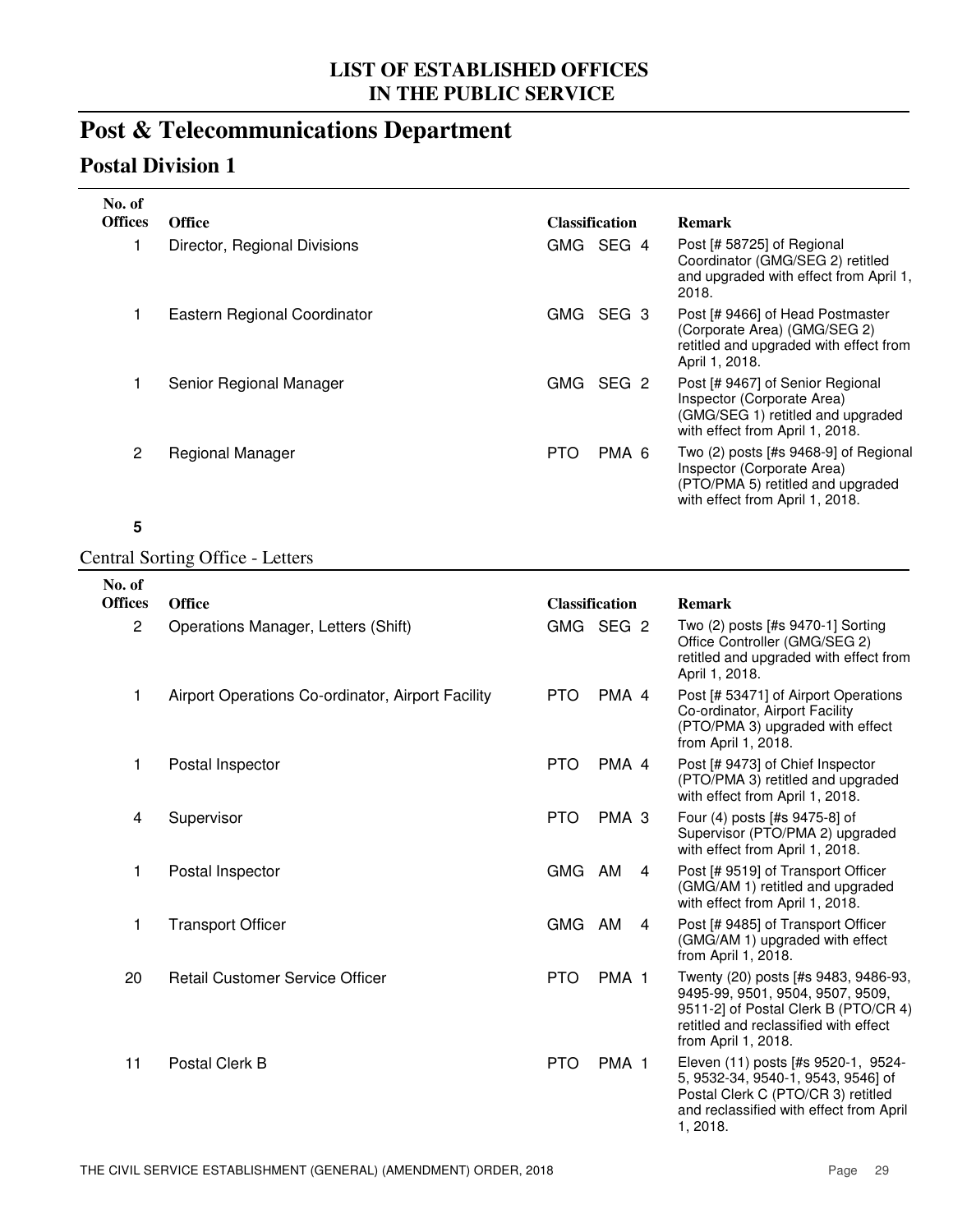# **Post & Telecommunications Department**

## **Postal Division 1**

#### Central Sorting Office - Letters

| No. of         |                              |                       |                  |                |                                                                                                                                                                                                                                                                                      |
|----------------|------------------------------|-----------------------|------------------|----------------|--------------------------------------------------------------------------------------------------------------------------------------------------------------------------------------------------------------------------------------------------------------------------------------|
| <b>Offices</b> | <b>Office</b>                | <b>Classification</b> |                  |                | Remark                                                                                                                                                                                                                                                                               |
| 10             | Letters Processor            | <b>PTO</b>            | PMA 1            |                | Ten (10) posts [#s 9523, 9526, 9536,<br>9538, 9545, 9547-9, 9551-2] of<br>Postal Clerk C (PTO/CR 3) retitled<br>and reclassified with effect from April<br>1, 2018.                                                                                                                  |
| 3              | <b>Shift Supervisor</b>      | <b>PTO</b>            | PMA <sub>3</sub> |                | Three (3) posts [#s 9565 & 9569-70]<br>of Shift Supervisor (PTO/PMA 2)<br>upgraded with effect from April 1,<br>2018.                                                                                                                                                                |
| 1              | Inspector                    | <b>PTO</b>            | PMA <sub>3</sub> |                | Post [# 9404] of Inspector (PTO/PMA<br>2) upgraded with effect from April 1,<br>2018.                                                                                                                                                                                                |
| 18             | Inspector                    | <b>PTO</b>            | PMA <sub>2</sub> |                | Eighteen (18) posts [#s 9563, 9566-<br>8, 9572-85) of Inspector (PTO/PMA<br>1) upgraded with effect from April 1,<br>2018.                                                                                                                                                           |
| 1              | <b>Delivery Supervisor</b>   | <b>PTO</b>            | PMA <sub>2</sub> |                | Post [# 9571] of Inspector (PTO/PMA<br>1) retitled and upgraded with effect<br>from April 1, 2018.                                                                                                                                                                                   |
| $\overline{c}$ | Mail Officer                 | <b>PTO</b>            | PMA <sub>2</sub> |                | Two (2) posts [#s 9587-8] of Mail<br>Officer (PTO/PMA 1) upgraded with<br>effect from April 1, 2018.                                                                                                                                                                                 |
| 26             | Supervisor of Postal Courier | <b>PTO</b>            | CA               | 3              | Twenty-six (26) posts [#s 9591-616,<br>10314, 10318] of Postman A<br>(PTO/CA 2) retitled and upgraded<br>with effect from April 1, 2018.                                                                                                                                             |
| 42             | <b>Postal Courier</b>        | <b>PTO</b>            | CA               | $\overline{2}$ | Forty-two (42) posts [#s 9619, 9622,<br>9627, 9630, 9633-35, 9639, 9642,<br>9644, 9647, 9650-53, 9655-7, 9661,<br>9663-4, 9666, 9669-70, 9674-77,<br>9680-82, 9684, 9686, 9689, 9693-4,<br>9696, 9698-700] of Postman B<br>(PTO/CA 1) retitled and upgraded<br>w.e.f. April 1, 2018. |
| 51             | <b>Postal Courier</b>        | <b>PTO</b>            | CA               | $\overline{2}$ | Fifty-one (51) posts [#s 9704-6, 9708-<br>10, 9712-15, 9717-8, 9722-3, 9725,<br>9729-30, 9732-35, 9737-40, 9742-44,<br>9746-52, 9758-9, 9761, 9469, 9774,<br>9778, 9780-4, 9788 & 9792-4] of<br>Postman B (PTO/CA 1) retitled and<br>upgraded with effect from April 1,<br>2018.     |
| 32             | <b>Postal Courier</b>        | PTO CA                |                  | $\overline{2}$ | Thirty-two (32) posts [#s 9721, 9724,<br>9726, 9801-2, 9806, 9811, 9813-4,<br>9823, 9830-6, 9838-41, 9488, 9847-<br>9, 9852-55, 9861, 9863 & 9868] of<br>Postman B (PTO/CA 1) retitled and<br>upgraded with effect from April 1,<br>2018.                                            |
| 1              | Secretary 1                  | OPS                   | SS               | 2              | Post [# 9872] of Secretary 1 (OPS/SS<br>1) upgraded with effect from April 1,<br>2018.                                                                                                                                                                                               |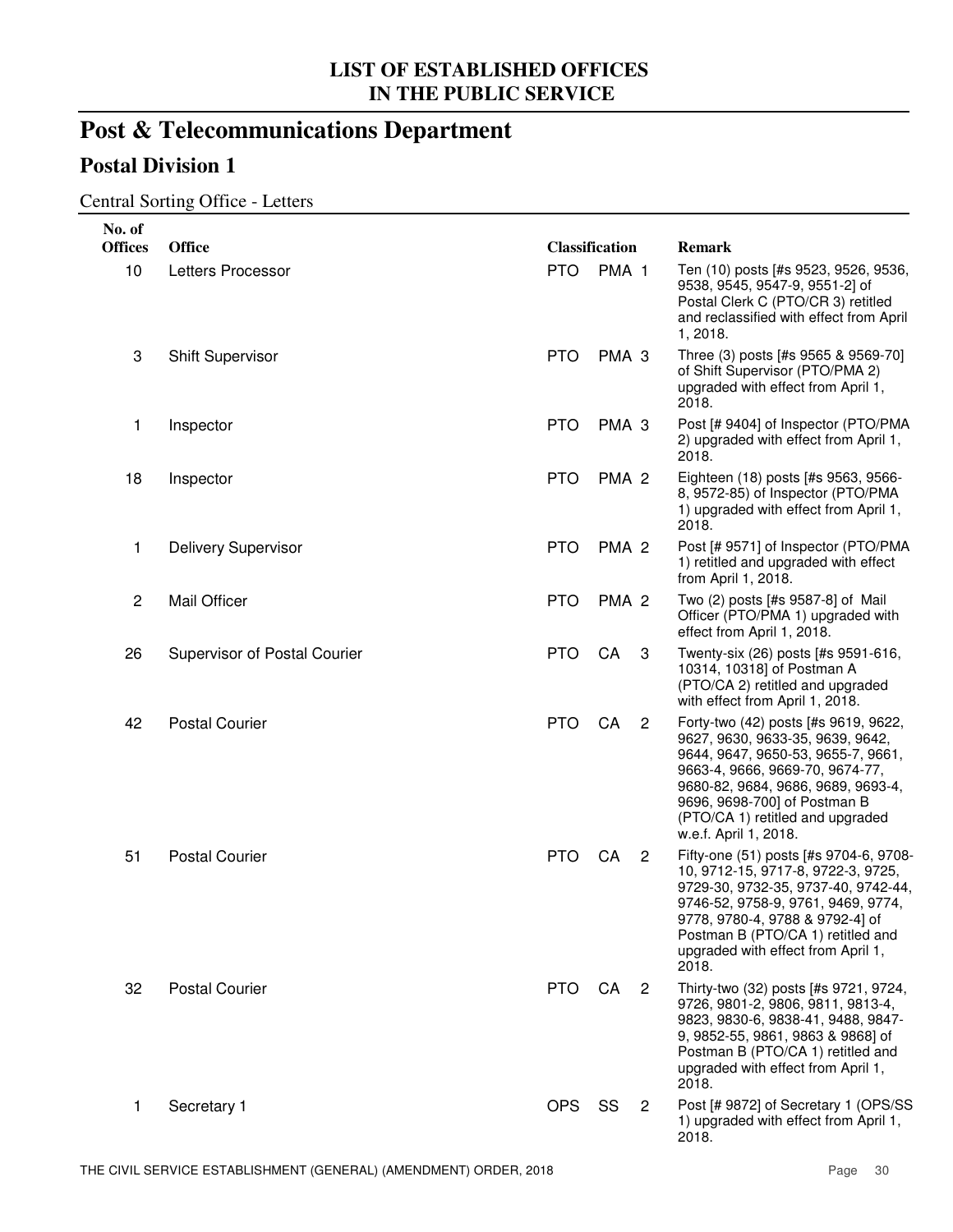# **Post & Telecommunications Department**

## **Postal Division 1**

#### Central Sorting Office - Letters

| No. of         |                                         |                       |                       |                |                                                                                                                                 |
|----------------|-----------------------------------------|-----------------------|-----------------------|----------------|---------------------------------------------------------------------------------------------------------------------------------|
| <b>Offices</b> | <b>Office</b>                           | <b>Classification</b> |                       |                | <b>Remark</b>                                                                                                                   |
| 1              | Senior Secretary 3                      | <b>OPS</b>            | SS                    | 3              | Post [# 9873] of Secretary (OPS/SS<br>1) retitled and upgraded with effect<br>from April 1, 2018                                |
| 1              | <b>Philatelic Officer</b>               | <b>PTO</b>            | PMA <sub>3</sub>      |                | Post [# 9876] of Philatelic Officer<br>(PTO/PMA 2) upgraded with effect<br>from April 1, 2018.                                  |
| 1.             | Records Officer 2                       | PIDG RIM 3            |                       |                | Post [# 9877] of Records Officer 1<br>(PIDG/RIM 2) retitled & upgraded<br>with effect from April 1, 2018                        |
| 1              | Secretary 2                             | <b>OPS</b>            | SS                    | $\overline{2}$ | Post [# 9889] of Records Clerk<br>(PIDG/RIM 1) retitled and reclassified<br>with effect from April 1, 2018.                     |
| 1              | Postal Accounts Administrator           | GMG AM                |                       | $\overline{2}$ | Post [# 9890] of Records Clerk<br>(PIDG/RIM 1) retitled and reclassified<br>with effect from April 1, 2018.                     |
| 5              | Records Officer 1                       |                       | PIDG RIM 2            |                | Five (5) posts [#s 9891-2, 9896-8] of<br>Records Clerk (PIDG/RIM 1) retitled<br>and upgraded with effect from April 1,<br>2018. |
| 238            |                                         |                       |                       |                |                                                                                                                                 |
|                | <b>Central Sorting Office - Parcels</b> |                       |                       |                |                                                                                                                                 |
| No. of         |                                         |                       |                       |                |                                                                                                                                 |
| <b>Offices</b> | <b>Office</b>                           |                       | <b>Classification</b> |                | <b>Remark</b>                                                                                                                   |
| 1              | <b>Operations Manager</b>               | GMG SEG 2             |                       |                | Post [# 9907] of Supervisor<br>(GMG/SEG 1) retitled & upgraded<br>with effect from April 1, 2018.                               |
| 1              | <b>Assistant Operations Manager</b>     | <b>PTO</b>            | PMA <sub>5</sub>      |                | Post [# 9908] of Assistant<br>Superintendent (PTO/PMA 4) retitled<br>and upgraded with effect from April 1,<br>2018.            |
| 2              | Supervisor                              | <b>PTO</b>            | PMA <sub>3</sub>      |                | Two (2) posts [#s 9909 & 9911] of<br>Supervisor (PTO/PMA 2) upgraded<br>with effect from April 1, 2018.                         |
| 1              | Supervisor, Distribution and Assessment | <b>PTO</b>            | PMA <sub>3</sub>      |                | Post [# 9910] of Supervisor<br>(PTO/PMA 2) retitled & upgraded with<br>effect from April 1, 2018.                               |
| 10             | <b>Parcels Processor</b>                | <b>PTO</b>            | PMA <sub>1</sub>      |                | Ten (10) posts [#s 9508, 9912, 9914,<br>9916-21 & 9923] Postal Clerk B                                                          |

- 3 Express Service Processor **PTO PMA 1**
- 9 Parcels Processor **PTO** PMA 1

(PTO/CR 4) retitled and reclassified with effect from April 1, 2018.

Three (3) posts [#s 9913, 9915 & 9922] of Postal Clerk B (PTO/CR 4) retitled and reclassified with effect

from April 1, 2018.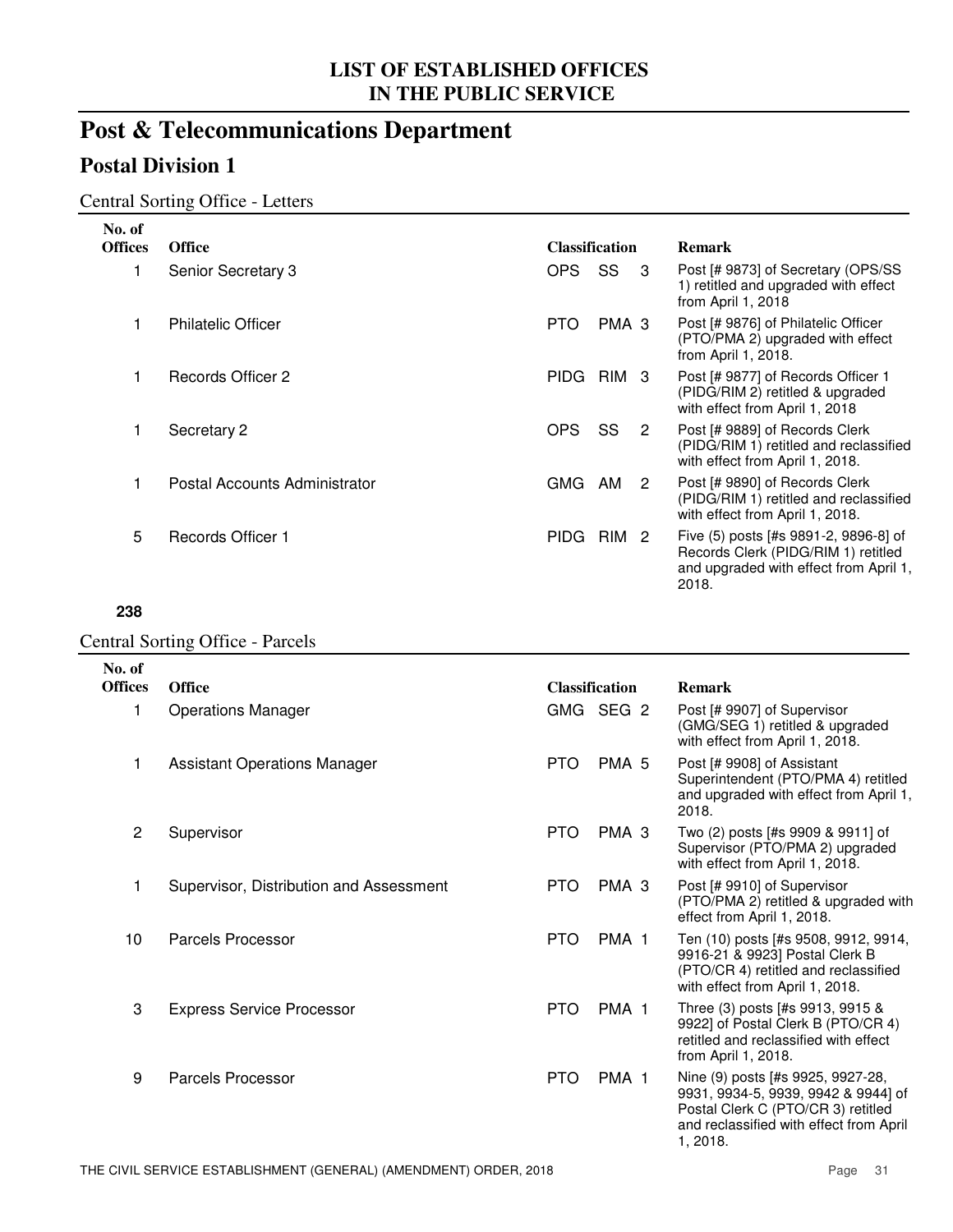# **Post & Telecommunications Department**

## **Postal Division 1**

#### Central Sorting Office - Parcels

| No. of         |                                          |                       |                  |                |                                                                                                                                                                                                                                                               |
|----------------|------------------------------------------|-----------------------|------------------|----------------|---------------------------------------------------------------------------------------------------------------------------------------------------------------------------------------------------------------------------------------------------------------|
| <b>Offices</b> | <b>Office</b>                            | <b>Classification</b> |                  |                | <b>Remark</b>                                                                                                                                                                                                                                                 |
| 1              | <b>Retail Customer Service Officer</b>   | <b>PTO</b>            | PMA <sub>1</sub> |                | Post [# 9503] of Postal Clerk B<br>(PTO/CR 4) retitled & reclassified<br>with effect from April 1, 2018.                                                                                                                                                      |
| 2              | Inspector                                | <b>PTO</b>            | PMA <sub>2</sub> |                | Two (2) posts [#s 9955-6] of<br>Inspector (PTO/PMA 1) upgraded<br>with effect from April 1, 2018.                                                                                                                                                             |
| 1              | Supervisor of Postal Courier             | <b>PTO</b>            | CA               | $\overline{2}$ | Post [# 9967] of Postman A (PTO/CA<br>2) retitled with effect from April 1,<br>2018.                                                                                                                                                                          |
| 15             | Supervisor of Postal Courier             | <b>PTO</b>            | CA               | -3             | Fifteen (15) posts [#s 9959-66 &<br>9968-74] of Postman A (PTO/CA 2)<br>retitled and upgraded with effect April<br>1, 2018.                                                                                                                                   |
| 1              | Coordinator, Distribution and Assessment | <b>PTO</b>            | PMA <sub>2</sub> |                | Post [# 9564] of Inspector (PTO/PMA<br>1) retitled and upgraded with effect<br>from April 1, 2018.                                                                                                                                                            |
| 44             | <b>Postal Courier</b>                    | <b>PTO</b>            | CA               | $\overline{2}$ | Forty-four (44) posts [#s 9975-86,<br>9988-93, 9995, 9997-10001, 10003,<br>10005-7, 10009, 10012-3, 10016-7,<br>10018, 10020, 10024, 10028, 10030,<br>10034-6 & 10038-40] of Postman B<br>(PTO/CA 1) retitled and upgraded<br>with effect from April 1, 2018. |
| 1              | Secretary 1                              | <b>OPS</b>            | SS               | $\mathbf{1}$   | Post [# 10064] of Records Clerk<br>(PIDG/RIM 1) retitled & reclassified<br>with effect from April 1, 2018.                                                                                                                                                    |
| 1              | Secretary 2                              | <b>OPS</b>            | SS               | $\overline{2}$ | Post [# 10049] of Secretary 1<br>(OPS/SS 1) retitled and upgraded<br>with effect from April 1, 2018.                                                                                                                                                          |
| 5              | Records Officer 1                        | PIDG RIM 2            |                  |                | Five (5) posts [#s 10063 & 10071-4]<br>of Records Clerk (PIDG/RIM 1)<br>retitled & upgraded with effect from<br>April 1, 2018.                                                                                                                                |

#### **98**

#### Corporate Area Post Offices

| No. of<br><b>Offices</b> | <b>Office</b>              | <b>Classification</b> |       | <b>Remark</b>                                                                                                                                   |
|--------------------------|----------------------------|-----------------------|-------|-------------------------------------------------------------------------------------------------------------------------------------------------|
| 8                        | Branch Manager 1           | <b>PTO</b>            | PMA 5 | Eight (8) posts [#s 10080-7] of<br>Postmaster A (PTO/PMA 4) retitled &<br>upgraded with effect from April 1,<br>2018.                           |
|                          | Branch Manager 2           | <b>PTO</b>            | PMA 4 | Seven (7) posts [#s 10088-9, 10093-<br>95, 10108 & 10121] of Postmaster B<br>(PTO/PMA 3) retitled & upgraded with<br>effect from April 1, 2018. |
| 8                        | Assistant Branch Manager 1 | <b>PTO</b>            | PMA 4 | Eight $(8)$ posts $[#s 10100-7]$ of<br>Deputy Postmaster A (PTO/PMA 3)<br>retitled & upgraded with effect from<br>April 1, 2018.                |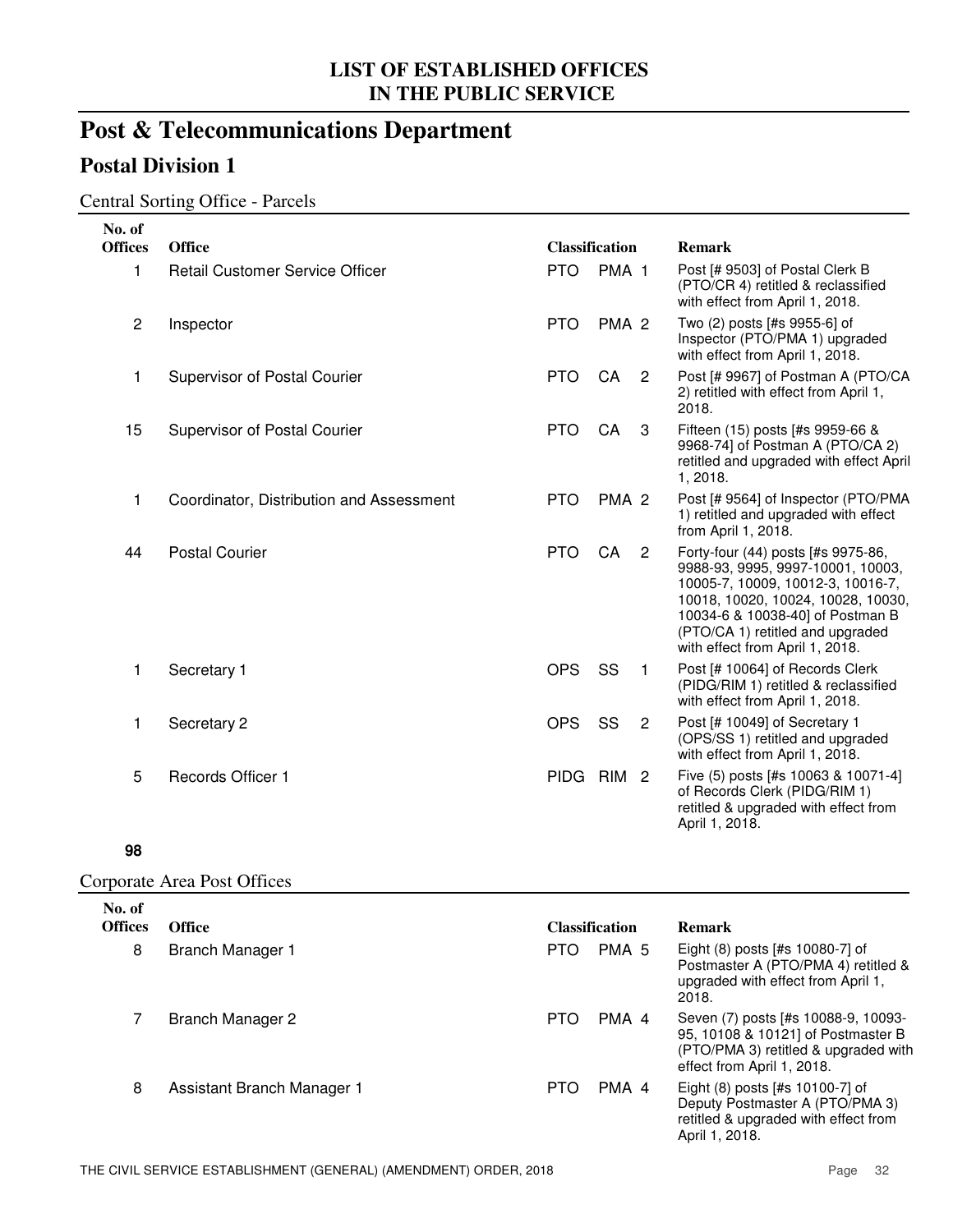# **Post & Telecommunications Department**

## **Postal Division 1**

#### Corporate Area Post Offices

| No. of         |                                        |            |                       |                                                                                                                                                                                                                                                            |
|----------------|----------------------------------------|------------|-----------------------|------------------------------------------------------------------------------------------------------------------------------------------------------------------------------------------------------------------------------------------------------------|
| <b>Offices</b> | <b>Office</b>                          |            | <b>Classification</b> | Remark                                                                                                                                                                                                                                                     |
| 10             | Branch Manager 3                       | <b>PTO</b> | PMA <sub>3</sub>      | Ten (10) posts [#s 10090, 10092,<br>10096-8, 10114, 10116 & 10122-4] of<br>Postmaster C (PTO/PMA 2) retitled &<br>upgraded with effect from April 1,<br>2018.                                                                                              |
| 1              | Assistant Branch Manager 2             | <b>PTO</b> | PMA <sub>3</sub>      | Post [# 10115] of Postmaster C<br>(PTO/PMA 2) retitled and upgraded<br>with effect from April 1, 2018.                                                                                                                                                     |
| 5              | Assistant Branch Manager 2             | <b>PTO</b> | PMA <sub>3</sub>      | Five (5) posts [#s 10109-12 & 10274]<br>of Deputy Postmaster B (PTO/PMA<br>2) retitled & upgraded with effect from<br>April 1, 2018.                                                                                                                       |
| 1              | Branch Manager 3                       | <b>PTO</b> | PMA <sub>3</sub>      | Post [# 10167] of Deputy Postmaster<br>B (PTO/PMA 2) retitled & upgraded<br>with effect from April 1, 2018.                                                                                                                                                |
| 8              | Branch Manager 4                       | <b>PTO</b> | PMA <sub>2</sub>      | Eight (8) posts [#s 10117, 10125-7,<br>10163-4 & 10168-9] of Postmaster D<br>(PTO/PMA 1) retitled & upgraded with<br>effect from April 1, 2018.                                                                                                            |
| 35             | Senior Retail Customer Service Officer | <b>PTO</b> | PMA <sub>2</sub>      | Thirty-five (35) posts [#s 10119-20,<br>10129-58 & 10160-2] of Postal Clerk<br>A (PTO/PMA 1) retitled & upgraded<br>with effect from April 1, 2018.                                                                                                        |
| 92             | <b>Retail Customer Service Officer</b> | <b>PTO</b> | PMA <sub>1</sub>      | Ninety-two (92) posts [#s 10159,<br>10172-5, 10177-80, 10182-84, 10186-<br>92, 10194-213, 10216-39, 10241-54,<br>10256-66 & 10268-71] of Postal<br>Clerk B (PTO/CR 4) retitled &<br>reclassified with effect from April 1,<br>2018.                        |
| 1              | Supervisor, Street Delivery            | <b>PTO</b> | PMA <sub>2</sub>      | Post [# 10284] of Inspector<br>(PTO/PMA 1) retitled & upgraded with<br>effect from April 1, 2018.                                                                                                                                                          |
| 11             | Inspector                              | <b>PTO</b> | PMA <sub>2</sub>      | Eleven (11) posts [#s 10275-82 &<br>10285-86] of Inspector (PTO/PMA 1)<br>upgraded with effect from April 1,<br>2018.                                                                                                                                      |
| 33             | <b>Supervisor of Postal Courier</b>    | <b>PTO</b> | CA                    | Thirty-two (32) posts [#s 10287-<br>3<br>10316, 10318-9 & 10321  of Postman<br>A (PTO/CA 2) retitled & upgraded<br>with effect from April 1, 2018.                                                                                                         |
| 108            | <b>Postal Courier</b>                  | <b>PTO</b> | CA<br>$\overline{2}$  | One hundred and eight (108) posts<br>[#s 10322-6, 10328, 10331-2, 10335,<br>10337, 10339-56, 10358-75, 10377-<br>95, 10397-403, 10405, 10407-18,<br>10421-25 & 10427-43] of Postman B<br>(PTO/CA 1) retitled & upgraded with<br>effect from April 1, 2018. |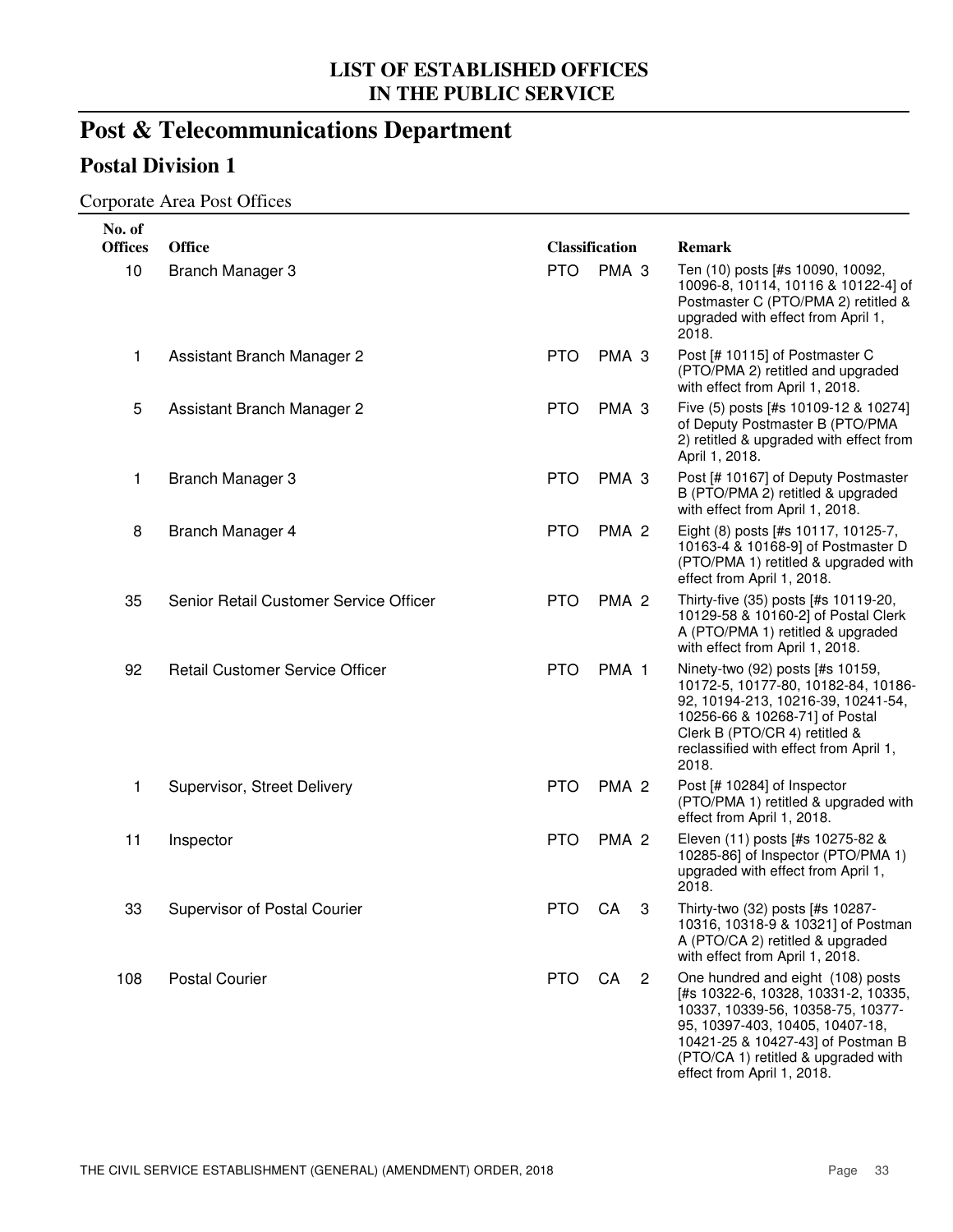# **Post & Telecommunications Department**

## **Postal Division 1**

#### Corporate Area Post Offices

| No. of           |                                                                |                       |                  |                            |                                                                                                                                                                                                                                                   |
|------------------|----------------------------------------------------------------|-----------------------|------------------|----------------------------|---------------------------------------------------------------------------------------------------------------------------------------------------------------------------------------------------------------------------------------------------|
| <b>Offices</b>   | <b>Office</b>                                                  | <b>Classification</b> |                  |                            | <b>Remark</b>                                                                                                                                                                                                                                     |
| 90               | <b>Postal Courier</b>                                          | <b>PTO</b>            | CA               | $\overline{\phantom{0}}^2$ | Ninety (90) posts [#s 10446-76,<br>10479-80, 10482-91, 10493-512,<br>10518-20, 10523, 10525, 10527,<br>10530-3, 10535-40, 10542-6, 10548-<br>9, 10554, 10556-8] of Postman B<br>(PTO/CA 1) retitled & upgraded with<br>effect from April 1, 2018. |
| 50               | <b>Postal Courier</b>                                          | PTO.                  | CA               | $\overline{2}$             | Fifty (50) posts [#s 105601-62, 10564-<br>71, 10573-5, 10579, 10584, 10586-7,<br>10589-94, 10596-7, 10600-5, 10607-<br>8, 10610-18 & 10620-7] of Postman<br>B (PTO/CA 1) retitled & upgraded<br>with effect from April 1, 2018.                   |
| 468              |                                                                |                       |                  |                            |                                                                                                                                                                                                                                                   |
|                  | <b>Stamp Production and Management Unit</b>                    |                       |                  |                            |                                                                                                                                                                                                                                                   |
| No. of           |                                                                |                       |                  |                            |                                                                                                                                                                                                                                                   |
| <b>Offices</b>   | <b>Office</b>                                                  | <b>Classification</b> |                  |                            | <b>Remark</b>                                                                                                                                                                                                                                     |
| 1                | Stamp Production and Philatelic Officer                        | GMG SEG 2             |                  |                            | New post [# 71590] with effect from<br>May 1, 2018.                                                                                                                                                                                               |
| 1                |                                                                |                       |                  |                            |                                                                                                                                                                                                                                                   |
|                  | Central Sorting Office - Parcels (Distribution and Assessment) |                       |                  |                            |                                                                                                                                                                                                                                                   |
| No. of           |                                                                |                       |                  |                            |                                                                                                                                                                                                                                                   |
| <b>Offices</b>   | <b>Office</b>                                                  | <b>Classification</b> |                  |                            | <b>Remark</b>                                                                                                                                                                                                                                     |
| 8                | <b>Parcels Processor</b>                                       | <b>PTO</b>            | PMA <sub>1</sub> |                            | Eight (8) posts [#s 9522, 9930, 9936,<br>9940-41, 9950-1 & 9954] of Postal<br>Clerk C (PTO/CR 3) retitled &<br>reclassified with effect from April 1,<br>2018.                                                                                    |
| 8                |                                                                |                       |                  |                            |                                                                                                                                                                                                                                                   |
|                  | Central Sorting Office - Parcels (Detain)                      |                       |                  |                            |                                                                                                                                                                                                                                                   |
| No. of           |                                                                |                       |                  |                            |                                                                                                                                                                                                                                                   |
| <b>Offices</b>   | <b>Office</b>                                                  | <b>Classification</b> |                  |                            | <b>Remark</b>                                                                                                                                                                                                                                     |
| 2                | Parcels Processor                                              | <b>PTO</b>            | PMA <sub>1</sub> |                            | Two (2) posts [#s 9484 & 9494] of<br>Postal Clerk B (PTO/CR 4) retitled<br>and reclassified with effect from April<br>1, 2018.                                                                                                                    |
| $\boldsymbol{2}$ |                                                                |                       |                  |                            |                                                                                                                                                                                                                                                   |
|                  | <b>Central Sorting Office - Parcels (Express)</b>              |                       |                  |                            |                                                                                                                                                                                                                                                   |
| No. of           |                                                                |                       |                  |                            |                                                                                                                                                                                                                                                   |
| <b>Offices</b>   | <b>Office</b>                                                  | <b>Classification</b> |                  |                            | <b>Remark</b>                                                                                                                                                                                                                                     |
| 1                | Supervisor, Parcels/Express                                    | <b>PTO</b>            | PMA <sub>3</sub> |                            | Post [# 10166] of Deputy Postmaster<br>B (PTO/PMA 2) retitled & upgraded                                                                                                                                                                          |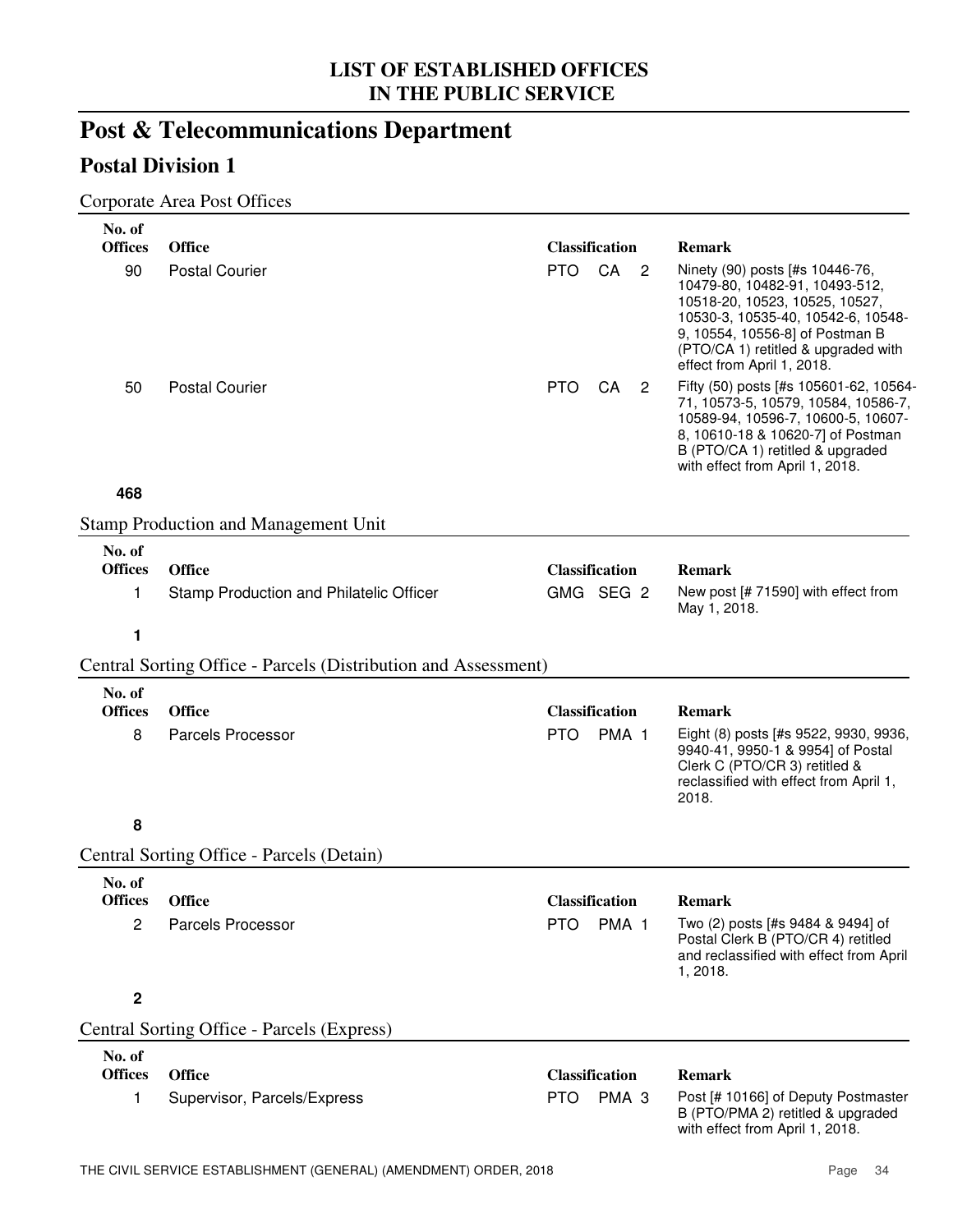## **Post & Telecommunications Department**

## **Postal Division 1**

|  |  |  |  | Central Sorting Office - Parcels (Express) |
|--|--|--|--|--------------------------------------------|
|--|--|--|--|--------------------------------------------|

|                          | Central Sorting Office - Farcels (Express) |            |                       |   |                                                                                                                                              |
|--------------------------|--------------------------------------------|------------|-----------------------|---|----------------------------------------------------------------------------------------------------------------------------------------------|
| No. of<br><b>Offices</b> | <b>Office</b>                              |            | <b>Classification</b> |   | <b>Remark</b>                                                                                                                                |
| 4                        | <b>Express Service Processor</b>           | <b>PTO</b> | PMA <sub>1</sub>      |   | Four (4) posts [#s 9500, 9502, 9505<br>& 11403] of Postal Clerk B (PTO/CR<br>4) retitled and reclassified with effect<br>from April 1, 2018. |
| 5                        |                                            |            |                       |   |                                                                                                                                              |
| 825                      | <b>Total - Postal Division 1</b>           |            |                       |   |                                                                                                                                              |
|                          | <b>Postal Division 2</b>                   |            |                       |   |                                                                                                                                              |
| No. of<br><b>Offices</b> | <b>Office</b>                              |            | <b>Classification</b> |   | <b>Remark</b>                                                                                                                                |
| 1                        | Deputy Postmaster General                  |            | GMG SEG 5             |   | Post [# 10683] of Deputy Postmaster<br>General (GMG/SEG 3) retitled and<br>upgraded with effect from April 1,<br>2018.                       |
| 1                        | Western Regional Coordinator               |            | GMG SEG 3             |   | Post [# 10686] of Regional Manager<br>(PTO/PMA 5) retitled and reclassified<br>with effect from April 1, 2018.                               |
| 9                        | Regional Manager                           | <b>PTO</b> | PMA <sub>6</sub>      |   | Nine (9) posts [#s 10684-5 & 10687-<br>93] of Regional Inspector (PTO/PMA<br>5) retitled and upgraded with effect<br>from April 1, 2018.     |
|                          | <b>Executive Secretary 1</b>               | <b>OPS</b> | SS                    | 4 | Post [# 10695] of Senior Secretary<br>(OPS/SS 3) retitled and upgraded                                                                       |

#### **12**

Regional Offices

| No. of<br><b>Offices</b> | <b>Office</b>      | <b>Classification</b> |    | <b>Remark</b>                                                                                        |
|--------------------------|--------------------|-----------------------|----|------------------------------------------------------------------------------------------------------|
|                          | Senior Secretary 3 | OPS                   | SS | Post [# 10701] of Secretary 2<br>(OPS/SS 2) retitled and upgraded<br>with effect from April 1, 2018. |
|                          | Secretary 2        | OPS SS                |    | Post [# 10704] of Secretary 1<br>(OPS/SS 2) retitled and upgraded<br>with effect from April 1, 2018. |

#### **2**

District Post Office - Montego Bay

| No. of<br><b>Offices</b> | <b>Office</b>              | <b>Classification</b>   | Remark                                                                                                                         |
|--------------------------|----------------------------|-------------------------|--------------------------------------------------------------------------------------------------------------------------------|
|                          | Branch Manager 1           | PMA <sub>5</sub><br>PTO | Post [# 10705] of Postmaster A<br>(PTO/PMA 4) retitled and upgraded<br>with effect from April 1, 2018.                         |
| 3                        | Assistant Branch Manager 1 | PMA 4<br>PTO            | Three (3) posts [#s 10707-9] of<br>Deputy Postmaster A (PTO/PMA 3)<br>retitled and upgraded with effect from<br>April 1, 2018. |

with effect from April 1, 2018.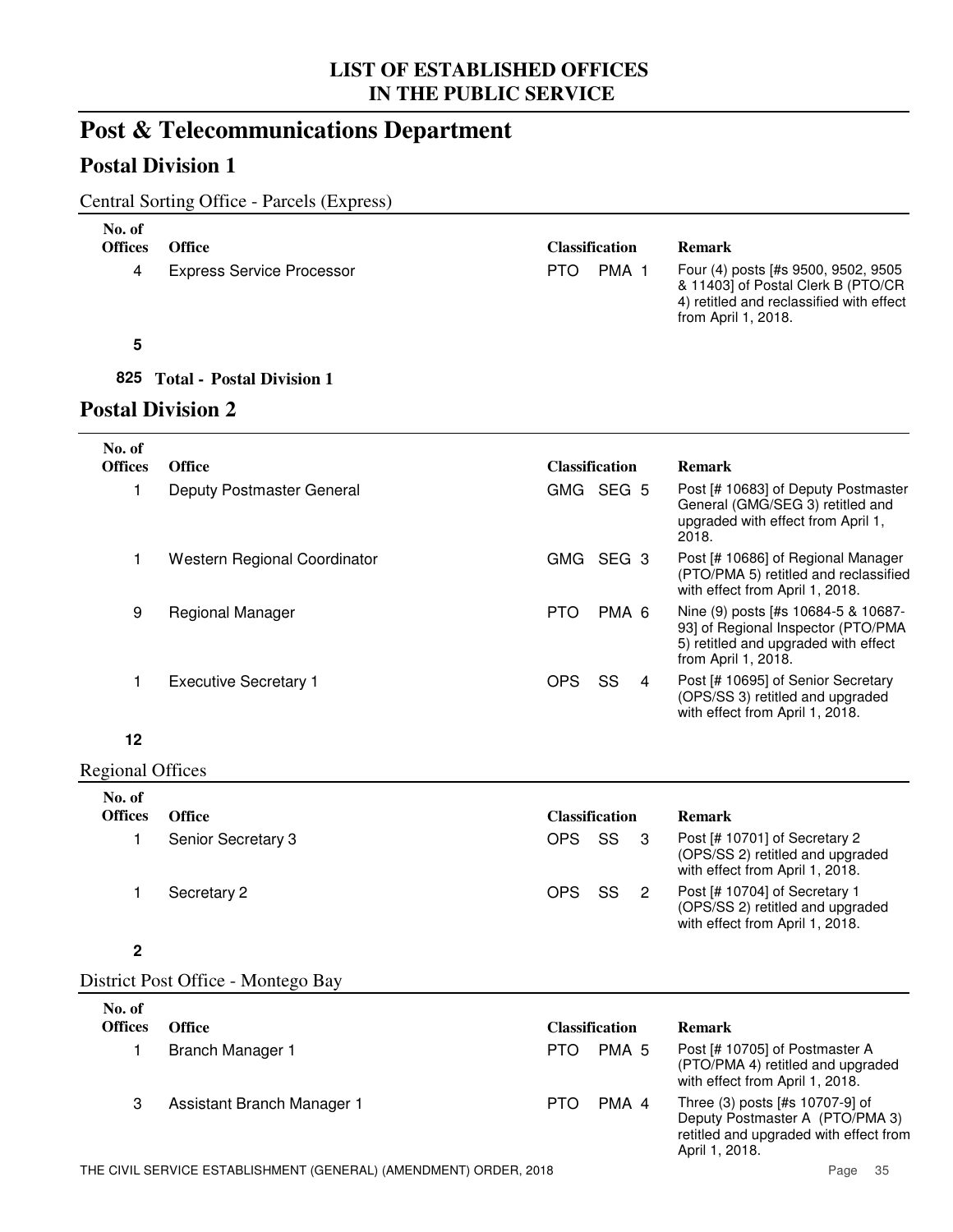## **Post & Telecommunications Department**

## **Postal Division 2**

#### District Post Office - Montego Bay

| No. of<br><b>Offices</b> | <b>Office</b>                          | <b>Classification</b> |                  |                |                                                                                                                                                                   |
|--------------------------|----------------------------------------|-----------------------|------------------|----------------|-------------------------------------------------------------------------------------------------------------------------------------------------------------------|
|                          |                                        |                       |                  |                | Remark                                                                                                                                                            |
| 1                        | Branch Manager 2                       | <b>PTO</b>            | PMA 4            |                | Post [# 10706] of Postmaster C<br>(PTO/PMA 2) retitled and upgraded<br>with effect from April 1, 2018.                                                            |
| 4                        | Senior Retail Customer Service Officer | <b>PTO</b>            | PMA <sub>2</sub> |                | Four (4) posts [#s 10711-14] of<br>Postal Clerk A (PTO/PMA 1) retitled<br>and upgraded with effect from April 1,<br>2018.                                         |
| 29                       | Retail Customer Service Officer        | <b>PTO</b>            | PMA <sub>1</sub> |                | Twenty Nine (29) posts [#s 10710 &<br>10715-42] of Postal Clerk B (PTO/CR<br>4) retitled and reclassified with effect<br>from April 1, 2018.                      |
| 1                        | Inspector (Travelling)                 | <b>PTO</b>            | PMA <sub>2</sub> |                | Post [# 10745] of Inspector<br>(PTO/PMA 1) upgraded with effect<br>from April 1, 2018.                                                                            |
| 1                        | Delivery Inspector                     | <b>PTO</b>            | PMA <sub>2</sub> |                | Post [# 10743] of Inspector<br>(PTO/PMA 1) retitled and upgraded<br>with effect from April 1, 2018.                                                               |
| 9                        | Supervisor of Postal Courier           | <b>PTO</b>            | CA               | 3              | Nine(9) posts [# 10746 & 10748-54 &<br>10747] of Postman A (PTO/CA 2)<br>retitled and upgraded with effect from<br>April 1, 2018.                                 |
| 15                       | <b>Postal Courier</b>                  | <b>PTO</b>            | CA               | $\overline{c}$ | Fifteen (15) posts [#s 10755, 10760,<br>10765-6, 10768-72, 10774-8, 10781]<br>of Postman B (PTO/CA 1) retitled and<br>upgraded with effect from April 1,<br>2018. |
| 1                        | Attendant                              | <b>LMO</b>            | <b>TS</b>        | $\mathbf{1}$   | Post [# 10785] reclassified with effect<br>from December 1, 2015.                                                                                                 |
| 1                        | Attendant                              | <b>LMO</b>            | <b>TS</b>        | $\mathbf{1}$   | Post [# 10789] reclassified with effect<br>from April 8, 2013.                                                                                                    |
| 1                        | Attendant                              | <b>LMO</b>            | <b>TS</b>        | 1              | Post [# 10790] reclassified with effect<br>from January 1, 2012.                                                                                                  |
| 1                        | Attendant                              | <b>LMO</b>            | <b>TS</b>        | 1              | Post [# 10791] reclassified with effect<br>from March 29, 2016.                                                                                                   |
| 1                        | Attendant                              | <b>LMO</b>            | <b>TS</b>        | $\mathbf{1}$   | Post [# 10792] reclassified with effect<br>from May 26, 2015.                                                                                                     |
| 1                        | Attendant                              | <b>LMO</b>            | <b>TS</b>        | $\mathbf{1}$   | Post [# 10793] reclassified with effect<br>from June 24, 2008.                                                                                                    |
| 70                       |                                        |                       |                  |                |                                                                                                                                                                   |

Other District Offices

**No. of** 

1 Branch Manager 1 **PTO PMA 5** 

**Offices Office Classification Remark**

Post [# 10833] of Postmaster 4 (PTO/IN 4) retitled and reclassified with effect from April 1, 2018.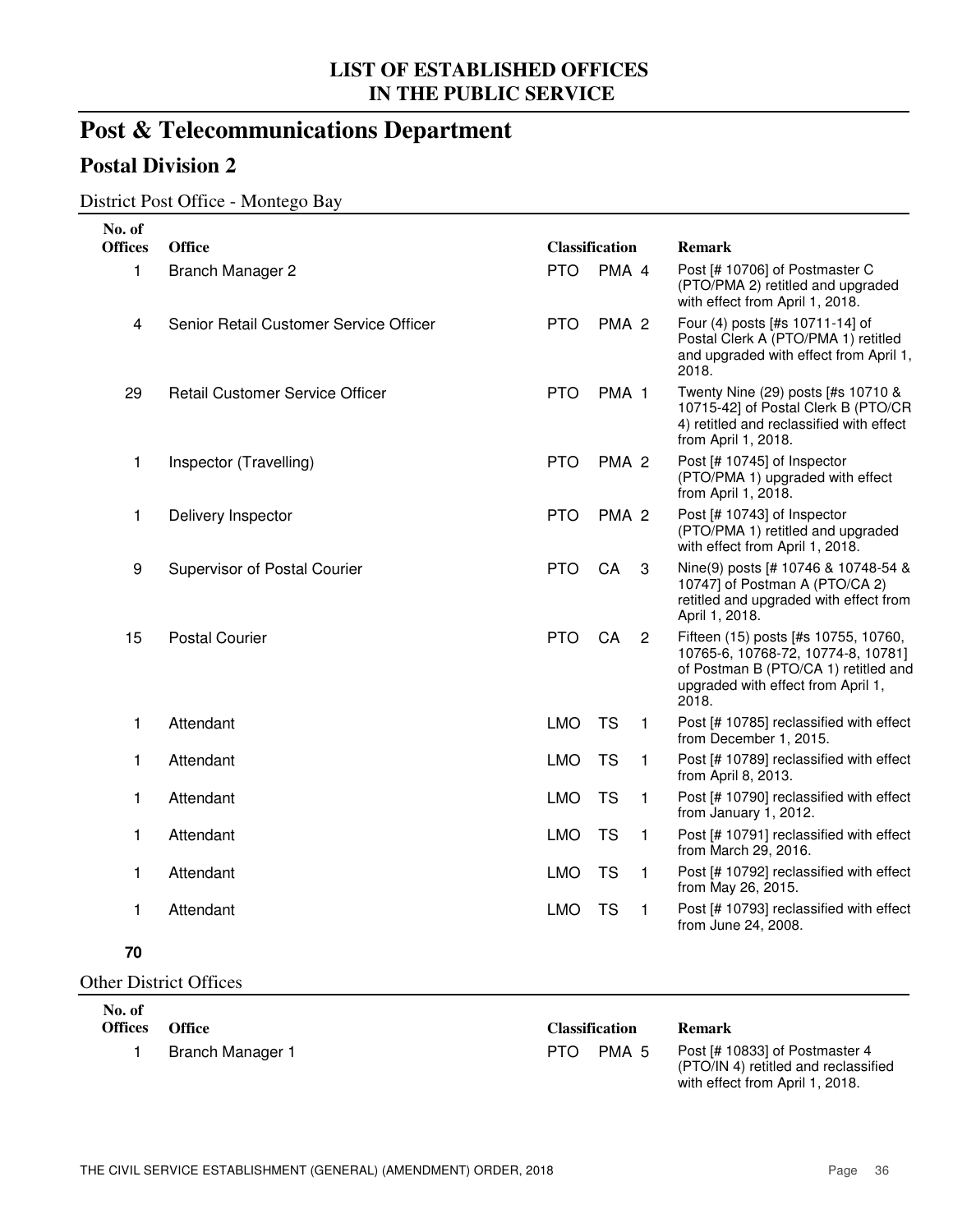# **Post & Telecommunications Department**

## **Postal Division 2**

#### Other District Offices

| No. of         |                            |            |                       |                                                                                                                                                                                           |
|----------------|----------------------------|------------|-----------------------|-------------------------------------------------------------------------------------------------------------------------------------------------------------------------------------------|
| <b>Offices</b> | <b>Office</b>              |            | <b>Classification</b> | Remark                                                                                                                                                                                    |
| $\overline{c}$ | <b>Branch Manager 1</b>    | <b>PTO</b> | PMA <sub>5</sub>      | Two (2) posts [#s 10794-5] of<br>Postmaster A (PTO/PMA 4) retitled<br>and upgraded with effect from April 1,<br>2018.                                                                     |
| 5              | Branch Manager 1           | <b>PTO</b> | PMA <sub>5</sub>      | Five (5) posts [#s 10798, 10800,<br>10803, 10817 & 10835] of<br>Postmaster B (PTO/PMA 3) retitled<br>and upgraded with effect from April 1,<br>2018.                                      |
| 15             | Branch Manager 2           | <b>PTO</b> | PMA 4                 | Fifteen (15) posts [#s 10797, 10799,<br>10801-2, 10804-8, 10812-6 & 10836]<br>of Postmaster B (PTO/PMA 3) retitled<br>and upgraded with effect from April 1,<br>2018.                     |
| $\mathbf{2}$   | <b>Branch Manager 2</b>    | <b>PTO</b> | PMA 4                 | Two (2) posts [#s 10927-8] of<br>Postmaster 3 (PTO/IN 3) retitled and<br>reclassified with April 1, 2018.                                                                                 |
| 3              | Assistant Branch Manager 1 | <b>PTO</b> | PMA 4                 | Three (3) posts [#s 10837-9] of<br>Deputy Postmaster A (PTO/PMA 3)<br>retitled and upgraded with effect from<br>April 1, 2018.                                                            |
| 5              | Assistant Branch Manager 1 | <b>PTO</b> | PMA 4                 | Five (5) posts [#s 10840, 10842,<br>10845 & 10932-3] of Deputy<br>Postmaster B (PTO/PMA 2) retitled<br>and upgraded with effect from April 1,<br>2018.                                    |
| 16             | Assistant Branch Manager 2 | <b>PTO</b> | PMA <sub>3</sub>      | Sixteen (16) posts [#s 10841, 10843-<br>4, 10846-52, 10930, 11531-33,<br>10853 & 10931] of Deputy<br>Postmaster B (PTO/PMA 2) retitled<br>and upgraded with effect from April 1,<br>2018. |
| 81             | Branch Manager 3           | <b>PTO</b> | PMA <sub>3</sub>      | Eighty-one (81) posts [#s 10809-11,<br>10818-32, 10854-94, 10934-54 &<br>10971] of Postmaster C (PTO/PMA 2)<br>retitled and upgraded with effect from<br>April 1, 2018.                   |
| 1              | Senior Letter Processor    | <b>PTO</b> | PMA <sub>3</sub>      | Post [# 11090] of Postmaster C<br>(PTO/PMA 2) retitled and upgraded<br>with effect from April 1, 2018.                                                                                    |
| 1              | Assistant Branch Manager 4 | <b>PTO</b> | PMA <sub>3</sub>      | Post [# 11530] of Postal Clerk A<br>(PTO/PMA 1) retitled and upgraded<br>with effect of April 1, 2018.                                                                                    |
| 1              | Assistant Branch Manager 3 | <b>PTO</b> | PMA <sub>2</sub>      | Post [#11023] of Postmaster D<br>(PTO/PMA 1) retitled and upgraded<br>with effect of April 1, 2018                                                                                        |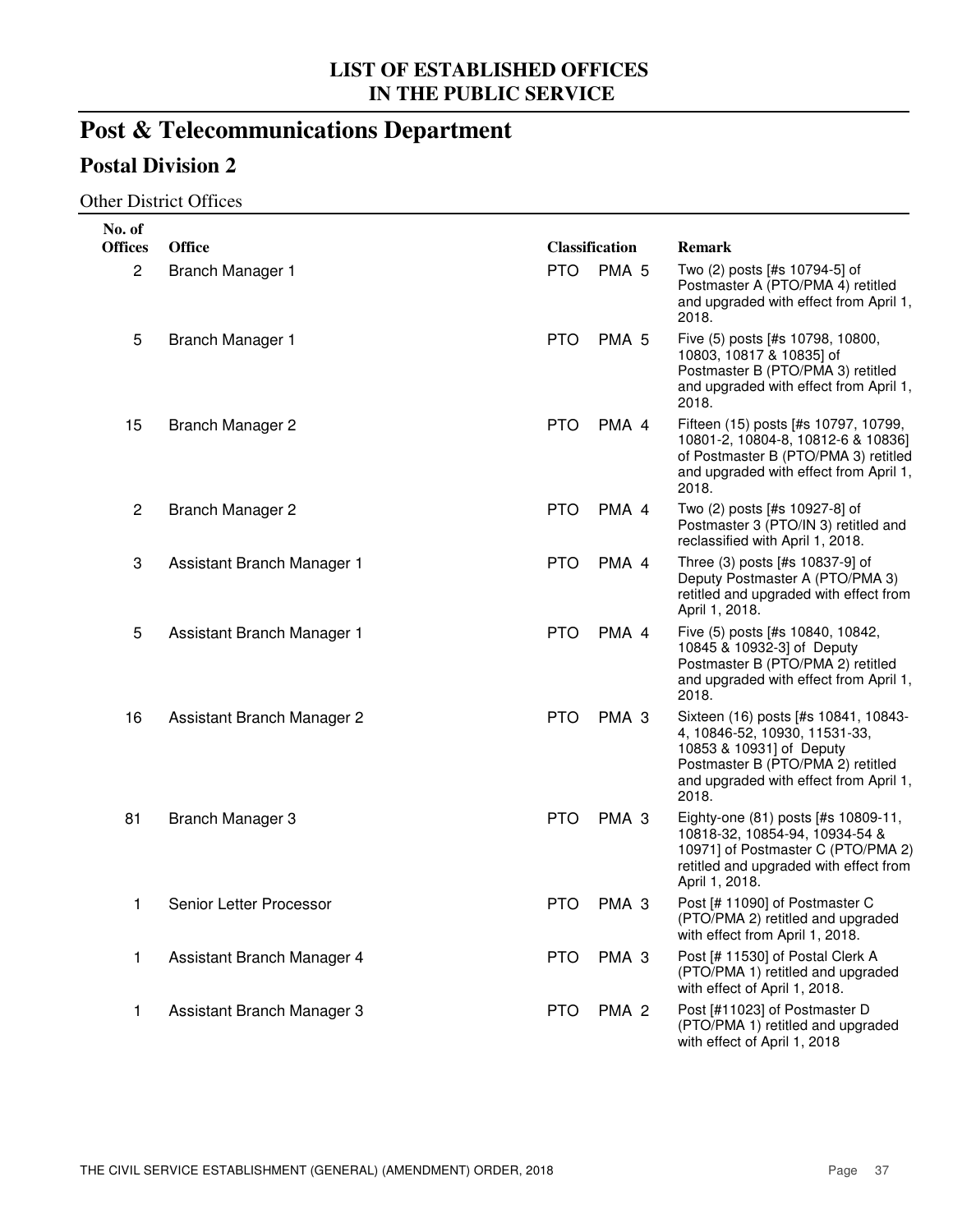# **Post & Telecommunications Department**

## **Postal Division 2**

#### Other District Offices

| No. of         |                                        |            |                       |                                                                                                                                                                                                                                                                                     |
|----------------|----------------------------------------|------------|-----------------------|-------------------------------------------------------------------------------------------------------------------------------------------------------------------------------------------------------------------------------------------------------------------------------------|
| <b>Offices</b> | <b>Office</b>                          |            | <b>Classification</b> | <b>Remark</b>                                                                                                                                                                                                                                                                       |
| 87             | Branch Manager 4                       | <b>PTO</b> | PMA <sub>2</sub>      | Eighty-eight (88) posts [#s<br>10170,10834,10895,10897-<br>910,10912,10915-21,10929,10955-<br>70,10973-5,10977-9,10981-1007,<br>11009-15 & 11017-22] of Postmaster<br>D (PTO/PMA 1) retitled and upgraded<br>with effect from April 1, 2018.                                        |
| 68             | Branch Manager 4                       | <b>PTO</b> | PMA <sub>2</sub>      | Sixty-eight (68) posts [#s 11024-<br>30,11032-3,11036-9,11041-58,11060-<br>6,11069-70,11091-2, 11094-1117 &<br>58993-4] of Postmaster D (PTO/PMA<br>1) retitled and upgraded with effect<br>from April 1, 2018.                                                                     |
| 1              | Inspector                              | <b>PTO</b> | PMA <sub>2</sub>      | Post [# 11093] of Postmaster D<br>(PTO/PMA 1) retitled and upgraded<br>with effect from April 1, 2018.                                                                                                                                                                              |
| 16             | Senior Retail Customer Service Officer | <b>PTO</b> | PMA <sub>2</sub>      | Sixteen (16) posts [#s 10896, 10911,<br>10913-4, 10972, 10976, 10980,<br>11008, 11016, 11031, 11034-5,<br>11040, 11059 & 11067-8] of<br>Postmaster D (PTO/PMA 1) retitled<br>and upgraded with effect from April 1,<br>2018.                                                        |
| 20             | Senior Retail Customer Service Officer | <b>PTO</b> | PMA <sub>2</sub>      | Twenty (20) posts [#s 9517-8, 11071-<br>85 & 11527-9] of Postal Clerk A<br>(PTO/PMA 1) retitled and upgraded<br>with effect of April 1,2018.                                                                                                                                        |
| 3              | <b>Retail Customer Service Officer</b> | <b>PTO</b> | PMA <sub>2</sub>      | Three (3) posts [#s 9514-6] Postal<br>Clerk A (PTO/PMA 1) retitled and<br>upgraded with effect from April 1,<br>2018.                                                                                                                                                               |
| 58             | <b>Retail Customer Service Officer</b> | <b>PTO</b> | PMA <sub>1</sub>      | Fifty-eight (58) posts [#s<br>10924,10926,11087,11118-<br>19,11121, 11125,11128-<br>29,11132,1134-38,11143,11149-<br>50,11152-55,11158-63,11166,11168-<br>71,11174-75, 11177-99] of Postal<br>Clerk B (PTO/CR 4) retitled and<br>reclassified with effect from April 1,<br>2018.    |
| 99             | <b>Retail Customer Service Officer</b> | <b>PTO</b> | PMA <sub>1</sub>      | Ninety-nine (99) posts [#s 11201-10,<br>11213-5, 11217-35, 11237-8, 11240-<br>5,11247-50, 11252-68, 11270-5,<br>11277, 11279-80, 11282-9, 11291-4,<br>11296-8, 11300-4, 11306-11 &<br>11313-5] of Postal Clerk B (PTO/CR<br>4) retitled & reclassified w.e.f. from<br>April 1, 2018 |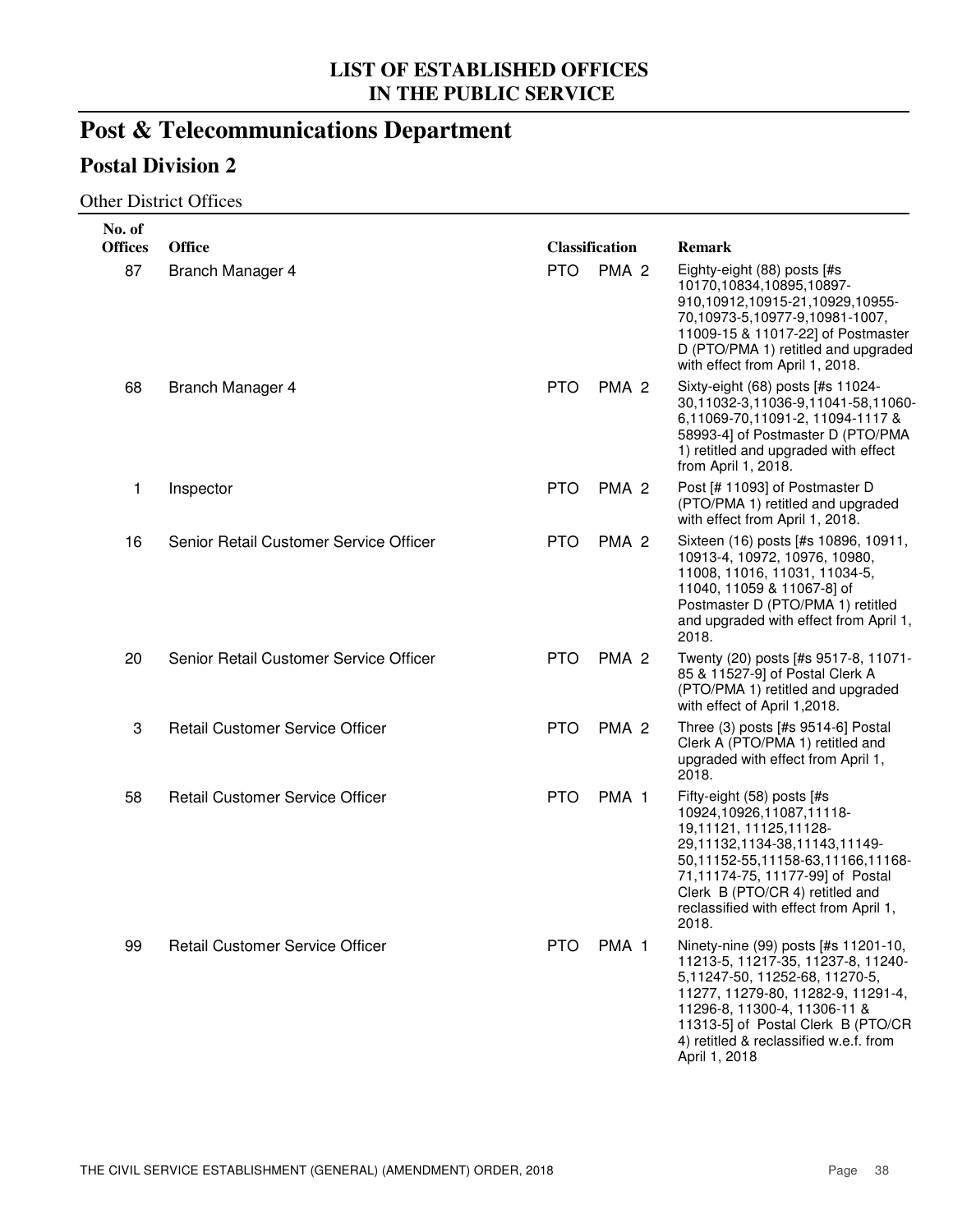# **Post & Telecommunications Department**

## **Postal Division 2**

#### Other District Offices

| No. of         |                                        |                       |                  |                            |                                                                                                                                                                                                                                                                          |
|----------------|----------------------------------------|-----------------------|------------------|----------------------------|--------------------------------------------------------------------------------------------------------------------------------------------------------------------------------------------------------------------------------------------------------------------------|
| <b>Offices</b> | <b>Office</b>                          | <b>Classification</b> |                  |                            | <b>Remark</b>                                                                                                                                                                                                                                                            |
| 115            | <b>Retail Customer Service Officer</b> | <b>PTO</b>            | PMA <sub>1</sub> |                            | One hundred and fifteen (115) posts<br>[#s 11318-28, 11330-34, 11336-50,<br>11352-9, 11361-9, 11371, 11373-91,<br>11393, 11395-9, 11402, 11404-6,<br>11409-40 & 11442-6] of Postal<br>Clerk B (PTO/CR 4) retitled and<br>reclassified with effect from April 1,<br>2018. |
| 63             | <b>Retail Customer Service Officer</b> | <b>PTO</b>            | PMA <sub>1</sub> |                            | Sixty-three (63) posts [#s 11451-4,<br>11456-9, 11461, 14164-72, 11475-<br>76, 11478-95, 11497-501, 11503-4,<br>11506-13, 11514, 11516-19, 11522-<br>6] of Postal Clerk B (PTO/CR 4)<br>retitled and reclassified with effect<br>from April 1, 2018.                     |
| 1              | Delivery Inspector                     | <b>PTO</b>            | PMA <sub>2</sub> |                            | Post [# 11536] of Inspector<br>(PTO/PMA 1) retitled and upgraded<br>with effect from April 1, 2018.                                                                                                                                                                      |
| 4              | Inspector                              | <b>PTO</b>            | PMA <sub>2</sub> |                            | Four (4) posts [#s 11534-5 & 11537-<br>8] of Inspector (PTO/PMA 1)<br>upgraded with effect of April 1, 2018.                                                                                                                                                             |
| 12             | Supervisor of Postal Courier           | <b>PTO</b>            | CA               | 3                          | Twelve (12) posts [#s 11539-50]<br>(PTO/CA 2) retitled and upgraded<br>with effect of April 1, 2018.                                                                                                                                                                     |
| 82             | <b>Postal Courier</b>                  | <b>PTO</b>            | CA               | $\overline{\phantom{0}}^2$ | Eighty-two (82) posts [#s 11551-3,<br>11555-6, 11561-9, 11571-4, 11577-9,<br>11581-6, 11588-4, 11596-8, 11600-<br>25, 11627-37, 11639-40, 11642,<br>11644-6, 11648 & 11651] Postman B<br>(PTO/CA 1) retitled and upgraded<br>with effect of April 1, 2018.               |
| 1              | Secretary 2                            | <b>OPS</b>            | SS               | 2                          | Post [# 11652] Secretary 1 (OPS/SS<br>1) retitled and upgraded with effect<br>April 1, 2018.                                                                                                                                                                             |
|                |                                        |                       |                  |                            |                                                                                                                                                                                                                                                                          |

**763**

| No. of<br><b>Offices</b> | <b>Office</b>                          | <b>Classification</b> | <b>Remark</b>                                                                                                                      |
|--------------------------|----------------------------------------|-----------------------|------------------------------------------------------------------------------------------------------------------------------------|
|                          | Branch Manager 4                       | PMA 4<br><b>PTO</b>   | Post [# 11868] of Postmaster C<br>(PTO/PMA 4) retitled and upgraded<br>with effect of April 1, 2018.                               |
| 3                        | <b>Retail Customer Service Officer</b> | PMA 1<br>PTO          | Three (3) posts [#s 11869 & 11871-2]<br>of Postal Clerk B (PTO/CA 1) retitled<br>and reclassified with effect of April 1,<br>2018. |
|                          | <b>Supervisor of Postal Courier</b>    | <b>PTO</b><br>CA 3    | Post [# 11873] of Postman A<br>(PTO/CA 2) retitled and upgraded<br>with effect of April 1, 2018.                                   |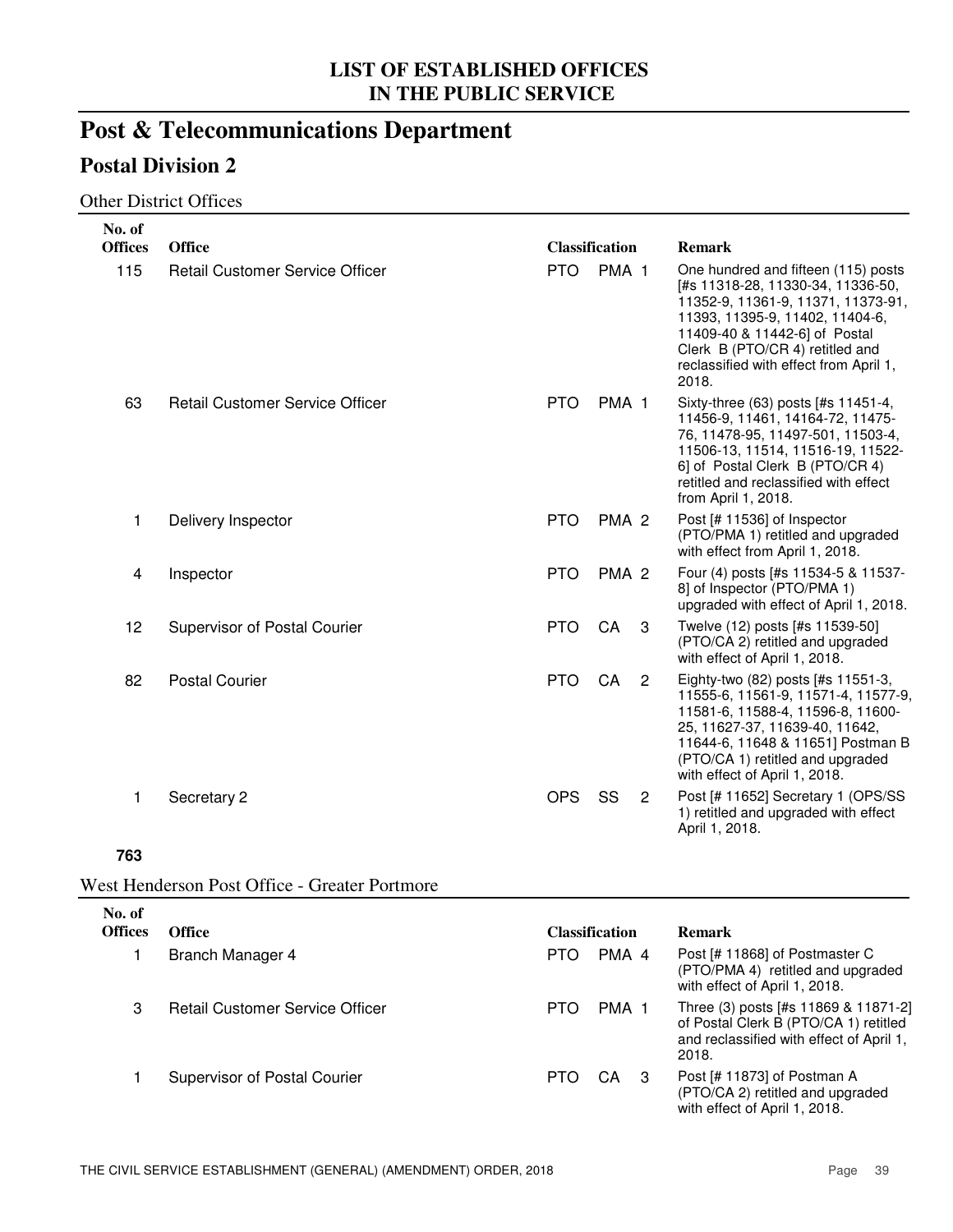## **Post & Telecommunications Department**

## **Postal Division 2**

## West Henderson Post Office - Greater Portmore

| No. of<br><b>Offices</b> | <b>Office</b>         | <b>Classification</b> |  | <b>Remark</b>                                                                                                   |
|--------------------------|-----------------------|-----------------------|--|-----------------------------------------------------------------------------------------------------------------|
|                          | <b>Postal Courier</b> | PTO CA 2              |  | Eight (8) posts [#s 11874-81] of<br>Postman B (PTO/CA 1) retitled and<br>upgraded with effect of April 1, 2018. |

#### **13**

#### **860 Total - Postal Division 2**

#### **Overseas Mail**

| No. of         |                                               |                       |       |   |                                                                                                                                  |
|----------------|-----------------------------------------------|-----------------------|-------|---|----------------------------------------------------------------------------------------------------------------------------------|
| <b>Offices</b> | <b>Office</b>                                 | <b>Classification</b> |       |   | <b>Remark</b>                                                                                                                    |
| 1              | Manager, International Mail Transport         | GMG SEG 2             |       |   | Post [# 11884] of Inspector, Postal<br>Services (GMG/SEG 1) retitled and<br>upgraded with effect April 1, 2018.                  |
| 1              | Coordinator, International Mail Transport     | GMG                   | SEG 1 |   | Post [# 11885] of Assistant<br>Inspector, Postal Services (PTO/PMA<br>3) retitled and reclassified with effect<br>April 1, 2018. |
| 2              | Inspector                                     | <b>PTO</b>            | PMA 3 |   | Two (2) posts [#s 11886-7] of<br>Inspector (PTO/PMA 2) upgraded<br>with effect April 1, 2018.                                    |
| 1              | Postal Accounts Administrator (Parcels)       | GMG                   | AM    | 2 | Post [#11889] of Accounting Clerk<br>2 (FMG/AC 2) retitled and<br>reclassified with effect April 1, 2018.                        |
| 1              | Postal Accounts Administrator (EMS)           | GMG                   | AM    | 2 | Post [#11888] of Accounting Clerk 2<br>(FMG/AC 2) retitled and reclassified<br>with effect April 1, 2018.                        |
| 1              | Postal Accounts Administrator (Terminal Dues) | <b>GMG</b>            | AM    | 2 | Post [#11891] of Records Clerk<br>(PIDG/RIM 1) retitled and reclassified<br>with effect April 1, 2018.                           |
| 1              | Postal Accounts Administrator (Transit)       | GMG                   | AM    | 2 | Post [#11890] of Records Clerk<br>(PIDG/RIM 1) retitled and reclassified<br>with effect April 1, 2018.                           |

#### **8**

#### **8 Total - Overseas Mail**

## **Mail Planning Branch**

| No. of<br><b>Offices</b> | <b>Office</b>                         | <b>Classification</b> | <b>Remark</b>                                                                                                 |
|--------------------------|---------------------------------------|-----------------------|---------------------------------------------------------------------------------------------------------------|
|                          | Coordinator, Local Mail Transport     | GMG SEG 1             | Post [#11892] of Inspector, Postal<br>Services retitled with effect April 1,<br>2018.                         |
|                          | Administrator                         | GMG<br>AM<br>2        | Post [#11893] of Records Officer 1<br>(PIDG/RIM 2) retitled and reclassified<br>with effect of April 1, 2018. |
|                          | Postal Accounts Administrator (Local) | AM<br>GMG             | Post [#11895] of Records Clerk<br>(PIDG/RIM 1) retitled and reclassified<br>with effect of April 1, 2018.     |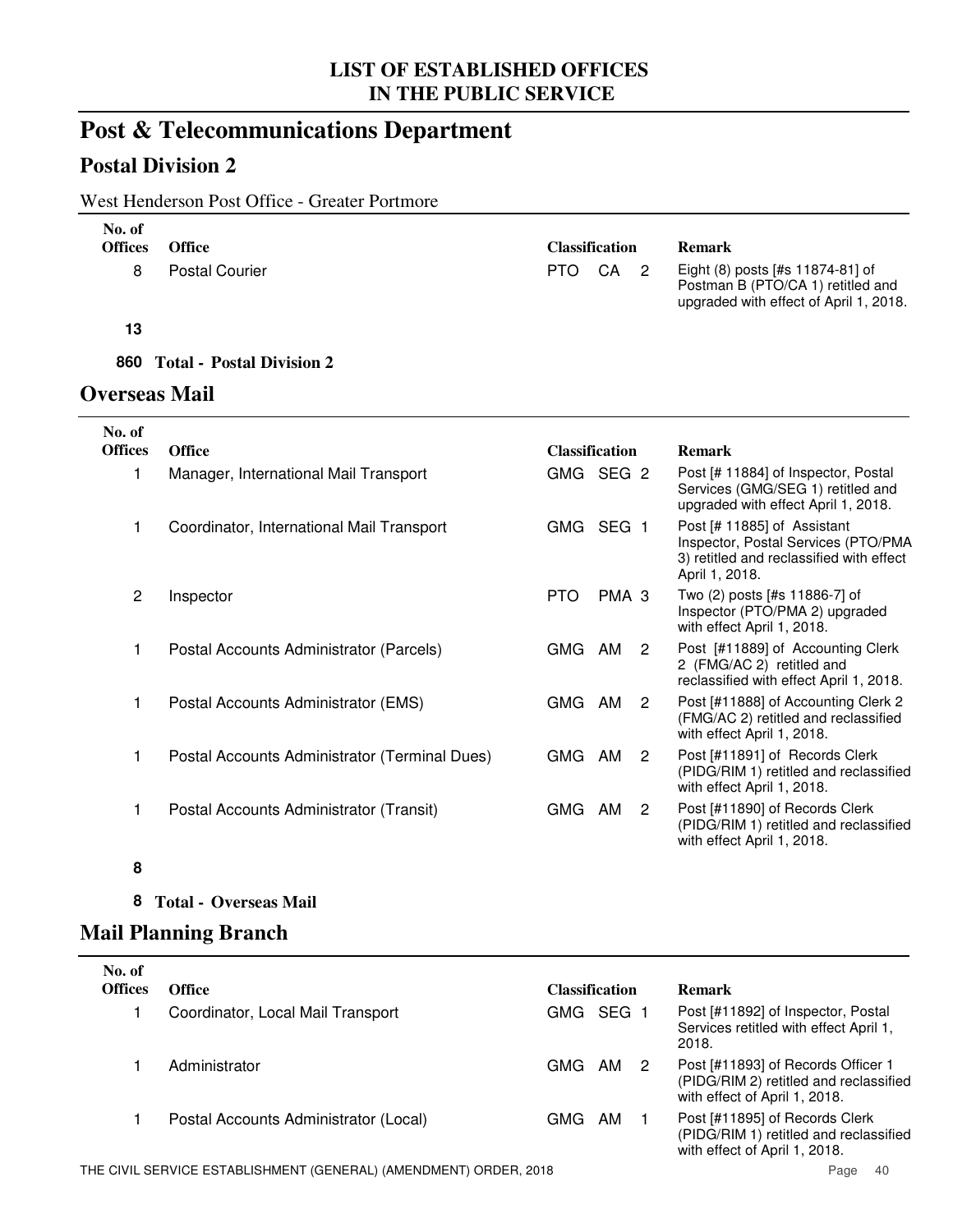# **Post & Telecommunications Department**

## **Mail Planning Branch**

| No. of<br><b>Offices</b> | <b>Office</b>                     | <b>Classification</b>  | <b>Remark</b>                                                                                              |
|--------------------------|-----------------------------------|------------------------|------------------------------------------------------------------------------------------------------------|
| $\mathbf 3$              |                                   |                        |                                                                                                            |
|                          | 3 Total - Mail Planning Branch    |                        |                                                                                                            |
|                          | <b>Internal Mail Transport</b>    |                        |                                                                                                            |
| Mail Courier             |                                   |                        |                                                                                                            |
| No. of<br><b>Offices</b> | <b>Office</b>                     | <b>Classification</b>  | <b>Remark</b>                                                                                              |
| $\overline{2}$           | Letter Courier                    | MC <sub>1</sub><br>PTO | Two (2) posts [#s 11962 & 11967] of<br>Mail Courier (PTO/MC 1) retitled with<br>effect from April 1, 2018. |
| $\mathbf{2}$             |                                   |                        |                                                                                                            |
|                          | 2 Total - Internal Mail Transport |                        |                                                                                                            |

**1702 Total - Post & Telecommunications Department**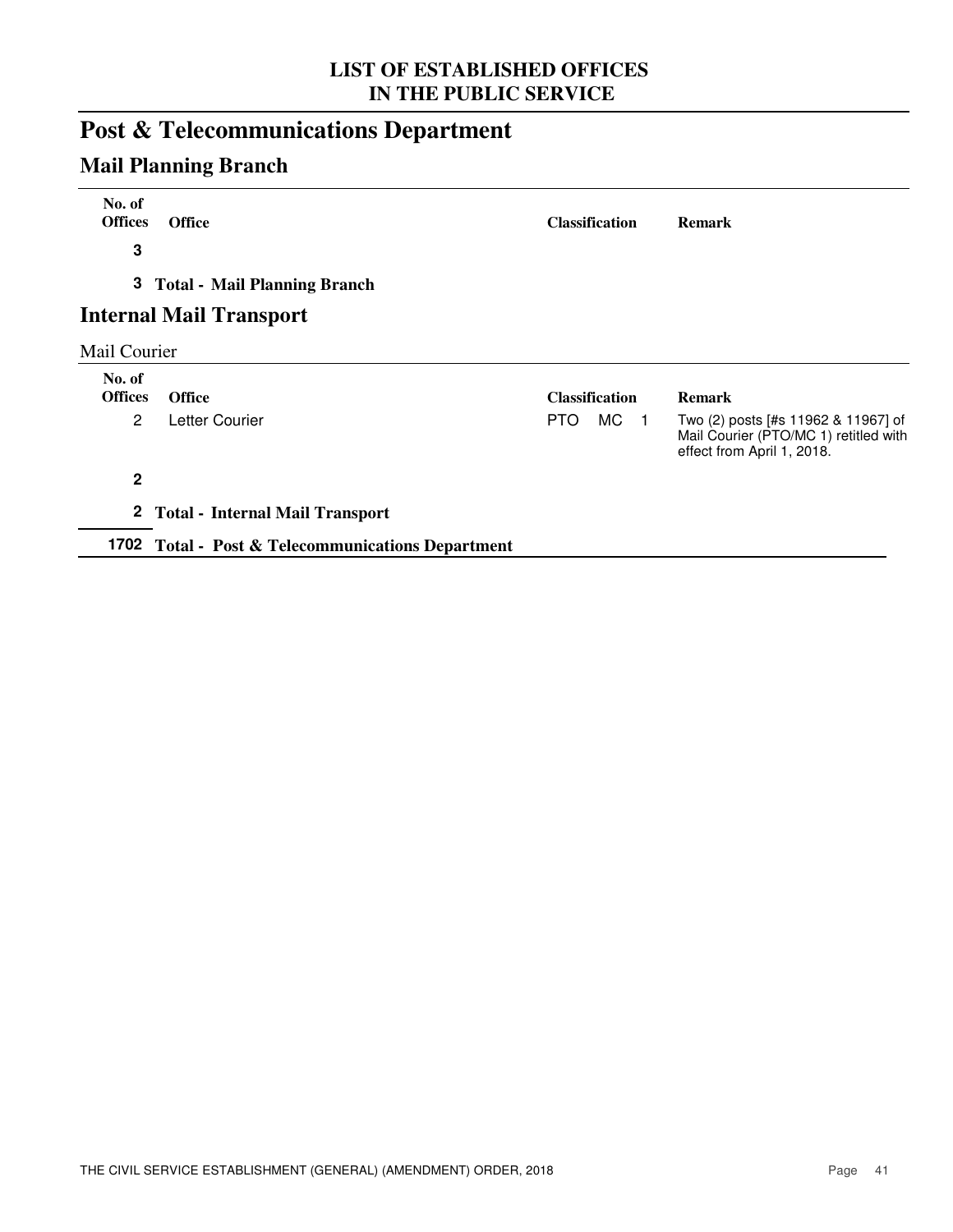## **Ministry of National Security**

## **Corporate Services Directorate**

| No. of<br><b>Offices</b><br>1 | <b>Office</b><br>Senior Administrator                          | <b>Classification</b><br>GMG SEG 1        | <b>Remark</b><br>Post [# 59220] of Administrator<br>(GMG/AM 4) retitled and reclassified<br>with effect from May 14, 2018. |
|-------------------------------|----------------------------------------------------------------|-------------------------------------------|----------------------------------------------------------------------------------------------------------------------------|
| 1                             |                                                                |                                           |                                                                                                                            |
| 1.                            | <b>Total - Corporate Services Directorate</b>                  |                                           |                                                                                                                            |
|                               | <b>Maintenance &amp; Operations, Jamaica Defence Force</b>     |                                           |                                                                                                                            |
|                               | <b>Personnel Administration</b>                                |                                           |                                                                                                                            |
| No. of<br><b>Offices</b>      | <b>Office</b>                                                  | <b>Classification</b>                     | <b>Remark</b>                                                                                                              |
| 1                             | Performance Management & Organizational<br>Development Officer | GMG SEG 1                                 | New post [# 71363] with effect from<br>February 19, 2018.                                                                  |
| 1                             |                                                                |                                           |                                                                                                                            |
| 1.                            | <b>Total - Personnel Administration</b>                        |                                           |                                                                                                                            |
|                               | <b>Military Stores Depot</b>                                   |                                           |                                                                                                                            |
| No. of<br><b>Offices</b>      | <b>Office</b>                                                  | <b>Classification</b>                     | <b>Remark</b>                                                                                                              |
| 1                             | Storeman                                                       | <b>LMO</b><br><b>TS</b><br>$\blacksquare$ | New post [# 71662] with effect from<br>March 1, 2016.                                                                      |
| 1                             |                                                                |                                           |                                                                                                                            |
| 1.                            | <b>Total - Military Stores Depot</b>                           |                                           |                                                                                                                            |
|                               | 2 Total - Maintenance & Operations, Jamaica Defence Force      |                                           |                                                                                                                            |
|                               | 3 Total - Ministry of National Security                        |                                           |                                                                                                                            |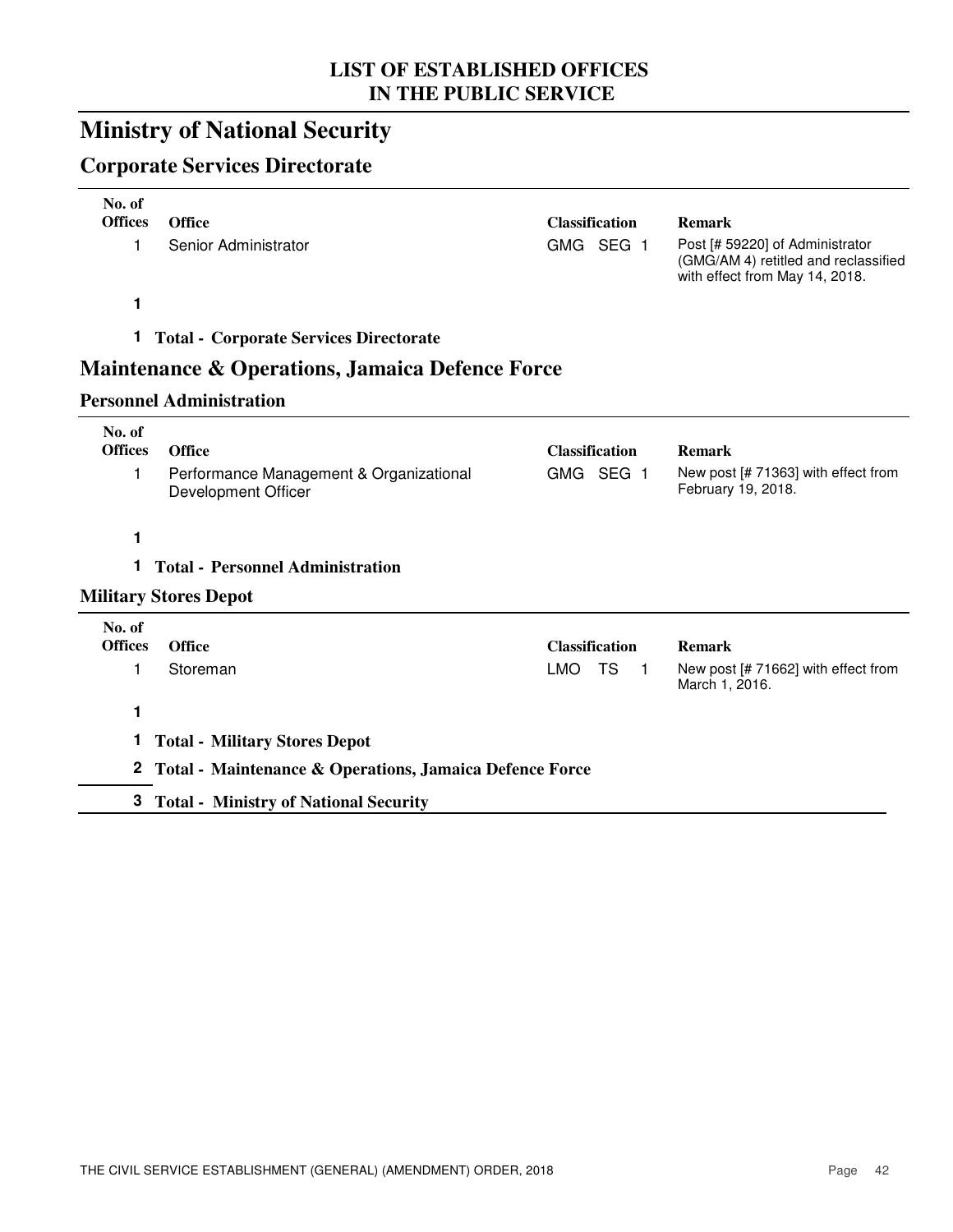## **Police Department**

#### Civilian Staff

| No. of         |                                         |                       |                        |                |                                                                                                                                        |
|----------------|-----------------------------------------|-----------------------|------------------------|----------------|----------------------------------------------------------------------------------------------------------------------------------------|
| <b>Offices</b> | <b>Office</b>                           | <b>Classification</b> |                        |                | <b>Remark</b>                                                                                                                          |
| 3              | <b>CCTV Supervisor</b>                  | SOG                   | <b>ST</b>              | 3              | Three (3) new posts [#s 71388-90]<br>with effect from April 3, 2018.                                                                   |
| 9              | <b>CCTV Operator</b>                    | SOG                   | <b>ST</b>              | $\overline{2}$ | Nine (9) new posts [#s 71391-99]<br>with effect from April 3, 2018.                                                                    |
| 12             |                                         |                       |                        |                |                                                                                                                                        |
|                | <b>Traffic Ticketing System Unit</b>    |                       |                        |                |                                                                                                                                        |
| No. of         |                                         |                       |                        |                |                                                                                                                                        |
| <b>Offices</b> | <b>Office</b>                           | <b>Classification</b> |                        |                | <b>Remark</b>                                                                                                                          |
| $\mathbf{1}$   | Director, Traffic Ticketing System Unit | GMG SEG 2             |                        |                | Post [# 21178] of Director, Traffic<br>Management (GMG/SEG 1) retitled<br>and upgraded with effect from April 3,<br>2018.              |
| 4              | Data Supervisor                         | <b>MIS</b>            | IT                     | 3              | Four (4) new posts [#s 71549-52]<br>with effect from April 3, 2018.                                                                    |
| 1              | Data Supervisor                         | <b>MIS</b>            | IT                     | 3              | Post [# 21181] of Data Supervisor<br>(MIS/IT 2) upgraded with effect from<br>April 3, 2018.                                            |
| 22             | Data Clerk                              | <b>MIS</b>            | IT                     | $\overline{c}$ | Twenty two (22) new posts [#s 71526-<br>47] with effect from April 3, 2018.                                                            |
| 1              | Data Quality Control Clerk              | <b>MIS</b>            | IT                     | $\overline{2}$ | New post [# 71548] with effect from<br>April 3, 2018.                                                                                  |
| $\overline{7}$ | Data Clerk                              | <b>MIS</b>            | IT                     | $\overline{2}$ | Seven (7) posts [#s 21182-88]<br>upgraded with effect from April 3,<br>2018.                                                           |
| 3              | Data Clerk                              | <b>MIS</b>            | $\mathsf{I}\mathsf{T}$ | $\overline{c}$ | Three (3) posts [#s 21189-91] of Data<br>Clerk 1 (MIS/IT 1) retitled and<br>upgraded with effect from April 3,<br>2018.                |
| 4              | Data Quality Control Clerk              | <b>MIS</b>            | IT                     | $\overline{2}$ | Four (4) posts [#s 64457-60] of Data<br>Clerk (Quality Control) (MIS/IT 1)<br>retitled and upgraded with effect from<br>April 3, 2018. |
| 1              | Secretary 2                             | <b>OPS</b>            | SS                     | $\overline{c}$ | New post [# 71525] with effect from<br>April 3, 2018.                                                                                  |

#### **44**

## **Legal Affairs Division**

| No. of<br><b>Offices</b> | Office                             | Classification |     | Remark                                                                           |
|--------------------------|------------------------------------|----------------|-----|----------------------------------------------------------------------------------|
|                          | Senior Investigative Legal Officer | JLG            | LO  | New post $[# 71364]$ with effect from<br>February 19, 2018.                      |
| 19                       | Investigative Legal Officer        | JLG            | LO. | Nineteen (19) new posts [#s 71365-<br>83] with effect from February 19,<br>2018. |

#### **20**

### **20 Total - Legal Affairs Division**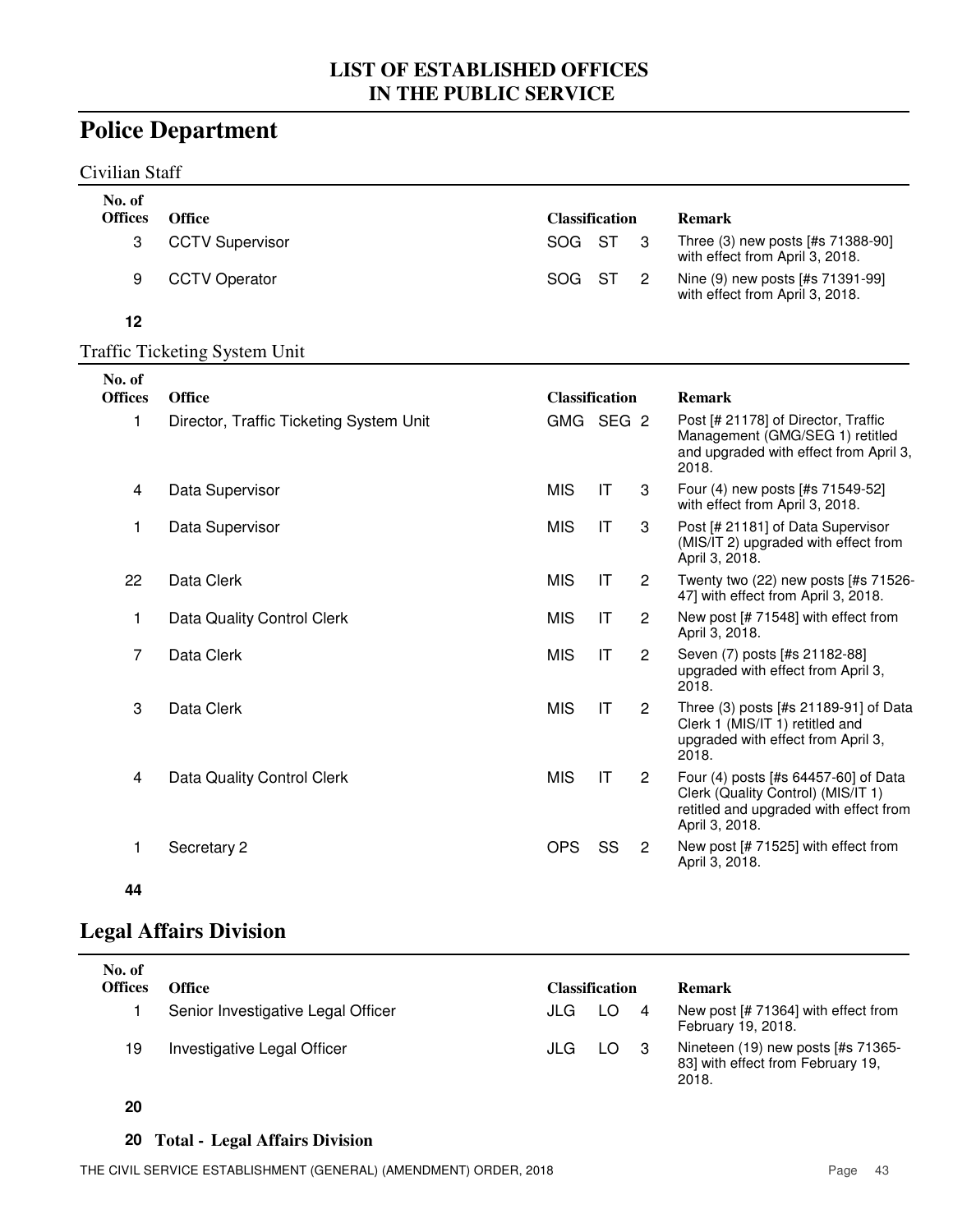## **Police Department**

## **Human Resource Division**

| No. of<br><b>Offices</b> | Office                   | <b>Classification</b> |     |                | <b>Remark</b>                                                                                                           |
|--------------------------|--------------------------|-----------------------|-----|----------------|-------------------------------------------------------------------------------------------------------------------------|
|                          | Administrative Assistant | GMG.                  | AM  | $\overline{4}$ | Post [# 60856] of Administrative<br>Secretary (OPS/ADS 1) retitled and<br>reclassified with effect from May 1,<br>2018. |
|                          | <b>Senior Secretary</b>  | <b>OPS</b>            | SS. | -3             | Post [# 61174] of Secretary (OPS/SS<br>2) retitled and upgraded with effect<br>from May 1, 2018.                        |
|                          | Customer Service Officer | GMG                   | AM  | -3             | Post [# 20747] of Records Officer 1<br>(PIDG/RIM 2) retitled and reclassified<br>with effect from May 28, 2018.         |

- **3**
- **3 Total - Human Resource Division**

#### **Medical Services Branch**

| No. of<br><b>Offices</b> | <b>Office</b>                 | <b>Classification</b> |      |     | <b>Remark</b>                                                                                                 |
|--------------------------|-------------------------------|-----------------------|------|-----|---------------------------------------------------------------------------------------------------------------|
| 2                        | Psychiatrist                  | HPC                   | MO l | - 3 | Two (2) new posts [#s 71684-5] of<br>Psychiatrist (HPC/MO 3) with effect<br>from October 29, 2018.            |
|                          | Medical Officer               | HPC                   | MO.  | -2  | New post [# 71578] with effect from<br>April 16, 2018.                                                        |
|                          | Psychologist                  | <b>SOG</b>            | ST   |     | New post [# 71686] of Psychologist<br>(SOG/ST 7) with effect from October<br>29, 2018.                        |
|                          | Physiotherapist               | HPC                   | PТ   | 2   | New post [# 71579] with effect from<br>April 16, 2018.                                                        |
| 6                        | <b>Patient Care Assistant</b> | <b>HSC</b>            | HS   | 6   | Six (6) new posts [#s 71687-93] of<br>Patient Care Assistant (HSC/HS 6)<br>with effect from October 29, 2018. |

#### **11**

#### **Police Convalescent Home**

| No. of<br><b>Offices</b> | <b>Office</b>                 | <b>Classification</b> | <b>Remark</b>                                                                                               |
|--------------------------|-------------------------------|-----------------------|-------------------------------------------------------------------------------------------------------------|
|                          | <b>Patient Care Assistant</b> | HSC.<br>HS.<br>6      | Four (4) posts [#s 59093-6] of<br>Practical Nurse (HSC/HS 6) retitled<br>with effect from October 29, 2018. |
|                          |                               |                       |                                                                                                             |

- **4 Total - Police Convalescent Home**
- **15 Total - Medical Services Branch**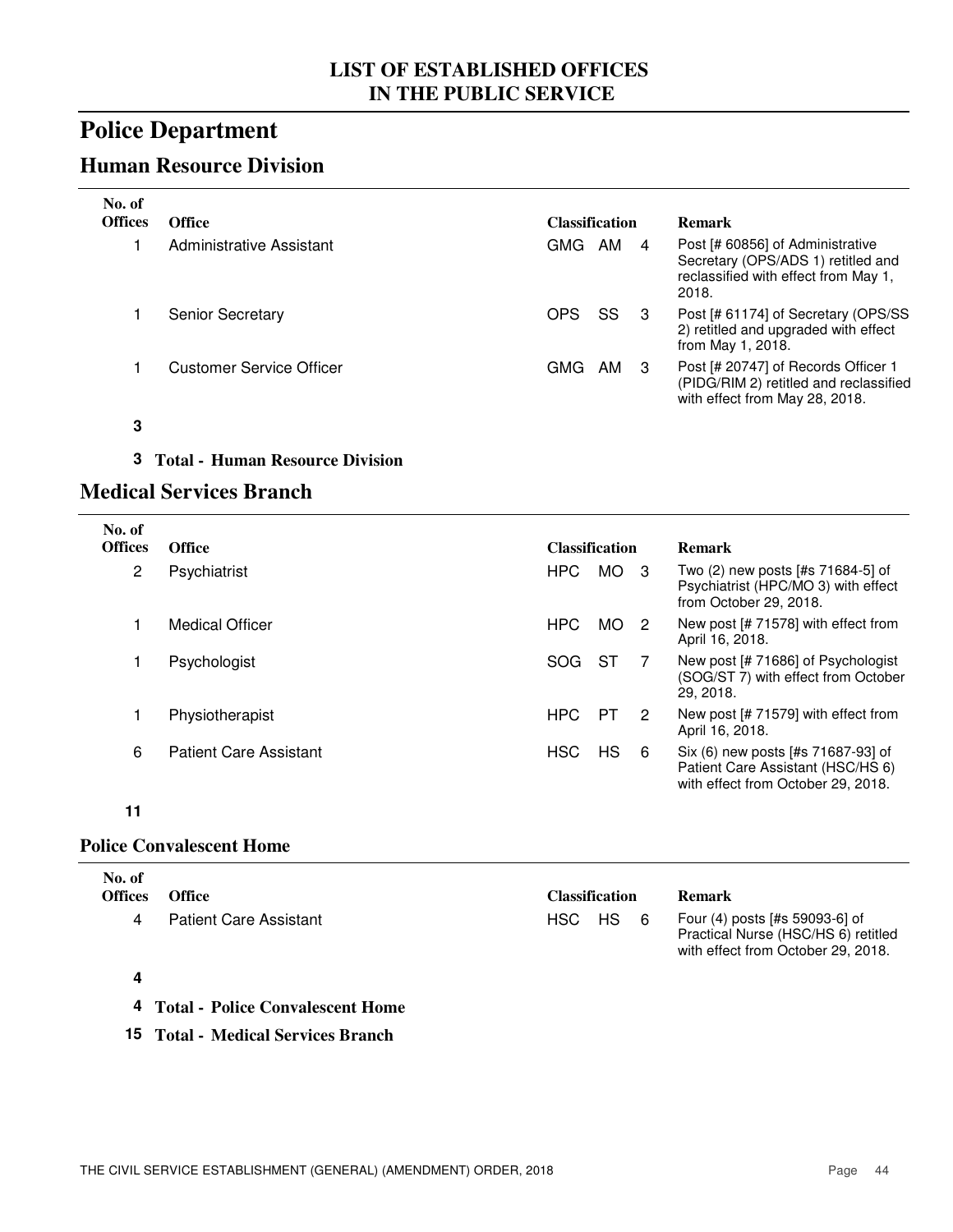# **Police Department**

## **Corporate & Special Services**

#### **Administration & Procurement**

| No. of<br><b>Offices</b> | <b>Office</b>                                   | <b>Classification</b>              | <b>Remark</b>                                                                                                                                         |
|--------------------------|-------------------------------------------------|------------------------------------|-------------------------------------------------------------------------------------------------------------------------------------------------------|
| 1                        | Property and Office Manager                     | GMG AM<br>$\overline{4}$           | New post [# 71577] of Office<br>Manager (GMG/AM 3) with effect<br>from April 16, 2018. Post retitled and<br>upgraded with effect from May 1,<br>2018. |
| 1                        |                                                 |                                    |                                                                                                                                                       |
|                          | Asset & Office Management                       |                                    |                                                                                                                                                       |
| No. of<br><b>Offices</b> | <b>Office</b>                                   | <b>Classification</b>              | <b>Remark</b>                                                                                                                                         |
| 1                        | Asset Management & Inventory Control Officer    | GMG AM<br>- 3                      | Post [# 61056] of Inventory Officer<br>(PIDG/RIM 2) retitled and<br>reclassified with effect from February<br>9, 2018.                                |
| 1                        |                                                 |                                    |                                                                                                                                                       |
| $\mathbf{2}$             | <b>Total - Administration &amp; Procurement</b> |                                    |                                                                                                                                                       |
|                          | <b>Property Services</b>                        |                                    |                                                                                                                                                       |
| No. of<br><b>Offices</b> | <b>Office</b>                                   | <b>Classification</b>              | <b>Remark</b>                                                                                                                                         |
| 2                        | Sewerman                                        | <b>LMO</b><br>TS<br>$\overline{4}$ | Two (2) new posts [#s 71673-4] with<br>effect from September 17, 2018.                                                                                |
| $\mathbf 2$              |                                                 |                                    |                                                                                                                                                       |
| $\boldsymbol{2}$         | <b>Total - Property Services</b>                |                                    |                                                                                                                                                       |
| 4                        | <b>Total - Corporate &amp; Special Services</b> |                                    |                                                                                                                                                       |
| 98                       | <b>Total - Police Department</b>                |                                    |                                                                                                                                                       |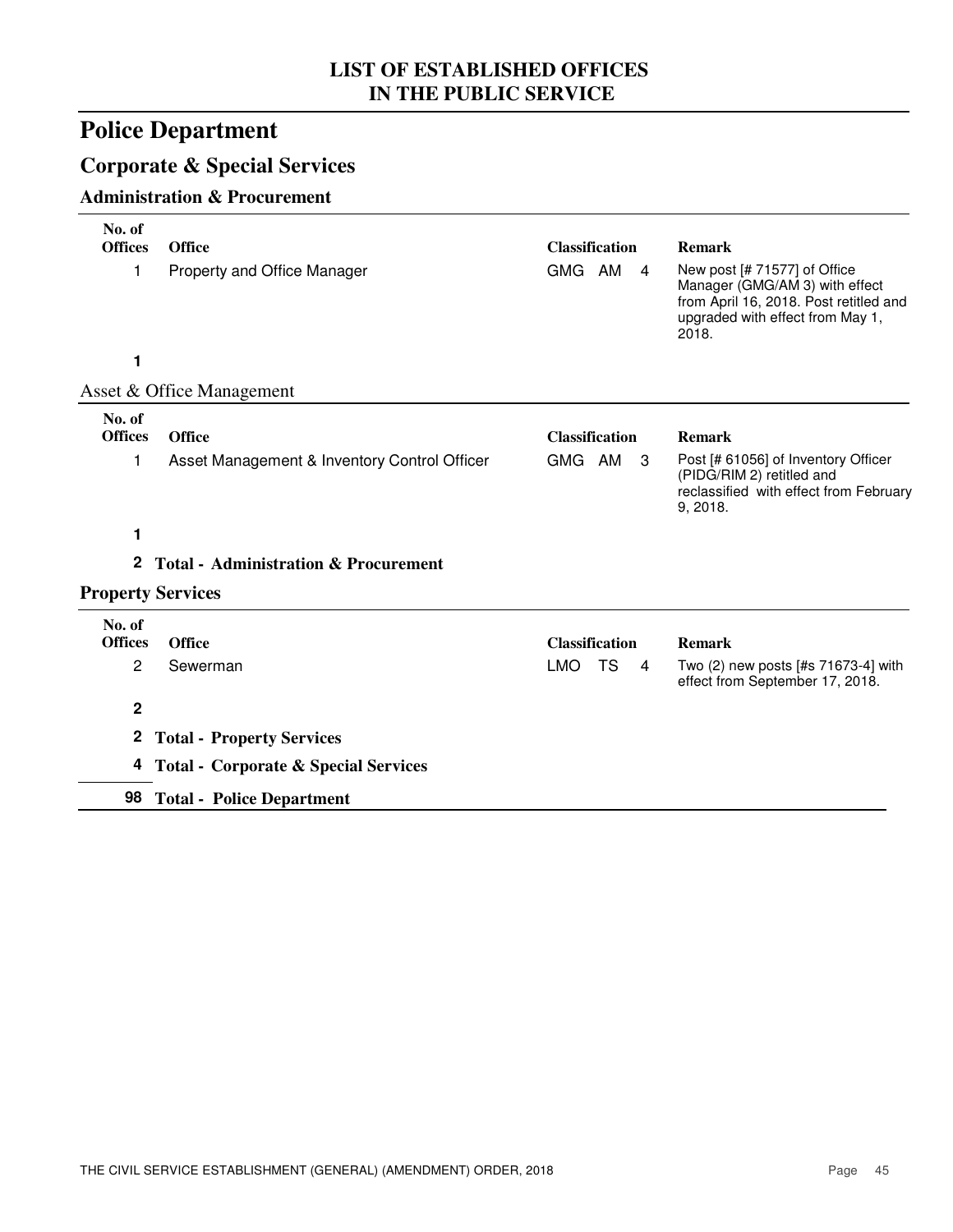# **Department of Correctional Services**

## **Human Resource Management & Administration Division**

| No. of                   |                                 |                       |                |                                                                                                                                                                                            |
|--------------------------|---------------------------------|-----------------------|----------------|--------------------------------------------------------------------------------------------------------------------------------------------------------------------------------------------|
| <b>Offices</b>           | <b>Office</b>                   | <b>Classification</b> |                | <b>Remark</b>                                                                                                                                                                              |
| 1                        | Secretary 2                     | <b>OPS</b><br>SS      | $\overline{c}$ | Post [# 21504] of Secretary 2<br>(OPS/SS 2) transferred from Juvenile<br>Services Branch with effect from April<br>1, 2019.                                                                |
| 1                        |                                 |                       |                |                                                                                                                                                                                            |
|                          | <b>Administration Branch</b>    |                       |                |                                                                                                                                                                                            |
| No. of<br><b>Offices</b> |                                 |                       |                |                                                                                                                                                                                            |
|                          | <b>Office</b>                   | <b>Classification</b> |                | <b>Remark</b>                                                                                                                                                                              |
| 1                        | Manager, Office Services        | GMG SEG 1             |                | Post [# 21461] of Office Manager<br>(GMG/AM 2) retitled and reclassified<br>with effect from April 1, 2019.                                                                                |
| 1                        | Secretary 2                     | <b>OPS</b><br>SS      | $\overline{2}$ | New post [# 71663] with effect from<br>April 1, 2019.                                                                                                                                      |
| 2                        |                                 |                       |                |                                                                                                                                                                                            |
| <b>Stores Section</b>    |                                 |                       |                |                                                                                                                                                                                            |
| No. of                   |                                 |                       |                |                                                                                                                                                                                            |
| <b>Offices</b>           | <b>Office</b>                   | <b>Classification</b> |                | Remark                                                                                                                                                                                     |
| 1                        | <b>Superintendent Of Stores</b> | GMG AM                | - 3            | Post [# 23200] of Superintendent Of<br>Stores (GMG/AM 2) upgraded with<br>effect from April 1, 2019.                                                                                       |
| 1                        | <b>Store Clerk</b>              | PIDG RIM 3            |                | Post [# 63284] of Store Clerk<br>(PIDG/RIM 2) upgraded and<br>transferred from Custodial Services<br>Division with effect from April 1, 2019.                                              |
| $\mathbf 2$              |                                 |                       |                |                                                                                                                                                                                            |
|                          | <b>Office Services Section</b>  |                       |                |                                                                                                                                                                                            |
| No. of                   |                                 |                       |                |                                                                                                                                                                                            |
| <b>Offices</b>           | <b>Office</b>                   | <b>Classification</b> |                | <b>Remark</b>                                                                                                                                                                              |
| 1                        | <b>Telephone Operator</b>       | <b>OPS</b><br>TO      | 2              | Post [# 21527] of Telephone<br>Operator (OPS/TO 1) upgraded with<br>effect from April 1, 2019.                                                                                             |
| 1                        | <b>Telephone Operator</b>       | <b>OPS</b><br>TO      | $\mathbf{2}$   | Post [# 21526] of Radio Operator<br>(OPS/TO 2) retitled and transferred<br>from Custodial Services Division -<br>Metcalfe Street Juvenile Remand<br>Centre with effect from April 1, 2019. |
| 1                        | <b>Chief Attendant</b>          | <b>LMO</b><br>TS      | 3              | New post [# 71617] with effect from<br>April 1, 2019.                                                                                                                                      |
| 3                        |                                 |                       |                |                                                                                                                                                                                            |
|                          |                                 |                       |                |                                                                                                                                                                                            |

#### **7 Total - Administration Branch**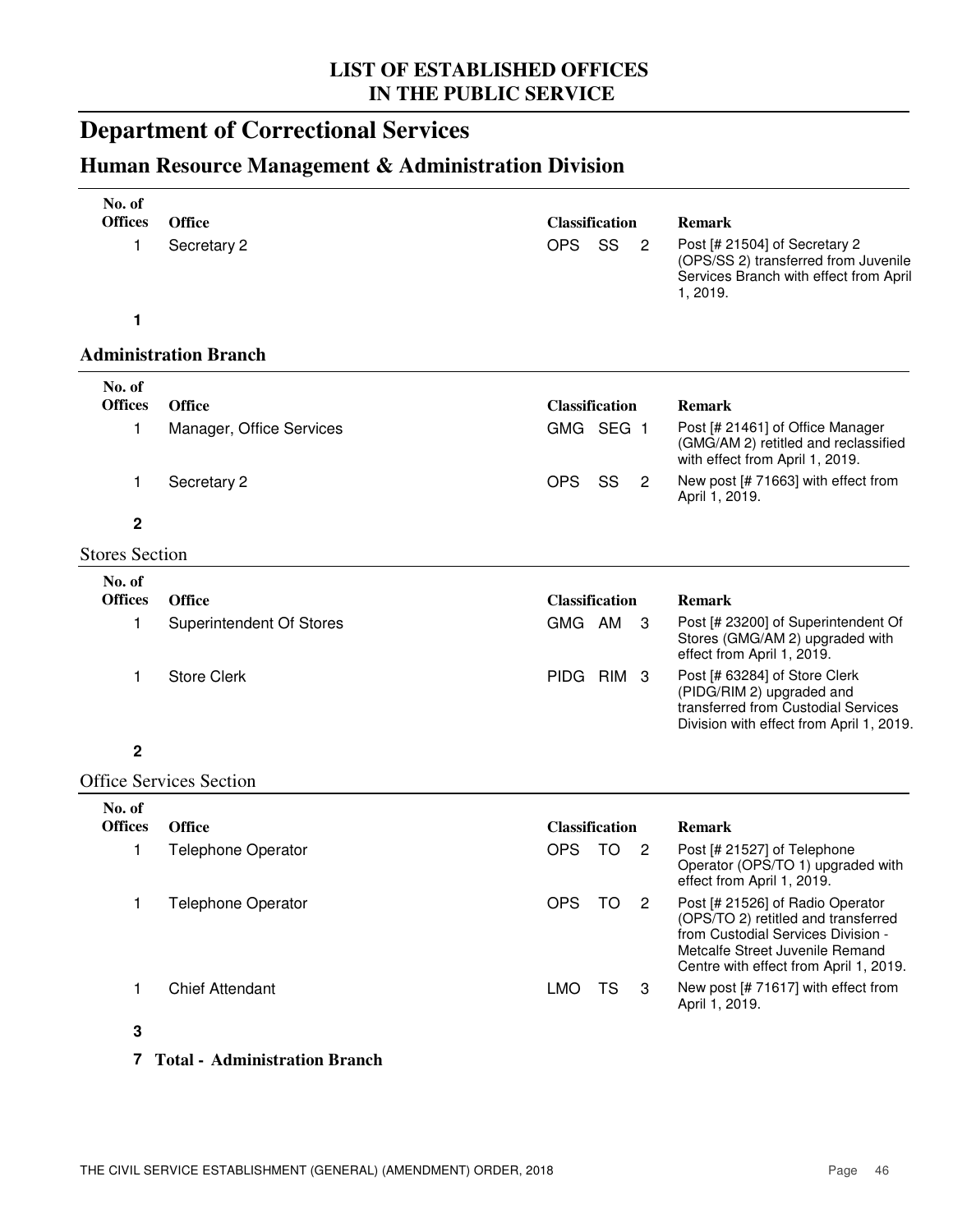## **Department of Correctional Services**

## **Human Resource Management & Administration Division**

#### **Information Documentation & Access Services Branch**

| No. of<br><b>Offices</b> | <b>Office</b>                                                   | <b>Classification</b>           | <b>Remark</b>                                                                                             |
|--------------------------|-----------------------------------------------------------------|---------------------------------|-----------------------------------------------------------------------------------------------------------|
|                          | Director, Documentation Information & Access<br><b>Services</b> | SEG 2<br>GMG                    | New post [# 71613] with effect from<br>April 1, 2019.                                                     |
|                          |                                                                 |                                 |                                                                                                           |
| egistry Section          |                                                                 |                                 |                                                                                                           |
| No. of                   |                                                                 |                                 |                                                                                                           |
| <b>Offices</b>           | <b>Office</b>                                                   | <b>Classification</b>           | <b>Remark</b>                                                                                             |
|                          | Registrar                                                       | <b>PIDG</b><br>RIM 4            | New post [# 71614] with effect from<br>April 1, 2019.                                                     |
|                          | Records Officer 2                                               | RIM <sub>3</sub><br><b>PIDG</b> | Post [# 21510] of Records Officer 2<br>(PIDG/RIM 3) transferred from<br>Administration Branch with effect |

### $\frac{R}{2}$

| No. of<br><b>Offices</b> | <b>Office</b>            | <b>Classification</b> |                  | <b>Remark</b>                                                                                                                                                       |
|--------------------------|--------------------------|-----------------------|------------------|---------------------------------------------------------------------------------------------------------------------------------------------------------------------|
| 1                        | Registrar                | PIDG RIM 4            |                  | New post $[# 71614]$ with effect from<br>April 1, 2019.                                                                                                             |
| 1                        | Records Officer 2        | <b>PIDG</b>           | RIM <sub>3</sub> | Post [# 21510] of Records Officer 2<br>(PIDG/RIM 3) transferred from<br>Administration Branch with effect<br>from April 1, 2019.                                    |
| 1                        | <b>Records Officer 2</b> | PIDG                  | RIM 3            | Post [# 21515] of Records Officer 1<br>retitled, upgraded and transferred<br>from Administration Branch with<br>effect from April 1, 2019.                          |
| 1                        | <b>Records Officer 1</b> | PIDG RIM 2            |                  | Post [# 23214] of Records Officer<br>(PIDG/RIM 2) retitled and transferred<br>from Custodial Services Division with<br>effect from April 1, 2019.                   |
| 4                        | <b>Records Officer 1</b> | <b>PIDG</b>           | RIM <sub>2</sub> | Four (4) posts [#s 21522-5] of<br>Records Clerk (PIDG/RIM 1) retitled,<br>upgraded and transferred from<br>Administration Branch with effect<br>from April 1, 2019. |
| 1                        | Records Clerk 1          | <b>PIDG</b>           | RIM <sub>1</sub> | Post [# 58247] of Records Clerk 1<br>(PIDG/RIM 1) transferred from<br>Custodial Services Division with<br>effect from April 1, 2019.                                |
| 1                        | <b>Records Clerk</b>     | <b>PIDG</b>           | RIM <sub>1</sub> | New post [# 71615] with effect from<br>April 1, 2018.                                                                                                               |
| 10                       |                          |                       |                  |                                                                                                                                                                     |

### **11 Total - Information Documentation & Access Services Branch**

#### **Procurement Branch**

| No. of<br><b>Offices</b> | <b>Office</b>                | <b>Classification</b> | <b>Remark</b> |
|--------------------------|------------------------------|-----------------------|---------------|
| 1.                       | <b>Procurement Officer</b>   | GMG SEG 1             |               |
| 1                        |                              |                       |               |
|                          | 1 Total - Procurement Branch |                       |               |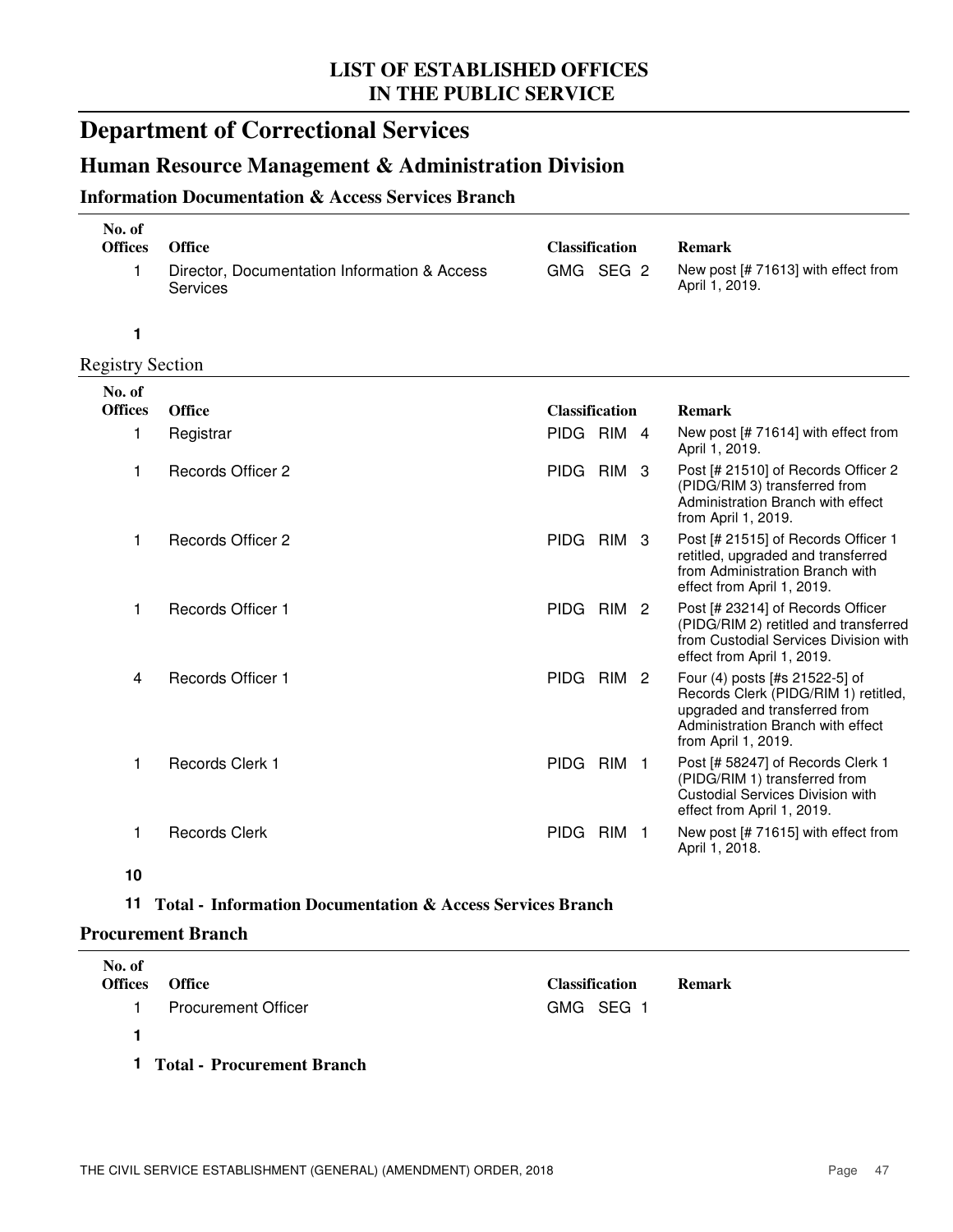## **Department of Correctional Services**

## **Human Resource Management & Administration Division**

#### **Management Information Systems Branch**

| No. of         |                                          |            |                       |   |                                                                                                                                                                          |
|----------------|------------------------------------------|------------|-----------------------|---|--------------------------------------------------------------------------------------------------------------------------------------------------------------------------|
| <b>Offices</b> | <b>Office</b>                            |            | <b>Classification</b> |   | <b>Remark</b>                                                                                                                                                            |
|                | Director, Management Information Systems | <b>MIS</b> | IT                    |   | New post $[# 71608]$ with effect from<br>April 1, 2019.                                                                                                                  |
|                | Network Administrator                    | <b>MIS</b> | IT                    | 5 | New post [# 71609] with effect from<br>April 1, 2019.                                                                                                                    |
|                | System/Hardware Engineer                 | <b>MIS</b> | IT                    | 5 | New post [# 71610] with effect from<br>April 1, 2019.                                                                                                                    |
|                | Database Administrator                   | MIS        | IT                    | 4 | Post [# 58130] of Database Manager<br>(MIS/IT 3) retitled, upgraded and<br>transferred from Corporate Planning<br>& Research Division with effect from<br>April 1, 2019. |
|                | <b>Systems Administrator</b>             | <b>MIS</b> | IT                    | 4 | Post [# 53826] of Systems<br>Administrator (MIS/IT 4) transferred<br>from Executive Office with effect from<br>April 1, 2019.                                            |
| 2              | <b>Client Support Technician</b>         | MIS        | IT                    | 3 | Two $(2)$ new posts $[#s 71611-2]$ with<br>effect from April 1, 2019.                                                                                                    |

#### **7**

#### **7 Total - Management Information Systems Branch**

#### **Carl Rattray Staff College**

| No. of<br><b>Offices</b> | <b>Office</b>                          | <b>Classification</b> |           |                | <b>Remark</b>                                                                                                                                 |
|--------------------------|----------------------------------------|-----------------------|-----------|----------------|-----------------------------------------------------------------------------------------------------------------------------------------------|
|                          | Director, Staff College                | GMG SEG 3             |           |                | Post [# 21458] of Principal, Staff<br>College (GMG/SEG 1) retitled and<br>upgraded with effect from April 1,<br>2019.                         |
|                          | Correctional Officer 3 (Staff Officer) | PTSG CO               |           | 3              | New post [# 71618] with effect from<br>April 1, 2019.                                                                                         |
| $\overline{c}$           | Correctional Officer 2 (Corporal)      | PTSG CO               |           | $\overline{2}$ | A17. Two (2) posts [#s 21473-4] of<br>Correctional Officer 1 (Warder)<br>(PTSG/CO 1) retitled and upgraded<br>with effect from April 1, 2019. |
| 5                        | Correctional Officer 2 (Corporal)      | PTSG CO               |           | 2              | Five (5) new posts [#s 71619-23] with<br>effect from April 1, 2018.                                                                           |
| 1                        | Secretary 1                            | <b>OPS</b>            | SS        | 3              | Post [# 23540] of Secretary (OPS/SS<br>1) upgraded with effect from April 1,<br>2019.                                                         |
| 1                        | Housekeeper                            | <b>LMO</b>            | <b>TS</b> | 5              | Post [# 23396] of Housekeeper<br>(TSS/HS 5) reclassified with effect<br>from April 1, 2019.                                                   |
| $\overline{2}$           | Cook                                   | <b>LMO</b>            | <b>TS</b> | 3              | Two (2) new posts [#s 71624-5] with<br>effect from April 1, 2019.                                                                             |
| $\overline{2}$           | <b>Assistant Cook</b>                  | <b>LMO</b>            | <b>TS</b> | $\overline{2}$ | Two (2) new posts [#s 71626-7] with<br>effect from April 1, 2019.                                                                             |
| $\overline{2}$           | Groundsman                             | <b>LMO</b>            | TS        | $\overline{2}$ | Two (2) new posts [#s 71630-1] with<br>effect from April 1, 2019.                                                                             |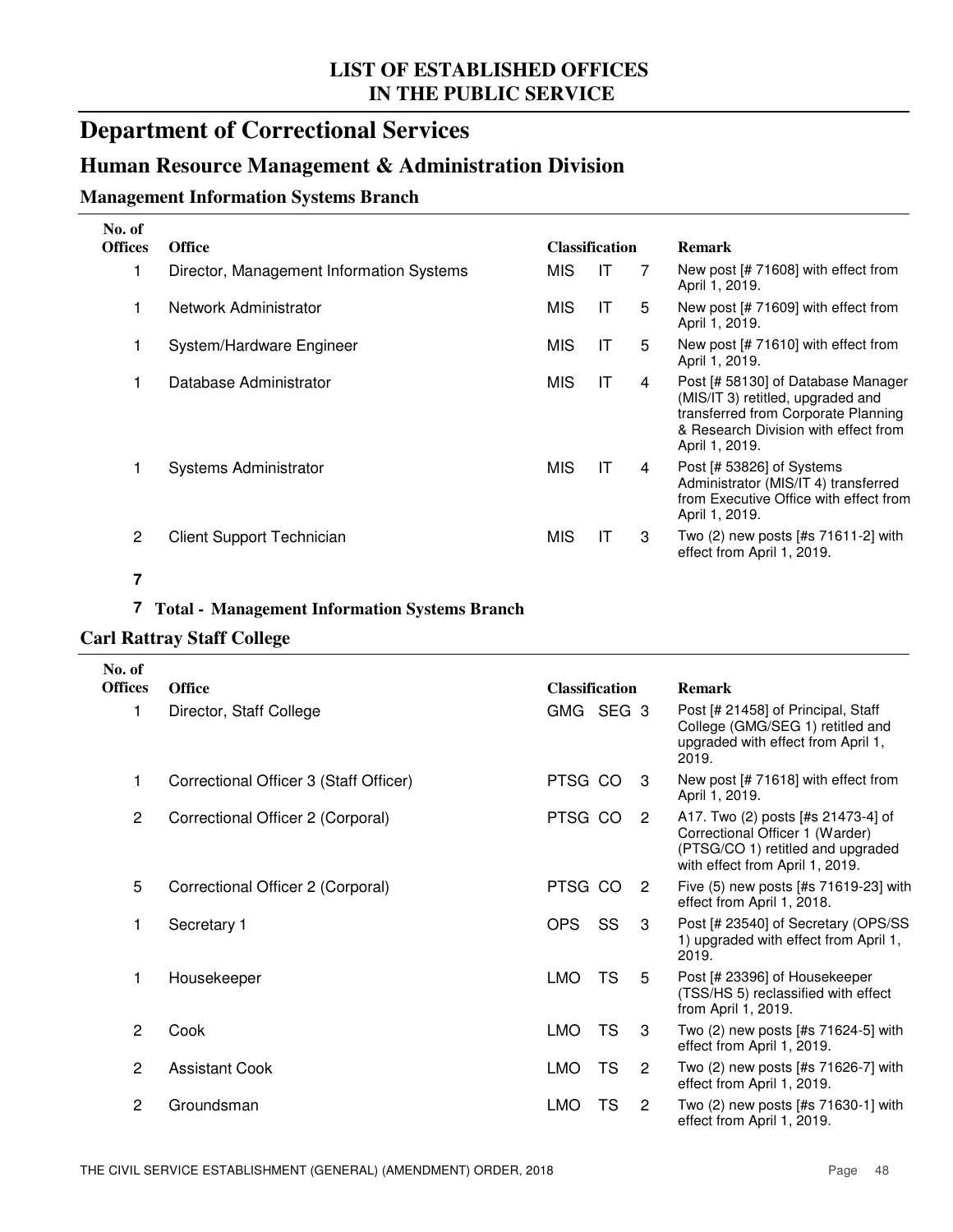# **Department of Correctional Services**

## **Human Resource Management & Administration Division**

### **Carl Rattray Staff College**

| No. of<br><b>Offices</b><br>1 | <b>Office</b><br>Driver                                     | <b>Classification</b><br><b>LMO</b> | <b>DR</b> | $\mathbf 1$ | <b>Remark</b><br>New post [# 71629] with effect from<br>April 1, 2019.                                                                                                                                              |
|-------------------------------|-------------------------------------------------------------|-------------------------------------|-----------|-------------|---------------------------------------------------------------------------------------------------------------------------------------------------------------------------------------------------------------------|
| 18                            |                                                             |                                     |           |             |                                                                                                                                                                                                                     |
| 18                            | <b>Total - Carl Rattray Staff College</b>                   |                                     |           |             |                                                                                                                                                                                                                     |
|                               | Human Resource Management & Development Branch              |                                     |           |             |                                                                                                                                                                                                                     |
| No. of<br><b>Offices</b>      | <b>Office</b>                                               | <b>Classification</b>               |           |             | <b>Remark</b>                                                                                                                                                                                                       |
| 1                             | Senior Director, Human Resource Management &<br>Development | GMG SEG 4                           |           |             | New post [# 71604] with effect from<br>April 1, 2019.                                                                                                                                                               |
| 1                             | Senior Secretary                                            | <b>OPS</b>                          | SS        | 3           | Post [# 53828] of Senior Secretary<br>(OPS/SS 3) transferred from Human<br>Resource Management Branch with<br>effect from April 1, 2019.                                                                            |
| $\mathbf 2$                   |                                                             |                                     |           |             |                                                                                                                                                                                                                     |
|                               | <b>Human Resource Management Section</b>                    |                                     |           |             |                                                                                                                                                                                                                     |
| No. of<br><b>Offices</b>      | Office                                                      | <b>Classification</b>               |           |             | <b>Remark</b>                                                                                                                                                                                                       |
| 1                             | Director, Human Resource Management                         | GMG SEG 3                           |           |             | Post [# 21455] of Director, Personnel<br>(GMG/SEG 2) retitled and upgraded<br>with effect from April 1, 2019.                                                                                                       |
| 1                             | Senior Human Resource Officer Benefits/Welfare              | GMG SEG 1                           |           |             | Post [# 63283] of Human Resource<br>Officer (GMG/AM 4) retitled,<br>reclassified and transferred from<br>Custodial Services Division -<br>Metcalfe Street Juvenile Remand<br>Centre with effect from April 1, 2019. |
| 1                             | Human Resource Officer (Benefits)                           | GMG AM                              |           | 4           | Post [# 59008] of Assistant Personnel<br>Officer (GMG/AM 2) retitled and<br>upgraded with effect from April 1,<br>2019.                                                                                             |
| 1                             | Human Resource Officer (Staffing)                           | GMG AM                              |           | 4           | Post [# 21516] of Records Officer 1<br>(PIDG/RIM 2) retitled, reclassified<br>and transferred from Administration<br>Branch with effect from April 1, 2019.                                                         |
| 1                             | Senior Human Resource Officer (Staffing)                    | GMG SEG 1                           |           |             | Post [# 21462] of Personnel Officer<br>(GMG/AM 3) retitled, reclassified and<br>transferred from Administration<br>Branch with effect from April 1, 2019.                                                           |
| $\overline{c}$                | Records Officer 2                                           | PIDG RIM 3                          |           |             | Two (2) posts [#s 21509 & 21512] of<br>Records Officer 2 (PIDG/RIM 3)<br>transferred from Administration<br>Branch with effect from April 1, 2019.                                                                  |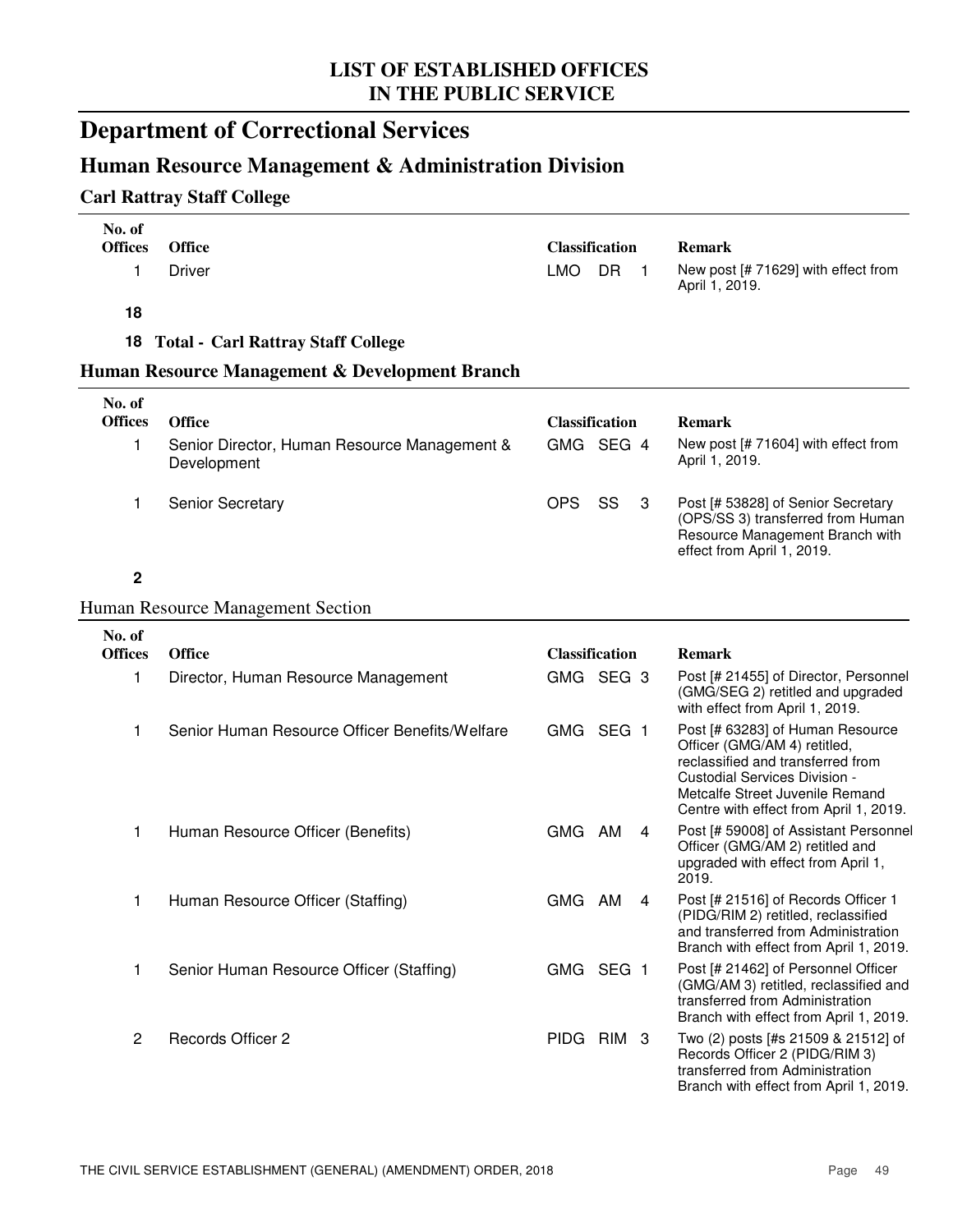## **Department of Correctional Services**

### **Human Resource Management & Administration Division**

#### **Human Resource Management & Development Branch**

Human Resource Management Section

| No. of                  |                                                                    |                       |                  |                |                                                                                                                                                                                                      |
|-------------------------|--------------------------------------------------------------------|-----------------------|------------------|----------------|------------------------------------------------------------------------------------------------------------------------------------------------------------------------------------------------------|
| <b>Offices</b>          | <b>Office</b>                                                      | <b>Classification</b> |                  |                | <b>Remark</b>                                                                                                                                                                                        |
| 3                       | Records Officer 1                                                  | PIDG RIM 2            |                  |                | Three (3) posts [#s 21511, 21513 &<br>21517] of Records Officer 1<br>(PIDG/RIM 2) transferred from<br>Administration Branch with effect<br>from April 1, 2019.                                       |
| 1                       | <b>Records Officer 2</b>                                           | PIDG RIM 2            |                  |                | Post [# 58246] of Records Officer 2<br>(PIDG/RIM 3) transferred from<br>Horizon Adult Remand Centre with<br>effect from April 1, 2019.                                                               |
| 1                       | Secretary 2                                                        | <b>OPS</b>            | SS               | $\overline{2}$ | Post [# 21505] of Secretary (OPS/SS<br>2) transferred from Human Resource<br>Management Branch with effect from<br>April 1, 2019.                                                                    |
| 3                       | <b>Records Clerk</b>                                               | <b>PIDG</b>           | RIM <sub>1</sub> |                | Three (3) posts [#s 21518 & 23548-9]<br>of Records Clerk (PIDG/RIM 1)<br>transferred from Administration<br>Branch with effect from April 1, 2019.                                                   |
| 15                      |                                                                    |                       |                  |                |                                                                                                                                                                                                      |
|                         | <b>Organizational Development Section</b>                          |                       |                  |                |                                                                                                                                                                                                      |
| No. of                  |                                                                    |                       |                  |                |                                                                                                                                                                                                      |
| <b>Offices</b>          | <b>Office</b>                                                      | <b>Classification</b> |                  |                | <b>Remark</b>                                                                                                                                                                                        |
| 1                       | Director, Organisational Development/Performance<br>Management     | GMG SEG 3             |                  |                | Post [# 61125] of Director,<br>Performance Mgmt. & Appraisal<br>System (GMG/SEG 1) retitled,<br>upgraded and transferred from<br>Human Resource Management<br>Branch with effect from April 1, 2019. |
| 1                       | Administrator, Performance Management &<br><b>Appraisal System</b> | GMG AM                |                  | 4              | New post [# 71605] with effect from<br>April 1, 2019.                                                                                                                                                |
| $\overline{\mathbf{2}}$ |                                                                    |                       |                  |                |                                                                                                                                                                                                      |
|                         | <b>Human Resource Development Section</b>                          |                       |                  |                |                                                                                                                                                                                                      |
| No. of                  |                                                                    |                       |                  |                |                                                                                                                                                                                                      |
| <b>Offices</b>          | <b>Office</b>                                                      | <b>Classification</b> |                  |                | <b>Remark</b>                                                                                                                                                                                        |
| 1                       | <b>Training Officer</b>                                            | GMG AM                |                  | 4              | Post [# 23235] of Training Officer<br>(GMG/AM 3) upgraded with effect<br>from April 1, 2019.                                                                                                         |
| 1                       | Senior Secretary                                                   | <b>OPS</b>            | SS               | 3              | Post [# 58123] of Secretary 1<br>(OPS/SS 1) retitled, upgraded and<br>transferred from Rehabilitation and<br>Probation Aftercare Division with<br>effect from April 1, 2019.                         |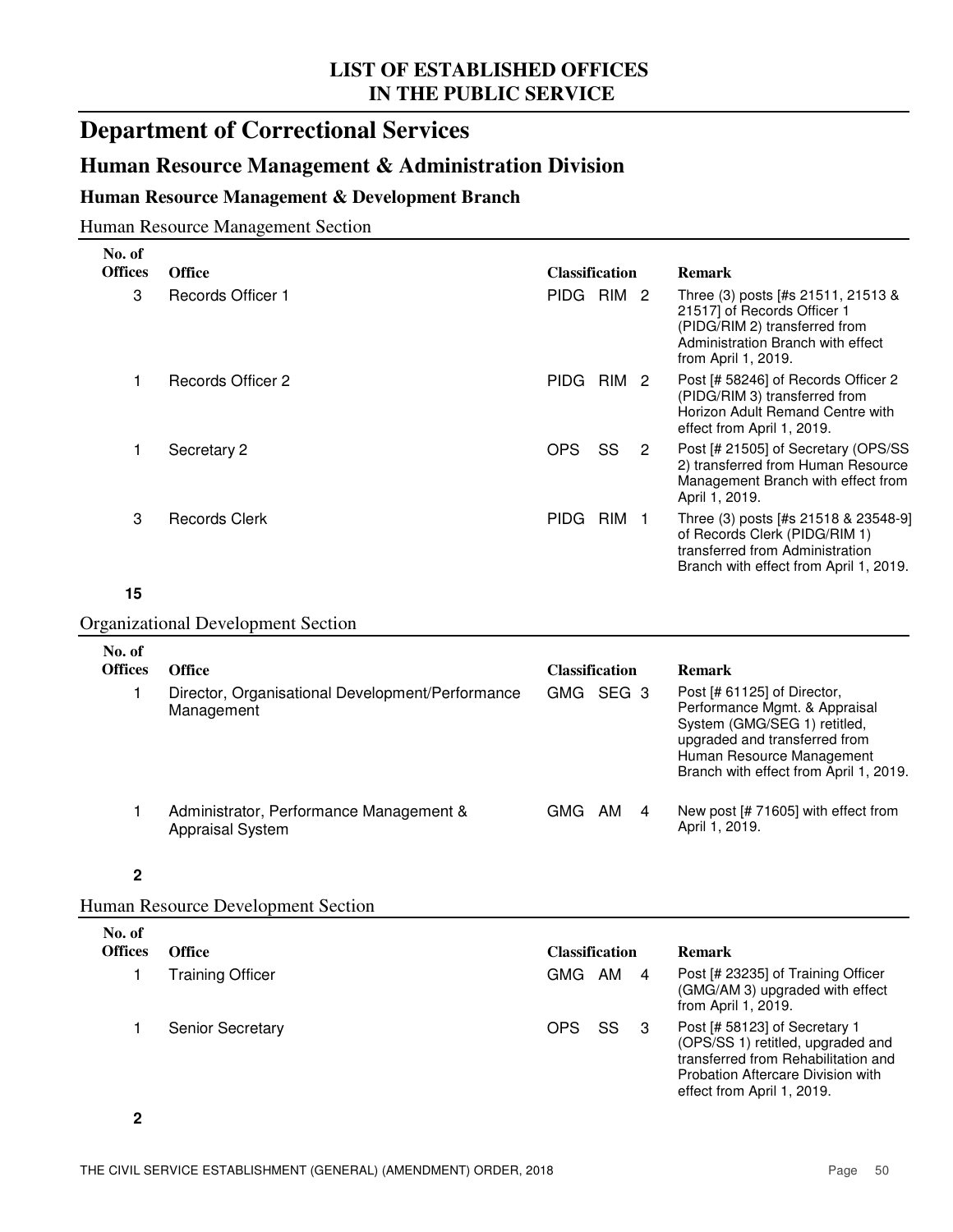## **Department of Correctional Services**

## **Human Resource Management & Administration Division**

#### **Human Resource Management & Development Branch**

#### Employee Relations Section

| No. of<br><b>Offices</b> | <b>Office</b>                                                 | <b>Classification</b>   |   | <b>Remark</b>                                                                                                                                                 |
|--------------------------|---------------------------------------------------------------|-------------------------|---|---------------------------------------------------------------------------------------------------------------------------------------------------------------|
|                          | Director, Employee Relations, Occupational Health<br>& Safety | GMG<br>SEG <sub>3</sub> |   | Post [# 53834] of Industrial Relations<br>Officer (GMG/SEG 2) retitled and<br>upgraded with effect from April 1,<br>2019.                                     |
|                          | Occupational Health & Safety Officer                          | <b>GMG</b><br>AM        | 4 | New post $[# 71606]$ with effect from<br>April 1, 2019.                                                                                                       |
|                          | Industrial Relations Officer                                  | <b>GMG</b><br>AM        | 4 | New post [# 71607] with effect from<br>April 1, 2019.                                                                                                         |
|                          | Secretary 2                                                   | SS<br>OPS               | 2 | Post [# 21507] of Secretary 1<br>(OPS/SS 1) retitled, upgraded and<br>transferred from Human Resource<br>Management Branch with effect from<br>April 1, 2019. |

**4**

#### **25 Total - Human Resource Management & Development Branch**

#### **70 Total - Human Resource Management & Administration Division**

### **Finance & Accounts Division**

#### **Payroll Branch**

| No. of<br><b>Offices</b> | <b>Office</b>                         |            | <b>Classification</b> |  | <b>Remark</b>                                                                                                                     |  |
|--------------------------|---------------------------------------|------------|-----------------------|--|-----------------------------------------------------------------------------------------------------------------------------------|--|
| 4                        | <b>Payroll Officer</b>                | <b>FMG</b> | AT 2                  |  | Four (4) posts [#s 21484-6 & 21568]<br>of Payroll Technician (FMG/AT 1)<br>retitled and upgraded with effect from<br>May 4, 2018. |  |
| 4                        |                                       |            |                       |  |                                                                                                                                   |  |
|                          | 4 Total - Payroll Branch              |            |                       |  |                                                                                                                                   |  |
|                          | 4 Total - Finance & Accounts Division |            |                       |  |                                                                                                                                   |  |

#### **74 Total - Department of Correctional Services**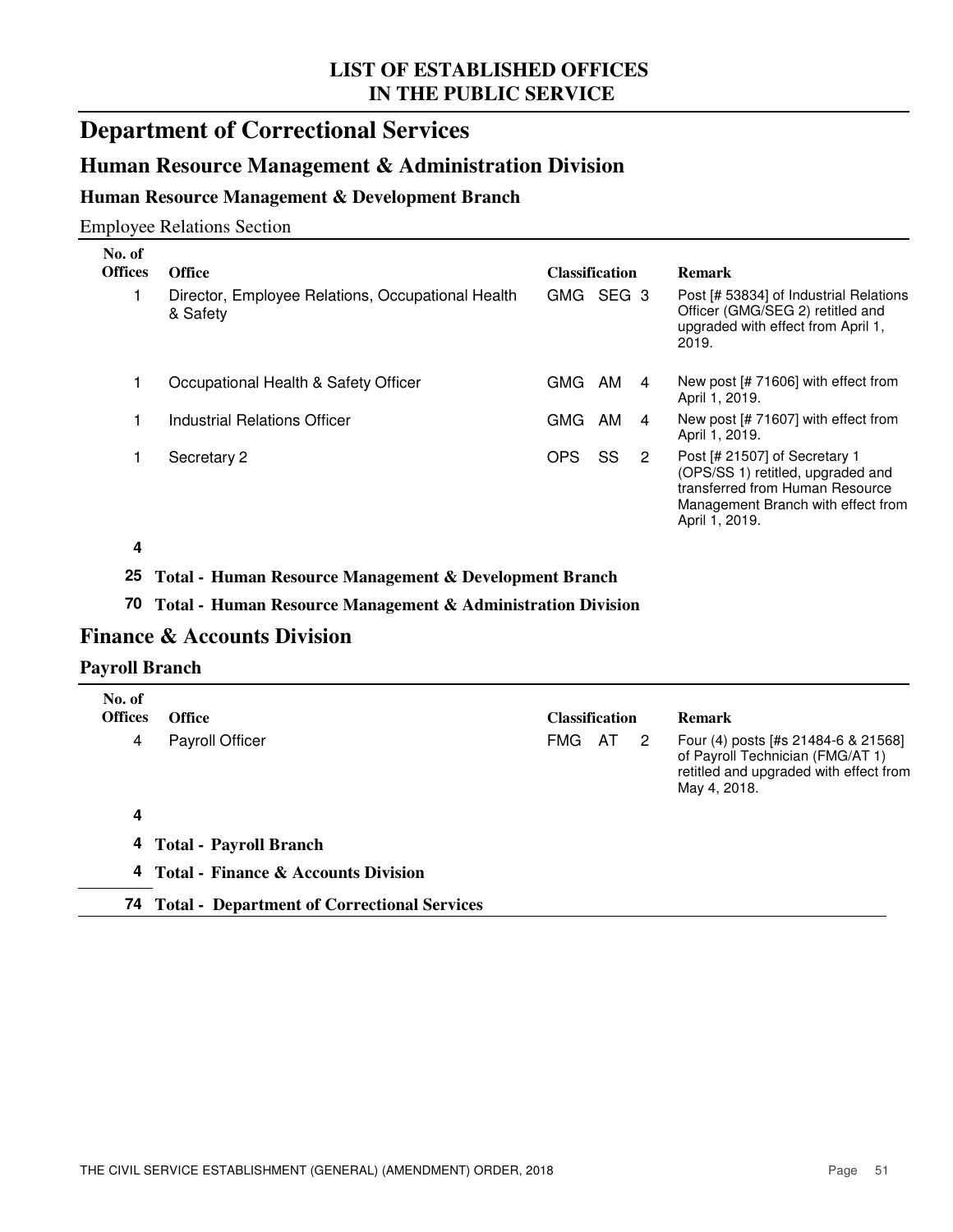# **Court of Appeal**

## **Appeals**

| No. of         |                                            |            |                       |   |                                                                                                                            |
|----------------|--------------------------------------------|------------|-----------------------|---|----------------------------------------------------------------------------------------------------------------------------|
| <b>Offices</b> | <b>Office</b>                              |            | <b>Classification</b> |   | <b>Remark</b>                                                                                                              |
| 2              | <b>Chief Court Assistant</b>               | <b>PLG</b> | <b>LS</b>             | 5 | Two (2) posts [#s 62880-1] of Court<br>Assistant (PLG/LS 3) retitled and<br>upgraded with effect from October<br>16, 2018. |
| $\overline{2}$ | <b>Senior Court Assistant</b>              | <b>PLG</b> | <b>LS</b>             | 4 | Two (2) posts [#s 62882-3] of Court<br>Assistant (PLG/LS 3) retitled and<br>upgraded with effect from October<br>16, 2018. |
| 4              |                                            |            |                       |   |                                                                                                                            |
| 4              | <b>Total - Appeals</b>                     |            |                       |   |                                                                                                                            |
|                | <b>Judicial Support Services</b>           |            |                       |   |                                                                                                                            |
| No. of         |                                            |            |                       |   |                                                                                                                            |
| <b>Offices</b> | <b>Office</b>                              |            | <b>Classification</b> |   | <b>Remark</b>                                                                                                              |
| 3              | Senior Judicial Clerk                      | JLG        | LO                    | 4 | Three (3) new posts [#s 71681-3]<br>with effect from October 16, 2018.                                                     |
| 3              |                                            |            |                       |   |                                                                                                                            |
|                | <b>3</b> Total - Judicial Support Services |            |                       |   |                                                                                                                            |
|                | 7 Total - Court of Appeal                  |            |                       |   |                                                                                                                            |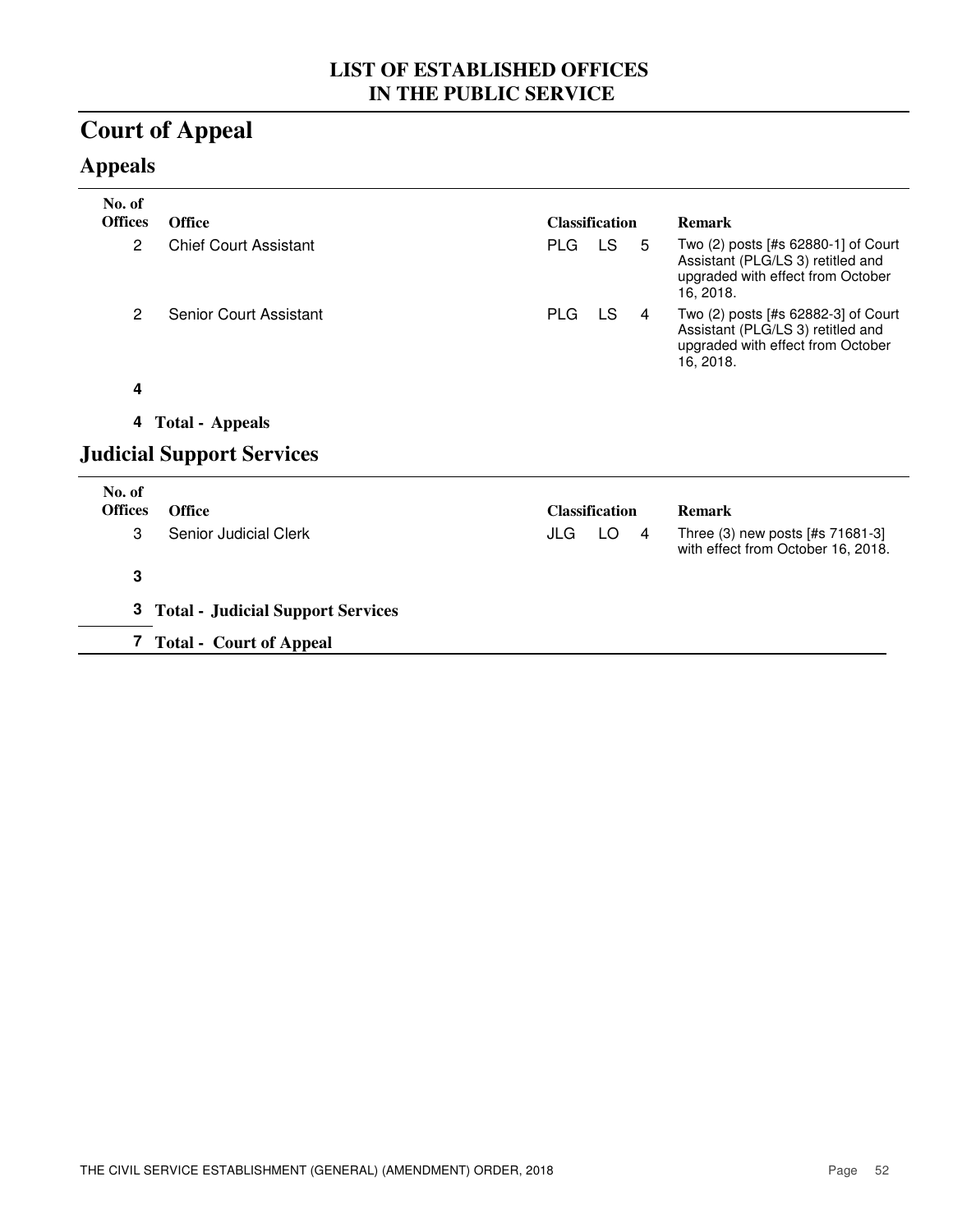# **Court Management Services**

## **Building & Property Management**

| No. of<br><b>Offices</b> | <b>Office</b>                            |     | Classification |   | <b>Remark</b>                                          |
|--------------------------|------------------------------------------|-----|----------------|---|--------------------------------------------------------|
|                          | Maintenance Officer                      | LMO | TS.            | 4 | New post [# 71665] with effect from<br>August 7, 2018. |
|                          |                                          |     |                |   |                                                        |
|                          | 1 Total - Building & Property Management |     |                |   |                                                        |
|                          | <b>Total - Court Management Services</b> |     |                |   |                                                        |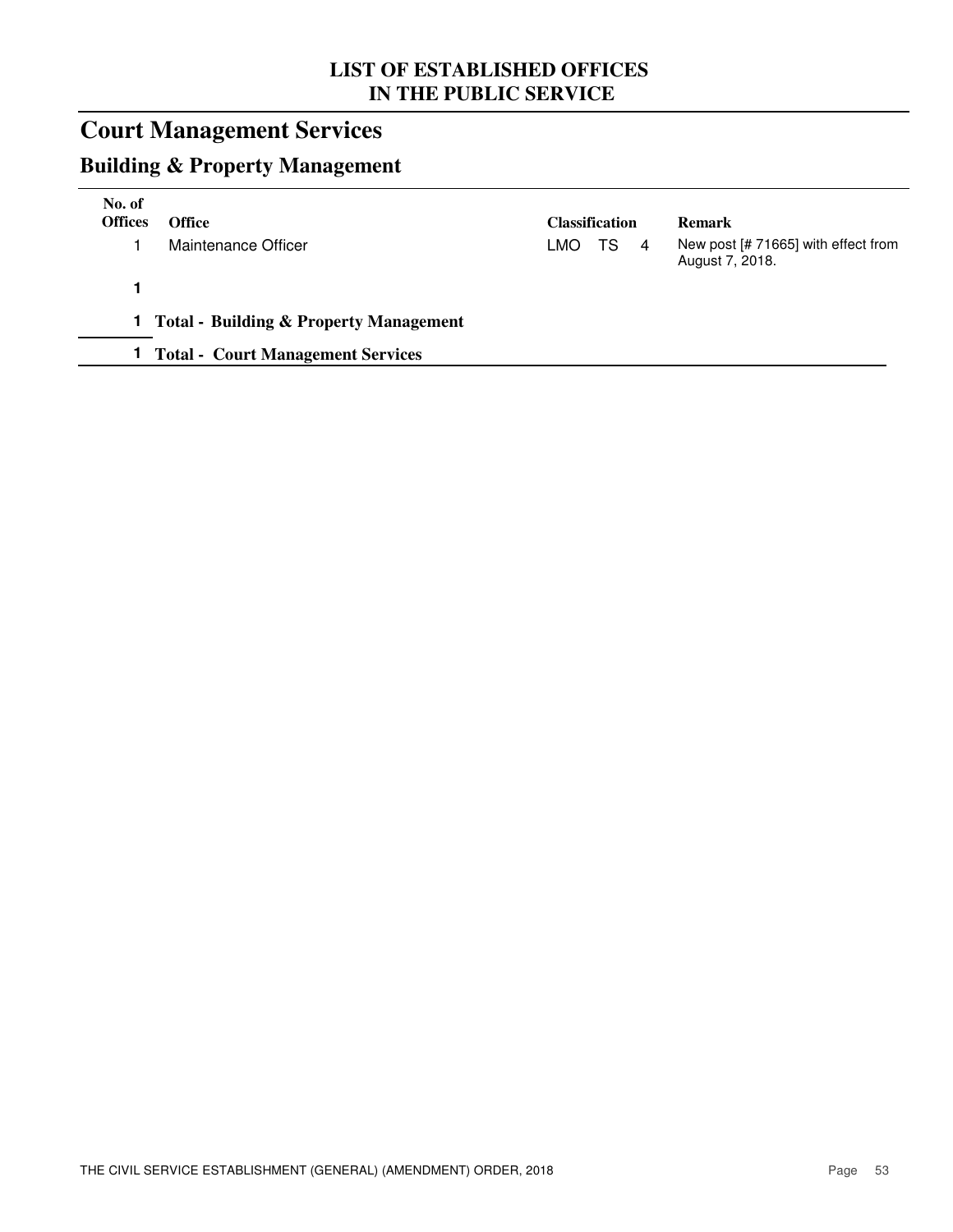## **Parish Courts**

| No. of         |                         |            |                       |                |                                                                                                                                                                         |
|----------------|-------------------------|------------|-----------------------|----------------|-------------------------------------------------------------------------------------------------------------------------------------------------------------------------|
| <b>Offices</b> | <b>Office</b>           |            | <b>Classification</b> |                | <b>Remark</b>                                                                                                                                                           |
| 10             | Clerk Of Court          | JLG        | LO                    | $\overline{2}$ | Ten (10) new posts [#s 71407-16]<br>with effect from April 2, 2018.                                                                                                     |
| 12             | <b>Deputy Clerk</b>     | JLG        | LO.                   |                | Twelve (12) new posts [#s 71417-28]<br>with effect from April 2, 2018.                                                                                                  |
| 25             | Digital Recording Clerk | <b>MIS</b> | IT                    | 2              | Twenty-five (25) new posts [#s 71636-<br>71660] with effect from April 2, 2018.                                                                                         |
| 10             | <b>Assistant Clerk</b>  | <b>PLG</b> | LS.                   | 4              | Ten (10) new posts [#s 71429-38]<br>with effect from April 2, 2018.                                                                                                     |
| 12             | Judges Orderly          | LMO        | TS.                   | 2              | Twelve (12) new posts [#s 71439-50]<br>with effect from April 2, 2018.                                                                                                  |
| 12             | Records Officer 1       | PIDG       | RIM 2                 |                | Twelve (12) new posts [#s 71451-62]<br>of Records Clerk (PIDG/RIM 2) with<br>effect from April 2, 2018. Posts<br>further retitled with effect from<br>October 29, 2018. |

#### **81**

## Traffic Court

| No. of<br><b>Offices</b> | <b>Office</b>         | <b>Classification</b> |     |   | <b>Remark</b>                                                          |
|--------------------------|-----------------------|-----------------------|-----|---|------------------------------------------------------------------------|
|                          | Data Entry Supervisor | MIS                   |     |   | New post [# 71554] with effect from<br>April 3, 2018.                  |
| 5                        | Data Conversion Clerk | MIS                   |     | 2 | Five $(5)$ new posts $[#s 71555-9]$ with<br>effect from April 3, 2018. |
|                          | Assistant Clerk 2     | <b>PLG</b>            | LS. | 4 | New post [# 71553] with effect from<br>April 3, 2018.                  |
|                          |                       |                       |     |   |                                                                        |

#### St. Thomas Parish Court

| No. of<br>Offices Office |                         | <b>Classification</b> |   | <b>Remark</b>                                                         |
|--------------------------|-------------------------|-----------------------|---|-----------------------------------------------------------------------|
|                          | 2 Data Conversion Clerk | MIS IT                | 2 | Two $(2)$ new posts $[#s 71560-1]$ with<br>effect from April 3, 2018. |

#### **2**

#### Portland Parish Court

| No. of<br><b>Offices</b> | <b>Office</b>         | <b>Classification</b>                    | <b>Remark</b>                                         |
|--------------------------|-----------------------|------------------------------------------|-------------------------------------------------------|
|                          | Data Conversion Clerk | MIS.<br>IT<br>$\overline{\phantom{a}}^2$ | New post [# 71576] with effect from<br>April 3, 2018. |
| 1.                       |                       |                                          |                                                       |
|                          | St. Mary Parish Court |                                          |                                                       |
| No. of<br>Offices        | <b>Office</b>         | Classification                           | Remark                                                |

| <b>Offices</b> | Office                |          | <b>Classification</b> | Remark                                                |
|----------------|-----------------------|----------|-----------------------|-------------------------------------------------------|
|                | Data Conversion Clerk | MIS IT 2 |                       | New post [# 71566] with effect from<br>April 3, 2018. |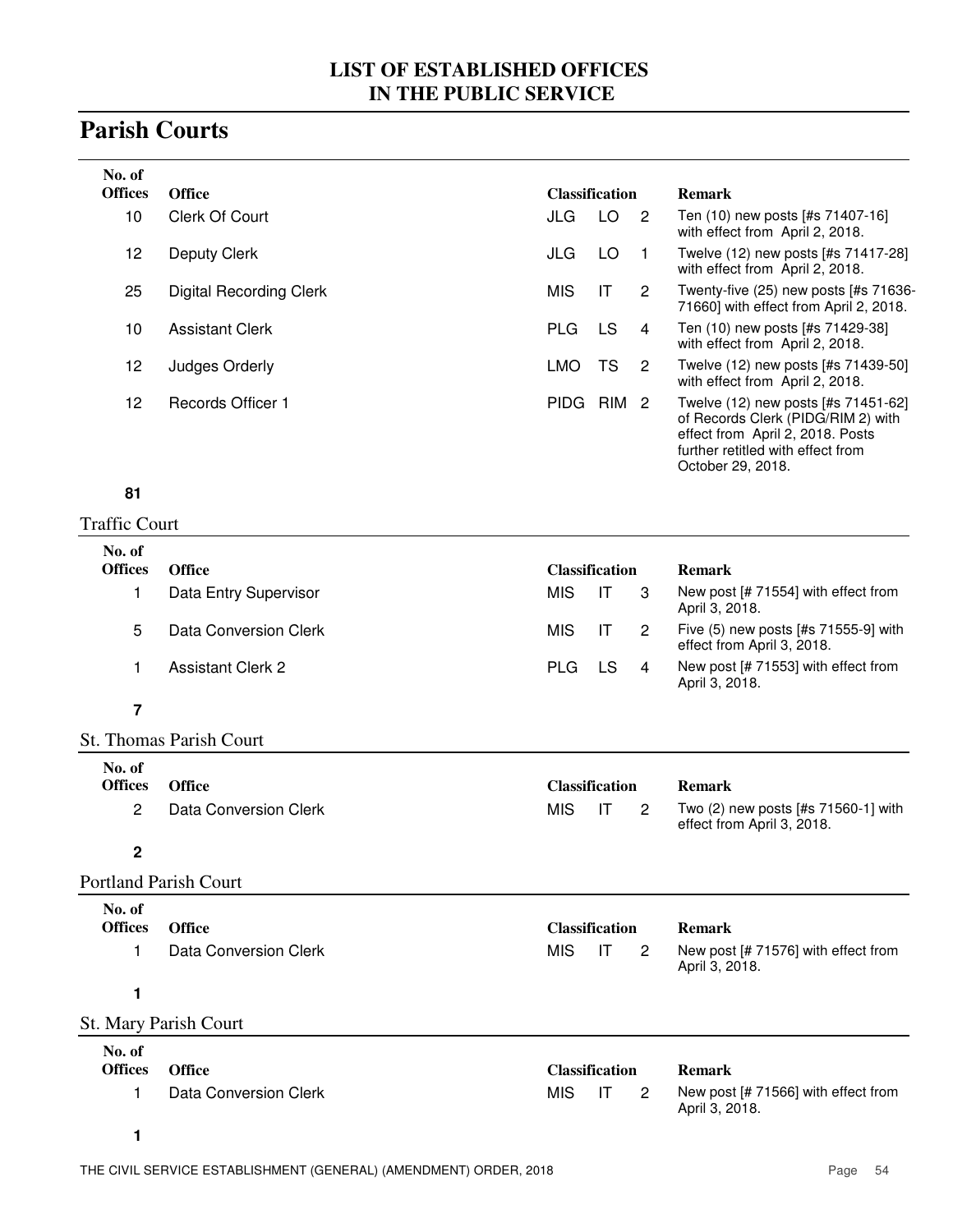## **Parish Courts**

| St. Ann Parish Court                                      |                                                                                |                                                             |                                                                                    |
|-----------------------------------------------------------|--------------------------------------------------------------------------------|-------------------------------------------------------------|------------------------------------------------------------------------------------|
| No. of<br><b>Offices</b><br>1<br>1                        | <b>Office</b><br>Data Conversion Clerk                                         | <b>Classification</b><br><b>MIS</b><br>IT<br>$\overline{2}$ | <b>Remark</b><br>New post [# 71564] with effect from<br>April 3, 2018.             |
|                                                           | St. Catherine Parish Court                                                     |                                                             |                                                                                    |
| No. of<br><b>Offices</b><br>$\overline{c}$<br>2           | <b>Office</b><br><b>Data Conversion Clerk</b><br><b>Clarendon Parish Court</b> | <b>Classification</b><br><b>MIS</b><br>IT<br>$\overline{c}$ | <b>Remark</b><br>Two (2) new posts [#s 71562-3] with<br>effect from April 3, 2018. |
| No. of<br><b>Offices</b><br>$\overline{c}$<br>$\mathbf 2$ | <b>Office</b><br><b>Data Conversion Clerk</b>                                  | <b>Classification</b><br><b>MIS</b><br>IT<br>$\overline{c}$ | <b>Remark</b><br>Two (2) new posts [#s 71567-8] with<br>effect from April 3, 2018. |
|                                                           | <b>Trelawny Parish Court</b>                                                   |                                                             |                                                                                    |
| No. of<br><b>Offices</b><br>1<br>1                        | <b>Office</b><br><b>Data Conversion Clerk</b>                                  | <b>Classification</b><br><b>MIS</b><br>IT<br>$\overline{c}$ | <b>Remark</b><br>New post [# 71565] with effect from<br>April 3, 2018.             |
|                                                           | <b>Manchester Parish Court</b>                                                 |                                                             |                                                                                    |
| No. of<br><b>Offices</b><br>1<br>1                        | <b>Office</b><br><b>Data Conversion Clerk</b><br>St. Elizabeth Parish Court    | <b>Classification</b><br><b>MIS</b><br>IT<br>$\overline{c}$ | <b>Remark</b><br>New post [# 71575] with effect from<br>April 3, 2018.             |
| No. of                                                    |                                                                                |                                                             |                                                                                    |
| <b>Offices</b><br>1<br>1                                  | <b>Office</b><br><b>Data Conversion Clerk</b>                                  | <b>Classification</b><br><b>MIS</b><br>IT<br>$\overline{2}$ | <b>Remark</b><br>New post [# 71573] with effect from<br>April 3, 2018.             |
|                                                           | <b>Westmoreland Parish Court</b>                                               |                                                             |                                                                                    |
| No. of<br><b>Offices</b><br>1<br>1                        | <b>Office</b><br><b>Data Conversion Clerk</b>                                  | <b>Classification</b><br><b>MIS</b><br>IT<br>2              | <b>Remark</b><br>New post [# 71574] with effect from<br>April 3, 2018.             |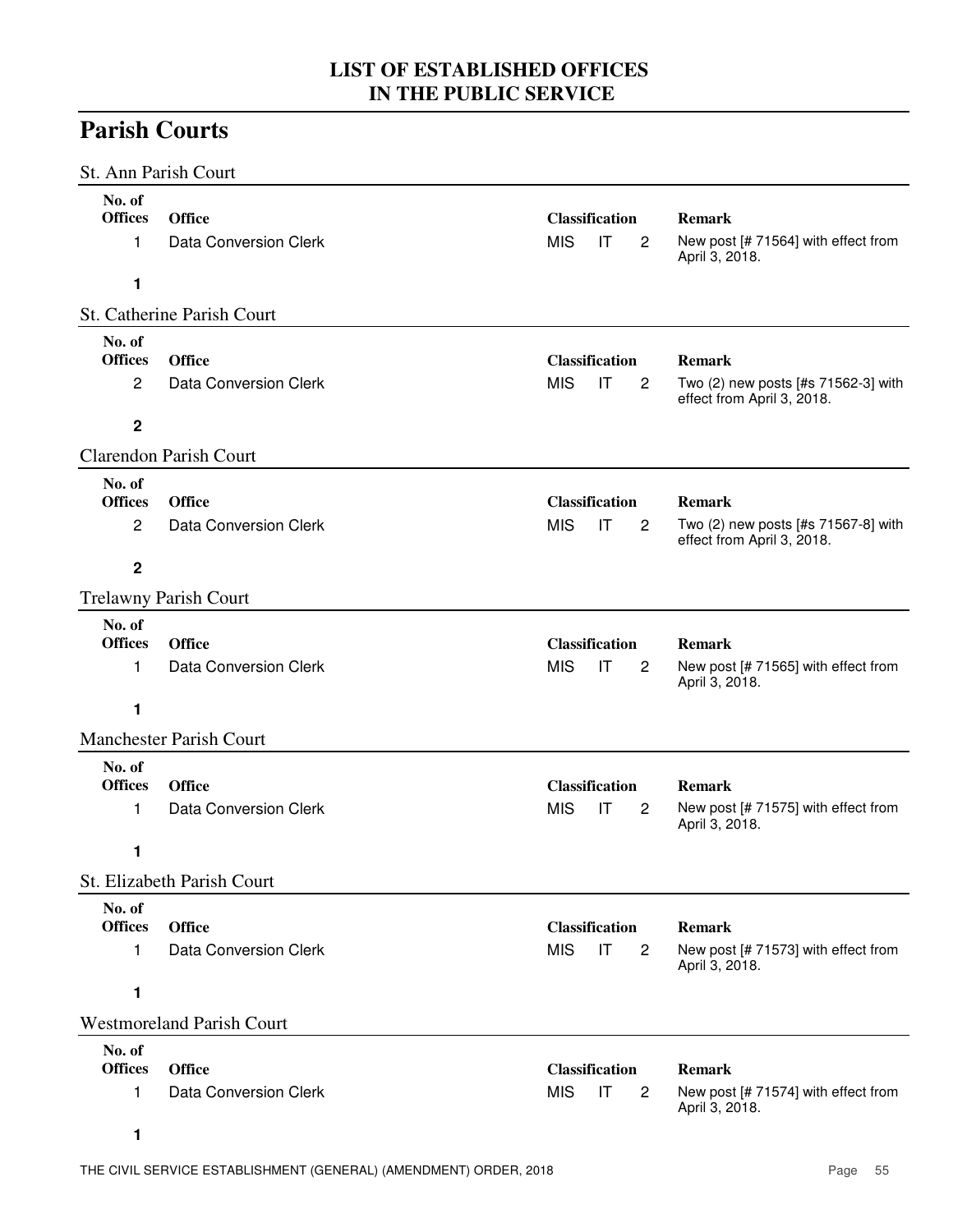## **Parish Courts**

|                               | <b>Hanover Parish Court</b>            |            |                             |                |                                                                                    |
|-------------------------------|----------------------------------------|------------|-----------------------------|----------------|------------------------------------------------------------------------------------|
| No. of<br><b>Offices</b><br>2 | <b>Office</b><br>Data Conversion Clerk | <b>MIS</b> | <b>Classification</b><br>IT | 2              | <b>Remark</b><br>Two (2) new posts [#s 71571-2] with<br>effect from April 3, 2018. |
| $\mathbf 2$                   |                                        |            |                             |                |                                                                                    |
|                               | St. James Parish Court                 |            |                             |                |                                                                                    |
| No. of<br><b>Offices</b>      | <b>Office</b>                          |            | <b>Classification</b>       |                | Remark                                                                             |
| 2                             | Data Conversion Clerk                  | <b>MIS</b> | IT                          | $\overline{c}$ | Two (2) new posts [#s 71569-70] with<br>effect from April 3, 2018.                 |
| $\mathbf 2$                   |                                        |            |                             |                |                                                                                    |
|                               | <b>Chapleton Family Court</b>          |            |                             |                |                                                                                    |
| No. of<br><b>Offices</b>      | <b>Office</b>                          |            | <b>Classification</b>       |                | <b>Remark</b>                                                                      |
| 1                             | Senior Social Worker                   | SWG PS     |                             | 3              | New post [# 71504] with effect from<br>April 2, 2018.                              |
| $\overline{c}$                | Social Worker                          | SWG PS     |                             | 2              | Two (2) new posts [#s 71505-6] with<br>effect from April 2, 2018.                  |
| $\overline{c}$                | Social Worker                          | SWG PS     |                             | 1              | Two (2) new posts [#s 71507-8] with<br>effect from April 2, 2018.                  |
| 1                             | <b>Accounting Technician</b>           | <b>FMG</b> | AT                          | 2              | New post [# 71509] with effect from<br>April 2, 2018.                              |
| 1                             | <b>Accounting Clerk</b>                | <b>FMG</b> | AC                          | 2              | New post [# 71510] with effect from<br>April 2, 2018.                              |
| 1                             | <b>Court Administrator</b>             |            | GMG CAS 2                   |                | New post [# 71511] with effect from<br>April 2, 2018.                              |
| $\overline{c}$                | <b>Records Officer</b>                 |            | PIDG RIM 2                  |                | Two (2) new posts [#s 71512-3] with<br>effect from April 2, 2018.                  |
| 1                             | <b>Telephone Operator</b>              | <b>OPS</b> | TO                          | 2              | New post [# 71514] with effect from<br>April 2, 2018.                              |
| 2                             | <b>Office Attendant</b>                | <b>LMO</b> | <b>TS</b>                   | $\mathbf{1}$   | Two (2) new posts [#s 71515-6] with<br>effect from April 2, 2018.                  |
| 1                             | Groundsman                             | <b>LMO</b> | TS                          | $\blacksquare$ | New post [# 71517] with effect from<br>April 2, 2018.                              |
| $\overline{c}$                | Watchman                               | <b>LMO</b> | <b>TS</b>                   | $\mathbf{1}$   | Two (2) new posts [#s 71518-9] with<br>effect from April 2, 2018.                  |
| 3                             | Secretary                              | <b>OPS</b> | SS                          | $\overline{2}$ | Three (3) new posts [#s 71520-2]<br>with effect from April 2, 2018.                |
| 1                             | Secretary                              | <b>OPS</b> | SS                          | $\mathbf{1}$   | New post [# 71523] with effect from<br>April 2, 2018.                              |
| 20                            |                                        |            |                             |                |                                                                                    |
|                               |                                        |            |                             |                |                                                                                    |

#### **125 Total - Parish Courts**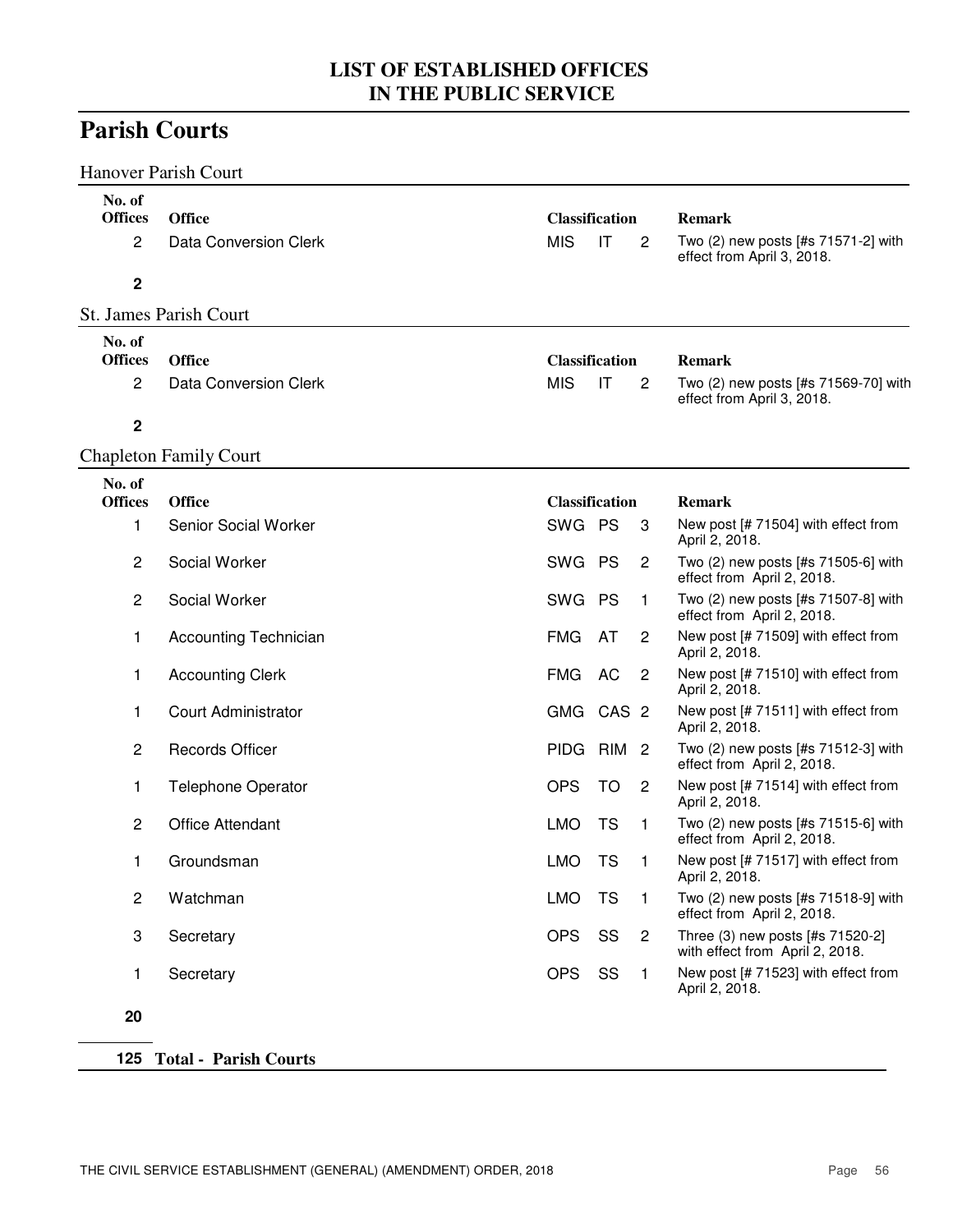# **Supreme Court**

#### Adjudication of Cases

| No. of<br><b>Offices</b> | <b>Office</b>                  | <b>Classification</b> |     |                | <b>Remark</b>                                                                                                                                                           |
|--------------------------|--------------------------------|-----------------------|-----|----------------|-------------------------------------------------------------------------------------------------------------------------------------------------------------------------|
| 3                        | Case Progression Officer       | GMG AM                |     | $\overline{4}$ | Three (3) new posts [#s 71469-71]<br>with effect from April 2, 2018.                                                                                                    |
| 10                       | <b>Digital Recording Clerk</b> | <b>MIS</b>            | ΙT  | 2              | Ten (10) new posts [#s 71494-503]<br>with effect from April 2, 2018.                                                                                                    |
| 10                       | <b>Judicial Clerk</b>          | JLG                   | LO. | 2              | Ten (10) new posts [#s 71484-93]<br>with effect from April 2, 2018.                                                                                                     |
| 3                        | Senior Court Clerk             | <b>PLG</b>            | LS. | 5              | Three (3) new posts [#s 71463-5]<br>with effect from April 2, 2018.                                                                                                     |
| 3                        | <b>Court Clerk</b>             | PLG.                  | LS. | 4              | Three (3) new posts [#s 71466-8]<br>with effect from April 2, 2018.                                                                                                     |
| 2                        | Court Reporter                 | OPS                   | SW  |                | Two (2) new posts [#s 71472-3] with<br>effect from April 2, 2018.                                                                                                       |
| 10                       | <b>Executive Secretary 1</b>   | <b>OPS</b>            | SS  | 4              | Ten (10) new posts [#s 71474-83] of<br>Judicial Secretary (OPS/SS 4) with<br>effect from April 2, 2018. Posts<br>further retitled with effect from<br>October 29, 2018. |
| 41                       |                                |                       |     |                |                                                                                                                                                                         |

**41 Total - Supreme Court**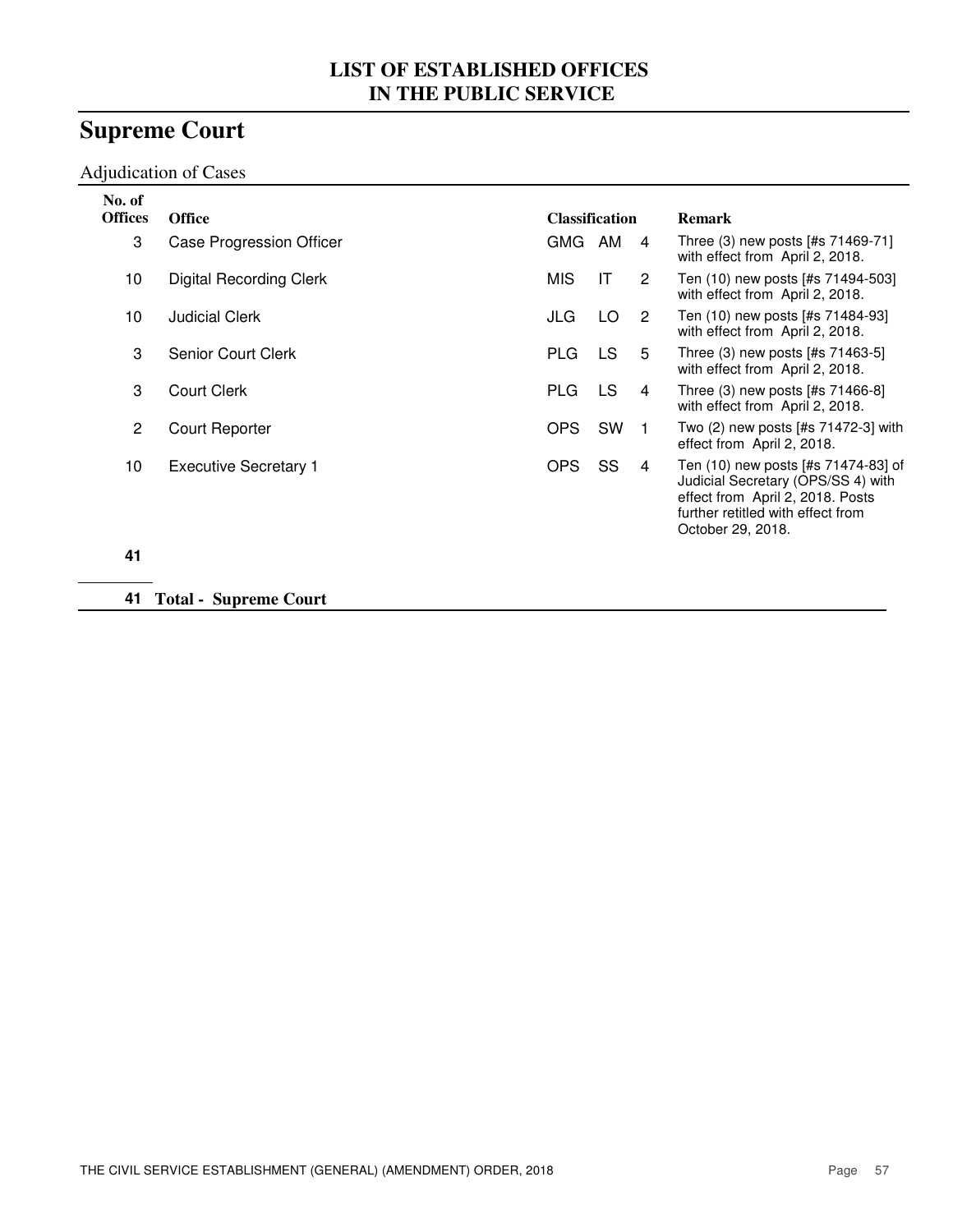# **Attorney General's Department**

## **Constitutional & Legislative Affairs**

| No. of         |                                                         |                       |                |                                                                                              |
|----------------|---------------------------------------------------------|-----------------------|----------------|----------------------------------------------------------------------------------------------|
| <b>Offices</b> | <b>Office</b>                                           | <b>Classification</b> |                | <b>Remark</b>                                                                                |
| 1              | <b>Executive Secretary 1</b>                            | OPS SS                | $\overline{4}$ | Post [# 21356] transferred from<br>Central Administration with effect<br>from June 11, 2018. |
| 1              |                                                         |                       |                |                                                                                              |
| 1.             | <b>Total - Constitutional &amp; Legislative Affairs</b> |                       |                |                                                                                              |
|                | <b>International Affairs</b>                            |                       |                |                                                                                              |
| No. of         |                                                         |                       |                |                                                                                              |
| <b>Offices</b> | <b>Office</b>                                           | <b>Classification</b> |                | <b>Remark</b>                                                                                |
|                | <b>Executive Secretary 1</b>                            | OPS SS                | 4              | Post [# 21355] transferred from<br>Central Administration with effect<br>from June 11, 2018. |
| 1              |                                                         |                       |                |                                                                                              |
| 1.             | <b>Total - International Affairs</b>                    |                       |                |                                                                                              |
|                | 2 Total - Attorney General's Department                 |                       |                |                                                                                              |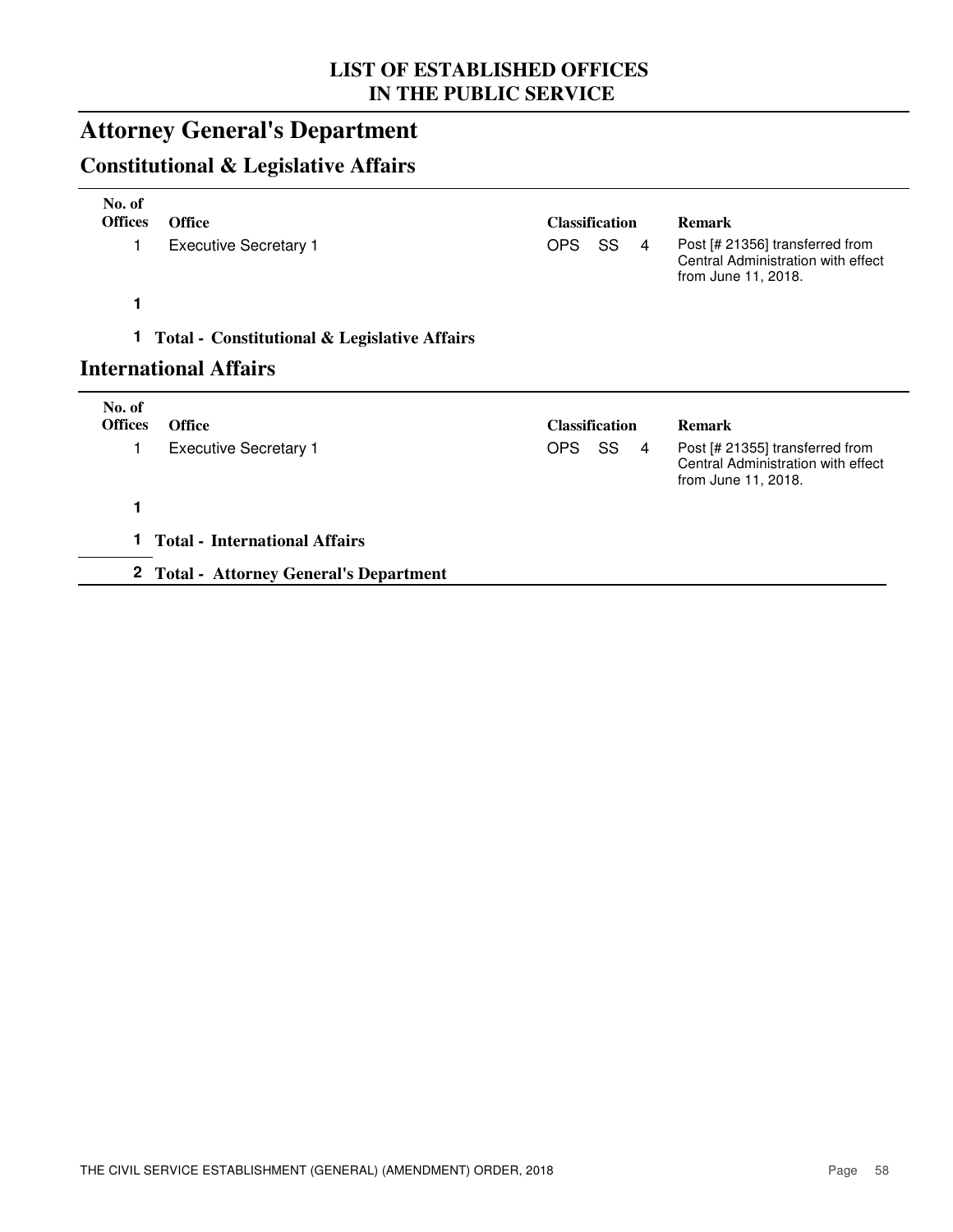## **Ministry of Transport & Mining**

## **Caribbean Memorandum of Understanding (CMOU)- Port State Control Secretariat**

| No. of<br><b>Offices</b> | <b>Office</b>                                                                        | <b>Classification</b> |                        |   | <b>Remark</b>                                                                                                  |
|--------------------------|--------------------------------------------------------------------------------------|-----------------------|------------------------|---|----------------------------------------------------------------------------------------------------------------|
| 1                        | Secretary General                                                                    | GMG SEG 4             |                        |   | Post [# 64404] of Secretary General<br>(GMG/SEG 3) upgraded with effect<br>from November 12, 2018.             |
| 1                        |                                                                                      |                       |                        |   |                                                                                                                |
| 1.                       | Total - Caribbean Memorandum of Understanding (CMOU)- Port State Control Secretariat |                       |                        |   |                                                                                                                |
|                          | <b>Corporate Services</b>                                                            |                       |                        |   |                                                                                                                |
|                          | <b>Information, Communication &amp; Technology</b>                                   |                       |                        |   |                                                                                                                |
| No. of<br><b>Offices</b> | <b>Office</b>                                                                        | <b>Classification</b> |                        |   | <b>Remark</b>                                                                                                  |
| 1                        | <b>Programmer Analyst</b>                                                            | <b>MIS</b>            | $\mathsf{I}\mathsf{T}$ | 5 | Post [# 58533] of Software Engineer<br>(MIS/IT 5) retitled with effect from<br>November 12, 2018.              |
| 1                        |                                                                                      |                       |                        |   |                                                                                                                |
| 1.                       | <b>Total - Information, Communication &amp; Technology</b>                           |                       |                        |   |                                                                                                                |
|                          | <b>1 Total - Corporate Services</b>                                                  |                       |                        |   |                                                                                                                |
|                          | <b>Island Traffic Authority</b>                                                      |                       |                        |   |                                                                                                                |
|                          | <b>Vehicle Weight Enforcement Unit</b>                                               |                       |                        |   |                                                                                                                |
|                          | Harbour View Weight Station                                                          |                       |                        |   |                                                                                                                |
| No. of<br><b>Offices</b> | <b>Office</b>                                                                        | <b>Classification</b> |                        |   | <b>Remark</b>                                                                                                  |
| 1                        | Software Systems Administrator                                                       | <b>MIS</b>            | $\mathsf{I}\mathsf{T}$ | 5 | Post [# 63667] of Records Officer 1<br>(PIDG/RIM 2) reclassified and retitled<br>with effect October 16, 2018. |
| 1                        |                                                                                      |                       |                        |   |                                                                                                                |
| 1.                       | <b>Total - Vehicle Weight Enforcement Unit</b>                                       |                       |                        |   |                                                                                                                |
| $\mathbf 1$              | <b>Total - Island Traffic Authority</b>                                              |                       |                        |   |                                                                                                                |
|                          | 3 Total - Ministry of Transport & Mining                                             |                       |                        |   |                                                                                                                |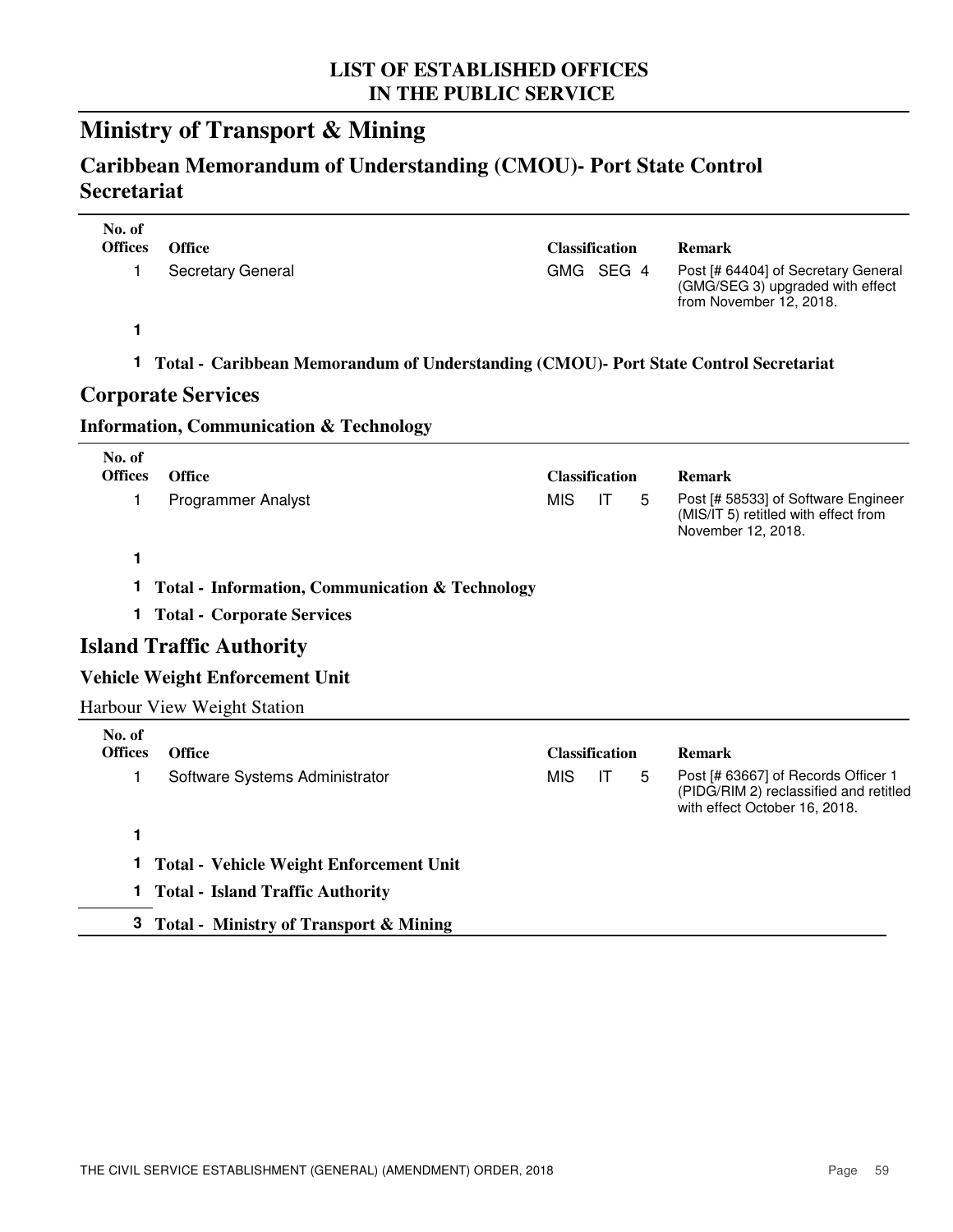## **Ministry of Health**

## **Policy, Planning & Development**

#### **Health Systems Improvement**

| No. of         |                                                    |            |                             |                                                                                                                                                                           |
|----------------|----------------------------------------------------|------------|-----------------------------|---------------------------------------------------------------------------------------------------------------------------------------------------------------------------|
| <b>Offices</b> | <b>Office</b>                                      |            | <b>Classification</b>       | <b>Remark</b>                                                                                                                                                             |
| 1              | <b>Business Analyst</b>                            |            | GMG SEG 3                   | Post [# 53626] of Business Analyst<br>(GMG/SEG 2) upgraded with effect<br>from April 3, 2018.                                                                             |
| 1              |                                                    |            |                             |                                                                                                                                                                           |
| 1.             | <b>Total - Health Systems Improvement</b>          |            |                             |                                                                                                                                                                           |
| Т.             | <b>Total - Policy, Planning &amp; Development</b>  |            |                             |                                                                                                                                                                           |
|                | <b>Technical Services</b>                          |            |                             |                                                                                                                                                                           |
|                | <b>Standards &amp; Regulation Division</b>         |            |                             |                                                                                                                                                                           |
|                | <b>Medicinal Cannabis Unit</b>                     |            |                             |                                                                                                                                                                           |
| No. of         |                                                    |            |                             |                                                                                                                                                                           |
| <b>Offices</b> | <b>Office</b>                                      |            | <b>Classification</b>       | <b>Remark</b>                                                                                                                                                             |
| 1              | <b>Scientific Officer</b>                          | HPC        | PHS 6                       | New post [# 71671] with effect from<br>September 3, 2018.                                                                                                                 |
| 1              | Pharmacist (Drug Inspector)                        | <b>HPC</b> | PHS 4                       | New post [# 71672] with effect from<br>September 3, 2018.                                                                                                                 |
| $\mathbf 2$    |                                                    |            |                             |                                                                                                                                                                           |
| $\mathbf{2}$   | <b>Total - Standards &amp; Regulation Division</b> |            |                             |                                                                                                                                                                           |
| $\mathbf{2}^-$ | <b>Total - Technical Services</b>                  |            |                             |                                                                                                                                                                           |
|                | <b>Finance &amp; Accounts Division</b>             |            |                             |                                                                                                                                                                           |
|                | <b>Office of the Principal Finance Officer</b>     |            |                             |                                                                                                                                                                           |
| No. of         |                                                    |            |                             |                                                                                                                                                                           |
| <b>Offices</b> | <b>Office</b>                                      |            | <b>Classification</b>       | <b>Remark</b>                                                                                                                                                             |
| 1              | <b>Principal Finance Officer</b>                   | <b>FMG</b> | <b>PA</b><br>5              | Post [# 27235] transferred from<br>Finance, Accounts & Budget with<br>effect from September 17, 2018.                                                                     |
| 1              | <b>Financial System Manager</b>                    | <b>FMG</b> | <b>PA</b><br>$\overline{2}$ | Post [# 50152] transferred from<br>Finance, Accounts & Budget with<br>effect from September 17, 2018.                                                                     |
| 1              | <b>Financial Analyst</b>                           | <b>FMG</b> | <b>PA</b><br>$\overline{c}$ | New post [# 71675] with effect from<br>September 17, 2018.                                                                                                                |
| 1              | Administrator                                      | GMG AM     | 3                           | Post [# 56509] of<br>Secretary/Administrator (GMG/AM 3)<br>retitled and transferred from Finance,<br>Accounts & Budget - Accounts with<br>effect from September 17, 2018. |
| 1              | Senior Secretary                                   | <b>OPS</b> | SS<br>3                     | Post [# 27242] transferred from<br>Finance, Accounts & Budget with                                                                                                        |

#### **5 Total - Office of the Principal Finance Officer**

effect from September 17, 2018.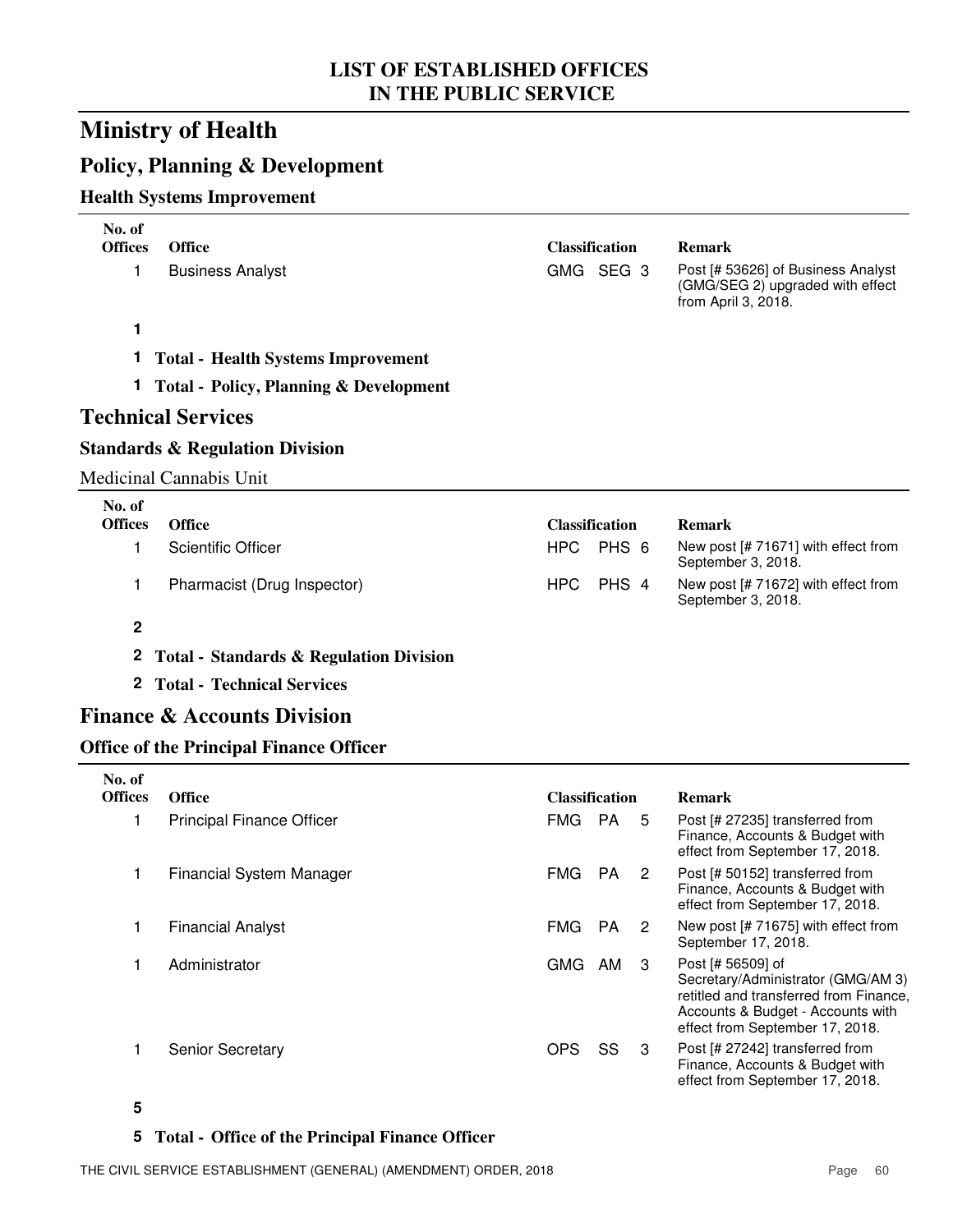## **Finance & Accounts Division**

#### **Projects Branch**

| No. of<br><b>Offices</b> | <b>Office</b>                | <b>Classification</b> |           |   | <b>Remark</b>                                                                                                                                                                                              |
|--------------------------|------------------------------|-----------------------|-----------|---|------------------------------------------------------------------------------------------------------------------------------------------------------------------------------------------------------------|
|                          | Director, Project Accounting | FMG                   | PA        | 4 | Post [# 56806] of Project Accountant<br>(FMG/PA 3) retitled, upgraded and<br>transferred from Finance, Accounts &<br>Budget - Project Unit with effect from<br>September 17, 2018.                         |
| 2                        | Accountant                   | <b>FMG</b>            | <b>PA</b> |   | Two (2) posts [#s 56807-8] of<br>Accounting Technician 3 (FMG/AT 3)<br>retitled, reclassified and transferred<br>from Finance, Accounts & Budget -<br>Project Unit with effect from<br>September 17, 2018. |
| $\overline{2}$           | Accounting Technician        | <b>FMG</b>            | AT        |   | Two (2) posts [#s 56809-10] of<br>Accounting Clerk 2 (FMG/AC 2)<br>retitled, reclassified and transferred<br>from Finance, Accounts & Budget -<br>Project Unit with effect from<br>September 17, 2018.     |
|                          | Secretary 2                  | <b>OPS</b>            | SS        | 2 | Post [# 27286] of Secretary 1<br>(OPS/SS 1) retitled, upgraded and<br>transferred from Finance, Accounts &<br>Budget - Accounts with effect from<br>September 17, 2018.                                    |

#### **6**

#### **6 Total - Projects Branch**

#### **Management Accounting Branch**

| No. of         |                                   |                       |     |   |                                                                                                                                                                                                              |
|----------------|-----------------------------------|-----------------------|-----|---|--------------------------------------------------------------------------------------------------------------------------------------------------------------------------------------------------------------|
| <b>Offices</b> | <b>Office</b>                     | <b>Classification</b> |     |   | <b>Remark</b>                                                                                                                                                                                                |
|                | Director, Management Accounting   | FMG.                  | PA. | 4 | Post [# 27236] of Director,<br>Programme Budgeting & Fin. Mgmt.<br>(FMG/PA 3) retitled, upgraded and<br>transferred from Finance, Accounts &<br>Budget - Budget Unit with effect from<br>September 17, 2018. |
|                | Senior Management Accountant      | FMG.                  | PA. | 2 | Post [# 27240] of Budget Officer<br>(FMG/PA 2) retitled, upgraded and<br>transferred from Finance, Accounts &<br>Budget - Budget Unit with effect from<br>September 17, 2018.                                |
|                | Management Accountant             | <b>FMG</b>            | PA. |   | New post $[# 71676]$ with effect from<br>September 17, 2018.                                                                                                                                                 |
|                | Senior Commitment Control Officer | <b>FMG</b>            | PA. |   | New post [# 71677] with effect from<br>September 17, 2018.                                                                                                                                                   |
|                | Management Accountant             | <b>FMG</b>            | PA. |   | Post [# 27249] of Accounting<br>Technician 2 (FMG/AT 2) retitled,<br>reclassified and transferred from<br>Finance, Accounts & Budget - Budget<br>Unit with effect from September 17,<br>2018.                |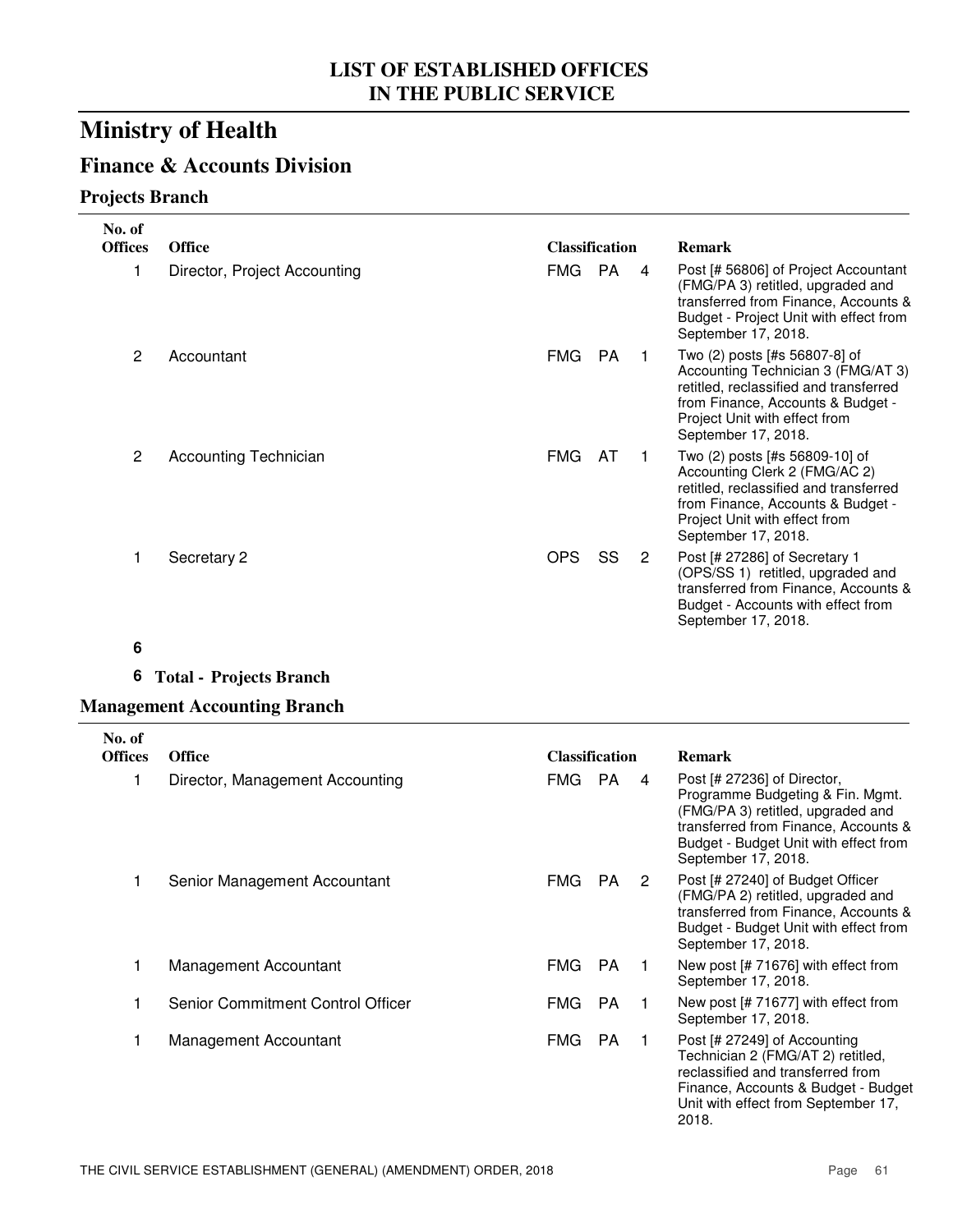## **Finance & Accounts Division**

#### **Management Accounting Branch**

| No. of<br><b>Offices</b> | <b>Office</b>                     | Classification |      | <b>Remark</b>                                                                                                             |
|--------------------------|-----------------------------------|----------------|------|---------------------------------------------------------------------------------------------------------------------------|
|                          | <b>Commitment Control Officer</b> | FMG.           | - AT | Post [# 27241] transferred from<br>Finance, Accounts & Budget - Budget<br>Section with effect from September<br>17.2018.  |
|                          | Secretary 2                       | OPS            | SS.  | Post [# 27244] transferred from<br>Finance, Accounts & Budget - Budget<br>Section with effect from September<br>17, 2018. |

**7**

#### **7 Total - Management Accounting Branch**

#### **Final Accounts & Reporting Branch**

| No. of<br><b>Offices</b> | <b>Office</b>                        | <b>Classification</b> |           |                | <b>Remark</b>                                                                                                                                                                                                                |
|--------------------------|--------------------------------------|-----------------------|-----------|----------------|------------------------------------------------------------------------------------------------------------------------------------------------------------------------------------------------------------------------------|
| 1                        | Director, Final Accounts & Reporting | FMG                   | <b>PA</b> | 3              | Post [# 27238] of Director, Finance<br>(FMG/PA 1) retitled, upgraded and<br>transferred from Finance, Accounts &<br>Budget with effect from September<br>17, 2018.                                                           |
| 1                        | Senior Final Accounts Officer        | <b>FMG</b>            | <b>PA</b> |                | Post [# 27239] of Financial Controller<br>(FMG/PA 1) retitled and transferred<br>from Finance, Accounts & Budget<br>with effect from September 17, 2018.                                                                     |
| 2                        | <b>Final Accounts Officer</b>        | <b>FMG</b>            | AT        | 3              | Two (2) posts [#s 27251-2] of<br>Accounting Technician 1 (FMG/AT 1)<br>retitled, upgraded and transferred<br>from Finance, Accounts & Budget -<br>Voucher Processing & Checking Unit<br>with effect from September 17, 2018. |
| 1                        | Senior Bank Reconciliation Officer   | <b>FMG</b>            | AT        | 3              | New post $[# 71678]$ with effect from<br>September 17, 2018.                                                                                                                                                                 |
| 2                        | <b>Bank Reconciliation Officer</b>   | <b>FMG</b>            | AT        | 2              | Two (2) posts [#s 27267 & 27269] of<br>Accounting Clerk 2 (FMG/AC 2)<br>retitled, reclassified and transferred<br>from Finance, Accounts & Budget-<br>Disbursement with effect from<br>September 17, 2018.                   |
| 1                        | Assistant Final Accounts Officer     | <b>FMG</b>            | AT        | $\overline{2}$ | Post [# 27263] of Accounting Clerk 2<br>(FMG/AC 2) retitled, reclassified and<br>transferred from Finance, Accounts &<br>Budget-Disbursement with effect<br>from September 17, 2018.                                         |

#### **8**

#### **8 Total - Final Accounts & Reporting Branch**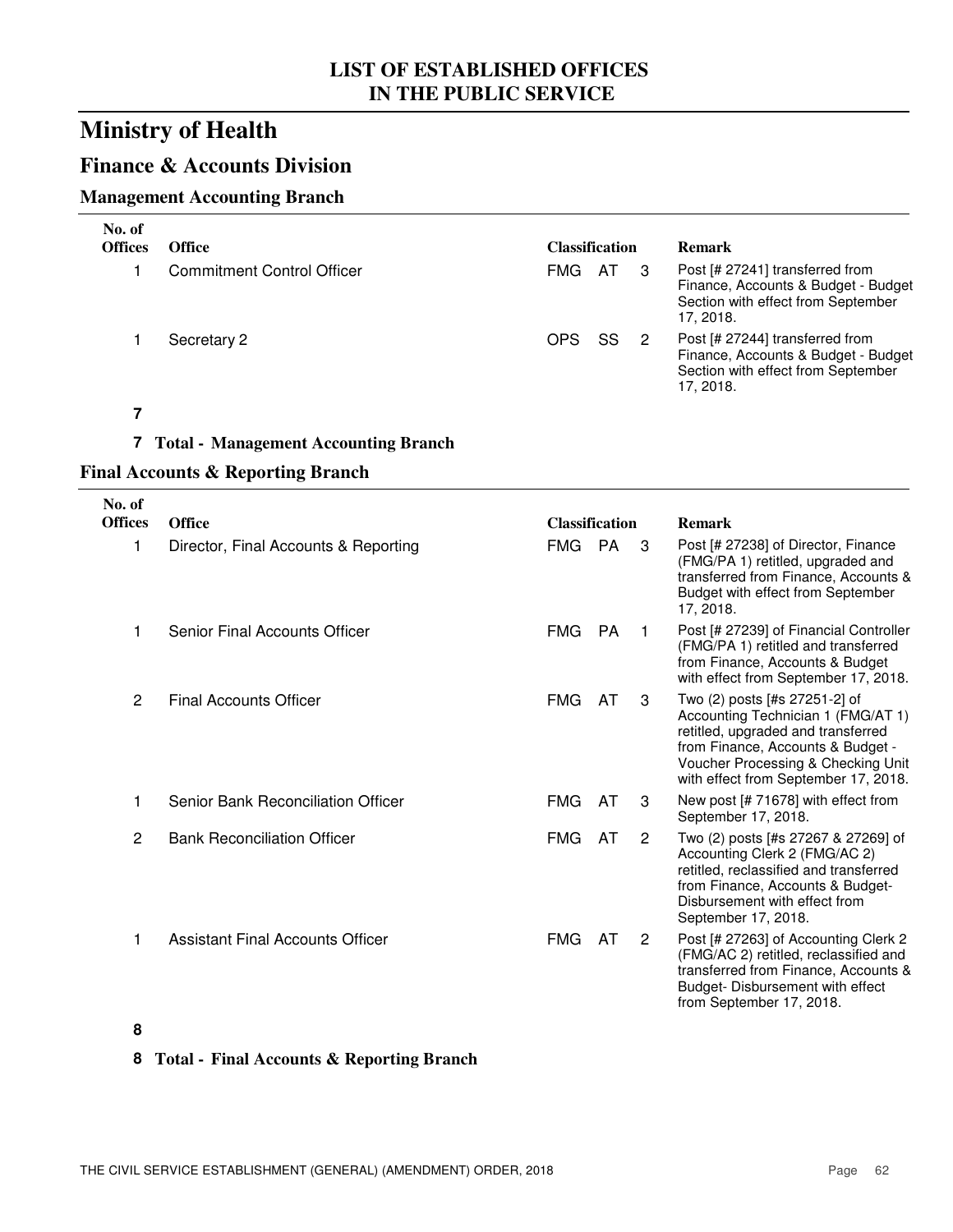## **Finance & Accounts Division**

#### **Expenditure Control & Accounts Branch**

| No. of                   |                                |                       |    |                |                                                                                                                                                                                                     |
|--------------------------|--------------------------------|-----------------------|----|----------------|-----------------------------------------------------------------------------------------------------------------------------------------------------------------------------------------------------|
| <b>Offices</b>           | <b>Office</b>                  | <b>Classification</b> |    |                | <b>Remark</b>                                                                                                                                                                                       |
| 1                        | Director, Financial Accounting | <b>FMG</b>            | PA | 4              | Post [# 27237] of Senior Director,<br>Finance (FMG/PA 3) retitled,<br>upgraded and transferred from<br>Finance, Accounts & Budget with<br>effect from September 17, 2018.                           |
| 1                        | Secretary 2                    | <b>OPS</b>            | SS | $\overline{2}$ | Post [# 27243] of Secretary 2<br>(OPS/SS 2) and transferred from<br>Finance, Accounts & Budget-<br>Accounts Unit with effect from<br>September 17, 2018.                                            |
| $\mathbf 2$              |                                |                       |    |                |                                                                                                                                                                                                     |
| <b>Payroll Section</b>   |                                |                       |    |                |                                                                                                                                                                                                     |
| No. of<br><b>Offices</b> | <b>Office</b>                  | <b>Classification</b> |    |                | <b>Remark</b>                                                                                                                                                                                       |
| 1                        |                                | <b>FMG</b>            | PA | 2              | Post [# 27245] of Accounting                                                                                                                                                                        |
|                          | Manager, Payroll               |                       |    |                | Technician 3 (FMG/AT 3) retitled,<br>reclassified and transferred from<br>Finance, Accounts & Budget-<br>Salaries with effect from September<br>17, 2018.                                           |
| 1                        | Senior Payroll Officer         | <b>FMG</b>            | AT | 3              | Post [# 27248] of Accounting<br>Technician 2 (FMG/AT 2) retitled,<br>upgraded and transferred from<br>Finance, Accounts & Budget-<br>Salaries with effect from September<br>17, 2018.               |
| 1                        | Senior Payroll Officer         | <b>FMG</b>            | AT | 3              | Post [# 27262] of Accounting Clerk 2<br>(FMG/AC 2) retitled, reclassified and<br>transferred from Finance, Accounts &<br>Budget-Salaries with effect from<br>September 17, 2018.                    |
| 3                        | Payroll Officer (Fortnightly)  | <b>FMG</b>            | AT | $\overline{2}$ | Three (3) posts [#s 27264-6] of<br>Accounting Clerk 2 (FMG/AC 2)<br>retitled, reclassified and transferred<br>from Finance, Accounts & Budget-<br>Salaries with effect from September<br>17, 2018.  |
| 3                        | Payroll Officer (Monthly)      | FMG AT                |    | $\overline{2}$ | Three (3) posts [#s 27259-61] of<br>Accounting Clerk 2 (FMG/AC 2)<br>retitled, reclassified and transferred<br>from Finance, Accounts & Budget-<br>Salaries with effect from September<br>17, 2018. |
| $\overline{c}$           | <b>Payroll Clerk</b>           | FMG AC                |    | $\overline{2}$ | Two (2) posts [#s 27272-3] of<br>Accounting Clerk 1 (FMG/AC 1)<br>retitled, upgraded and transferred<br>from Finance, Accounts & Budget-<br>Salaries with effect from September<br>17, 2018.        |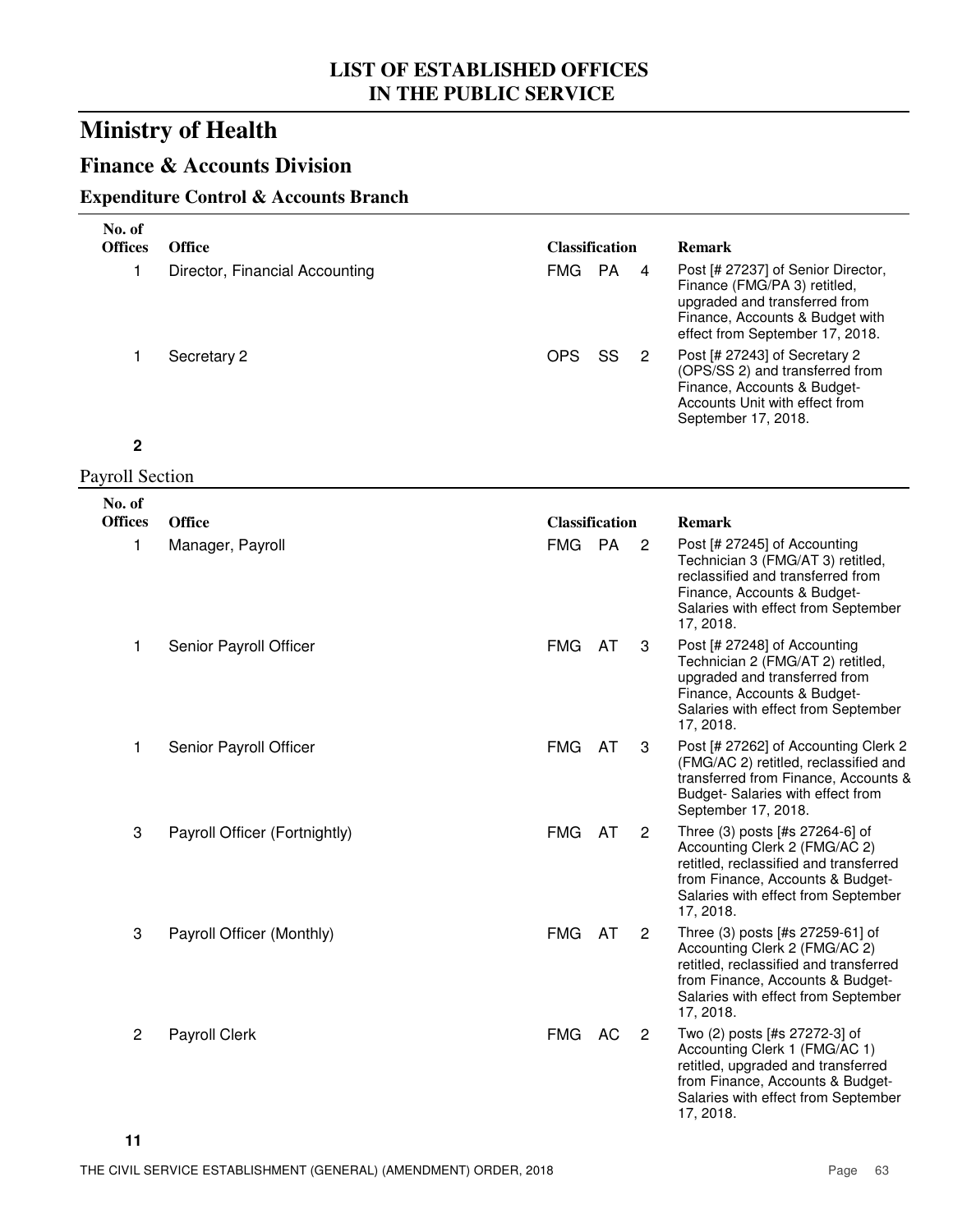## **Finance & Accounts Division**

#### **Expenditure Control & Accounts Branch**

Disbursement Section

| No. of<br><b>Offices</b> |                                                          |                                     |    |                |                                                                                                                                                                                                                |
|--------------------------|----------------------------------------------------------|-------------------------------------|----|----------------|----------------------------------------------------------------------------------------------------------------------------------------------------------------------------------------------------------------|
| 1                        | <b>Office</b><br>Manager, Disbursement                   | <b>Classification</b><br><b>FMG</b> | PA | $\overline{2}$ | <b>Remark</b><br>Post [# 27246] of Accounting<br>Technician 3 (FMG/AT 3) retitled,<br>reclassified and transferred from<br>Finance, Accounts & Budget-<br>Disbursement with effect from<br>September 17, 2018. |
| 1                        | <b>Collections &amp; Disbursement Officer</b>            | <b>FMG</b>                          | AT | $\mathbf{1}$   | Post [# 27271] of Accounting Clerk 1<br>(FMG/AC 1) retitled, reclassified and<br>transferred from Finance, Accounts &<br>Budget- Accounts with effect from<br>September 17, 2018.                              |
| 1                        | <b>Disbursement Clerk</b>                                | FMG                                 | AC | $\overline{2}$ | Post [# 27268] of Accounting Clerk 2<br>(FMG/AC 2) retitled and transferred<br>from Finance, Accounts & Budget-<br>Disbursement with effect from<br>September 17, 2018.                                        |
| 3                        |                                                          |                                     |    |                |                                                                                                                                                                                                                |
|                          | <b>Accounts Payable Section</b>                          |                                     |    |                |                                                                                                                                                                                                                |
| No. of                   |                                                          |                                     |    |                |                                                                                                                                                                                                                |
| <b>Offices</b>           | <b>Office</b>                                            | <b>Classification</b>               |    |                | <b>Remark</b>                                                                                                                                                                                                  |
| 1                        | Manager, Accounts Payable                                | <b>FMG</b>                          | PA | $\overline{2}$ | Post [# 27284] of Accounting<br>Technician 3 (FMG/AT 3) retitled,<br>reclassified and transferred from<br>Finance, Accounts & Budget-<br>Accounts with effect from September<br>17, 2018.                      |
| $\mathbf{1}$             | Senior Accounts Payable Officer                          | <b>FMG</b>                          | AT | 3              | Post [# 27255] of Accounting<br>Technician 2 (FMG/AT 2) retitled,<br>upgraded and transferred from<br>Finance, Accounts & Budget-<br>Accounts with effect from September<br>17, 2018.                          |
| 1                        | Accounts Payable Officer                                 | <b>FMG</b>                          | AT | $\overline{2}$ | Post [# 27246] of Accounting Clerk 2<br>(FMG/AC 2) retitled, reclassified and<br>transferred from Finance, Accounts &<br>Budget- Accounts with effect from<br>September 17, 2018.                              |
| 1                        | <b>Accounts Payable Officer</b>                          | FMG AT                              |    | 2              | Post [# 27270] of Accounting Clerk 1<br>(FMG/AC 1) retitled, reclassified and<br>transferred from Finance, Accounts &<br>Budget- Accounts with effect from<br>September 17, 2018.                              |
| 4                        |                                                          |                                     |    |                |                                                                                                                                                                                                                |
| 20                       | <b>Total - Expenditure Control &amp; Accounts Branch</b> |                                     |    |                |                                                                                                                                                                                                                |
|                          |                                                          |                                     |    |                |                                                                                                                                                                                                                |

**46 Total - Finance & Accounts Division**

**49 Total - Ministry of Health**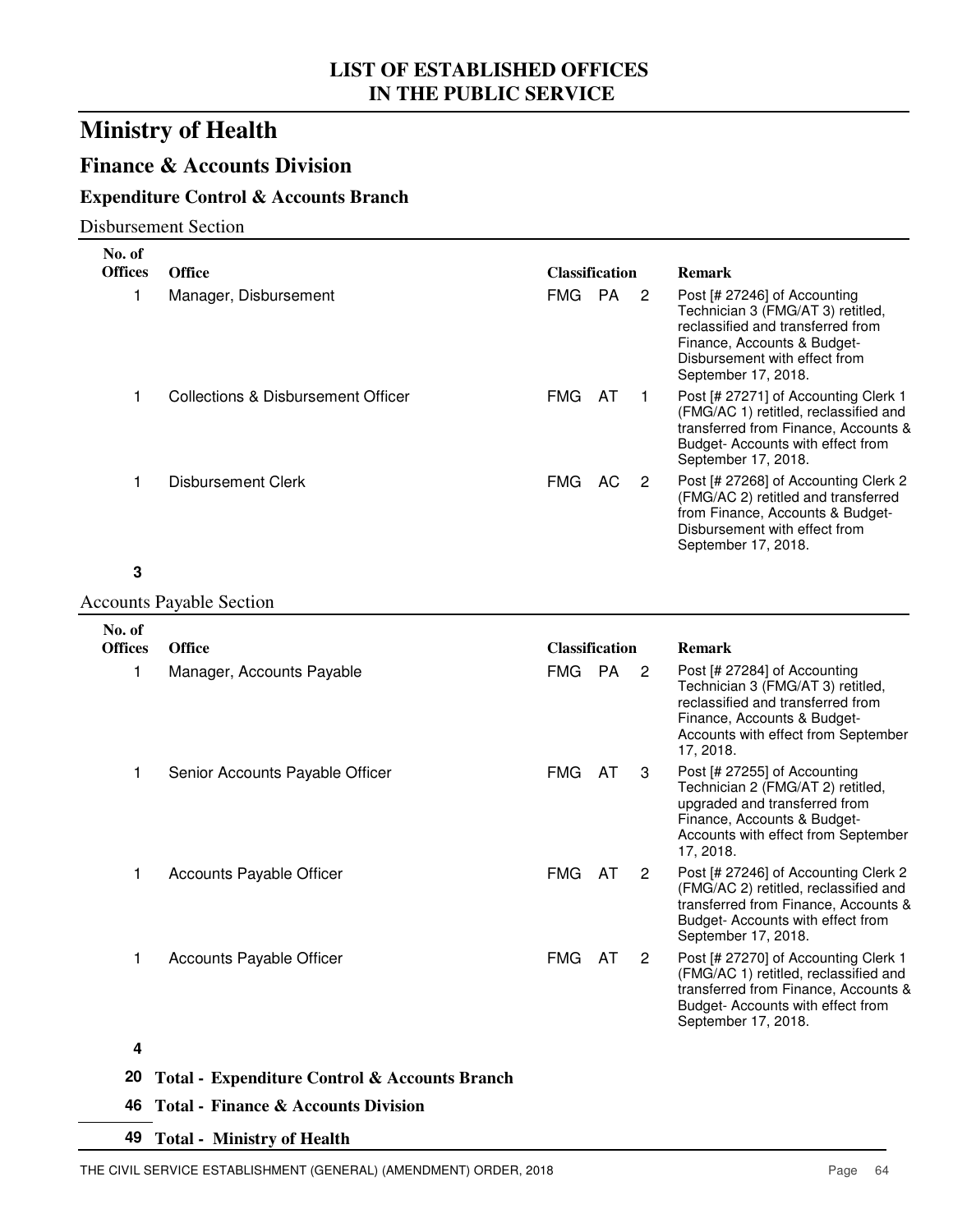## **Ministry of Local Govt. & Community Development**

## **Parochial Revenue Fund Division**

| <b>Office</b><br>Senior Director, Parochial Revenue Fund<br><b>Director</b><br>Economist/Statistician<br><b>Financial Analyst</b> | <b>Classification</b><br><b>FMG</b><br><b>FMG</b><br><b>FMG</b><br><b>FMG</b> | PA<br><b>PA</b><br><b>PA</b><br><b>PA</b> | 5<br>4<br>3  | <b>Remark</b><br>Post [# 50828] of Director, Parochial<br>Revenue Fund (FMG/PA 4) retitled<br>and upgraded with effect from August<br>20, 2018.<br>New post [# 71668] with effect from<br>August 20 2018.<br>New post [# 71669] with effect from |
|-----------------------------------------------------------------------------------------------------------------------------------|-------------------------------------------------------------------------------|-------------------------------------------|--------------|--------------------------------------------------------------------------------------------------------------------------------------------------------------------------------------------------------------------------------------------------|
|                                                                                                                                   |                                                                               |                                           |              |                                                                                                                                                                                                                                                  |
|                                                                                                                                   |                                                                               |                                           |              |                                                                                                                                                                                                                                                  |
|                                                                                                                                   |                                                                               |                                           |              |                                                                                                                                                                                                                                                  |
|                                                                                                                                   |                                                                               |                                           |              | August 20 2018.                                                                                                                                                                                                                                  |
|                                                                                                                                   |                                                                               |                                           | 3            | Post [# 60944] of Financial Analyst<br>(FMG/PA 2) upgraded with effect<br>from August 20, 2018.                                                                                                                                                  |
| Financial Controller, Parochial Revenue Fund                                                                                      | <b>FMG</b>                                                                    | <b>PA</b>                                 | 3            | Post [# 50829] of Financial<br>Controller, Parochial Revenue Fund<br>(FMG/PA 2) upgraded with effect<br>from August 20, 2018.                                                                                                                    |
| Senior Accountant                                                                                                                 | <b>FMG</b>                                                                    | <b>PA</b>                                 | $\mathbf{1}$ | Post [# 50830] of Accounting<br>Technician 3 (FMG/AT 3) retitled and<br>reclassified with effect from August<br>20, 2018.                                                                                                                        |
| Administrator                                                                                                                     | <b>GMG</b>                                                                    | AM                                        | 4            | New post [# 71670] with effect from<br>August 20 2018.                                                                                                                                                                                           |
| Accounting Technician 3                                                                                                           | <b>FMG</b>                                                                    | AT                                        | 3            | Post [# 50831] of Accounting<br>Technician 2 (FMG/AT 2) retitled and<br>upgraded with effect from August 20,<br>2018.                                                                                                                            |
|                                                                                                                                   | <b>OPS</b>                                                                    | SS                                        | 4            | Post [# 50832] of Secretary 2<br>(OPS/SS 2) retitled and upgraded<br>with effect from August 20, 2018.                                                                                                                                           |
|                                                                                                                                   |                                                                               |                                           |              |                                                                                                                                                                                                                                                  |
|                                                                                                                                   | <b>Executive Secretary 1</b>                                                  |                                           |              |                                                                                                                                                                                                                                                  |

#### **9 Total - Parochial Revenue Fund Division**

### **Corporate Services Division**

| No. of<br><b>Offices</b> | <b>Office</b>                                              | Classification | <b>Remark</b>                                                                                                 |
|--------------------------|------------------------------------------------------------|----------------|---------------------------------------------------------------------------------------------------------------|
|                          | Senior Director, Corporate Services                        | GMG SEG 5      | Post [# 27201] of Director, Corporate<br>Services (GMG/SEG 5) retitled with<br>effect from November 12, 2018. |
|                          |                                                            |                |                                                                                                               |
|                          | <b>Total - Corporate Services Division</b>                 |                |                                                                                                               |
|                          | 10 Total - Ministry of Local Govt. & Community Development |                |                                                                                                               |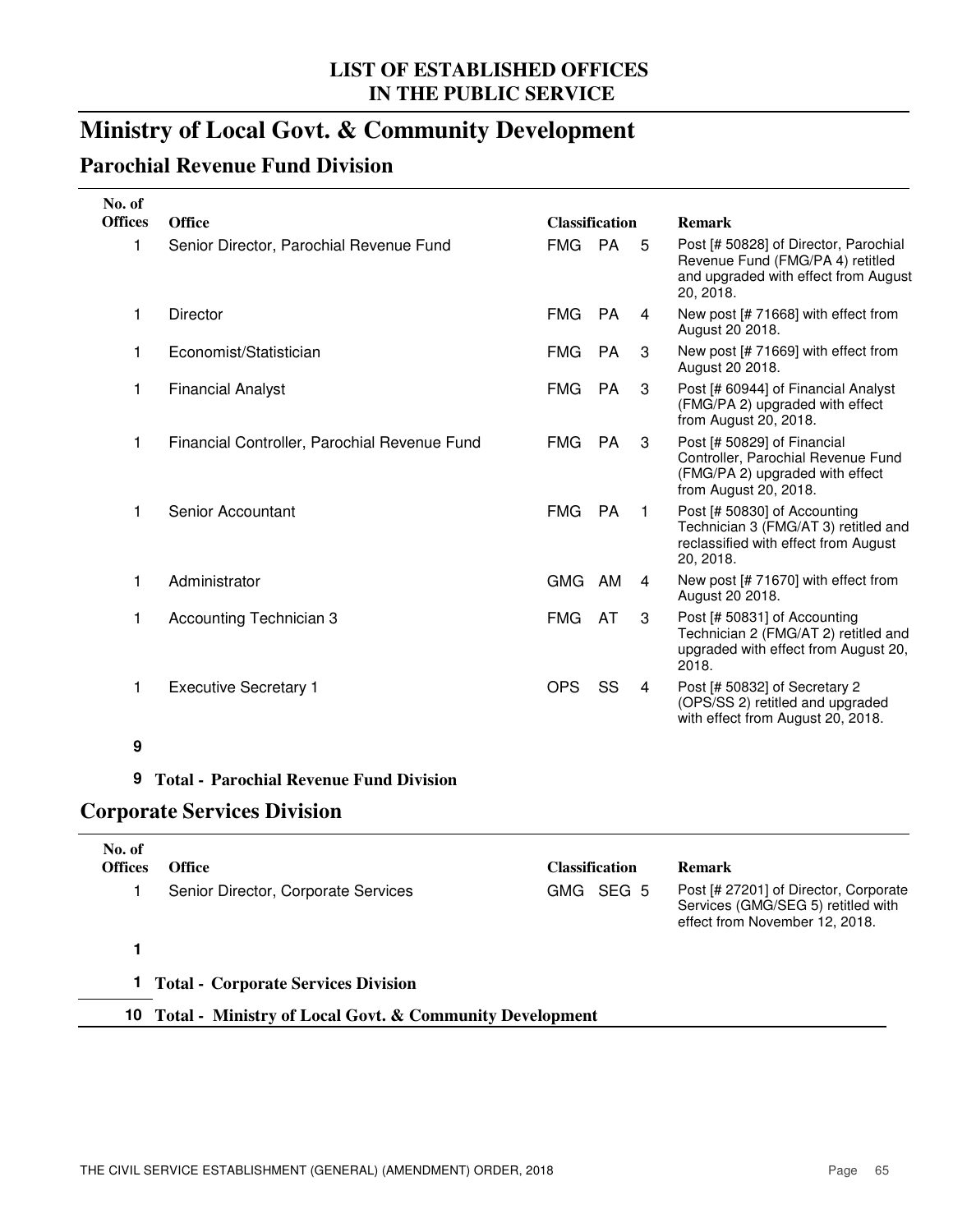## **Ministry of Economic Growth and Job Creation**

## **Executive Management**

| No. of                   |                                                    |                                         |                                                                                                                                            |
|--------------------------|----------------------------------------------------|-----------------------------------------|--------------------------------------------------------------------------------------------------------------------------------------------|
| <b>Offices</b>           | <b>Office</b>                                      | <b>Classification</b>                   | <b>Remark</b>                                                                                                                              |
| 1                        | <b>Executive Secretary 2</b>                       | SS<br><b>OPS</b><br>5                   | Post [# 50716] transferred from the<br>former Ministry of Transport, Works &<br>Housing with effect from March 7,<br>2016.                 |
| 1                        | <b>Executive Secretary 1</b>                       | SS<br><b>OPS</b><br>$\overline{4}$      | Post [# 50917] transferred from the<br>former Ministry of Transport, Works &<br>Housing with effect from March 7,<br>2016.                 |
| $\mathbf 2$              |                                                    |                                         |                                                                                                                                            |
| $\mathbf{2}$             | <b>Total - Executive Management</b>                |                                         |                                                                                                                                            |
|                          | <b>Legal Services Division</b>                     |                                         |                                                                                                                                            |
| No. of<br><b>Offices</b> | <b>Office</b>                                      | <b>Classification</b>                   | <b>Remark</b>                                                                                                                              |
| 1                        | Secretary 2                                        | <b>OPS</b><br>SS<br>$\overline{2}$      | Post [# 12732] transferred from the                                                                                                        |
|                          |                                                    |                                         | former Ministry of Transport, Works &<br>Housing with effect from March 7,<br>2016.                                                        |
| 1                        |                                                    |                                         |                                                                                                                                            |
| <b>Housing</b>           |                                                    |                                         |                                                                                                                                            |
| No. of<br><b>Offices</b> | <b>Office</b>                                      | <b>Classification</b>                   | <b>Remark</b>                                                                                                                              |
| 1                        | Legal Officer                                      | JLG<br>LO<br>$\overline{\phantom{0}}^2$ | C.D. Post [# 64377] transferred from<br>the Ministry of Transport & Mining -<br>Legal Services Division with effect<br>from April 3, 2018. |
| 1                        |                                                    |                                         |                                                                                                                                            |
| Т.                       | <b>Total - Housing</b>                             |                                         |                                                                                                                                            |
| $\mathbf{2}$             | <b>Total - Legal Services Division</b>             |                                         |                                                                                                                                            |
|                          | <b>Corporate Services Division</b>                 |                                         |                                                                                                                                            |
|                          | <b>Human Resource Management &amp; Development</b> |                                         |                                                                                                                                            |
| No. of<br><b>Offices</b> | <b>Office</b>                                      |                                         | <b>Remark</b>                                                                                                                              |
|                          |                                                    | <b>Classification</b><br>OPS SS         |                                                                                                                                            |
| 1                        | Secretary 1                                        | $\blacksquare$ 1                        | Post [# 50993] transferred from the<br>former Ministry of Transport, Works &<br>Housing with effect from March 7,<br>2016.                 |
| 1                        |                                                    |                                         |                                                                                                                                            |

### **1 Total - Human Resource Management & Development**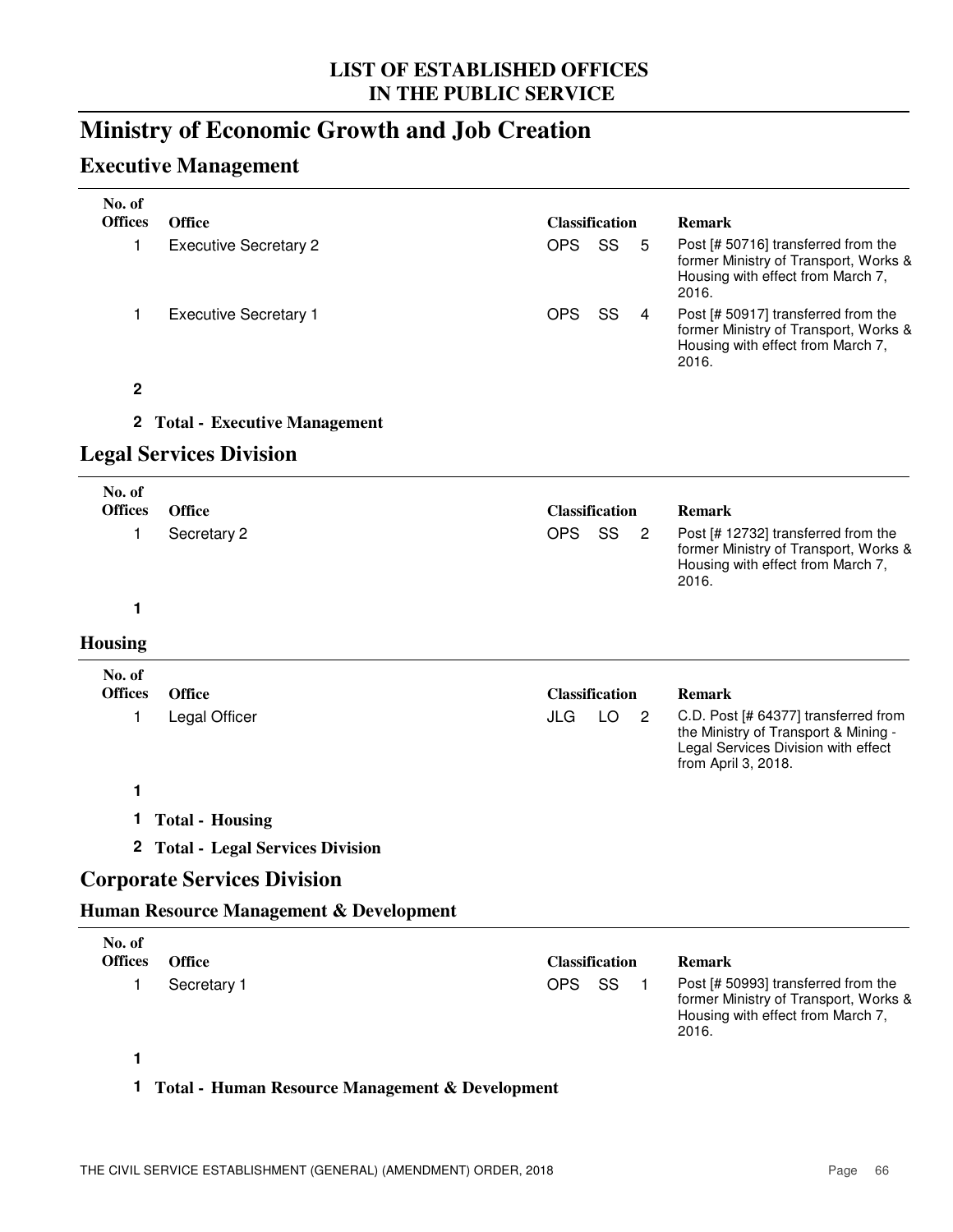## **Ministry of Economic Growth and Job Creation**

## **Corporate Services Division**

### **Administration & Asset Management**

| No. of<br><b>Offices</b> | <b>Office</b>                                                  | <b>Classification</b>          | <b>Remark</b>                                                                                                                                                             |
|--------------------------|----------------------------------------------------------------|--------------------------------|---------------------------------------------------------------------------------------------------------------------------------------------------------------------------|
| 1                        | <b>Telephone Operator</b>                                      | <b>OPS</b><br><b>TO</b><br>- 1 | Post [# 12384] transferred from the<br>former Ministry of Transport, Works &<br>Housing with effect from March 7,<br>2016.                                                |
| 1                        | Attendant                                                      | LMO.<br>TS<br>$\blacksquare$   | Post [# 12572] transferred from the<br>former Ministry of Transport, Works &<br>Housing with effect from March 7,<br>2016.                                                |
| $\overline{2}$           |                                                                |                                |                                                                                                                                                                           |
|                          | 2 Total - Administration & Asset Management                    |                                |                                                                                                                                                                           |
|                          | <b>Documentation/Information &amp; Access Services</b>         |                                |                                                                                                                                                                           |
| <b>Registry Unit</b>     |                                                                |                                |                                                                                                                                                                           |
| No. of                   |                                                                |                                |                                                                                                                                                                           |
| <b>Offices</b>           | <b>Office</b>                                                  | <b>Classification</b>          | <b>Remark</b>                                                                                                                                                             |
| 1                        | <b>Records Officer 1</b>                                       | PIDG RIM 2                     | Post [# 50735] transferred from<br>Policy, Planning & Evaluation<br>Division - Housing Policy Branch with<br>effect from February 19, 2018.                               |
| 3                        | <b>Records Clerk</b>                                           | PIDG RIM 1                     | Three (3) posts [#s 50996, 51032 &<br>64359] transferred from Policy,<br>Planning & Evaluation Division -<br>Housing Policy Branch with effect<br>from February 19, 2018. |
| 4                        |                                                                |                                |                                                                                                                                                                           |
| 4                        | <b>Total - Documentation/Information &amp; Access Services</b> |                                |                                                                                                                                                                           |
| $\mathbf{7}$             | <b>Total - Corporate Services Division</b>                     |                                |                                                                                                                                                                           |
|                          | Policy, Planning & Evaluation Division                         |                                |                                                                                                                                                                           |
|                          | <b>Housing Policy Branch</b>                                   |                                |                                                                                                                                                                           |
|                          |                                                                |                                |                                                                                                                                                                           |
| No. of                   |                                                                |                                |                                                                                                                                                                           |

| .<br><b>Offices</b> | Office                                                   | <b>Classification</b> | Remark                                                                                                                   |
|---------------------|----------------------------------------------------------|-----------------------|--------------------------------------------------------------------------------------------------------------------------|
|                     | Senior Director, Housing Policy Research &<br>Monitoring | GMG SEG 5             | Post [# 12495] of Director, Housing<br>Policy (GMG/SEG 4) retitled and<br>upgraded with effect from February<br>19.2018. |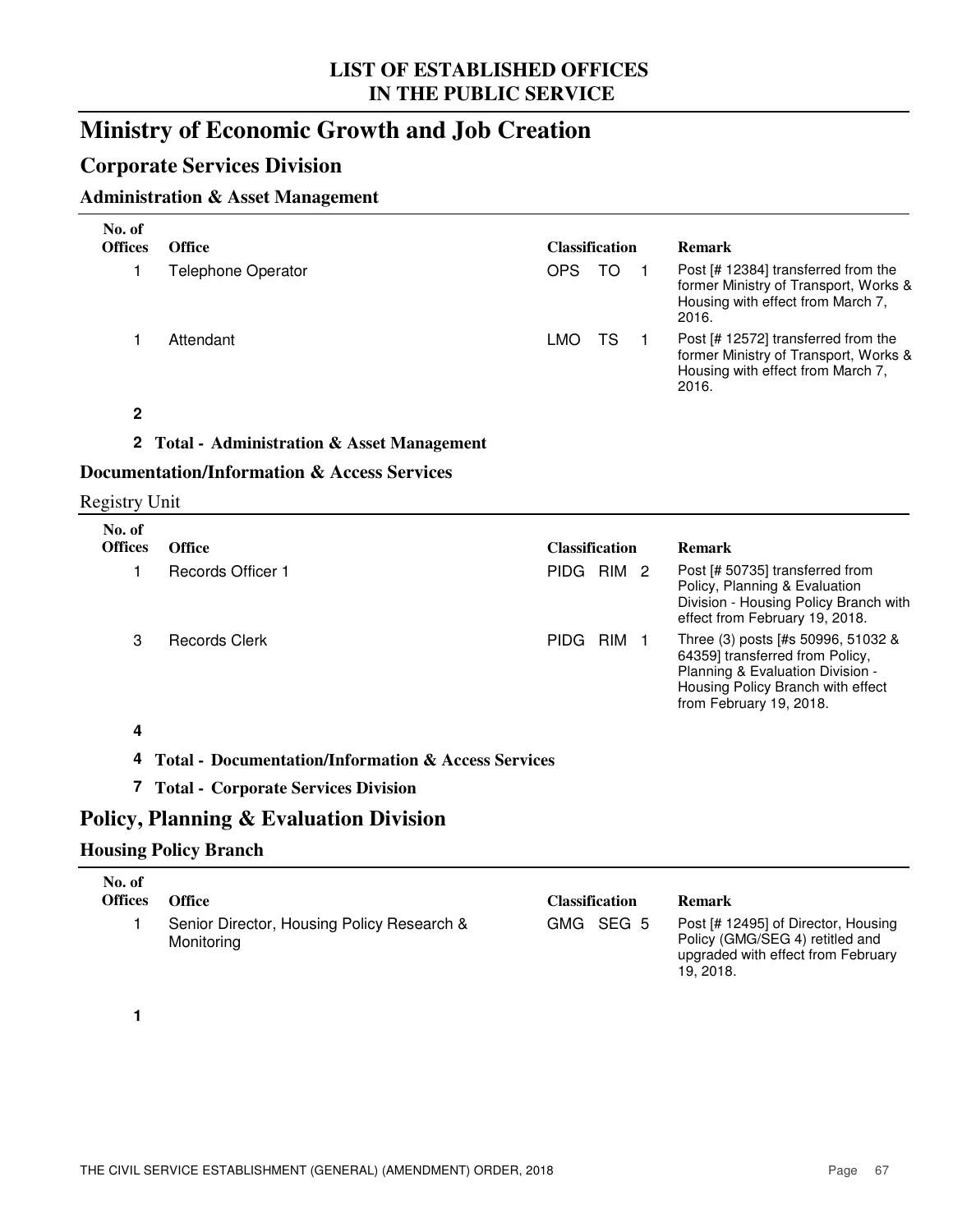## **Ministry of Economic Growth and Job Creation**

## **Policy, Planning & Evaluation Division**

### **Housing Policy Branch**

#### Policy Development & Research

| No. of<br><b>Offices</b> | <b>Office</b>                       | <b>Classification</b> | <b>Remark</b>                                                                                                                  |  |  |  |
|--------------------------|-------------------------------------|-----------------------|--------------------------------------------------------------------------------------------------------------------------------|--|--|--|
|                          | Director, Housing Policy & Research | SEG 4<br>GMG          | Post [# 56405] of Senior Housing<br>Policy Analyst (GMG/SEG 3) retitled<br>and upgraded with effect from<br>February 19, 2018. |  |  |  |
|                          | Director, Housing Sector Monitoring | SEG 3<br>GMG .        | Post [# 58054] of Housing Policy<br>Analyst (GMG/SEG 2) retitled and<br>upgraded with effect from February<br>19.2018.         |  |  |  |
|                          | Housing Sector Monitoring Officer   | SEG 2<br>GMG.         | Post [# 56407] of Assistant Policy<br>Analyst (GMG/SEG 1) retitled and<br>upgraded with effect from February<br>19.2018.       |  |  |  |

### **3**

#### **4 Total - Housing Policy Branch**

#### **Environment & Risk Management Branch**

| No. of<br><b>Offices</b> | <b>Office</b>                                            | <b>Classification</b> | <b>Remark</b>                                                                                                          |  |  |
|--------------------------|----------------------------------------------------------|-----------------------|------------------------------------------------------------------------------------------------------------------------|--|--|
|                          | Director, Environment Policy Development &<br>Monitoring | SEG 4<br>GMG .        | Post [# 12704] of Director, Pollution<br>Control (GMG/SEG 3) retitled and<br>upgraded with effect from May 4.<br>2018. |  |  |
|                          | Director, Environment Policy Monitoring                  | GMG SEG 3             | Post [# 12705] of Director (GMG/SEG<br>1) retitled and upgraded with effect<br>from May 4, 2018.                       |  |  |

### **2**

### **2 Total - Environment & Risk Management Branch**

### **National Development Planning Policy & Monitoring Branch**

| No. of<br><b>Offices</b> | <b>Office</b>                                                         | <b>Classification</b> | <b>Remark</b>                                                                                                                                                                                                      |
|--------------------------|-----------------------------------------------------------------------|-----------------------|--------------------------------------------------------------------------------------------------------------------------------------------------------------------------------------------------------------------|
|                          | Senior Director, National Development Planning<br>Policy & Monitoring | GMG SEG 5             | Post [# 12691] of Senior Director,<br>Dev. Planning Policy & Monitoring<br>(GMG/SEG 5) retitled and transferred<br>from Development, Planning Policy &<br>Monitoring Branch with effect from<br>February 19, 2018. |
|                          | Director, National Development Planning &<br>Monitoring               | SEG 4<br>GMG .        | Post [# 54628] of Director,<br>Development Planning & Monitoring<br>(GMG/SEG 4) retitled and transferred<br>from Development Planning Policy &<br>Monitoring Branch with effect from<br>February 19, 2018.         |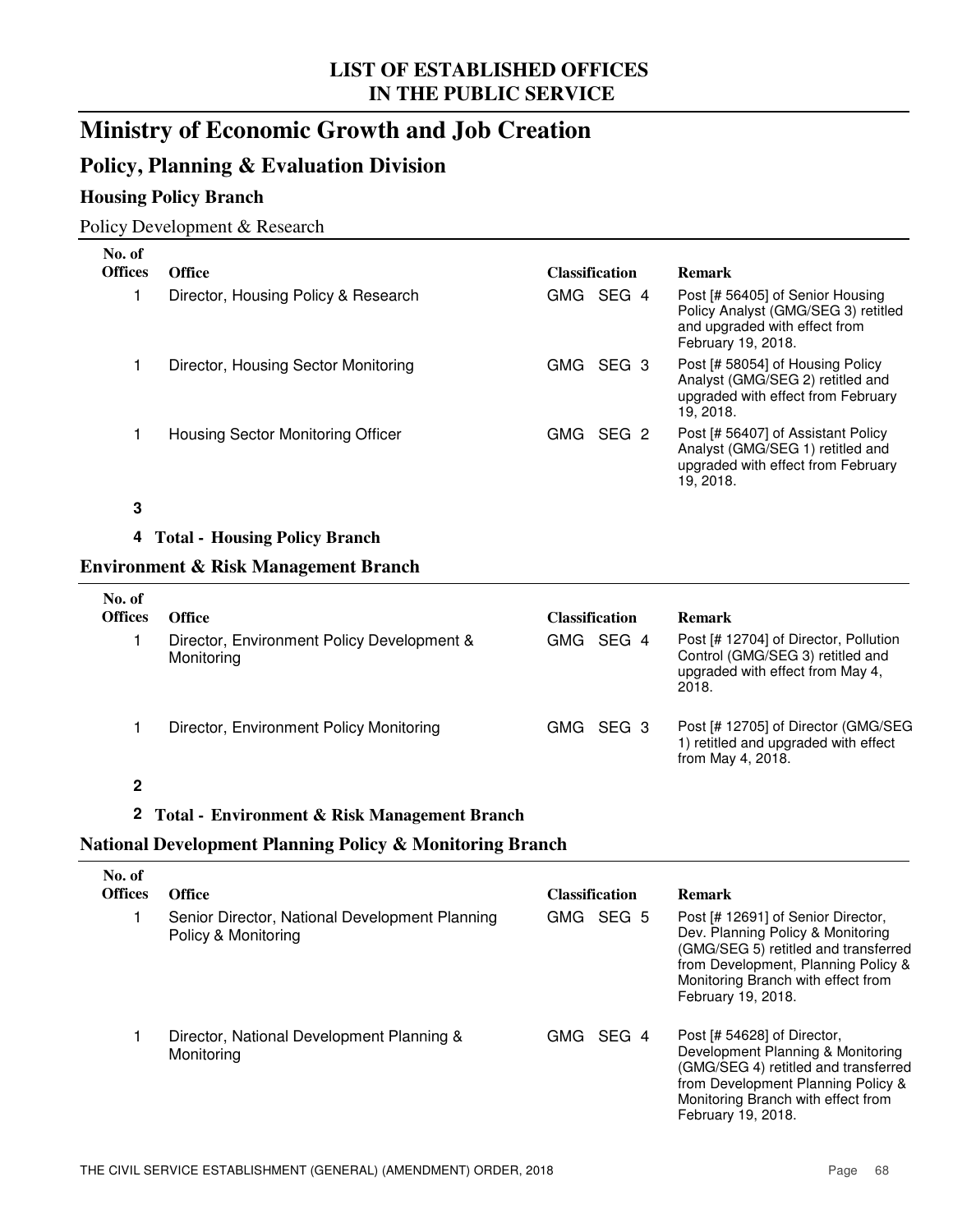## **Ministry of Economic Growth and Job Creation**

### **Policy, Planning & Evaluation Division**

### **National Development Planning Policy & Monitoring Branch**

| <b>Office</b>                  | <b>Classification</b> |    |   | <b>Remark</b>                                                                                                                |
|--------------------------------|-----------------------|----|---|------------------------------------------------------------------------------------------------------------------------------|
| Director, Planning Policy      |                       |    |   | Post [# 12692] transferred from<br>Development Planning Policy &<br>Monitoring Branch with effect from<br>February 19, 2018. |
| Director, Planning Appeals     | <b>GMG</b>            |    |   | Post [# 12693] transferred from<br>Development Planning Policy &<br>Monitoring Branch with effect from<br>February 19, 2018. |
| <b>Planning Policy Officer</b> |                       |    |   | Post [# 12881] transferred from<br>Development Planning Policy &<br>Monitoring Branch with effect from<br>February 19, 2018. |
| <b>Executive Secretary 2</b>   | OPS                   | SS | 5 | Post [# 54461] transferred from<br>Development Planning Policy &<br>Monitoring Branch with effect from<br>February 19, 2018. |
| Administrator                  | <b>GMG</b>            | AM | 4 | Post [# 12695] transferred from<br>Development Planning Policy &<br>Monitoring Branch with effect from<br>February 19, 2018. |
| <b>Processing Officer</b>      | <b>GMG</b>            | AM | 3 | Post [# 12696] transferred from<br>Development Planning Policy &<br>Monitoring Branch with effect from<br>February 19, 2018. |
|                                |                       |    |   | GMG SEG 4<br>SEG <sub>3</sub><br>GMG SEG 2                                                                                   |

#### **8**

#### **8 Total - National Development Planning Policy & Monitoring Branch**

#### **Works Policy Branch**

| No. of<br><b>Offices</b> | <b>Office</b>                                       |       | <b>Classification</b> |   | <b>Remark</b>                                                                                                                      |
|--------------------------|-----------------------------------------------------|-------|-----------------------|---|------------------------------------------------------------------------------------------------------------------------------------|
|                          | Senior Director, Works Policy Research & Monitoring | GMG   | SEG 5                 |   | Post [# 60903] of Director, Works<br>Policy (GMG/SEG 4) retitled and<br>upgraded with effect from February<br>19.2018.             |
|                          | Director, Works Policy & Research                   | GMG . | SEG 4                 |   | Post [# 58553] of Senior Works<br>Policy Officer (GMG/SEG 3) retitled<br>and upgraded with effect from<br>February 19, 2018.       |
|                          | Director, Works Policy Monitoring                   | GMG   | SEG 3                 |   | New post [# 71384] with effect from<br>February 19, 2018.                                                                          |
|                          | <b>Research Officer</b>                             | SOG   | ST                    | 5 | Post [# 12745] transferred from<br>Housing Policy Branch - Policy<br>Development & Research with effect<br>from February 19, 2018. |

#### **4**

**4 Total - Works Policy Branch**

#### **18 Total - Policy, Planning & Evaluation Division**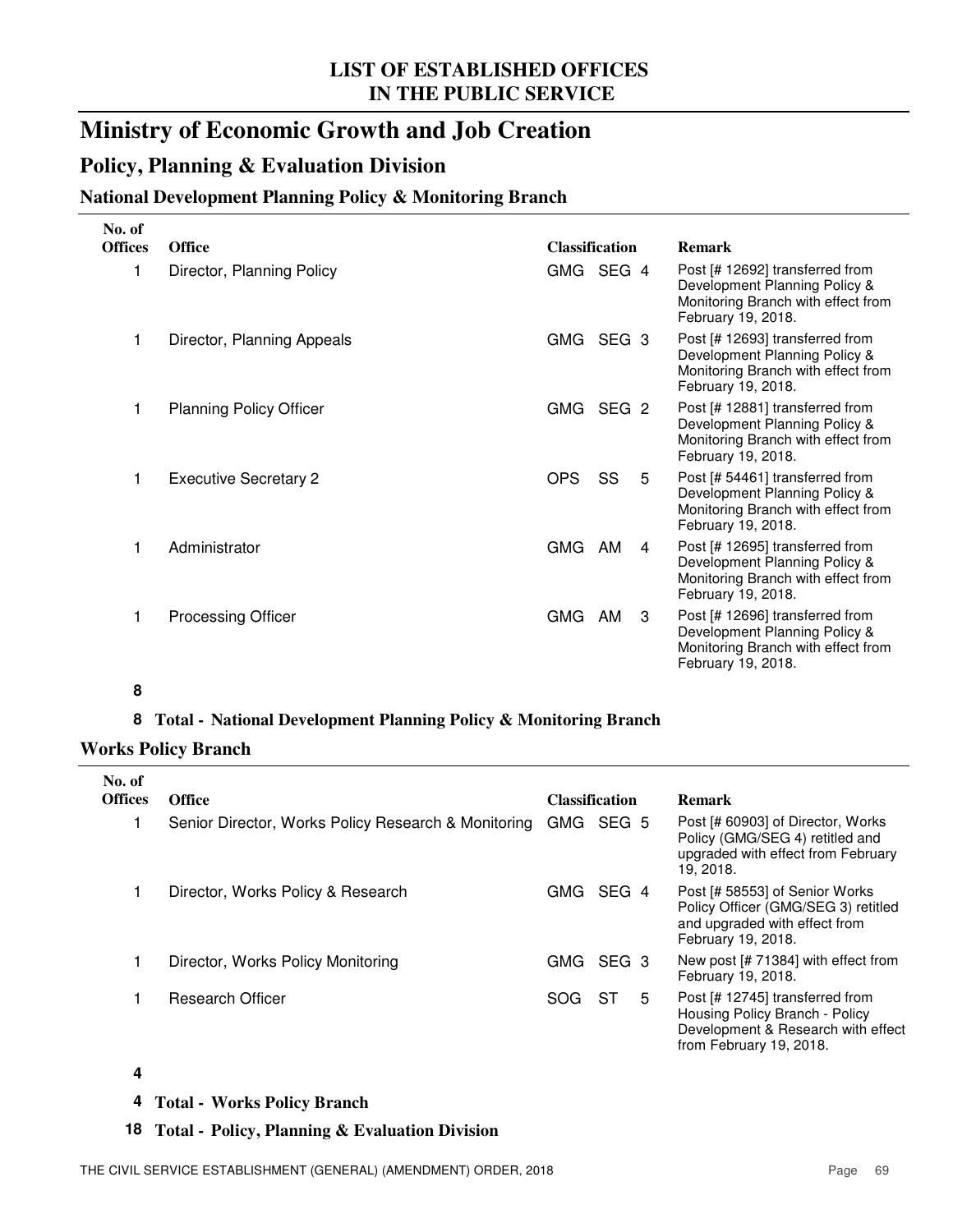## **Ministry of Economic Growth and Job Creation**

**29 Total - Ministry of Economic Growth and Job Creation**

**2389 Total Established Offices**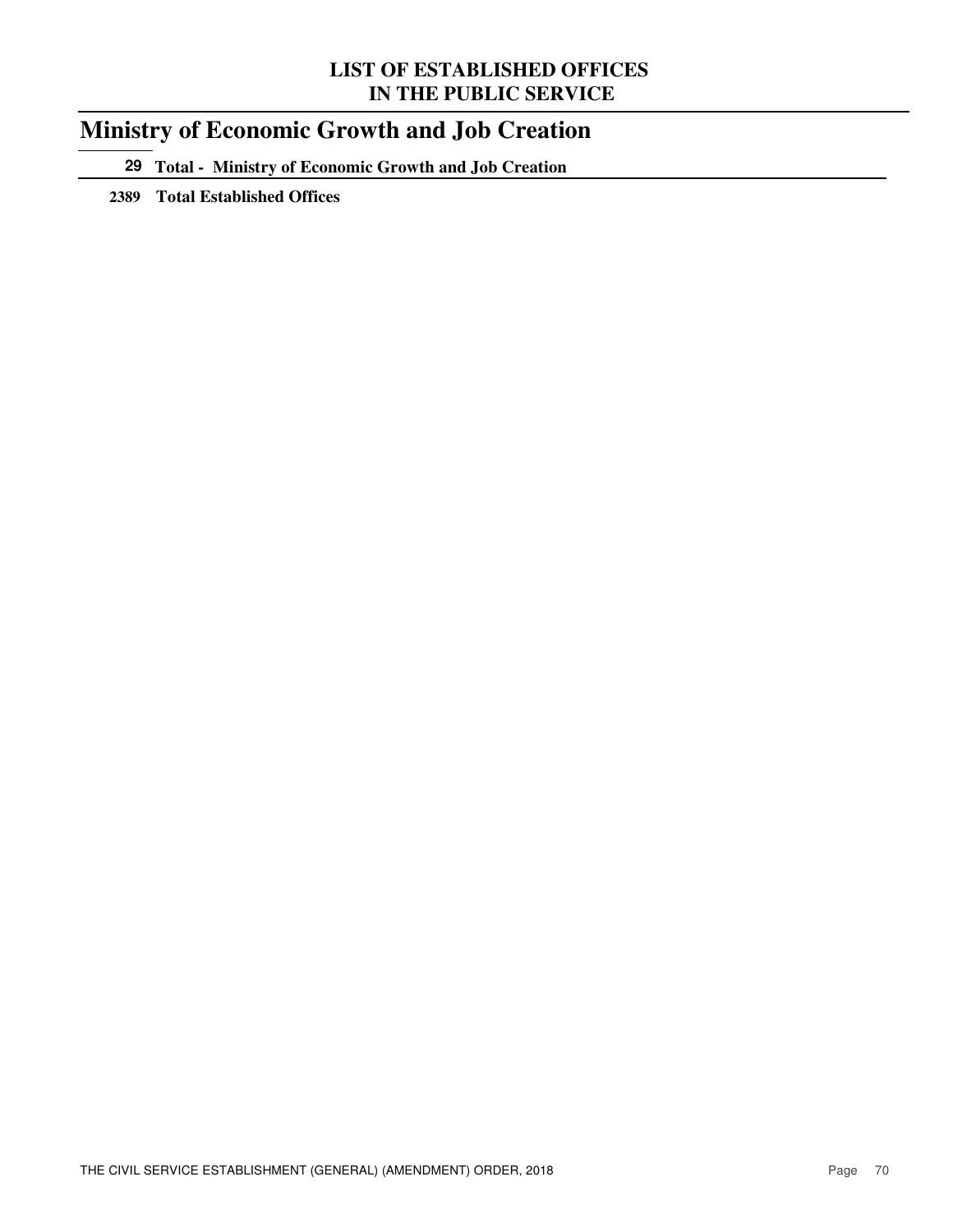#### **SCHEDULE PART IILIST OF SALARY GROUPS AND GRADES**

#### **GENERAL MANAGEMENT GROUP (GMG) PUBLIC MANAGEMENT CATEGORY**

#### **Court Administration Series (GMG/CAS)**

#### GMG/CAS 1

| Existing                    |  |  | \$1,124,305 \$1,152,412 \$1,181,223 \$1,210,753 \$1,241,022 \$1,272,048 \$1,303,849 \$1,336,445 p.a.         |  |  |
|-----------------------------|--|--|--------------------------------------------------------------------------------------------------------------|--|--|
| With effect from 1/4/2017   |  |  | \$1,146,791 \$1,175,461 \$1,204,847 \$1,234,969 \$1,265,843 \$1,297,489 \$1,329,926 \$1,363,174 p.a.         |  |  |
| With effect from $1/4/2018$ |  |  | $$1,204,131$ $$1,234,234$ $$1,265,090$ $$1,296,717$ $$1,329,135$ $$1,362,363$ $$1,396,422$ $$1,431,333$ p.a. |  |  |
| With effect from $1/4/2019$ |  |  | \$1,252,296 \$1,283,603 \$1,315,693 \$1,348,586 \$1,382,300 \$1,416,858 \$1,452,279 \$1,488,586 p.a.         |  |  |
| With effect from $1/4/2020$ |  |  | \$1,314,911 \$1,347,783 \$1,381,478 \$1,416,015 \$1,451,415 \$1,487,701 \$1,524,893 \$1,563,016 p.a.         |  |  |

#### **HEALTH PROFESSIONAL CATEGORY (HPC)**

#### **Health Records Administrators Series (HPC/HR)**

#### HPC/HR 5

| Existing                       |  |  |  | \$1,853,380 \$1,899,714 \$1,947,207 \$1,995,887 \$2,045,784 \$2,096,929 \$2,149,352 \$2,203,086 p.a. |  |
|--------------------------------|--|--|--|------------------------------------------------------------------------------------------------------|--|
| With effect from April 1, 2017 |  |  |  | \$1,946,049 \$1,994,700 \$2,044,567 \$2,095,681 \$2,148,073 \$2,201,775 \$2,256,820 \$2,313,240 p.a. |  |
| With effect from April 1, 2018 |  |  |  | \$1,984,969 \$2,034,594 \$2,085,459 \$2,137,595 \$2,191,035 \$2,245,811 \$2,301,956 \$2,359,505 p.a. |  |
| With effect from April 1, 2019 |  |  |  | \$2,064,368 \$2,115,977 \$2,168,877 \$2,223,099 \$2,278,676 \$2,335,643 \$2,394,034 \$2,453,885 p.a. |  |
| With effect from April 1, 2020 |  |  |  | \$2,167,587 \$2,221,776 \$2,277,321 \$2,334,254 \$2,392,610 \$2,452,425 \$2,513,736 \$2,576,579 p.a. |  |
|                                |  |  |  |                                                                                                      |  |

#### HPC/HR 4

Existing \$1,598,927 \$1,638,900 \$1,679,872 \$1,721,869 \$1,764,916 \$1,809,039 \$1,854,265 \$1,900,621 p.a. With effect from April 1, 2017 \$1,678,873 \$1,720,845 \$1,763,866 \$1,807,963 \$1,853,162 \$1,899,491 \$1,946,978 \$1,995,652 p.a. With effect from April 1, 2018 \$1,712,450 \$1,755,262 \$1,799,143 \$1,844,122 \$1,890,225 \$1,937,481 \$1,985,918 \$2,035,565 p.a. With effect from April 1, 2019 \$1,780,948 \$1,825,472 \$1,871,109 \$1,917,887 \$1,965,834 \$2,014,980 \$2,065,354 \$2,116,988 p.a. With effect from April 1, 2020 \$1,869,996 \$1,916,746 \$1,964,664 \$2,013,781 \$2,064,126 \$2,115,729 \$2,168,622 \$2,222,838 p.a.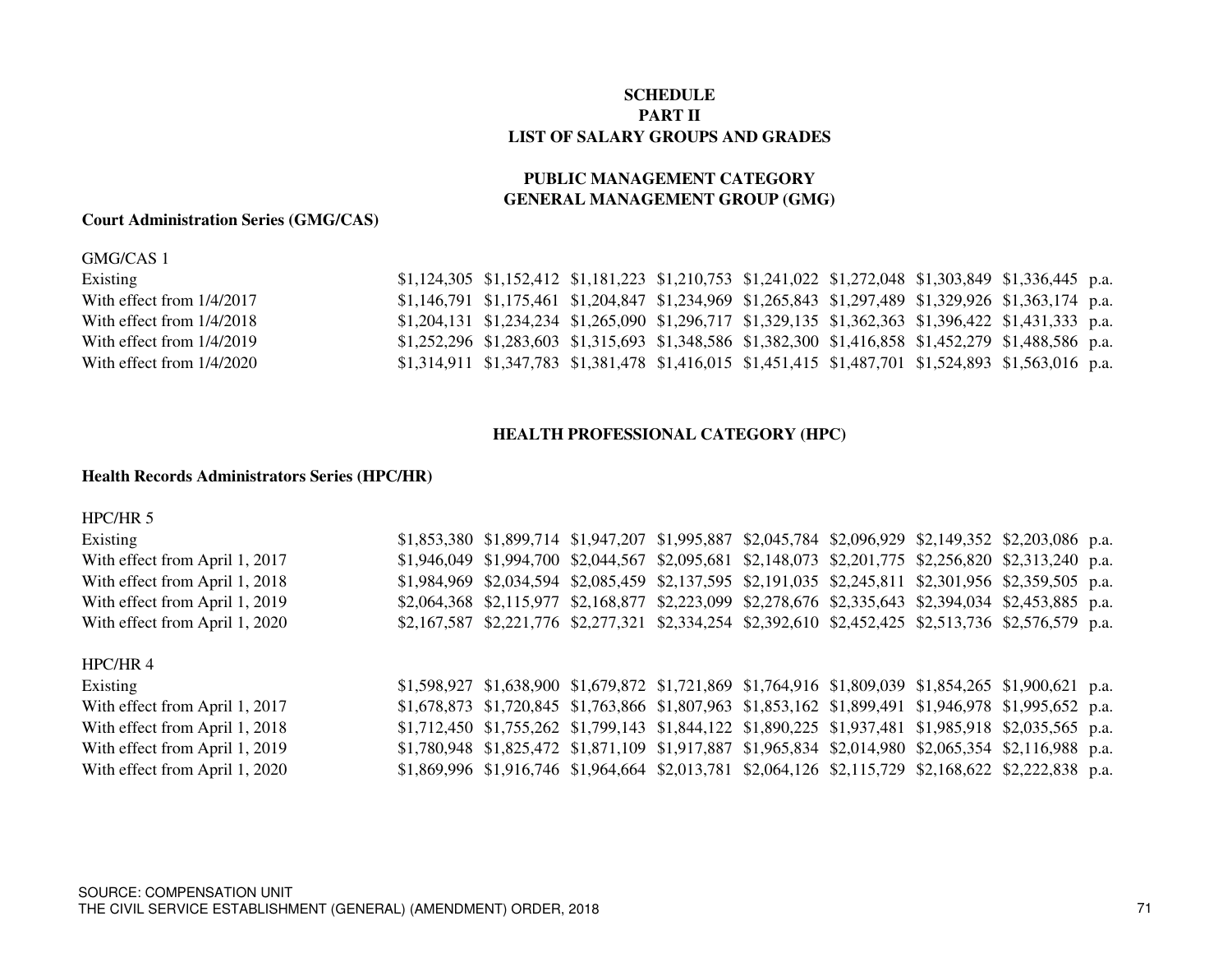#### HEALTH PROFESSIONAL CATEGORY (HPC) (Cont'd)

Health Records Administrators Series (HPC/HR) (Cont'd)

#### HPC/HR 3

| Existing                       |  |  | \$1,389,175 \$1,423,904 \$1,459,502 \$1,495,990 \$1,533,389 \$1,571,724 \$1,611,017 \$1,651,293 p.a. |  |  |
|--------------------------------|--|--|------------------------------------------------------------------------------------------------------|--|--|
| With effect from April 1, 2017 |  |  | \$1,458,634 \$1,495,100 \$1,532,477 \$1,570,789 \$1,610,059 \$1,650,310 \$1,691,568 \$1,733,857 p.a. |  |  |
| With effect from April 1, 2018 |  |  | \$1,487,806 \$1,525,002 \$1,563,127 \$1,602,205 \$1,642,260 \$1,683,316 \$1,725,399 \$1,768,534 p.a. |  |  |
| With effect from April 1, 2019 |  |  | \$1,547,319 \$1,586,002 \$1,625,652 \$1,666,293 \$1,707,950 \$1,750,649 \$1,794,415 \$1,839,276 p.a. |  |  |
| With effect from April 1, 2020 |  |  | \$1,624,685 \$1,665,302 \$1,706,934 \$1,749,608 \$1,793,348 \$1,838,182 \$1,884,136 \$1,931,239 p.a. |  |  |
|                                |  |  |                                                                                                      |  |  |

#### HPC/HR 2

| Existing                       | \$1,195,018 \$1,224,893 \$1,255,516 \$1,286,904 \$1,319,076 \$1,352,053 \$1,385,854 \$1,420,501 p.a. |  |  |  |  |
|--------------------------------|------------------------------------------------------------------------------------------------------|--|--|--|--|
| With effect from April 1, 2017 | \$1,254,769 \$1,286,138 \$1,318,291 \$1,351,249 \$1,385,030 \$1,419,656 \$1,455,147 \$1,491,526 p.a. |  |  |  |  |
| With effect from April 1, 2018 | \$1,279,864 \$1,311,861 \$1,344,657 \$1,378,274 \$1,412,731 \$1,448,049 \$1,484,250 \$1,521,356 p.a. |  |  |  |  |
| With effect from April 1, 2019 | \$1,331,059 \$1,364,335 \$1,398,444 \$1,433,405 \$1,469,240 \$1,505,971 \$1,543,620 \$1,582,210 p.a. |  |  |  |  |
| With effect from April 1, 2020 | \$1,397,612 \$1,432,552 \$1,468,366 \$1,505,075 \$1,542,702 \$1,581,269 \$1,620,801 \$1,661,321 p.a. |  |  |  |  |

#### HPC/HR 1

| Existing                       |  |  |  | $$1,061,168$ $$1,087,697$ $$1,114,889$ $$1,142,762$ $$1,171,331$ $$1,200,614$ $$1,230,629$ $$1,261,395$ p.a. |  |
|--------------------------------|--|--|--|--------------------------------------------------------------------------------------------------------------|--|
| With effect from April 1, 2017 |  |  |  | \$1,114,226 \$1,142,082 \$1,170,634 \$1,199,900 \$1,229,897 \$1,260,645 \$1,292,161 \$1,324,465 p.a.         |  |
| With effect from April 1, 2018 |  |  |  | \$1,136,511 \$1,164,923 \$1,194,047 \$1,223,898 \$1,254,495 \$1,285,858 \$1,318,004 \$1,350,954 p.a.         |  |
| With effect from April 1, 2019 |  |  |  | \$1,181,971 \$1,211,520 \$1,241,808 \$1,272,854 \$1,304,675 \$1,337,292 \$1,370,724 \$1,404,992 p.a.         |  |
| With effect from April 1, 2020 |  |  |  | \$1,241,070 \$1,272,096 \$1,303,899 \$1,336,496 \$1,369,909 \$1,404,156 \$1,439,260 \$1,475,242 p.a.         |  |

#### **Registered Nurses Series (HPC/RN)**

| HPC/RN 8             |           |           |           |           |           |           |           |                |
|----------------------|-----------|-----------|-----------|-----------|-----------|-----------|-----------|----------------|
| Existing             | 2,933,601 | 3,006,941 | 3,082,114 | 3,159,167 | 3,238,146 | 3,319,100 | 3,402,077 | 3,487,129 p.a. |
| W.E.F. April 1, 2017 | 3,080,281 | 3,157,288 | 3,236,220 | 3,317,125 | 3,400,054 | 3,485,055 | 3,572,181 | 3,661,486 p.a. |
| W.E.F. April 1, 2018 | 3,141,886 | 3,220,433 | 3,300,944 | 3,383,468 | 3,468,055 | 3,554,756 | 3,643,625 | 3,734,715 p.a. |
| W.E.F. April 1, 2019 | 3,267,562 | 3,349,251 | 3,432,982 | 3,518,807 | 3,606,777 | 3,696,946 | 3,789,370 | 3,884,104 p.a. |
| W.E.F. April 1, 2020 | 3,430,940 | 3,516,713 | 3,604,631 | 3,694,747 | 3,787,116 | 3,881,793 | 3,978,838 | 4,078,309 p.a. |
| HPC/RN 7             |           |           |           |           |           |           |           |                |
| Existing             | 2,517,020 | 2,579,946 | 2,644,444 | 2,710,555 | 2,778,319 | 2,847,777 | 2,918,972 | 2,991,946 p.a. |
| W.E.F. April 1, 2017 | 2,642,871 | 2,708,943 | 2,776,666 | 2,846,083 | 2,917,235 | 2,990,166 | 3,064,920 | 3,141,543 p.a. |
| W.E.F. April 1, 2018 | 2,695,728 | 2,763,122 | 2,832,200 | 2,903,005 | 2,975,580 | 3,049,969 | 3,126,219 | 3,204,374 p.a. |
| W.E.F. April 1, 2019 | 2,803,558 | 2,873,647 | 2,945,488 | 3,019,125 | 3,094,603 | 3,171,968 | 3,251,267 | 3,332,549 p.a. |
| W.E.F. April 1, 2020 | 2,943,736 | 3,017,329 | 3,092,762 | 3,170,081 | 3,249,333 | 3,330,567 | 3,413,831 | 3,499,176 p.a. |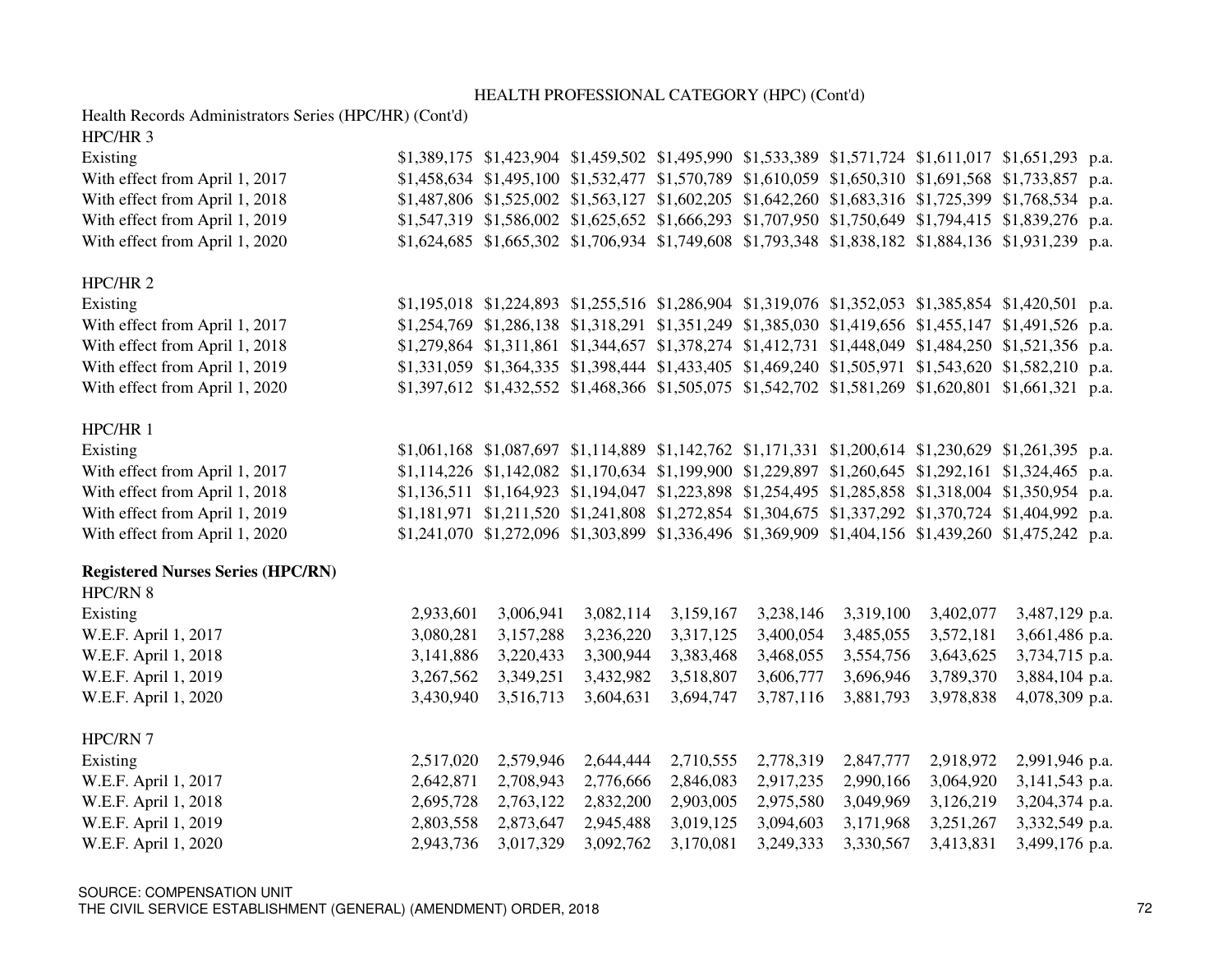#### HEALTH PROFESSIONAL CATEGORY (HPC) (Cont'd)

| Registered Nurses Series (HPC/RN) (Cont'd) |           |           |           |           |           |           |           |                |
|--------------------------------------------|-----------|-----------|-----------|-----------|-----------|-----------|-----------|----------------|
| HPC/RN 6                                   |           |           |           |           |           |           |           |                |
| Existing                                   | 2,166,288 | 2,220,445 | 2,275,956 | 2,332,855 | 2,391,176 | 2,450,956 | 2,512,230 | 2,575,035 p.a. |
| W.E.F. April 1, 2017                       | 2,274,602 | 2,331,467 | 2,389,754 | 2,449,498 | 2,510,735 | 2,573,504 | 2,637,841 | 2,703,787 p.a. |
| W.E.F. April 1, 2018                       | 2,320,094 | 2,378,097 | 2,437,549 | 2,498,488 | 2,560,950 | 2,624,974 | 2,690,598 | 2,757,863 p.a. |
| W.E.F. April 1, 2019                       | 2,412,898 | 2,473,220 | 2,535,051 | 2,598,427 | 2,663,388 | 2,729,973 | 2,798,222 | 2,868,177 p.a. |
| W.E.F. April 1, 2020                       | 2,533,543 | 2,596,881 | 2,661,803 | 2,728,349 | 2,796,557 | 2,866,471 | 2,938,133 | 3,011,586 p.a. |
| HPC/RN 5                                   |           |           |           |           |           |           |           |                |
| Existing                                   | 1,853,380 | 1,899,714 | 1,947,207 | 1,995,887 | 2,045,784 | 2,096,929 | 2,149,352 | 2,203,086 p.a. |
| W.E.F. April 1, 2017                       | 1,946,049 | 1,994,700 | 2,044,567 | 2,095,681 | 2,148,073 | 2,201,775 | 2,256,820 | 2,313,240 p.a. |
| W.E.F. April 1, 2018                       | 1,984,969 | 2,034,594 | 2,085,459 | 2,137,595 | 2,191,035 | 2,245,811 | 2,301,956 | 2,359,505 p.a. |
| W.E.F. April 1, 2019                       | 2,064,368 | 2,115,977 | 2,168,877 | 2,223,099 | 2,278,676 | 2,335,643 | 2,394,034 | 2,453,885 p.a. |
| W.E.F. April 1, 2020                       | 2,167,587 | 2,221,776 | 2,277,321 | 2,334,254 | 2,392,610 | 2,452,425 | 2,513,736 | 2,576,579 p.a. |
| HPC/RN 4                                   |           |           |           |           |           |           |           |                |
| Existing                                   | 1,598,927 | 1,638,900 | 1,679,872 | 1,721,869 | 1,764,916 | 1,809,039 | 1,854,265 | 1,900,621 p.a. |
| W.E.F. April 1, 2017                       | 1,678,873 | 1,720,845 | 1,763,866 | 1,807,963 | 1,853,162 | 1,899,491 | 1,946,978 | 1,995,652 p.a. |
| W.E.F. April 1, 2018                       | 1,712,450 | 1,755,262 | 1,799,143 | 1,844,122 | 1,890,225 | 1,937,481 | 1,985,918 | 2,035,565 p.a. |
| W.E.F. April 1, 2019                       | 1,780,948 | 1,825,472 | 1,871,109 | 1,917,887 | 1,965,834 | 2,014,980 | 2,065,354 | 2,116,988 p.a. |
| W.E.F. April 1, 2020                       | 1,869,996 | 1,916,746 | 1,964,664 | 2,013,781 | 2,064,126 | 2,115,729 | 2,168,622 | 2,222,838 p.a. |
| HPC/RN 3                                   |           |           |           |           |           |           |           |                |
| Existing                                   | 1,389,175 | 1,423,904 | 1,459,502 | 1,495,990 | 1,533,389 | 1,571,724 | 1,611,017 | 1,651,293 p.a. |
| W.E.F. April 1, 2017                       | 1,458,634 | 1,495,100 | 1,532,477 | 1,570,789 | 1,610,059 | 1,650,310 | 1,691,568 | 1,733,857 p.a. |
| W.E.F. April 1, 2018                       | 1,487,806 | 1,525,002 | 1,563,127 | 1,602,205 | 1,642,260 | 1,683,316 | 1,725,399 | 1,768,534 p.a. |
| W.E.F. April 1, 2019                       | 1,547,319 | 1,586,002 | 1,625,652 | 1,666,293 | 1,707,950 | 1,750,649 | 1,794,415 | 1,839,276 p.a. |
| W.E.F. April 1, 2020                       | 1,624,685 | 1,665,302 | 1,706,934 | 1,749,608 | 1,793,348 | 1,838,182 | 1,884,136 | 1,931,239 p.a. |
| HPC/RN 2                                   |           |           |           |           |           |           |           |                |
| Existing                                   | 1,195,018 | 1,224,893 | 1,255,516 | 1,286,904 | 1,319,076 | 1,352,053 | 1,385,854 | 1,420,501 p.a. |
| W.E.F. April 1, 2017                       | 1,254,769 | 1,286,138 | 1,318,291 | 1,351,249 | 1,385,030 | 1,419,656 | 1,455,147 | 1,491,526 p.a. |
| W.E.F. April 1, 2018                       | 1,279,864 | 1,311,861 | 1,344,657 | 1,378,274 | 1,412,731 | 1,448,049 | 1,484,250 | 1,521,356 p.a. |
| W.E.F. April 1, 2019                       | 1,331,059 | 1,364,335 | 1,398,444 | 1,433,405 | 1,469,240 | 1,505,971 | 1,543,620 | 1,582,210 p.a. |
| W.E.F. April 1, 2020                       | 1,397,612 | 1,432,552 | 1,468,366 | 1,505,075 | 1,542,702 | 1,581,269 | 1,620,801 | 1,661,321 p.a. |

SOURCE: COMPENSATION UNITTHE CIVIL SERVICE ESTABLISHMENT (GENERAL) (AMENDMENT) ORDER, 2018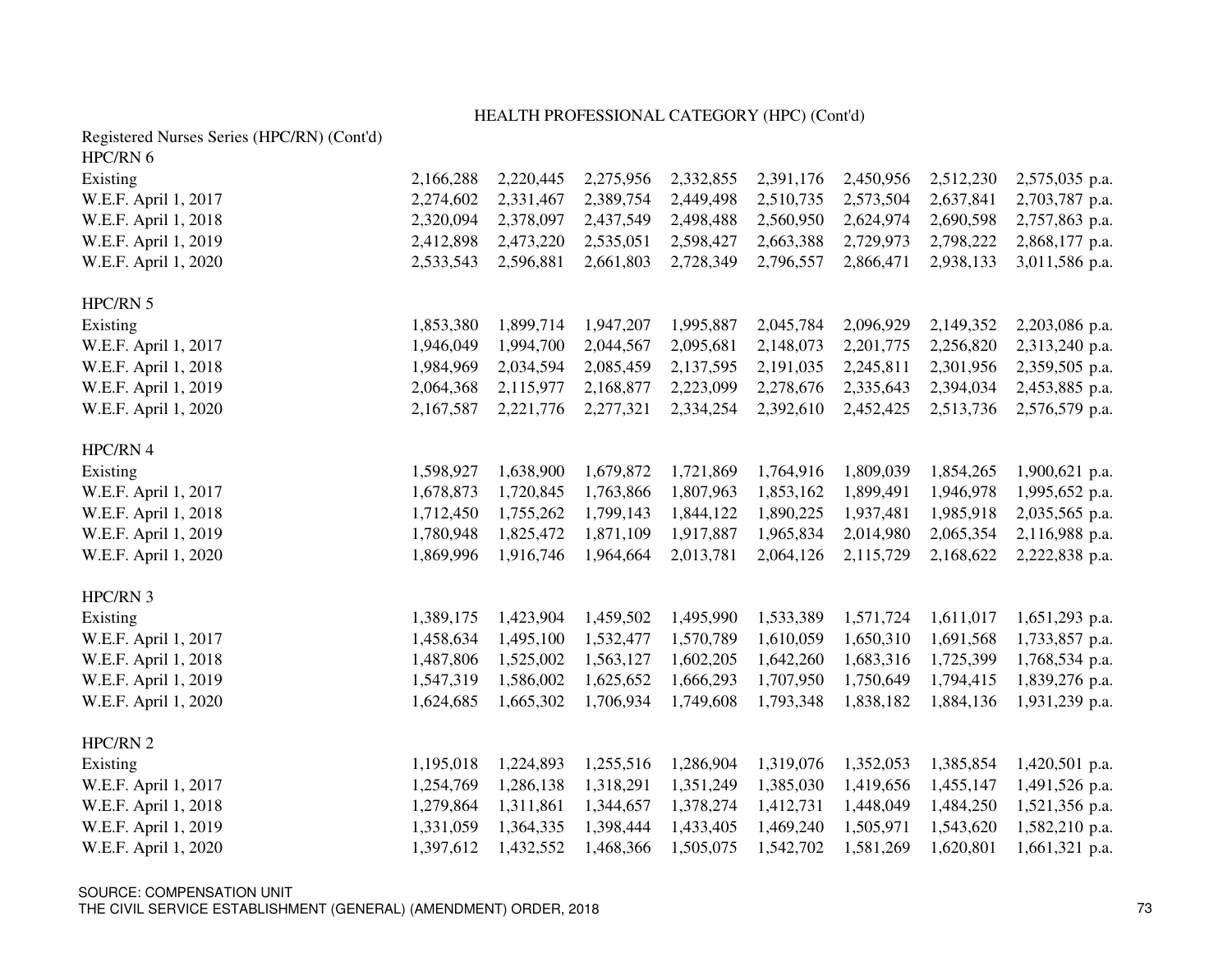| Registered Nurses Series (HPC/RN) (Cont'd) |           |         |  |  |                                                                                          |
|--------------------------------------------|-----------|---------|--|--|------------------------------------------------------------------------------------------|
| HPC/RN 1                                   |           |         |  |  |                                                                                          |
| Existing                                   | 942.802   | 966.372 |  |  | 990,532 1,015,295 1,040,677 1,066,694 1,093,362 1,120,696 p.a.                           |
| W.E.F. April 1, 2017                       | 989.942   |         |  |  | $1,014,691$ $1,040,058$ $1,066,060$ $1,092,711$ $1,120,029$ $1,148,030$ $1,176,730$ p.a. |
| W.E.F. April 1, 2018                       |           |         |  |  | 1,009,741 1,034,985 1,060,859 1,087,381 1,114,565 1,142,430 1,170,990 1,200,265 p.a.     |
| W.E.F. April 1, 2019                       | 1.050.131 |         |  |  | 1,076,384 1,103,294 1,130,876 1,159,148 1,188,127 1,217,830 1,248,276 p.a.               |
| W.E.F. April 1, 2020                       |           |         |  |  | 1,102,637 1,130,203 1,158,458 1,187,420 1,217,105 1,247,533 1,278,721 1,310,689 p.a.     |

#### **HEALTH TECHNICIAN & ASSOCIATE PROFESSIONAL CATEGORY (HTAC)**

#### **Health Records Clerks/Technicians Series (HTAC/HRT)**

| HTAC/HRT 2                     |           |             |             |             |                                                                       |             |                                                          |                                |      |
|--------------------------------|-----------|-------------|-------------|-------------|-----------------------------------------------------------------------|-------------|----------------------------------------------------------|--------------------------------|------|
| Existing                       | \$842,952 | \$864,026   | \$885,626   | \$907,767   | \$930,461                                                             | \$953,723   | \$977,566                                                | $$1,002,005$ p.a.              |      |
| With effect from April 1, 2017 | \$885,100 | \$907,227   | \$929,908   | \$953,155   | \$976,984                                                             | \$1,001,409 |                                                          | $$1,026,444$ $$1,052,105$ p.a. |      |
| With effect from April 1, 2018 | \$902,802 | \$925,372   | \$948,506   | \$972,219   | \$996,524                                                             |             | $$1,021,437$ $$1,046,973$ $$1,073,147$ p.a.              |                                |      |
| With effect from April 1, 2019 | \$938,914 | \$962,386   | \$986,446   | \$1,011,107 |                                                                       |             | $$1,036,385$ $$1,062,295$ $$1,088,852$ $$1,116,073$ p.a. |                                |      |
| With effect from April 1, 2020 | \$985,859 | \$1,010,506 | \$1,035,768 |             | $$1,061,663$ $$1,088,204$ $$1,115,409$ $$1,143,295$ $$1,171,877$ p.a. |             |                                                          |                                |      |
| HTAC/HRT 1                     |           |             |             |             |                                                                       |             |                                                          |                                |      |
| Existing                       | \$628,043 | \$643,744   | \$659,837   | \$676,333   | \$693,241                                                             | \$710,572   | \$728,337                                                | \$746,545                      | p.a. |
| With effect from April 1, 2017 | \$659,445 | \$675,931   | \$692,829   | \$710,150   | \$727,903                                                             | \$746,101   | \$764,754                                                | \$783,872                      | p.a. |
| With effect from April 1, 2018 | \$672,634 | \$689,449   | \$706,686   | \$724,353   | \$742,462                                                             | \$761,023   | \$780,049                                                | \$799,550                      | p.a. |
| With effect from April 1, 2019 | \$699,539 | \$717,027   | \$734,953   | \$753,327   | \$772,160                                                             | \$791,464   | \$811,251                                                | \$831,532                      | p.a. |
| With effect from April 1, 2020 | \$734,516 | \$752,879   | \$771,701   | \$790,993   | \$810,768                                                             | \$831,037   | \$851,813                                                | \$873,108                      | p.a. |
|                                |           |             |             |             |                                                                       |             |                                                          |                                |      |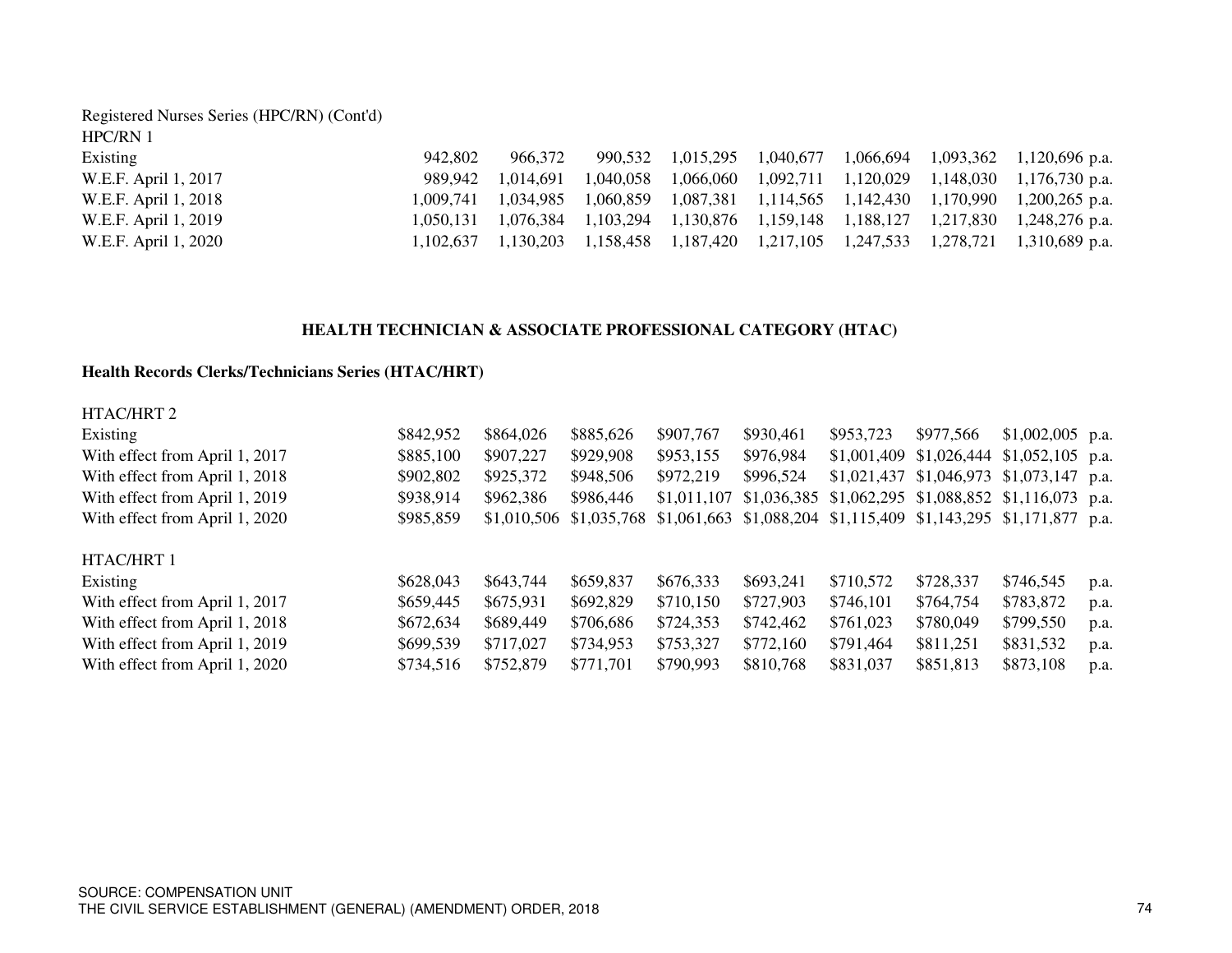## **SCHEDULE PART III**

### **LIST OF ABOLISHED OFFICES**

## **Auditor General's Department**

### **Performance Audit**

#### **Economic Assessment**

| No. of                  |                                                    |                                     |                                                                                      |
|-------------------------|----------------------------------------------------|-------------------------------------|--------------------------------------------------------------------------------------|
| <b>Offices</b><br>1     | <b>Posts</b><br><b>Assistant Auditor</b>           | <b>Classification</b><br>AUGD AGS 4 | <b>Remarks</b><br>Post [# 96] abolished with effect from                             |
|                         |                                                    |                                     | May 28, 2018.                                                                        |
| 1                       |                                                    |                                     |                                                                                      |
| 1                       | <b>Total-Economic Assessment</b>                   |                                     |                                                                                      |
| 1                       | <b>Total Performance Audit</b>                     |                                     |                                                                                      |
|                         | <b>Assurance Audit</b>                             |                                     |                                                                                      |
| <b>Compliance Audit</b> |                                                    |                                     |                                                                                      |
| No. of                  |                                                    |                                     |                                                                                      |
| <b>Offices</b>          | <b>Posts</b>                                       | <b>Classification</b>               | <b>Remarks</b>                                                                       |
| 5                       | <b>Assistant Auditor</b>                           | AUGD AGS 4                          | Five (5) posts [#s 90, 115 & 118-120]<br>abolished with effect from May 28,<br>2018. |
| 5                       |                                                    |                                     |                                                                                      |
| 5                       | <b>Total-Compliance Audit</b>                      |                                     |                                                                                      |
| <b>Financial Audit</b>  |                                                    |                                     |                                                                                      |
| No. of                  |                                                    |                                     |                                                                                      |
| <b>Offices</b>          | <b>Posts</b>                                       | <b>Classification</b>               | <b>Remarks</b>                                                                       |
| 5                       | <b>Audit Clerk</b>                                 | AUGD AGS 3                          | Five (5) posts [#s 129, 131 & 133-5]<br>abolished with effect from May 28,<br>2018.  |
| 5                       |                                                    |                                     |                                                                                      |
| 5                       | <b>Total-Financial Audit</b>                       |                                     |                                                                                      |
| 10                      | <b>Total Assurance Audit</b>                       |                                     |                                                                                      |
| 11                      | <b>Total- Auditor General's Department</b>         |                                     |                                                                                      |
|                         |                                                    |                                     |                                                                                      |
|                         | Ministry of Culture, Gender, Entertainment & Sport |                                     |                                                                                      |
| <b>Executive Office</b> |                                                    |                                     |                                                                                      |
| No. of                  |                                                    |                                     |                                                                                      |
| <b>Offices</b>          | <b>Posts</b>                                       | <b>Classification</b>               | <b>Remarks</b>                                                                       |
| 1                       | Director, Project Management & Implementation      | SOG ST<br>8                         | Post [#71385] abolished with effect                                                  |

**1**

**1 TotalExecutive Office**

#### **1 Total- Ministry of Culture, Gender, Entertainment & Sport**

from April 3, 2018.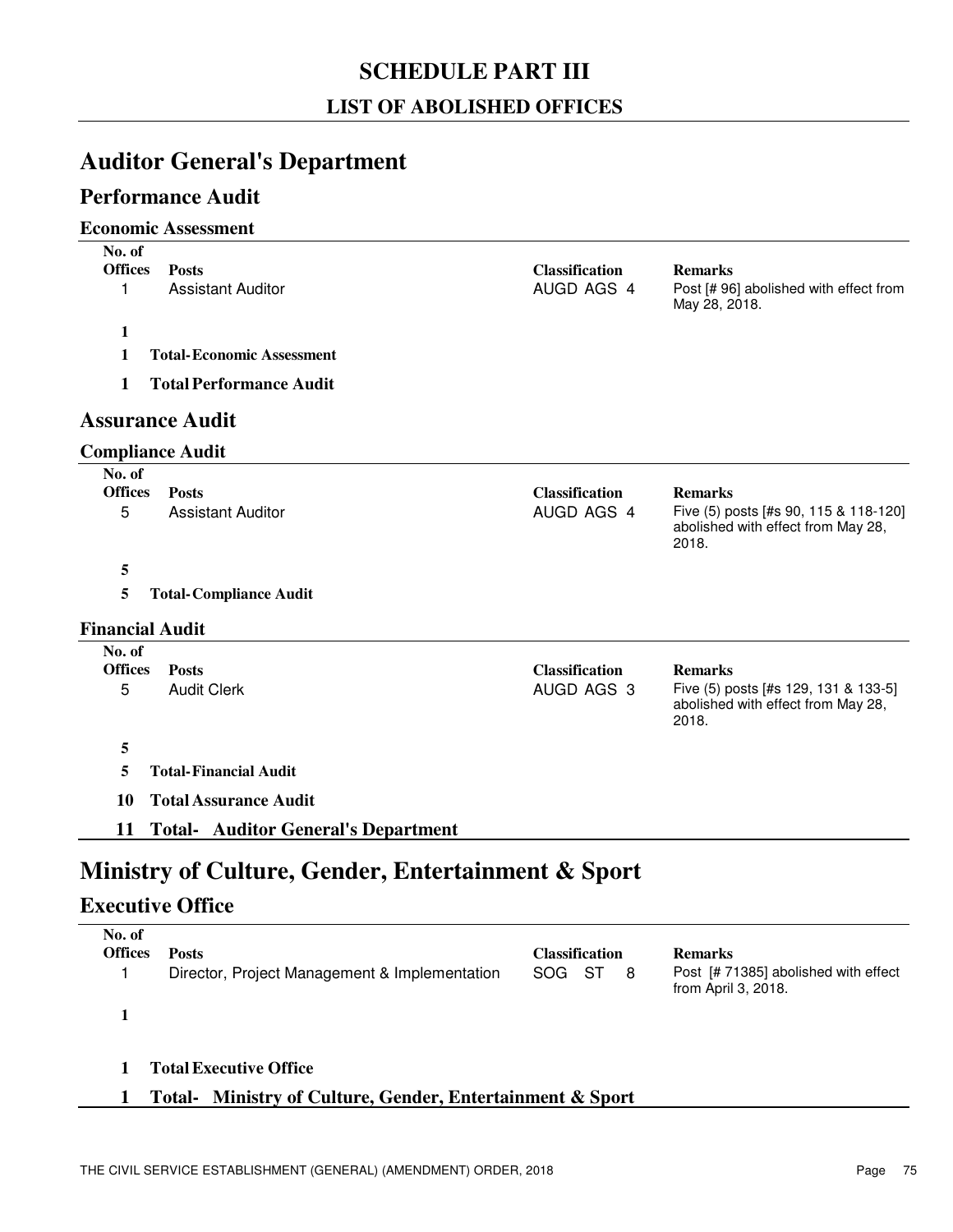## **Ministry of Labour & Social Security**

### **Labour**

### **Manpower Services Division**

Overseas Employment & Mitigation Services

| No. of<br><b>Offices</b> | <b>Posts</b><br>Director 1                                                                                           | <b>Classification</b><br>GMG SEG 1 | <b>Remarks</b><br>Post [# 5324] abolished with effect<br>from April 3, 2018. |
|--------------------------|----------------------------------------------------------------------------------------------------------------------|------------------------------------|------------------------------------------------------------------------------|
|                          | <b>Total-Manpower Services Division</b><br><b>Total Labour</b><br><b>Total-</b> Ministry of Labour & Social Security |                                    |                                                                              |
|                          |                                                                                                                      |                                    |                                                                              |

## **Ministry of Education, Youth & Information**

## **Human Resource Management & Administration Division**

#### **Professional Development Branch**

| No. of<br><b>Offices</b> | <b>Posts</b>                            | <b>Classification</b> |                  | <b>Remarks</b>                                                   |
|--------------------------|-----------------------------------------|-----------------------|------------------|------------------------------------------------------------------|
|                          |                                         |                       |                  |                                                                  |
|                          | Coordinator, Advanced Nursing Programme | HPC.                  | <b>RN</b><br>- 6 | Post [# 37737] abolished with effect<br>from September 30, 2017. |
|                          | Critical Care Coordinator               | HPC.                  | RN.<br>-6        | Post [# 54870] abolished with effect<br>from September 30, 2017. |
|                          | Tutor, Advanced Nursing Programme       | HPC.                  | <b>RN</b><br>5   | Post [# 37739] abolished with effect<br>from September 30, 2017. |
|                          | Nursing Tutor, Critical Care            | HPC.                  | <b>RN</b><br>5   | Post [# 54872] abolished with effect<br>from September 30, 2017. |
|                          |                                         |                       |                  |                                                                  |

**4**

**4 Professional Development Branch Total-**

**4 Total Human Resource Management & Administration Division**

**4 Total- Ministry of Education, Youth & Information**

## **Ministry of Science, Energy & Technology**

### **Corporate Services Division**

#### **Documentation Information & Access Services**

| Library                  |                                                              |                       |                                                            |
|--------------------------|--------------------------------------------------------------|-----------------------|------------------------------------------------------------|
| No. of<br><b>Offices</b> | <b>Posts</b>                                                 | <b>Classification</b> | <b>Remarks</b>                                             |
|                          | Library Assistant                                            | PIDG LA               | Post [# 50674] abolished with effect<br>from May 14, 2018. |
|                          | <b>Total-Documentation Information &amp; Access Services</b> |                       |                                                            |
|                          | <b>Total Corporate Services Division</b>                     |                       |                                                            |

**1 Total- Ministry of Science, Energy & Technology**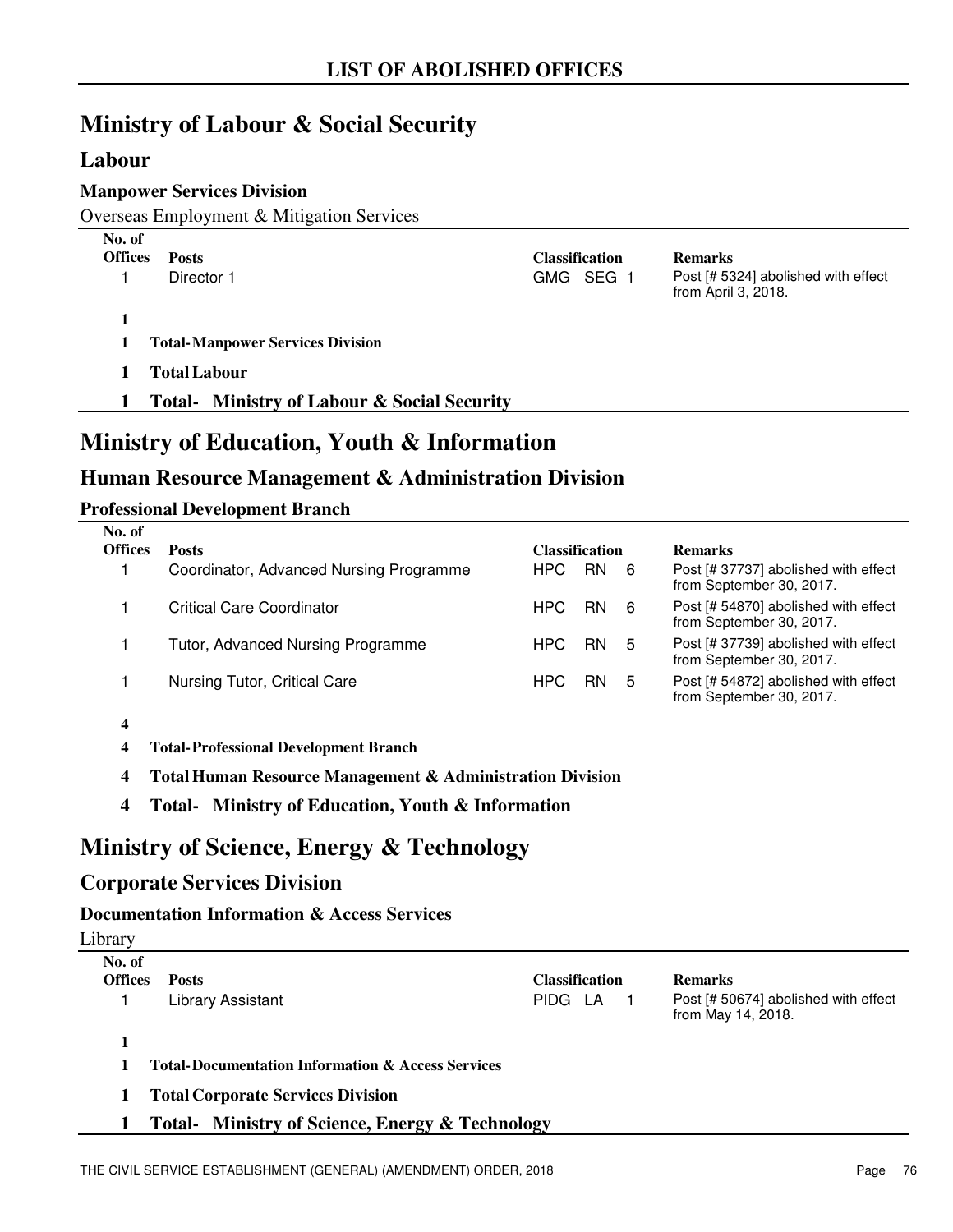## **Forestry Department**

Regional Forestry Operations

| No. of<br><b>Offices</b> | <b>Posts</b>              |            | <b>Classification</b> |                | <b>Remarks</b>                                                                  |
|--------------------------|---------------------------|------------|-----------------------|----------------|---------------------------------------------------------------------------------|
|                          | Accounting Technician 2   | FMG.       | AT                    | $\overline{2}$ | Post [# 7827] abolished with effect<br>from October 2, 2017.                    |
|                          | <b>Accounting Clerk 2</b> | <b>FMG</b> | AC.                   | -2             | Post [# 7829] abolished with effect<br>from April 1, 2017.                      |
| 2                        | <b>Accounting Clerk 2</b> | <b>FMG</b> | AC.                   | - 2            | Two (2) posts [#s 7831-2] abolished<br>with effect from October 2, 2017.        |
|                          | Driver 1                  | LMO        | DR                    |                | Post [# 7819] abolished with effect<br>from August 1, 2018.                     |
| 2                        | Office Attendant          | LMO        | TS                    |                | Two (2) posts [#s 7847 & 7849]<br>abolished with effect from April 23,<br>2018. |
|                          |                           |            |                       |                |                                                                                 |

## **Finance & Accounts**

#### **Final Accounts**

| No. of<br><b>Offices</b> | Posts                          | <b>Classification</b> | <b>Remarks</b>                                             |
|--------------------------|--------------------------------|-----------------------|------------------------------------------------------------|
|                          | <b>Accounting Technician 2</b> | FMG AT 2              | Post [# 7722] abolished with effect<br>from March 1, 2018. |
|                          |                                |                       |                                                            |

- **1 Final Accounts Total-**
- **1 Total Finance & Accounts**

## **Human Resource Management & Administration**

### Registry

| No. of<br>Offices | <b>Posts</b>         | <b>Classification</b> | <b>Remarks</b>                                               |
|-------------------|----------------------|-----------------------|--------------------------------------------------------------|
|                   | <b>Records Clerk</b> | PIDG RIM              | Post [# 7713] abolished with effect<br>from October 1, 2017. |
|                   |                      |                       |                                                              |

#### **Office Services**

| No. of<br><b>Offices</b> | <b>Posts</b>              | Classification                | <b>Remarks</b>                                                            |
|--------------------------|---------------------------|-------------------------------|---------------------------------------------------------------------------|
|                          | <b>Telephone Operator</b> | OPS.<br>TO.<br>$\overline{2}$ | Post [# 7714] abolished with effect<br>from May 1, 2018.                  |
| 2                        | Driver 2                  | DR.<br>LMO                    | Two $(2)$ posts [#s 7708-9] abolished<br>with effect from August 1, 2018. |
|                          | Driver 1                  | DR<br>LMO                     | Post [# 7706] abolished with effect<br>from August 1, 2018.               |
|                          | Handyman                  | LMO<br>TS                     | Post [# 7719] abolished with effect<br>from April 23, 2018.               |

**5**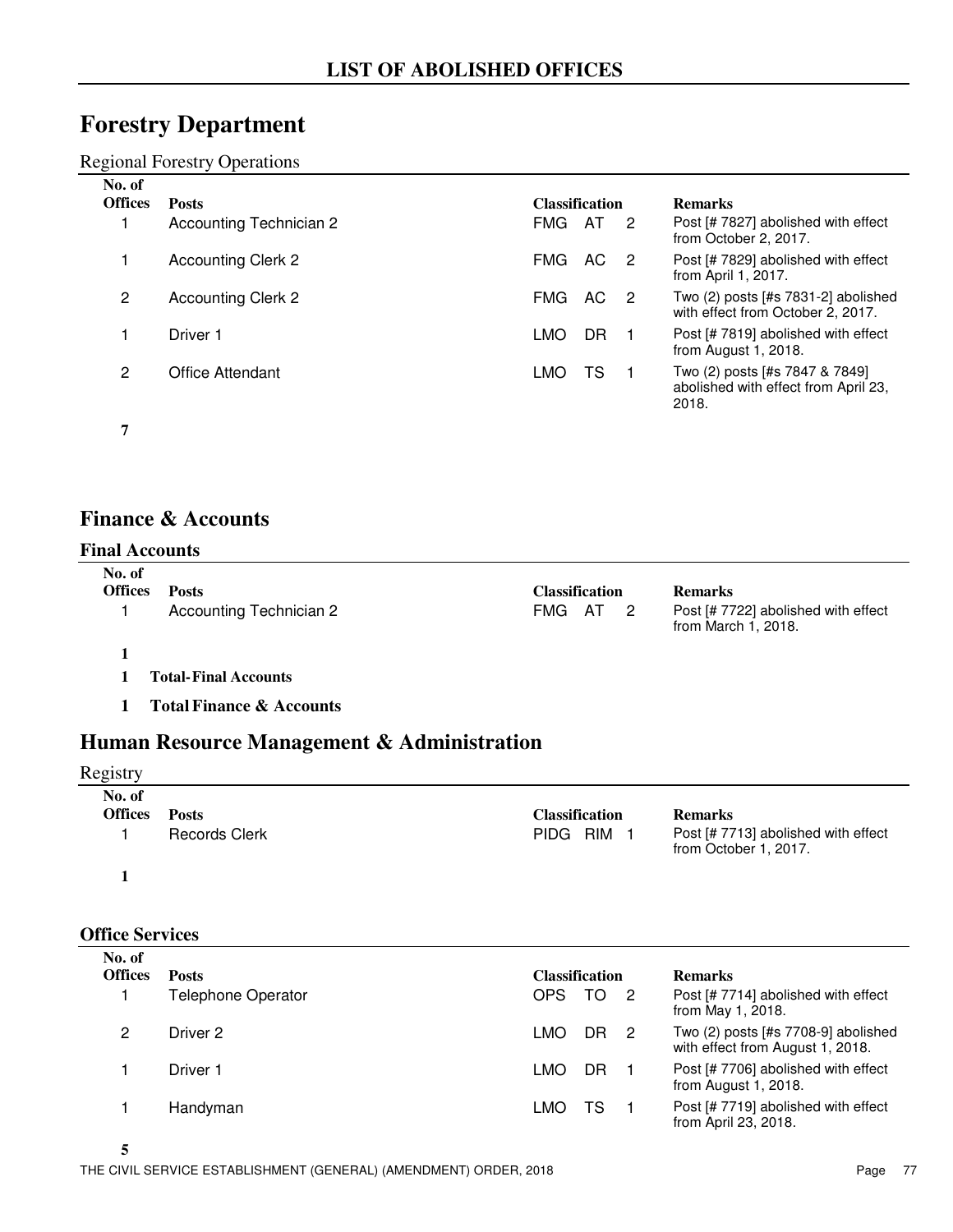## **Forestry Department**

### **Human Resource Management & Administration**

#### **Office Services**

- **5** Total-Office Services
- **6 Total Human Resource Management & Administration**
- **14 Total- Forestry Department**

## **Ministry of Industry, Commerce, Agriculture & Fisheries**

### **Finance & Accounts Division**

#### **Final Accounts & Reporting Branch**

|                          | ັ                                                                 |                       |                                                            |
|--------------------------|-------------------------------------------------------------------|-----------------------|------------------------------------------------------------|
| No. of<br><b>Offices</b> | <b>Posts</b>                                                      | <b>Classification</b> | <b>Remarks</b>                                             |
|                          | <b>Bank Reconciliation Officer</b>                                | FMG<br>AT             | Post [# 7351] abolished with effect<br>from July 23, 2018. |
|                          |                                                                   |                       |                                                            |
|                          | <b>Total-Final Accounts &amp; Reporting Branch</b>                |                       |                                                            |
|                          | <b>Total Finance &amp; Accounts Division</b>                      |                       |                                                            |
|                          | Ministry of Industry, Commerce, Agriculture & Fisheries<br>Total- |                       |                                                            |
|                          |                                                                   |                       |                                                            |

## **Ministry of Industry, Investment & Commerce (Former)**

### **Finance & Accounts**

| No. of<br><b>Offices</b> | <b>Posts</b><br><b>Salaries Supervisor</b>                  | FMG | Classification<br>AT 3 | <b>Remarks</b><br>Post [# 62971] abolished with effect<br>from July 23, 2018. |
|--------------------------|-------------------------------------------------------------|-----|------------------------|-------------------------------------------------------------------------------|
|                          | <b>Total Finance &amp; Accounts</b>                         |     |                        |                                                                               |
|                          | Total- Ministry of Industry, Investment & Commerce (Former) |     |                        |                                                                               |

## **Post & Telecommunications Department**

## **Postal Division 1**

|                          | Corporate Area Post Offices                            |                       |    |     |                                                           |
|--------------------------|--------------------------------------------------------|-----------------------|----|-----|-----------------------------------------------------------|
| No. of<br><b>Offices</b> | <b>Posts</b>                                           | <b>Classification</b> |    |     | <b>Remarks</b>                                            |
|                          | Postmaster 3                                           | <b>PTO</b>            | IN | - 3 | Post [# 10113] abolished with effect<br>from May 1, 2018. |
|                          |                                                        |                       |    |     |                                                           |
|                          | <b>Total Postal Division 1</b>                         |                       |    |     |                                                           |
|                          | <b>Total- Post &amp; Telecommunications Department</b> |                       |    |     |                                                           |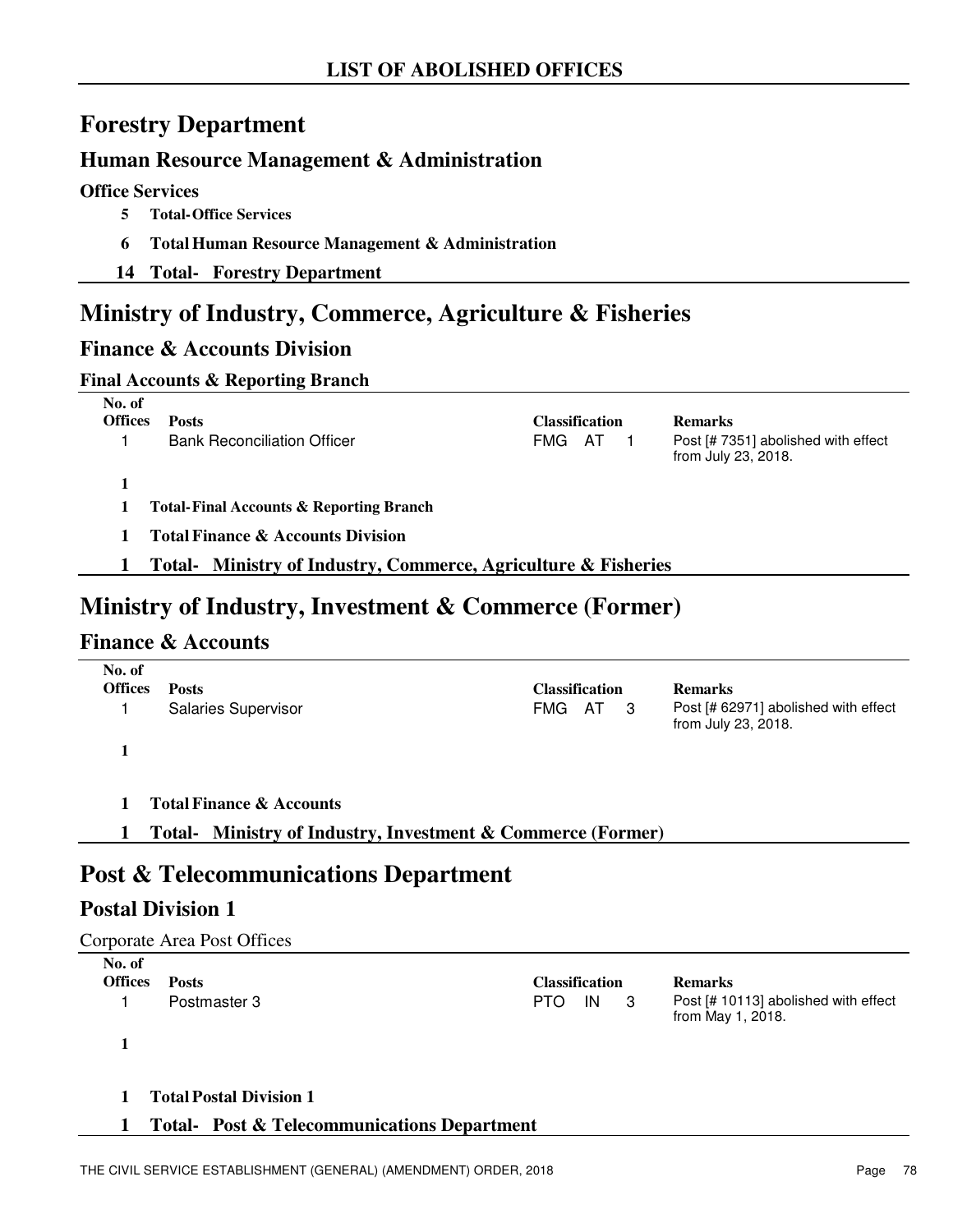# **Department of Correctional Services**

## **Human Resource Management & Administration Division**

| No. of                   |                                                                      |                                                  |                |                                                                 |
|--------------------------|----------------------------------------------------------------------|--------------------------------------------------|----------------|-----------------------------------------------------------------|
| <b>Offices</b>           | <b>Posts</b>                                                         | <b>Classification</b>                            |                | <b>Remarks</b>                                                  |
| 1                        | Director of Organizational Development                               | GMG SEG 1                                        |                | Post [# 61500] abolished with effect<br>from April 1, 2019.     |
| 1                        |                                                                      |                                                  |                |                                                                 |
|                          |                                                                      |                                                  |                |                                                                 |
|                          | <b>Carl Rattray Staff College</b>                                    |                                                  |                |                                                                 |
| No. of<br><b>Offices</b> |                                                                      |                                                  |                |                                                                 |
| 1                        | <b>Posts</b><br>Handyman                                             | <b>Classification</b><br><b>LMO</b><br><b>TS</b> | $\mathbf{1}$   | <b>Remarks</b><br>Post [# 63288] abolished with effect          |
|                          |                                                                      |                                                  |                | from April 1, 2019.                                             |
| 1                        |                                                                      |                                                  |                |                                                                 |
| $\mathbf{1}$             | <b>Total-Carl Rattray Staff College</b>                              |                                                  |                |                                                                 |
|                          | Human Resource Management & Development Branch                       |                                                  |                |                                                                 |
|                          | <b>Organizational Development Section</b>                            |                                                  |                |                                                                 |
| No. of<br><b>Offices</b> | <b>Posts</b>                                                         | <b>Classification</b>                            |                | <b>Remarks</b>                                                  |
| 1                        | <b>Catering Officer</b>                                              | <b>TSS</b><br><b>HS</b>                          | 6              | Post [# 21496] abolished with effect                            |
|                          |                                                                      |                                                  |                | from April 1, 2019.                                             |
| 1                        |                                                                      |                                                  |                |                                                                 |
|                          |                                                                      |                                                  |                |                                                                 |
| 1                        | Total-Human Resource Management & Development Branch                 |                                                  |                |                                                                 |
| 3                        | <b>Total Human Resource Management &amp; Administration Division</b> |                                                  |                |                                                                 |
|                          | <b>Custodial Services Division</b>                                   |                                                  |                |                                                                 |
|                          | <b>Juvenile Services Branch</b>                                      |                                                  |                |                                                                 |
| Institutions             |                                                                      |                                                  |                |                                                                 |
| No. of                   |                                                                      |                                                  |                |                                                                 |
| <b>Offices</b>           | <b>Posts</b>                                                         | <b>Classification</b>                            |                | <b>Remarks</b>                                                  |
| 1                        | Director, Juvenile/Community Services                                | GMG SEG 2                                        |                | B7. Post [# 21451] abolished with<br>effect from April 1, 2019. |
| 2                        | Attendant/Laundress                                                  | LMO TS                                           | $\overline{2}$ | Post [# 23415] abolished with effect                            |
| 3                        |                                                                      |                                                  |                | from April 1, 2019.                                             |
| 3                        | <b>Total-Juvenile Services Branch</b>                                |                                                  |                |                                                                 |
|                          | <b>Adult Correctional Centres</b>                                    |                                                  |                |                                                                 |
| No. of                   |                                                                      |                                                  |                |                                                                 |
| <b>Offices</b>           | <b>Posts</b>                                                         | <b>Classification</b>                            |                | <b>Remarks</b>                                                  |
| 1                        | Watchman                                                             | LMO TS                                           | $\overline{2}$ | Post [# 23220] abolished with effect<br>from April 1, 2019.     |
| 1                        |                                                                      |                                                  |                |                                                                 |
| 1                        | <b>Total-Adult Correctional Centres</b>                              |                                                  |                |                                                                 |

**7 Total- Department of Correctional Services**